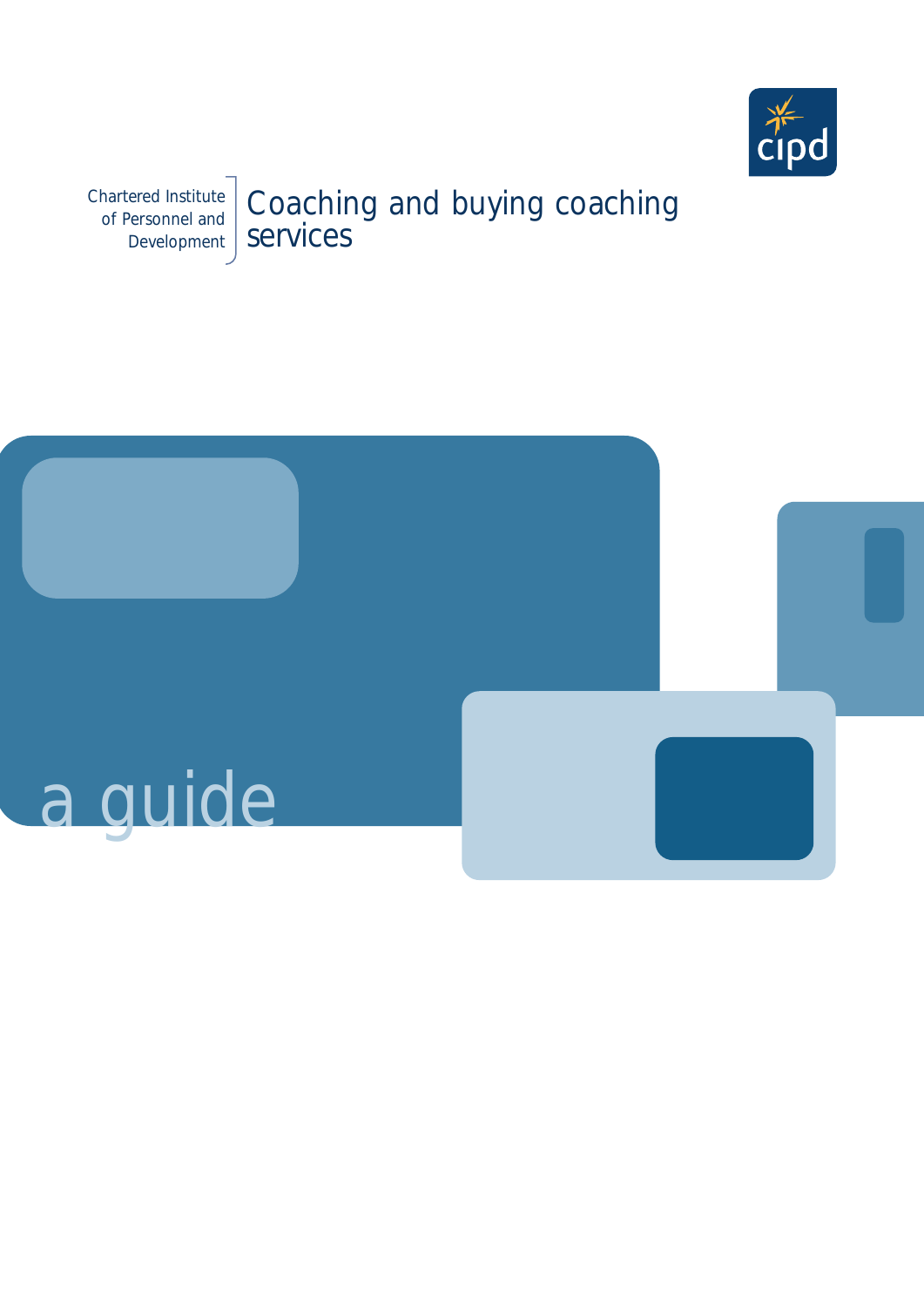# Coaching and buying coaching services

– a CIPD guide

Written by Jessica Jarvis, CIPD.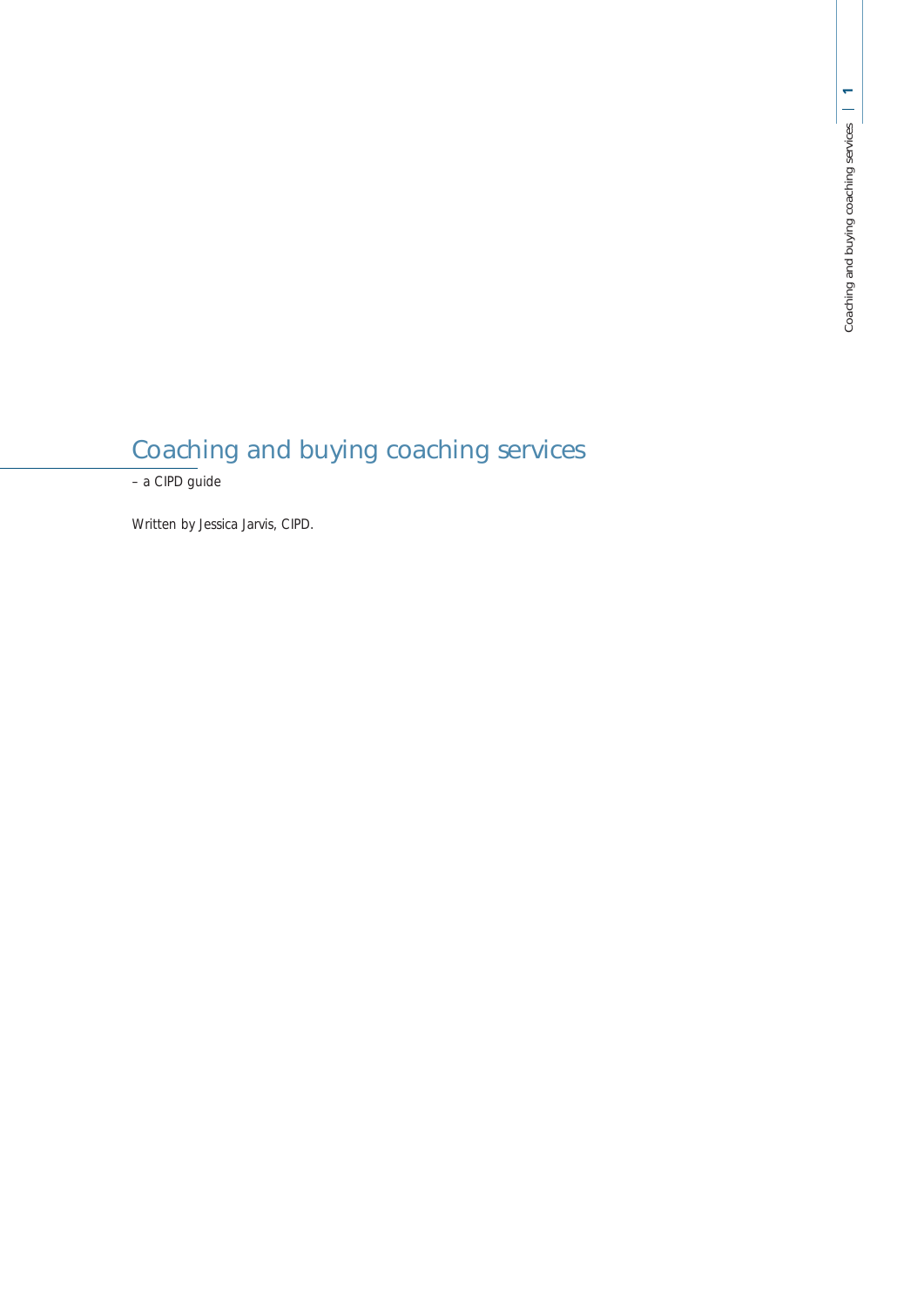# **Contents**

| Introduction                                        | Page 3  |
|-----------------------------------------------------|---------|
| Part 1 Coaching - the current position              | Page 5  |
| Part 2 Defining and demystifying coaching           | Page 17 |
| Part 3 The key players in the coaching relationship | Page 27 |
| Part 4 Making the case for coaching                 | Page 33 |
| Part 5 Preparation and setting the scene            | Page 42 |
| Part 6 Choosing the right coach                     | Page 45 |
| Part 7 Coach selection and matching                 | Page 51 |
| Part 8 Managing the onward coaching engagement      | Page 62 |
| Summary and conclusions                             | Page 69 |
| Appendix                                            | Page 70 |
| References                                          | Page 73 |
| Useful sources of information                       | Page 74 |
| Acknowledgements                                    | Page 79 |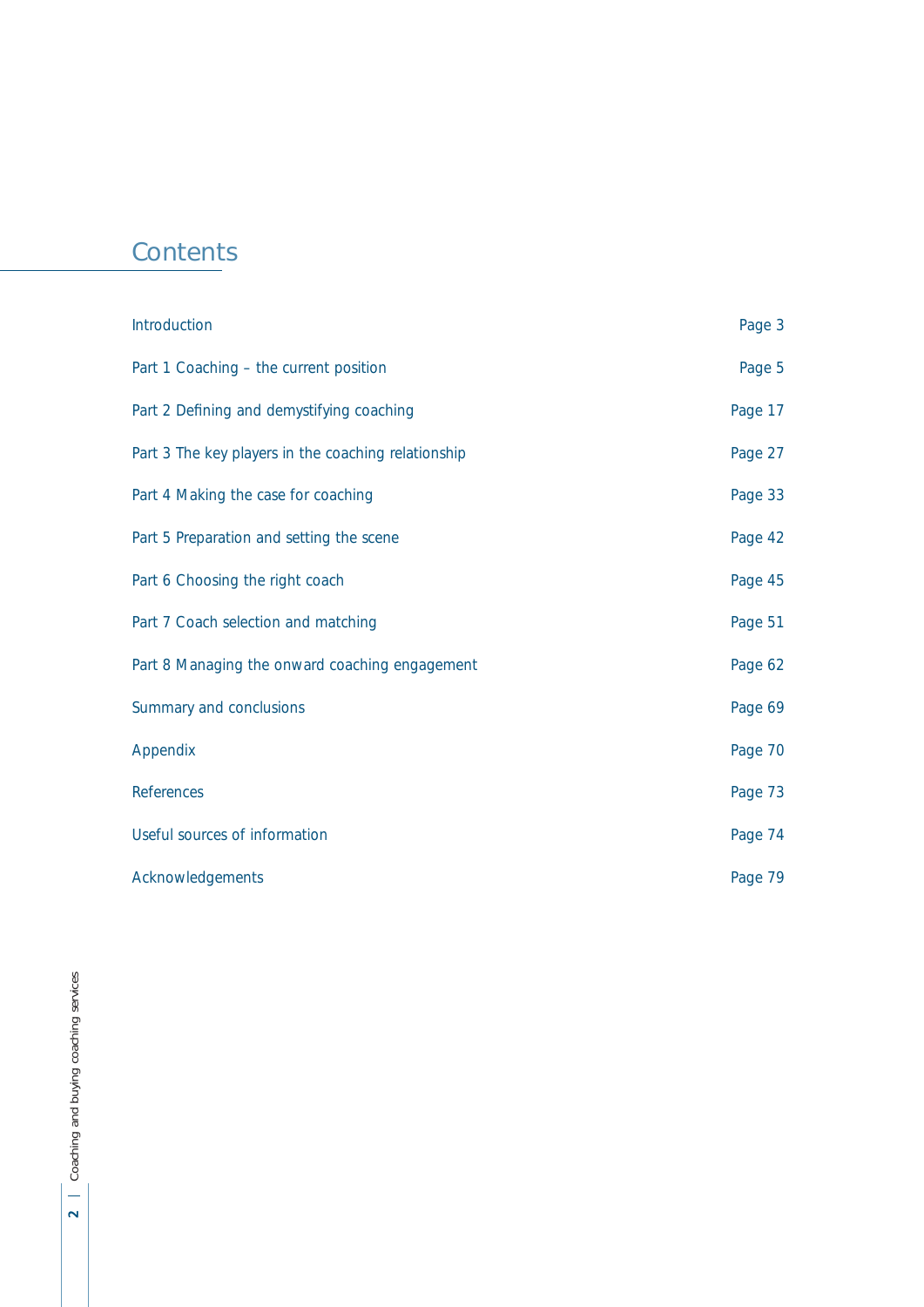## Introduction

Few people can fail to have noticed the explosive growth in coaching in recent years. The 2004 CIPD training and development survey shows that four-fifths of respondents now use coaching in their organisations. As a tool that can help businesses to be competitive, as well as help people attain their potential, coaching seems to offer a win–win solution for all. But there is also concern about a number of 'cowboy' coaches entering the market who are inexperienced, have little training and lack the appropriate knowledge and skills. Part of the problem lies in the fact that the coaching industry is highly fragmented, with no single professional body or sets of standards and qualifications to guide buyers of coaching services.

Understandably, this situation leaves many HR practitioners wary and sceptical. How do you sort out the wheat from the chaff? How can you be sure you are choosing the right type of coach? What can you do to manage coaching relationships to make them successful? Making sense of the evolving coaching world, ensuring you are getting value for money and managing coaching relationships to gain a high-quality service are all real challenges for businesses today.

The HR department has a key role to play in selecting and managing coaching relationships within an organisation. The quality of coaching and the results it delivers depend hugely on choosing appropriate coaches, managing relationships and evaluating success. HR practitioners need to understand when coaching is an appropriate and effective intervention in relation to other learning and development options. They need to be clear about what the different types of coaching and diagnostic tools/models are, and when each is appropriate. They need to determine when in-house or external coaches are most suitable. They need to understand how to select appropriately qualified coaches and then match them to both the organisational culture and to the needs of particular individuals. Finally, HR practitioners hold the responsibility for setting up contractual arrangements, as well as developing mechanisms to evaluate the effectiveness of the coaching activities. None of these activities are easy – particularly when the coaching industry has yet to develop agreed sets of standards, ethics and/or qualifications to help HR practitioners make good decisions.

A significant number of CIPD members are now engaged in coaching activities, albeit in a variety of different ways. Because of the widespread use of coaching and the confusion that seems to enshroud it, it seems timely and important that the CIPD offers members advice and guidance on how to successfully design and manage their coaching activities for the benefit of their staff and the organisation as a whole. This Guide seeks to address one particular aspect of this – buying in, and managing, the services of external coaches. In this way, it is an HR buyer's guide to coaching that aims to help HR practitioners navigate the complex coaching marketplace, by demystifying many of the concepts and terminology in use and providing clear advice and guidance on some of the processes. We hope that the Guide will help build the knowledge and confidence of HR practitioners by helping them become more knowledgeable advisers on coaching for their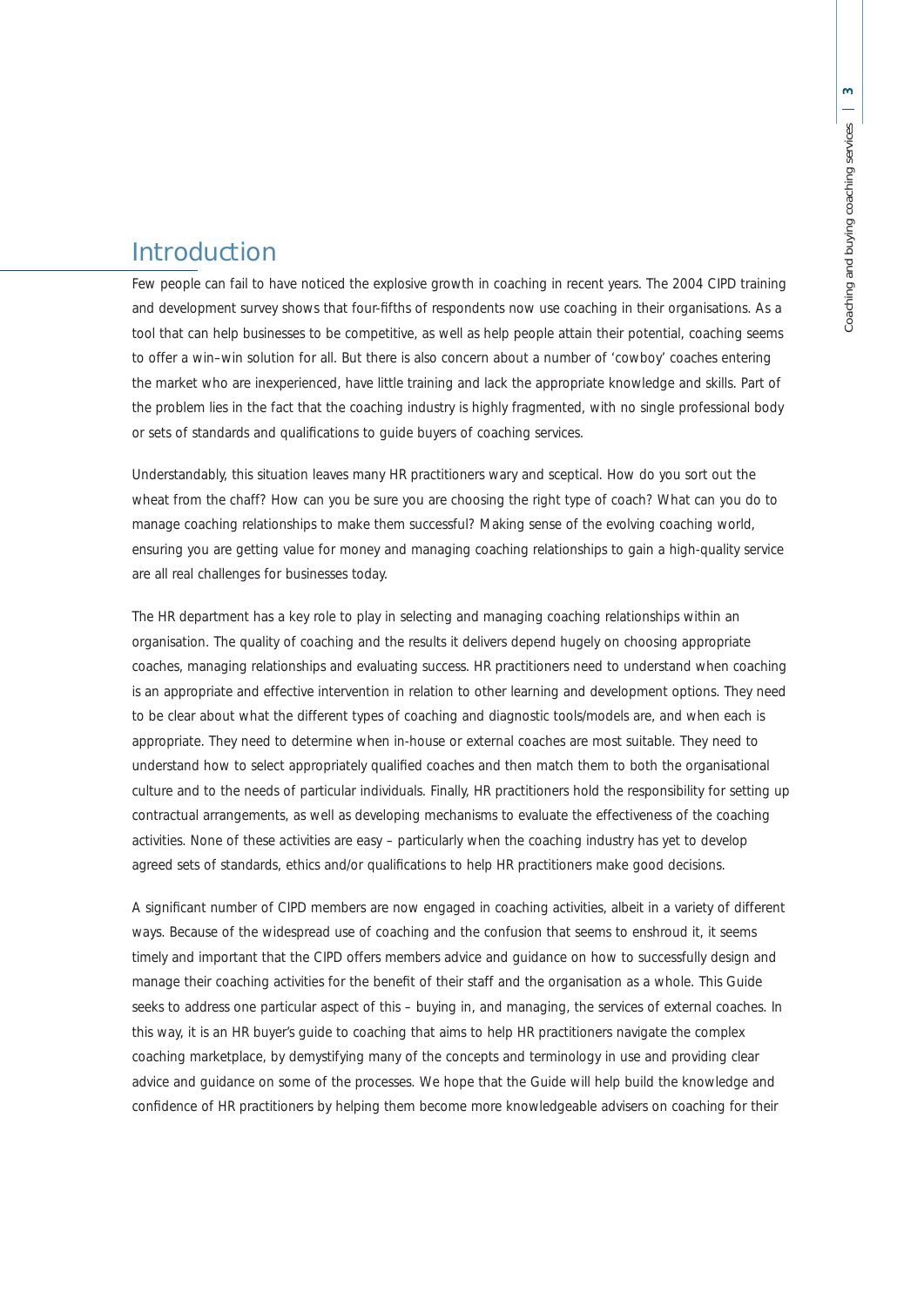organisation. This Guide will be useful reading for practitioners considering using coaching, organisations actively using coaching but with little HR involvement, and where HR practitioners are keen to better manage their coaches. The Guide should also be of interest to coaches themselves, so that they can understand the organisational perspective and the approach HR professionals may adopt when they are looking for external coaching support.

## This Guide:

- provides an overview of the coaching industry
- outlines the different professional bodies and the current training and qualification options
- explains the different types of coaching
- discusses the business case for coaching
- considers when coaching is an appropriate intervention
- discusses the different interest groups in coaching (HR, line managers, the individual etc)
- explains when the use of internal or external coaches may be appropriate
- provides guidance on what to look for in a coach during selection
- provides guidance and advice for HR on recruiting and matching coaches to your organisation.

We hope that you will find the Guide helpful, and that it offers practical advice about how to gain full value from your use of external coaching services. By exerting pressure in terms of minimum expected standards, qualifications and outcomes, the CIPD aims to help its members 'raise the bar' in terms of standards and professionalism across the industry and ensure the potential benefits of coaching interventions are realised.

### **Jessica Jarvis**

**Adviser, Learning, Training and Development, CIPD**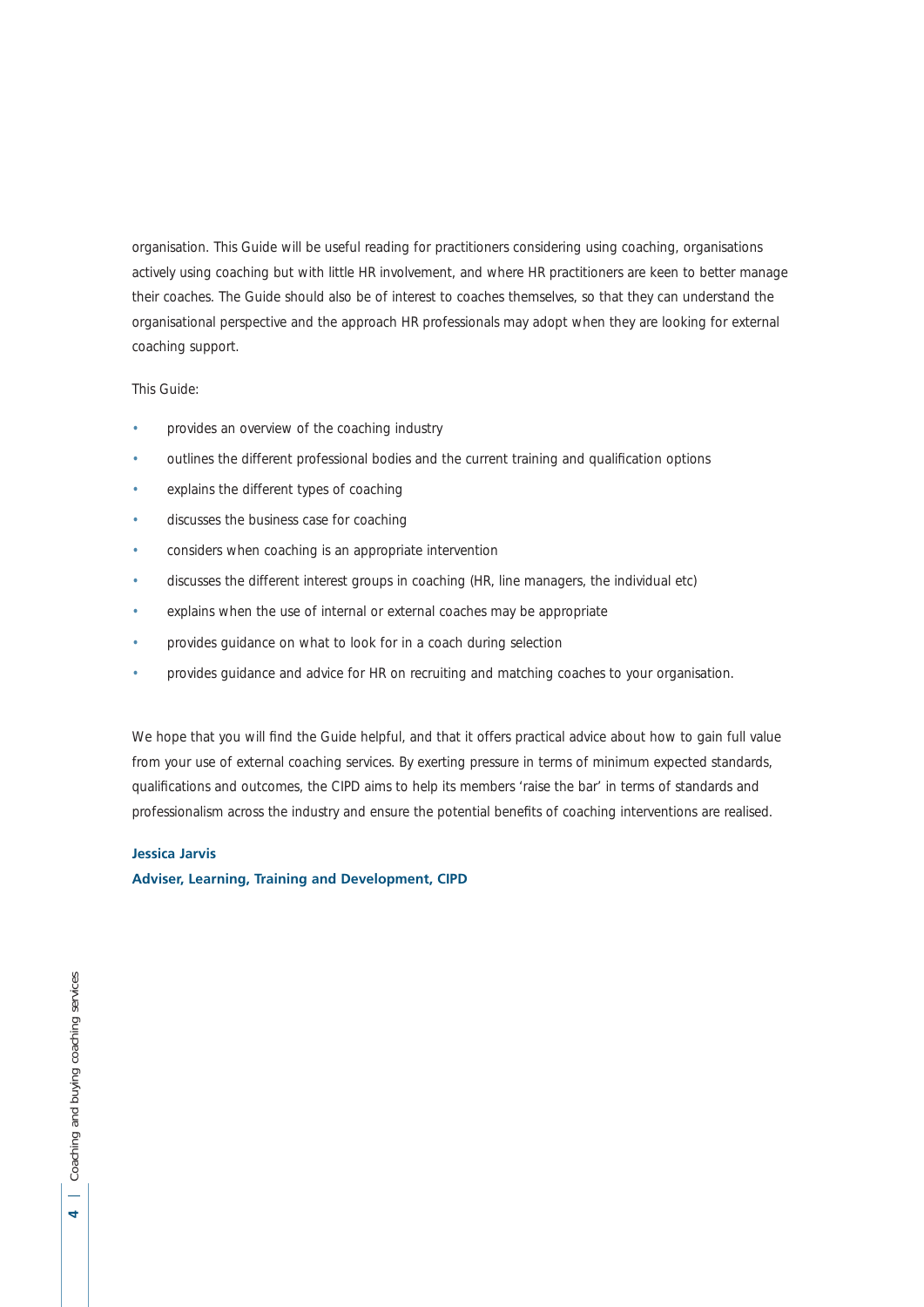## Part 1 Coaching – the current position

Coaching is a hot topic in the HR and training community. However, a number of questions remain unanswered. What exactly is it? How effective it is? Is it just a fad? How can its impact best be evaluated? What are organisations using it for? The CIPD 2004 training and development survey responded to these questions by dedicating an extensive part of the questionnaire to this topic. In this section, we provide a picture of how coaching is being used in UK organisations and offer a general overview of the coaching industry. It should be noted at this stage that coaching is a growing and emerging area of HR practice, which is continually evolving. The survey evidence therefore only provides us with a 'snapshot' of current coaching activities.

## **How widely is coaching being used?**

The survey results highlight the widespread use of coaching in organisations. Almost four-fifths of respondents now use coaching in their organisation (79%). Use of coaching as a development tool has seen rapid growth in recent years – in fact 77% of respondents reported that their organisation's use of coaching has increased in the last few years. Only 1% of respondents reported that coaching activities had decreased (Figure 1).



### **Figure 1: Changes in levels of usage of coaching in the last few years**

What is responsible for this rapid growth in use? Are we simply seeing the emergence of the latest HR trend, or are organisations recognising that coaching activities produce major benefits for them and the 'good message' is spreading into mainstream organisational practice?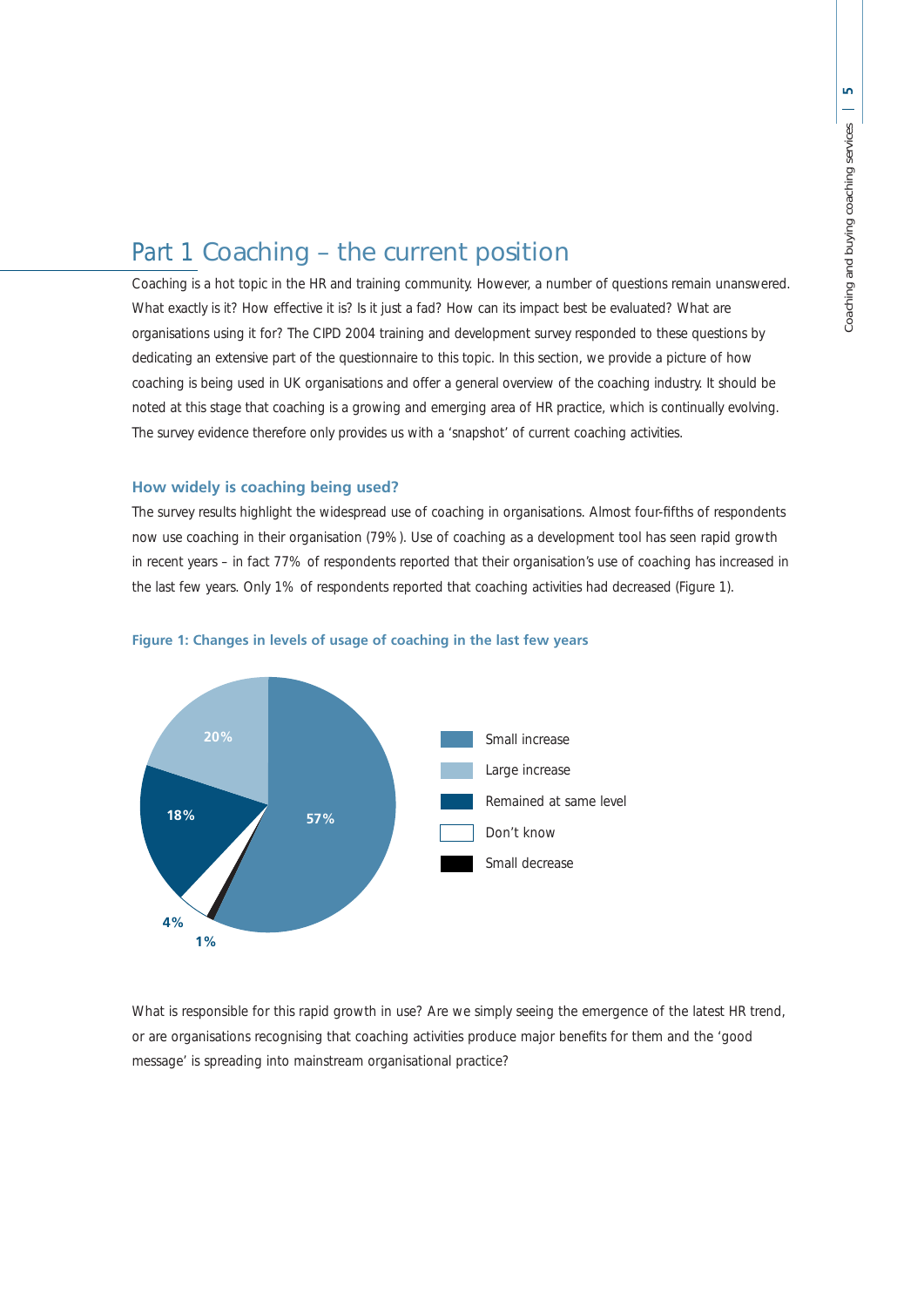## **What are the drivers of the rise in the popularity of coaching?**

A number of factors have been at play in making coaching such a popular intervention in organisations today (Figure 2). These include:

- **A rapidly evolving business environment.** The fast pace of business alongside significant time pressures mean that dealing with change is becoming an everyday challenge. The ability to learn and adapt is quickly becoming an essential skill. Targeted development interventions such as coaching have become popular in helping individuals adjust to major changes in the workplace.
- **The features of modern organisations.** Flatter organisational structures, broader management roles and lower job security have also been contributing factors to the growth of coaching. Organisational downsizing and the resulting flatter structures mean that newly promoted individuals often have to make large step-changes in skills, responsibilities and performance because of the higher and broader requirements of their new roles. Coaching can support these individuals in achieving these changes.
- **Lifelong learning.** The importance of learning throughout a person's life is increasingly being recognised. This has paralleled the growing need for organisations and individuals to change and keep changing in order to keep up with a fast-paced, turbulent world market. Coaching has the adaptability to support different learning styles so may be able to support more employees than traditional training methods.
- **The need for targeted, individualised, just-in-time development.** The development needs of individuals can be diverse and in smaller organisations there are often too few individuals with specific development needs to warrant the design of a formal training programme. This often means that the traditional 'one size fits all' training programme that takes place every few months is inappropriate. Coaching offers a flexible, responsive approach to development, which can be delivered individually, and 'just-in-time' to address deficiencies in current performance or to strengthen under-developed skills.
- **The financial costs of the poor performance of senior managers/executives.** There is a growing acceptance of the costs associated with poorly performing senior managers/executives. Coaching provides organisations with an opportunity to undertake pre-emptive and proactive interventions to improve their performance (Greco 2001; Kilburg 1996).
- **Improving the decision-making of senior employees.** For senior level employeees it can be 'lonely at the top' as they have few people they can confide in, develop ideas and discuss decisions. A coach can be used to provide a 'safe and objective haven' to discuss issues and give support (Masciarelli 1999). This can be valuable when the return on improvement in skill level and decision-making is considered.
- **Individual responsibility for development.** There is an increasing trend for individuals to take greater responsibility for their personal and professional development (see CIPD 2003). With the decline of 'jobs for life', employees can no longer rely on employers to provide them with all of their career development needs. If individuals are to take responsibility, they need support and advice. Coaching can help individuals identify development needs, plan development activities and support personal problem-solving.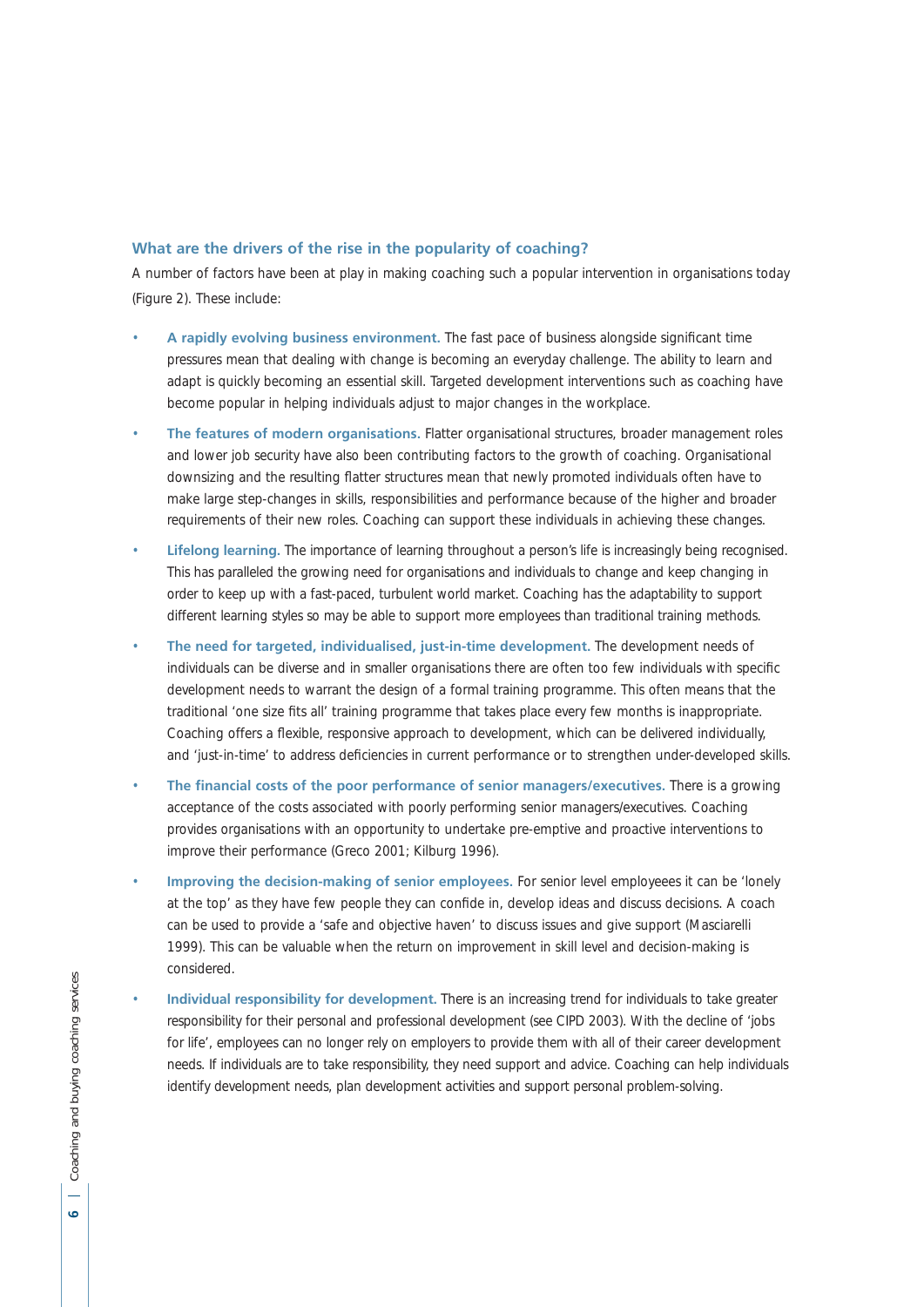- **Employee demand for different types of training.** The CIPD's Survey Report, *Who Learns at Work?*, showed that learning at work, as opposed to in the training room, is increasingly popular. Research has also frequently demonstrated that people are more motivated and learn best when they see that the training is relevant to their job. Coaching, with its focus on work issues and improving job performance, fits in well with this.
- **Support for other learning and development activities.** Much money spent on training activities is wasted if the personal development momentum is allowed to dissipate after the event. Coaching is a valuable way of providing ongoing support for personal development plans.
- **A popular development mechanism.** People enjoy participating in coaching. It has many features that make it attractive to those taking part. Participants get direct one-to-one assistance and attention; it can fit in with their own timeframes and schedules; and there is the potential to see quick results if they are dedicated.



### **Figure 2: Drivers of the rise in the popularity of coaching**

These are just some of the characteristics of the modern organisation and contemporary working lives that have led to the burgeoning popularity of coaching. There is also little doubt that the increased demand for coaching has been partly fuelled by the popular press. However, along with the increase in demand have come concerns about how to ensure the effective use of coaching and how to navigate the complex coaching industry.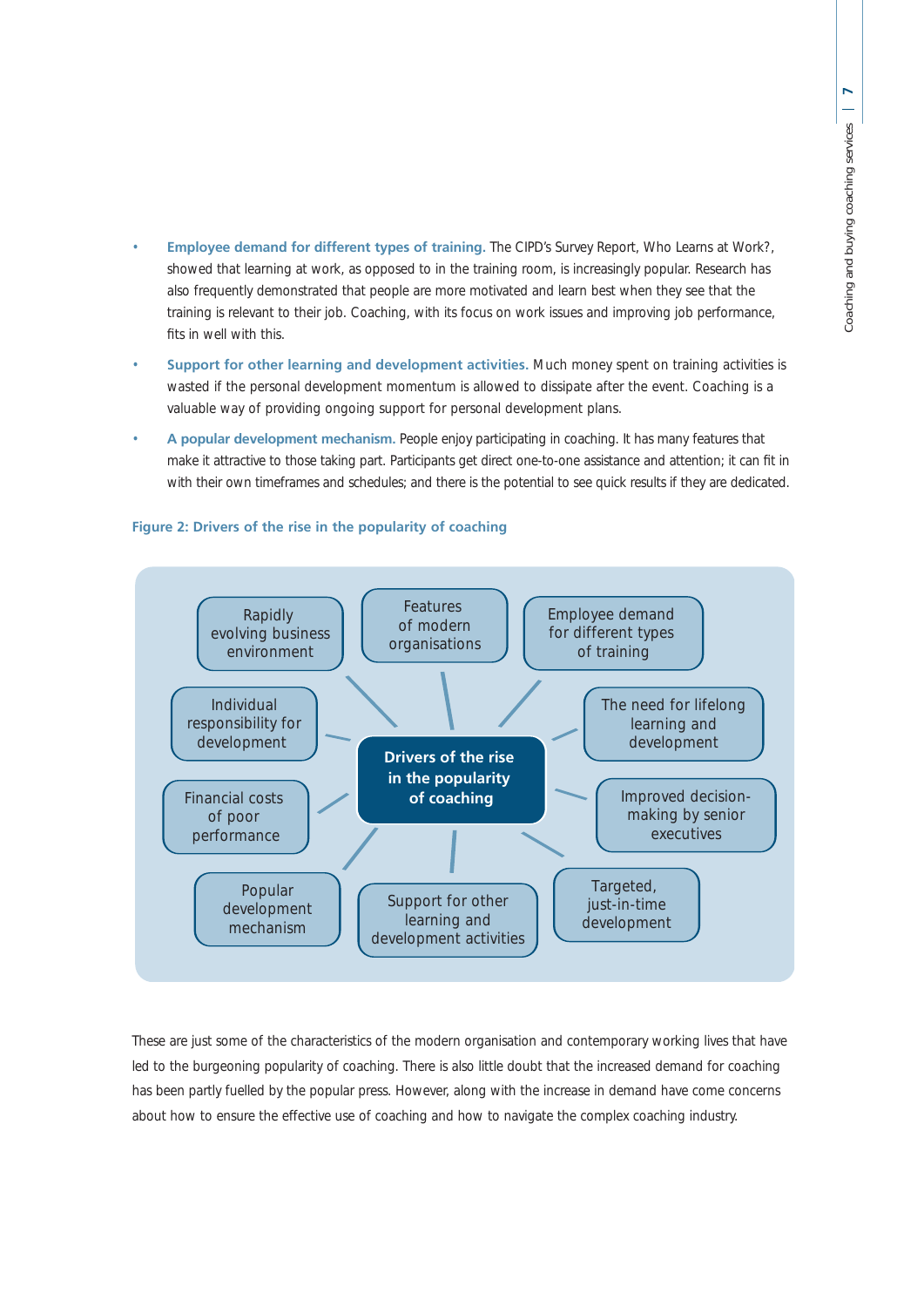#### **Here to stay, or just a fad?**

Despite the widespread use of coaching as a development tool, doubts remain about whether or not it is simply the latest in a long line of HR and training fads. The reputation of coaching has been slurred by descriptions like 'paid friendships', 'a sounding board', 'the latest executive accessory' and 'pinstripe counselling', to name but a few. But many commentators argue that, although the term 'coaching' is relatively new, the idea of one-to-one consultation on development needs has been around for decades. Activities such as personal effectiveness programmes and 360-degree feedback initiatives have all focused on making employees (most frequently managers and executives) more aware of their personal style and areas they need to develop. Where these previous interventions were limited was in providing the means for participants to actually make lasting changes. It seems that 'knowing what you need to change' is only one piece of the jigsaw – it's not enough to bring about actual changes in a person's style or work habits. This is where coaching fits in, because of its change orientation and support for ongoing development.

As the coaching market matures, coaching has begun to look like more than a passing fashion. Lane and Rajan (CIPD 2000) reported that coaching is a 'growing trend' rather than a fad, based on their research with 900 companies. They believe it is part of the new performance-led culture of employment rather than the traditional employment model of job security. Janice Caplan (author of the 2003 CIPD book, *Coaching for the Future*) contends: 'I believe the reason for the massive increase in the use of coaching is that it is a process and a solution that suits our times. It is an effective mechanism for enabling an organisation to meet competitive pressures, plan for succession and bring about change.' This seems to be reflected in views of the HR/training community (see Table 1).

#### **Table 1: Views on the benefits of coaching (CIPD 2004)**

|                                                                                                                    | % of respondents<br>who agree |
|--------------------------------------------------------------------------------------------------------------------|-------------------------------|
| Coaching can deliver tangible benefits to both individuals and organisations                                       | 99                            |
| Coaching is an effective way to promote learning in organisations                                                  | 96                            |
| Coaching and mentoring are key mechanisms for transferring learning from<br>training courses back to the workplace | 93                            |
| When coaching is managed effectively it can have a positive impact<br>on an organisation's bottom line             | 92                            |

As Table 1 illustrates, practitioners seem to believe coaching is an effective way of promoting learning, can have an impact on the organisation's bottom line and can deliver tangible benefits to individuals and organisations. Practitioners rarely report such positive findings.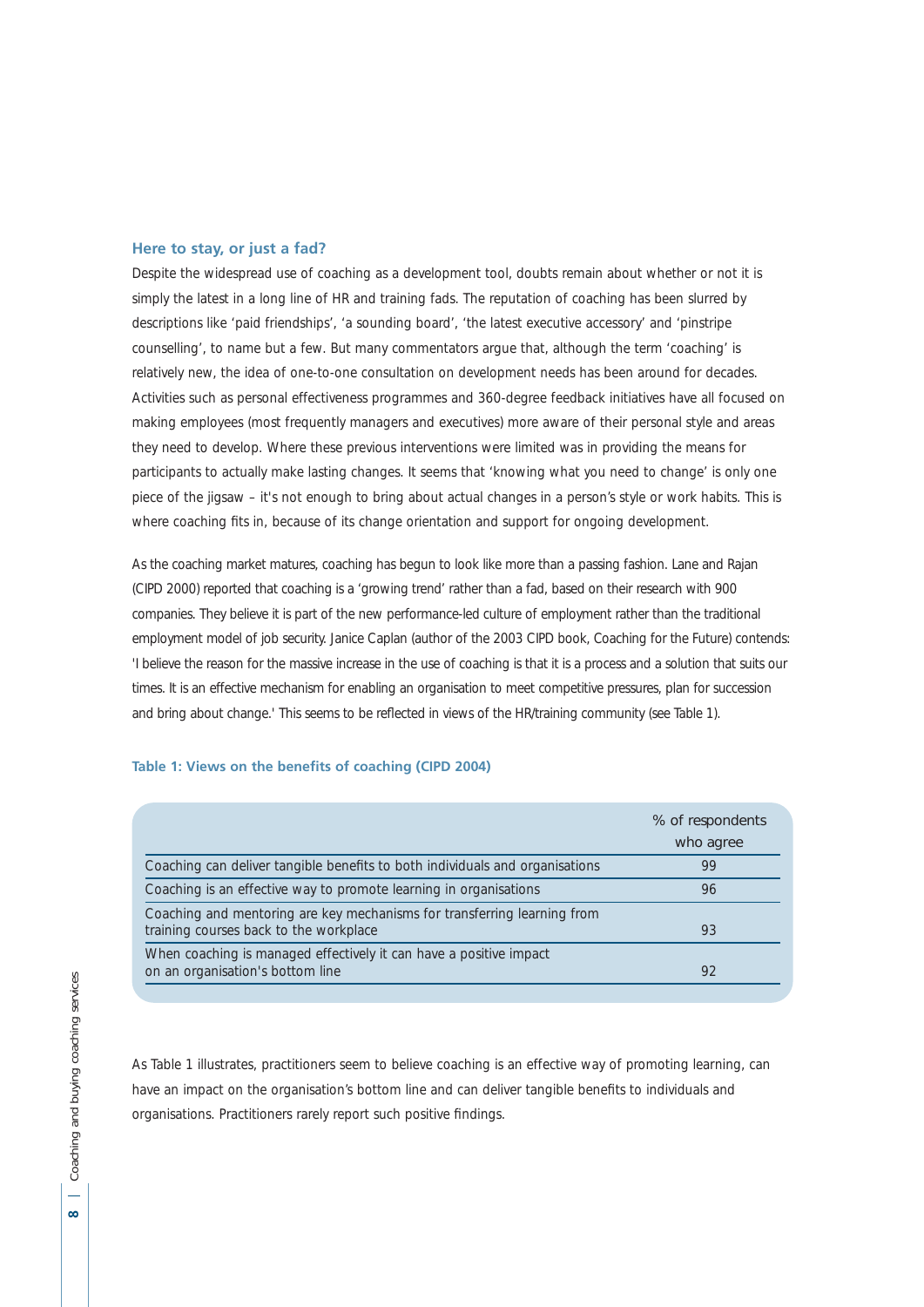## **Coaching activity in UK organisations – a current view**

## **How is coaching being used?**

We have seen that there are many interweaving factors that have led to the increased use of coaching, but what are organisations actually using coaching to achieve? The results of the 2004 CIPD training and development survey provide us with some answers to this question (Table 2).

## **Table 2: Objectives for organisations' coaching activities**

|                                                      | % of respondents reporting<br>this item as a main objective |
|------------------------------------------------------|-------------------------------------------------------------|
| Improving individual performance                     | 78                                                          |
| Dealing with underperformance                        | 30                                                          |
| Improving productivity                               | 28                                                          |
| Career planning/personal development                 | 27                                                          |
| Growing future senior staff                          | 26                                                          |
| Fostering a culture of learning and development      | 24                                                          |
| Motivating staff                                     | 21                                                          |
| Accelerating change in organisation                  | 16                                                          |
| Demonstrating the organisation's commitment to staff | 16                                                          |
| Improving staff retention                            | 10                                                          |
| Reducing cost of sending staff to external courses   | 9                                                           |
| Helping staff to achieving better work-life balance  | 5                                                           |
| Satisfying demand for coaching from employees        | $\overline{2}$                                              |

Over three-quarters of respondents to the survey use coaching to improve individual performance, with the second and third most common reasons being related to the first – to tackle underperformance and to improve productivity. Beyond these three reasons, coaching tends to be used for a variety of training and staffing reasons. It seems as if the main drivers of coaching activities are performance-related rather than being used to address 'softer' issues like improving work–life balance or increasing motivation. Contrary to the 'touchy-feeley' image of coaching that is sometimes portrayed by the media, organisations actually seem to be using coaching to address significant business issues such as driving performance improvements and productivity.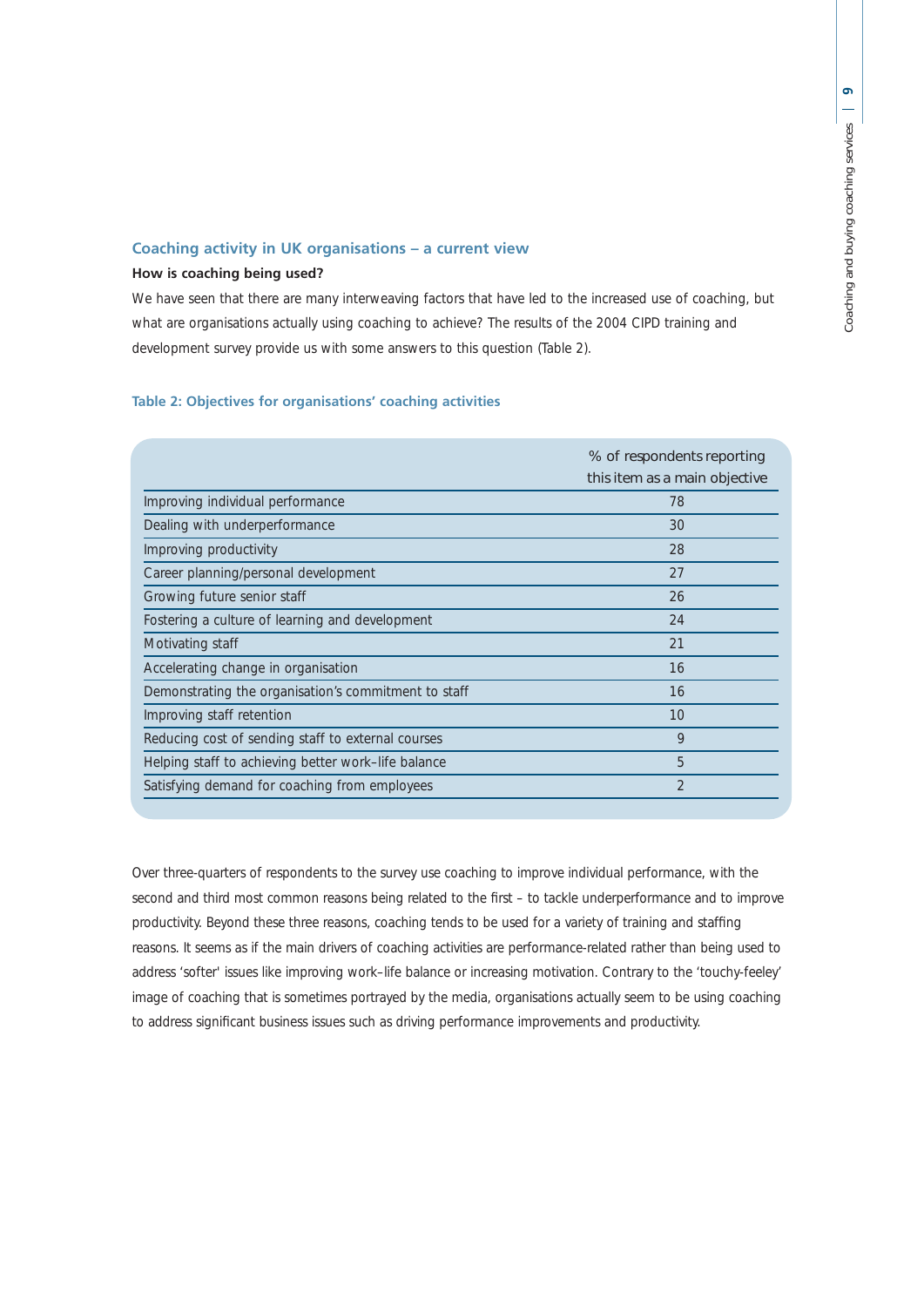### **Who is receiving and delivering coaching in organisations?**

The popular press frequently portray coaching as an expensive, luxury product undertaken by external professionals and mostly aimed at executives or very senior managers. But a different picture emerged from the 2004 training and development survey data (Figure 3).



#### **Figure 3: Who is receiving coaching?**

The most common recipients of coaching are in fact junior and middle managers. A significant proportion of respondents reported that their senior managers and directors did receive coaching, but coaching appears to be being used for the development of staff at many levels of the organisation – not just senior executives, as the media may lead us all to believe.

Coaching can be delivered by trained external coaches, specialist internal coaches, line managers, peers, members of the HR department, and others. The survey revealed that most organisations are using a mixture of these groups to deliver their coaching activities (Figure 4).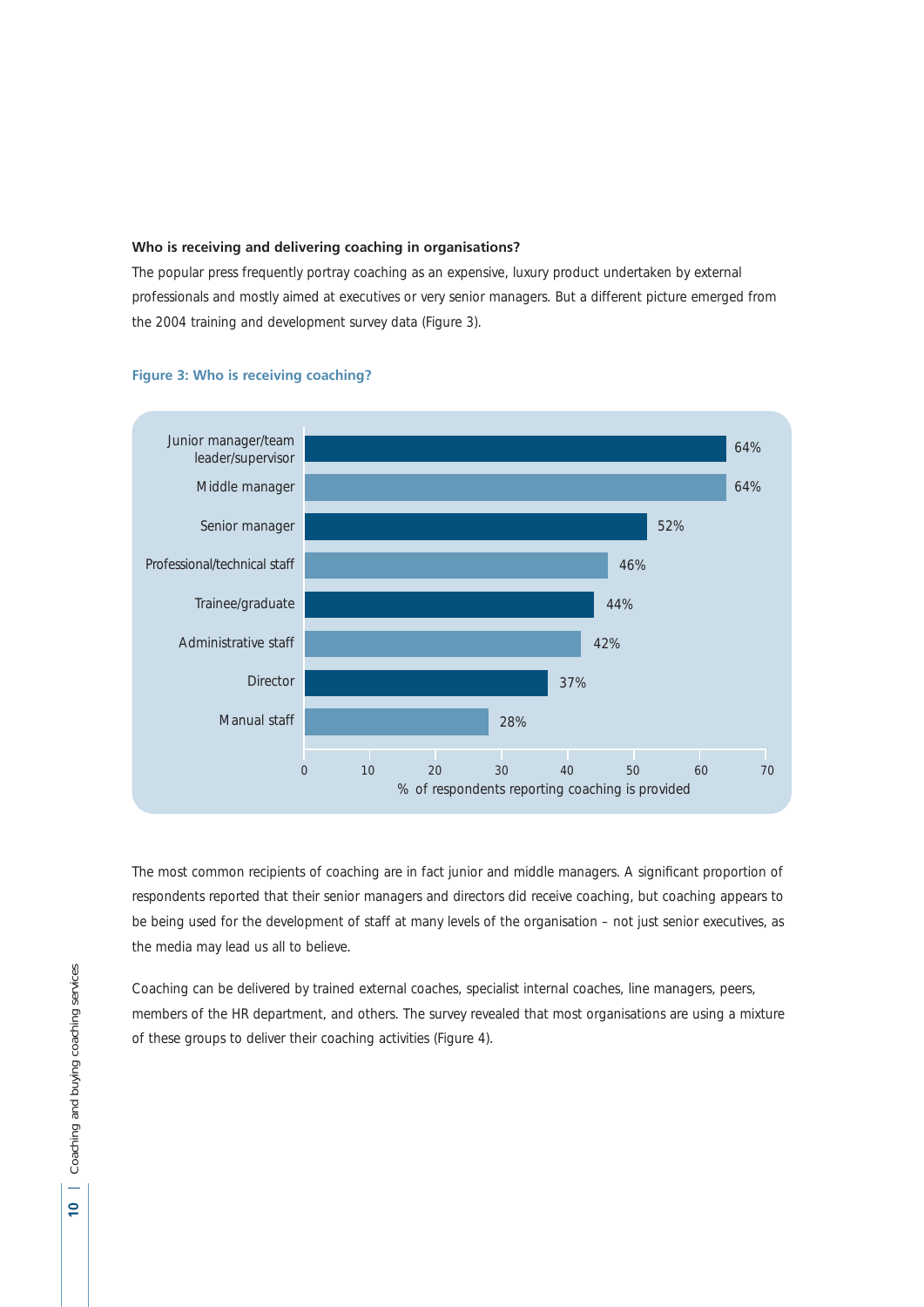

## **Figure 4: Who is delivering coaching?**

Line managers are most likely to deliver coaching, with a third of respondents reporting that this group delivers 'a majority' of coaching, and a further quarter saying that line managers are responsible for delivering 'half' of the coaching activities. Only 5% of respondents say that line managers deliver no coaching at all. Conversely, over 40% of respondents never use external coaches for their activities and those who do use them tend to use them only for a minority of the coaching that takes place.

Coaching therefore tends to involve a variety of internal and external practitioners, partly depending on the seniority of the individual and the specific needs of different employee groups. External coaches, when used, tend to be used for a minority of coaching activities in an organisation. This possibly reflects the cost of using them and may mean that their use is generally reserved for senior-level or high-potential employees.

## **The UK coaching industry**

An article in the *Harvard Business Review* in June 2002 (Berglas 2002) suggested that there were at least 10,000 professional coaches working for businesses in the US, and this figure was expected to exceed 50,000 by 2007. Although it is hard to determine how many coaches are working in the UK, many commentators expect a similar picture to emerge over the next five years.

Coaching services are being delivered by a diverse group of individuals and organisations. Some coaches are self-employed or operate within small firms. Additionally, there are coaching consulting firms for whom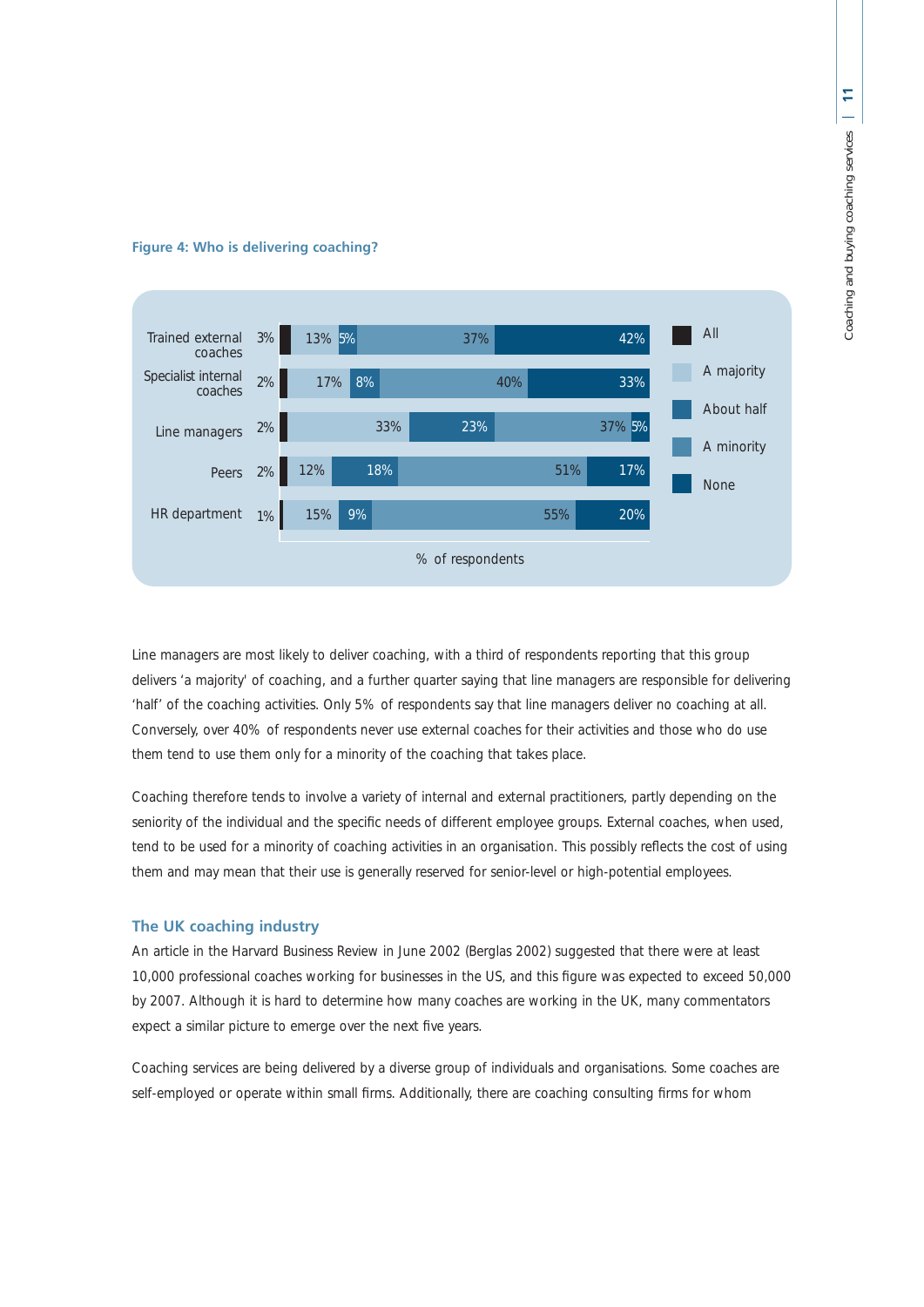coaching is a major part of their practice, while large HR, management, outplacement and recruitment consultancies are adding coaching services to their portfolios, aiming to secure large multinational contracts. Many of these recruit people with track records in business and train them as coaches in-house. Other firms operate within a business psychology model of coaching where their coaches are qualified occupational, counselling or clinical psychologists, or come from the relatively new field of coaching psychology. Other backgrounds include performance coaches from the sporting world, and practitioners from a range of other therapeutic backgrounds (counselling, psychology, psychotherapy). Naturally, these different 'types' of coaches all bring with them very different skills. And this is where opinion begins to diverge on which skills, qualities and experience coaches should have.

Quality too can be hugely variable and this is where the buyers of coaching services – often HR – can face difficulties. There is a growing number of business advisers and consultants who have reinvented themselves as coaches and, without any further training, now operate as full-time coaches. Problems can arise when these people delve into issues that they have little understanding of, and are not trained to deal with. While demand grows steadily, many companies are now realising that a more discriminating approach is needed to sort the higher-quality coaches from the rest.

#### **The concerns of HR buyers**

The CIPD training and development survey provides insights into the concerns of HR buyers (Table 3). They reported that the lack of accreditation and regulation is 'worrying', that finding high-quality coaches is 'a difficult task' and that the terminology can be confusing and off-putting. No surprise then that there's an increasing demand from clients for an authoritative and objective source of information on the quality, rigour and credibility of all these different offerings.

#### **Table 3: Concerns of HR buyers of coaching services**

|                                                                                             | % of respondents |            |
|---------------------------------------------------------------------------------------------|------------------|------------|
|                                                                                             | Agree            | Don't know |
| There is a great deal of confusion around what is meant by<br>the term 'coaching'           | 81               |            |
| I clearly understand the difference between all the different<br>types of coaching on offer | 50               | 14         |
| Finding and selecting high-quality external coaches is a difficult task                     | 49               | 79         |
| The lack of regulation and accreditation in the coaching industry is<br>very worrying       | 40               |            |

 $\overline{\mathbf{z}}$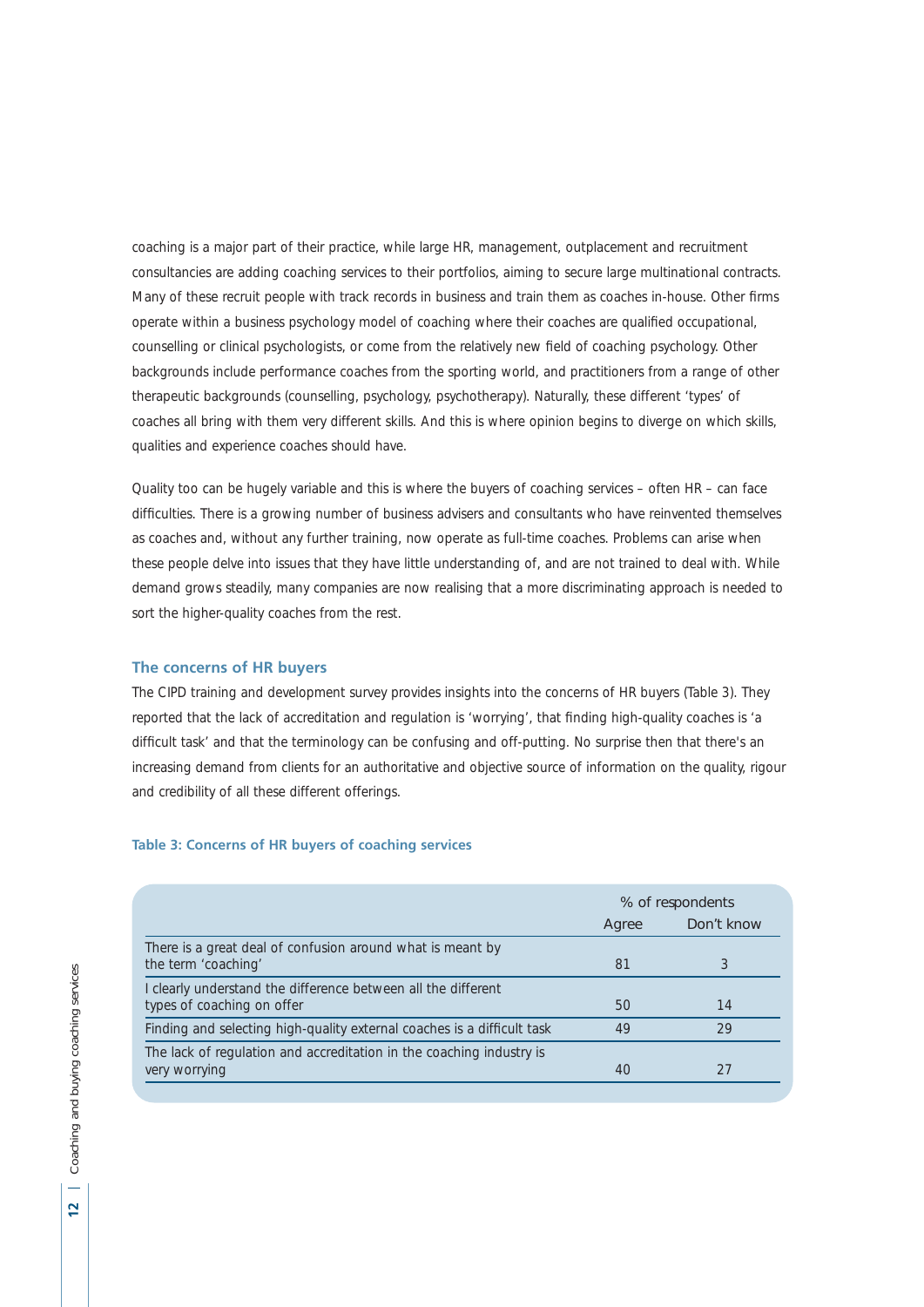## **An array of professional bodies**

Mirroring the fragmentation that exists in the industry generally, there are many professional bodies and associations. There is a plethora of codes of practice, ethics, guidelines and standards of practice. And as well as the CIPD, four key bodies have now emerged at the forefront of the industry:

- the Association for Coaching (AC)
- the Coaching Psychology Forum (CPF)
- the European Mentoring and Coaching Council (EMCC)
- the International Coach Federation (ICF).

A table comparing these professional bodies and providing an overview of what becoming a member entails is shown in the appendix.

All these organisations are involved in a number of initiatives (some in co-operation with others) to improve coaching standards, practices and services. They represent many of the professional coaches who are pushing from the supply side for higher standards and quality.

However, even between the four coaching bodies there is still a degree of rivalry and vying for status and position. Many commentators think that, as the coaching industry matures, consolidation of these bodies will occur. Many CIPD training and development survey respondents felt that 'a single professional body' in the coaching industry would be useful. But other views exist. Gladeana McMahon, Senior Coaching Consultant at Penna Consulting, comments: 'It is possible that in the future only one coaching body will exist. However, coaching is such a broad field that one body may not be able to fulfil the needs of such a diverse group and we may find that as in accountancy and other such fields, there will be a number of bodies representing differing aspects of the industry.'

## **Views of the HR community**

The 2004 training and development survey results provide some insights into the views of HR practitioners about the array of professional bodies. Of our respondents, 40% agreed that 'the lack of regulation and accreditation in the coaching industry is very worrying', but 27% said they 'don't know'.

Forty five per cent of respondents thought that it would be useful if there was a single professional body for coaches in the UK. A further 37% opted for the 'don't know' option, but only 18% thought that it would not be useful. Those who thought there should be a single professional body were asked what they felt the role of this body should be. The results are shown in Table 4 overleaf.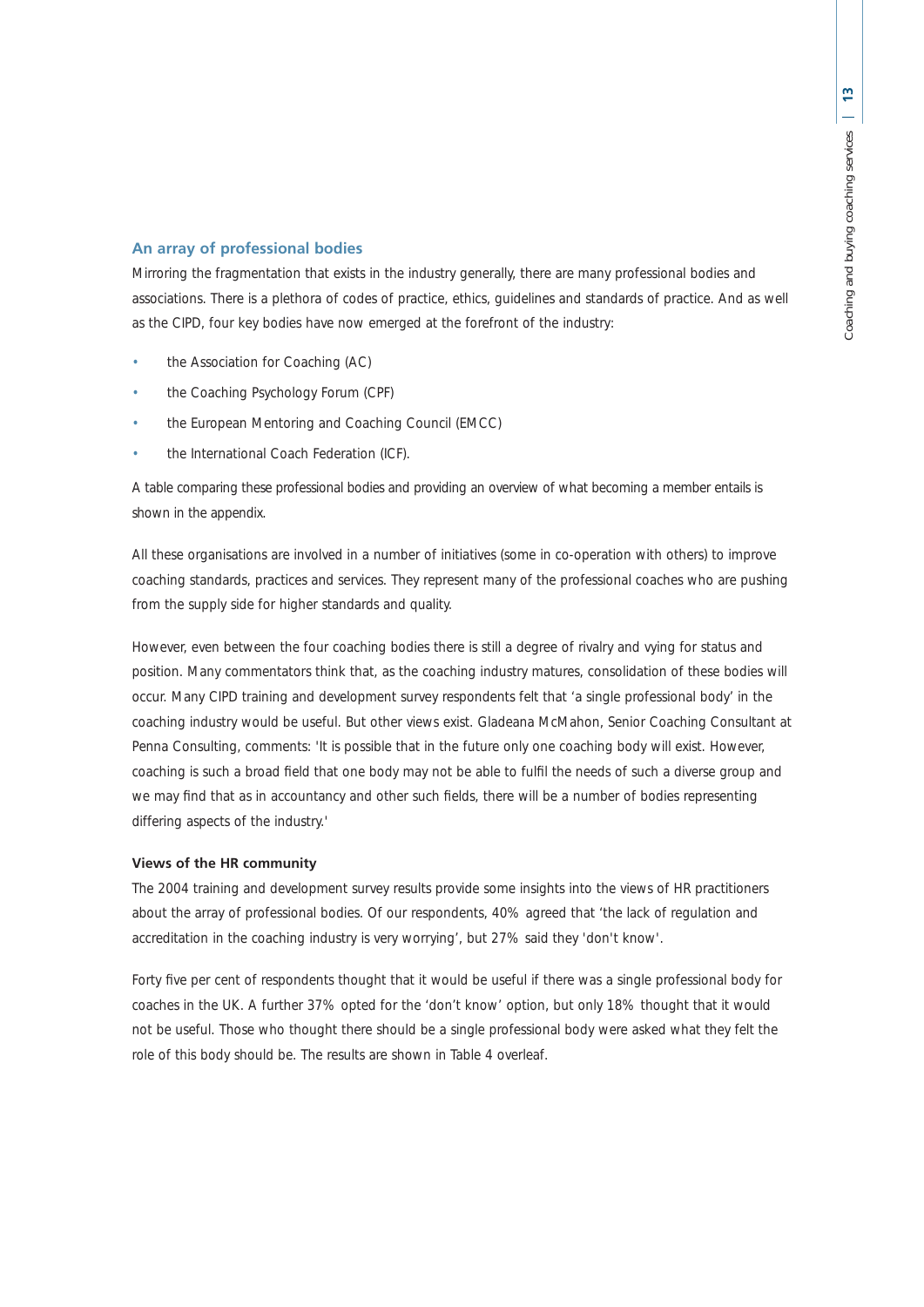#### **Table 4: Possible roles of a single coaching professional body**

| Possible roles                                                           | % that indicate<br>the role |
|--------------------------------------------------------------------------|-----------------------------|
| Providing information and advice                                         | 84                          |
| Providing training courses and qualifications                            | 82                          |
| Providing a code of ethics and standards that all coaches must adhere to | 80                          |
| Accrediting courses and qualifications                                   | 78                          |
| Providing research/information/publications on coaching                  | 70                          |
| Monitoring the continuing professional development of coaches            | 67                          |
| Providing a register of approved coaches                                 | 67                          |
| Dealing with any complaints about member coaches                         | 37                          |

## **Coach training and qualifications**

Coaching courses and qualifications vary hugely, from short introductory courses to doctorate-level coaching qualifications. Between these extremes, there are certificate or diploma programmes such as those run by the CIPD, modules of business programmes, masters' programmes and coach training for professionals (eg HR/managers). There are also programmes offered by specialist training providers. Some example of courses are shown in Table 5.

In the past, the reputation of the coaching industry has been weakened by training providers who claim to produce professional coaches from five-day training courses. Coach training needs to be 'fit for purpose'. While there is definitely a place for short introductory courses, as with any discipline, expertise will vary depending on the length of the course, level of qualification, depth of study, practical experience and extent of supervision while studying.

#### **The drive towards professionalism**

The drive for greater professionalism is now coming both from suppliers and buyers of coaching. On the demand side, organisations are trying to be far more discerning about their use of coaching services. Evidence of the effectiveness of coaching interventions is being sought and more questions asked about spending and returns. From the supply side, quality coaches are keen to raise the reputation of the coaching industry and weed out practitioners who operate unethically.

This process is not new. Other professions such as counselling and psychotherapy have been through 'professionalisation' over the last decade or so. HR professionals have a key role to play in promoting this agenda. By exerting pressure regarding minimum expected standards, qualifications and outcomes, they can 'raise the bar' in terms of standards across the industry. Suppliers of coaching will have no option but to conform.

Ā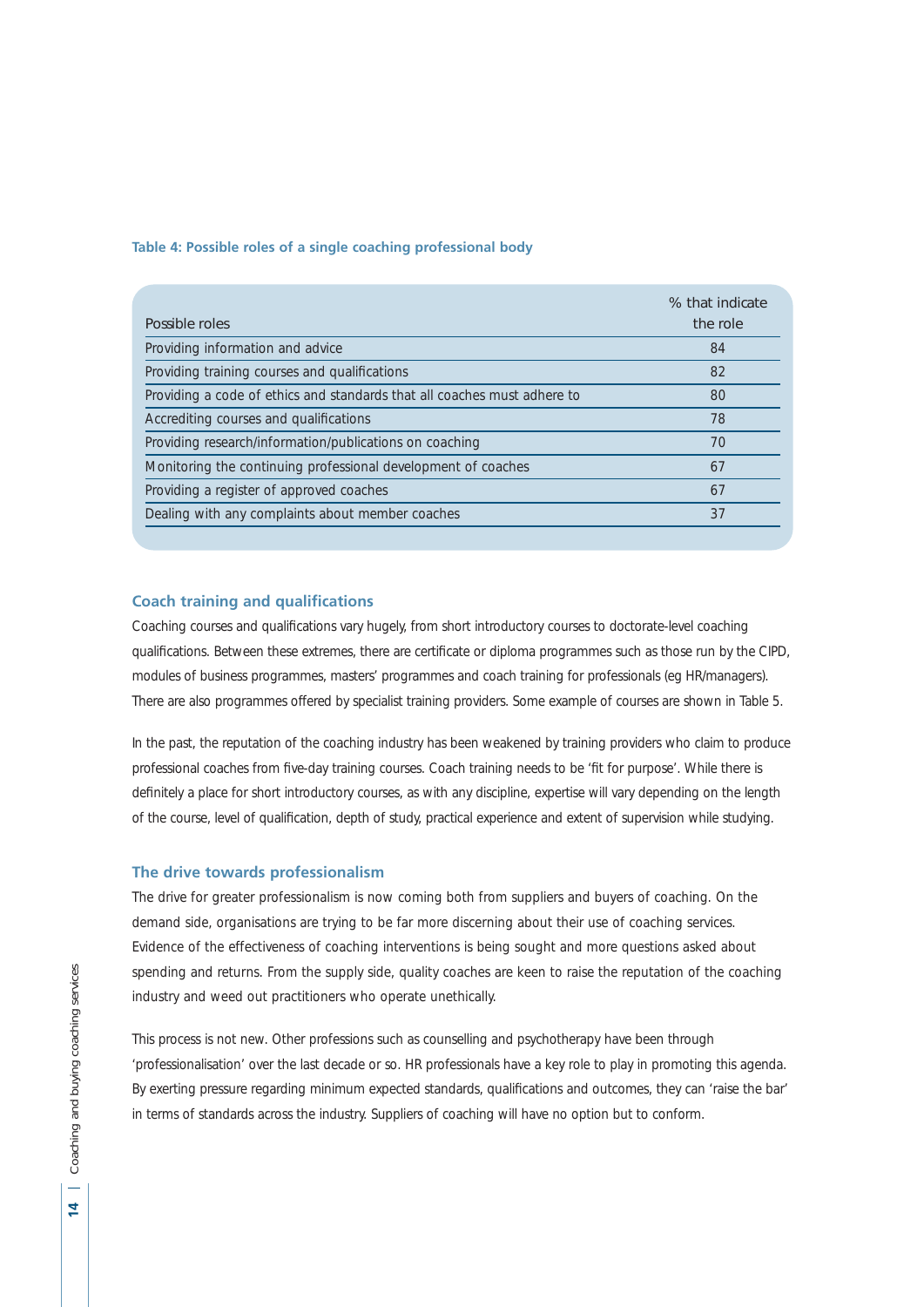| Level of coaching qualifications                          | Examples of institutions offering this level coaching the role                |
|-----------------------------------------------------------|-------------------------------------------------------------------------------|
| Doctorate-level coaching programmes                       | Middlesex University/International Centre for the Study<br>of Coaching        |
| Masters-level coaching programmes                         | Middlesex University/i-coach academy                                          |
|                                                           | <b>Oxford Brookes University</b>                                              |
|                                                           | Portsmouth Business School/Performance Consultants                            |
|                                                           | Sheffield Hallam University                                                   |
|                                                           | <b>Wolverhampton University</b>                                               |
| Postgraduate diplomas and<br>certificate-level programmes | CIPD/Oxford School of Coaching and Mentoring<br>Academy of Executive Coaching |
|                                                           | i-coach academy                                                               |
|                                                           | <b>City University</b>                                                        |
|                                                           | Centre for Coaching                                                           |
|                                                           | Peter Bluckert Coaching/Leeds Metropolitan University                         |
| Shorter coaching programmes                               | Corporate Coach U                                                             |
|                                                           | UK College of Life Coaching                                                   |
|                                                           | <b>AAA Coaching Partners</b>                                                  |
|                                                           | <b>Oxford Executive Coaching</b>                                              |
|                                                           | Penna Consulting                                                              |
|                                                           | Aspire 2                                                                      |

### **Table 5: Examples of coaching qualifications and providers in the UK**

NB Contact information for all these institutions and others can be found in the 'Useful sources of information' section at the end of the Guide. A useful source of information on all of these options is the Coaching and Mentoring Network website www.coachingnetwork.org.uk

## **Looking to the future**

The coaching industry is at a critical stage. The future success is likely to be determined by the quality and professionalism of coaches and their ability to deliver demonstrable value to their clients. If coaching is to become a true profession, further research into the effectiveness, business benefits and value of different coaching methodologies is crucial. Neil Offley, Programme Director at the NHS Leadership Centre, comments: 'We hope that evaluation and research will help show how coaching can deliver real benefits, and overcome a perception of it being the latest fad.'

As the coaching market continues to grow and mature, a number of trends are likely to appear. Jerry Arnott, Managing Director of Origin Consulting, states: 'I believe there will be a consolidation of coaching providers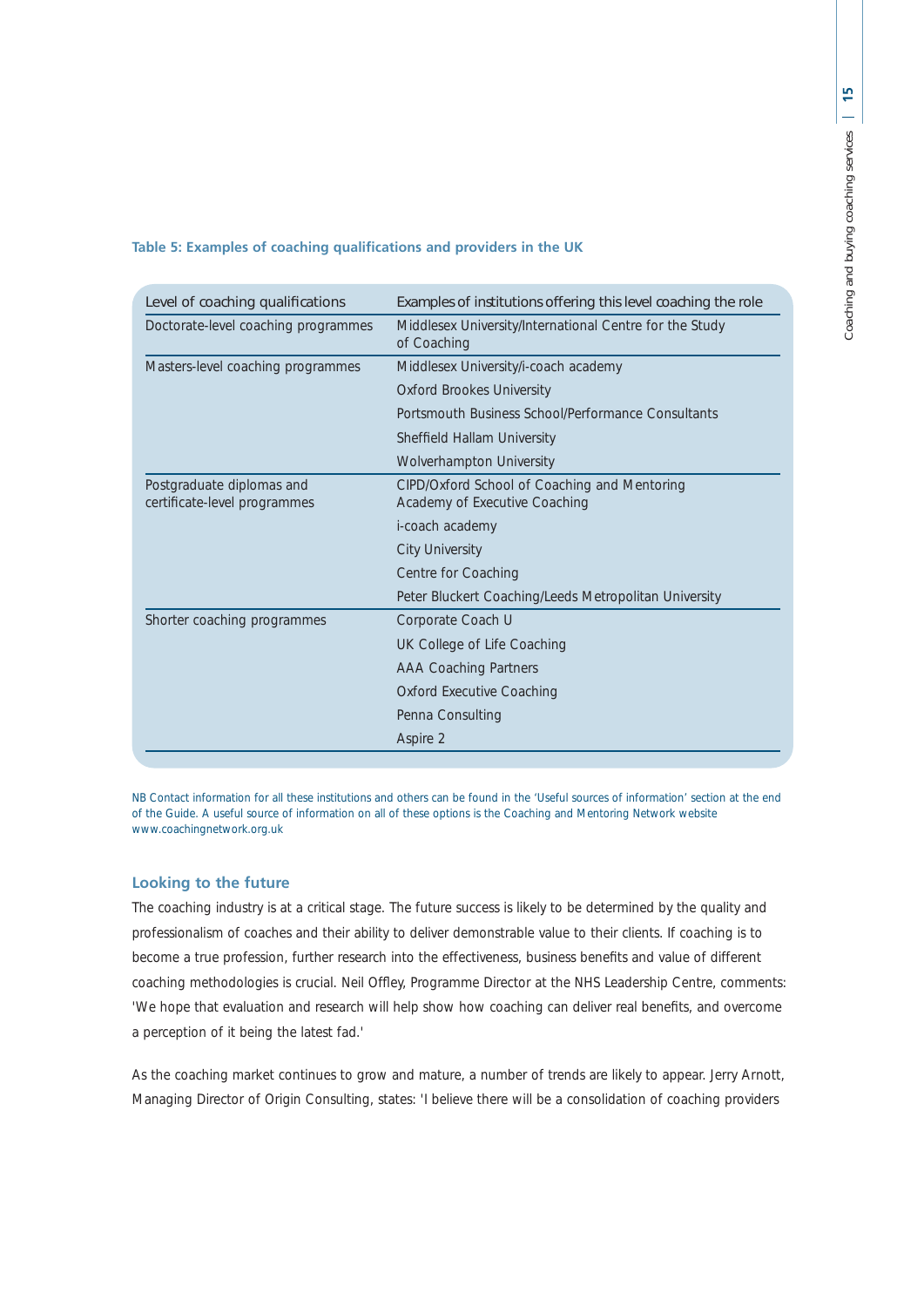and increased regulation and standardisation across the market. This is long overdue and there are already signs of this evolution as the coaching profession begins to address the fundamental issues of ethics, standards, accreditation and quality.' Peter Bluckert, Chair of the Standards and Ethics Group at the EMCC, predicts that opportunities for different types of coaches will continue to exist: 'Middle and upper market coaching consultancies who have the capacity to win larger contracts will continue to do well and highly regarded individual practitioners will always be in demand. New niche markets will open up not just in the UK but further afield and many top coaching firms will plan with international markets in mind.'

The coaching industry is still in its infancy. However, over the next few years it is likely that we will see greater professionalisation of coaching, organisations becoming more selective and a continuing increase in the supply and demand for coaching services. The CIPD will continue to monitor these trends with interest over the next few years.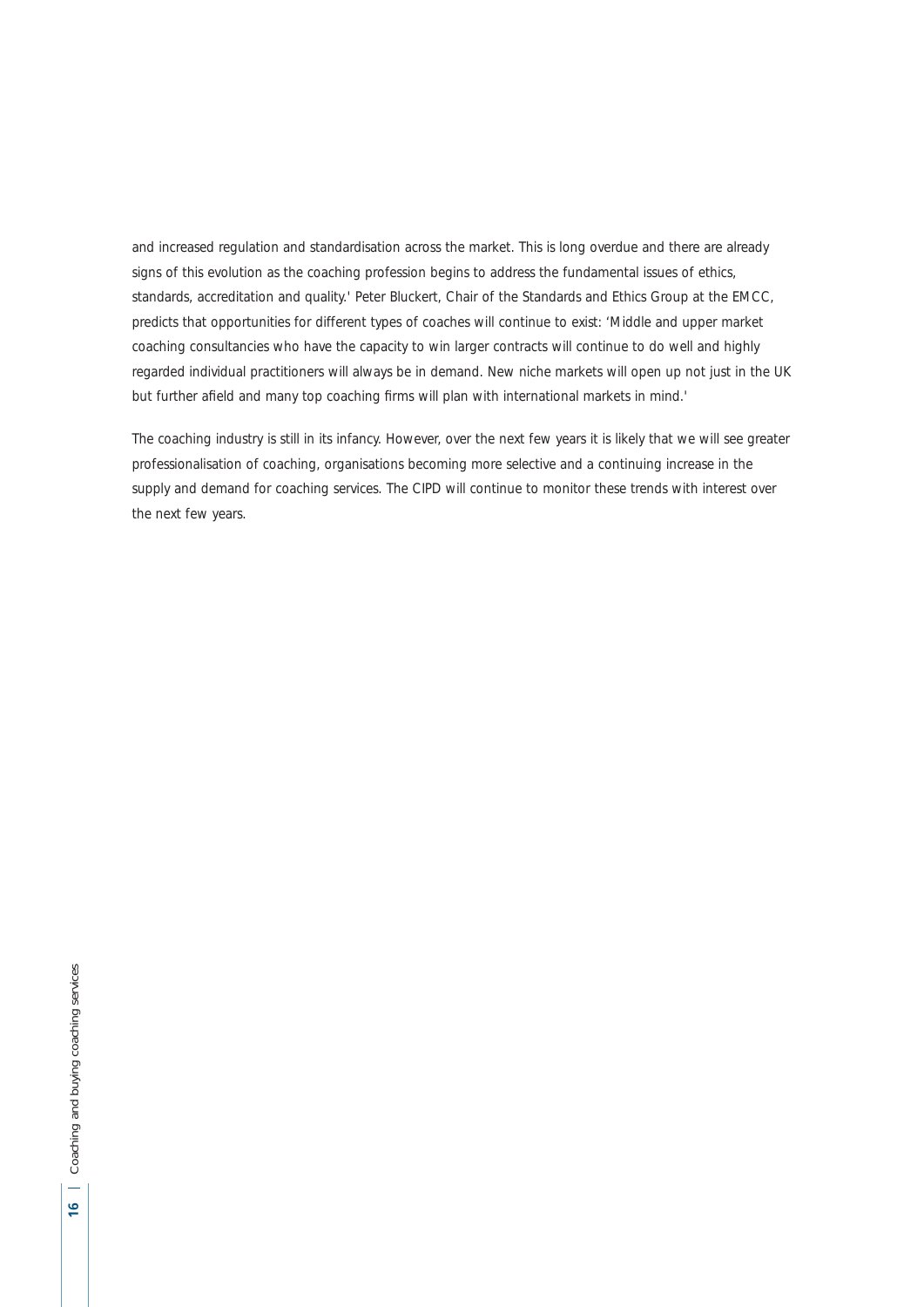## Part 2 Defining and demystifying coaching

The term 'coaching' has come to refer to many different activities. Although this guide focuses on the use of coaching in organisational settings, it can be used in many other situations. Its early use in the business world often carried a remedial connotation – people were coached because they were underperforming or their behaviour was unsatisfactory. These days, coaching is more usually seen as a means of developing people within an organisation in order that they perform more effectively and reach their potential.

Confusion exists about what exactly coaching is, and how it is different from other 'helping behaviours' such as counselling and mentoring. A variety of niche types of coaching have also developed as the term has been popularised – life coaching, skills coaching, health coaching, executive coaching, to name but a few. In part, this may have arisen as a result of some practitioners taking advantage of a popular new term and applying it to their general services. Consequently, coaching has suffered from a degree of misperception and misrepresentation. To make things worse, people often use the terms interchangeably so that one person's life coaching is another's developmental mentoring. Many organisations use the terms to mean specific things in their own organisational contexts and others choose the terminology that seems most acceptable within their organisation. The result is that the same definitions are being applied to a variety of terms. These problems around terminology are illustrated in the 2004 training and development survey results, where 81% of respondents agreed that 'there is a great deal of confusion around what is meant by the term "coaching".'

There is lively debate about this topic by academics and practitioners alike, which has led to a certain fixation about the need for agreed definitions. While this debate rages, more and more terms emerge and there seem to be almost as many definitions of coaching as there are practitioners. The fact that Europe and the US interpret the words slightly differently adds further to the confusion. A selection of definitions of coaching are provided in Table 6, but these are merely a handful of those in use.

In this Guide, we simply try to illustrate and explain the key differences between some of the common terms that are currently being used. We will then concentrate on suggesting ways for practitioners to ensure they have secured a good understanding of what exactly coaches mean when they describe their services.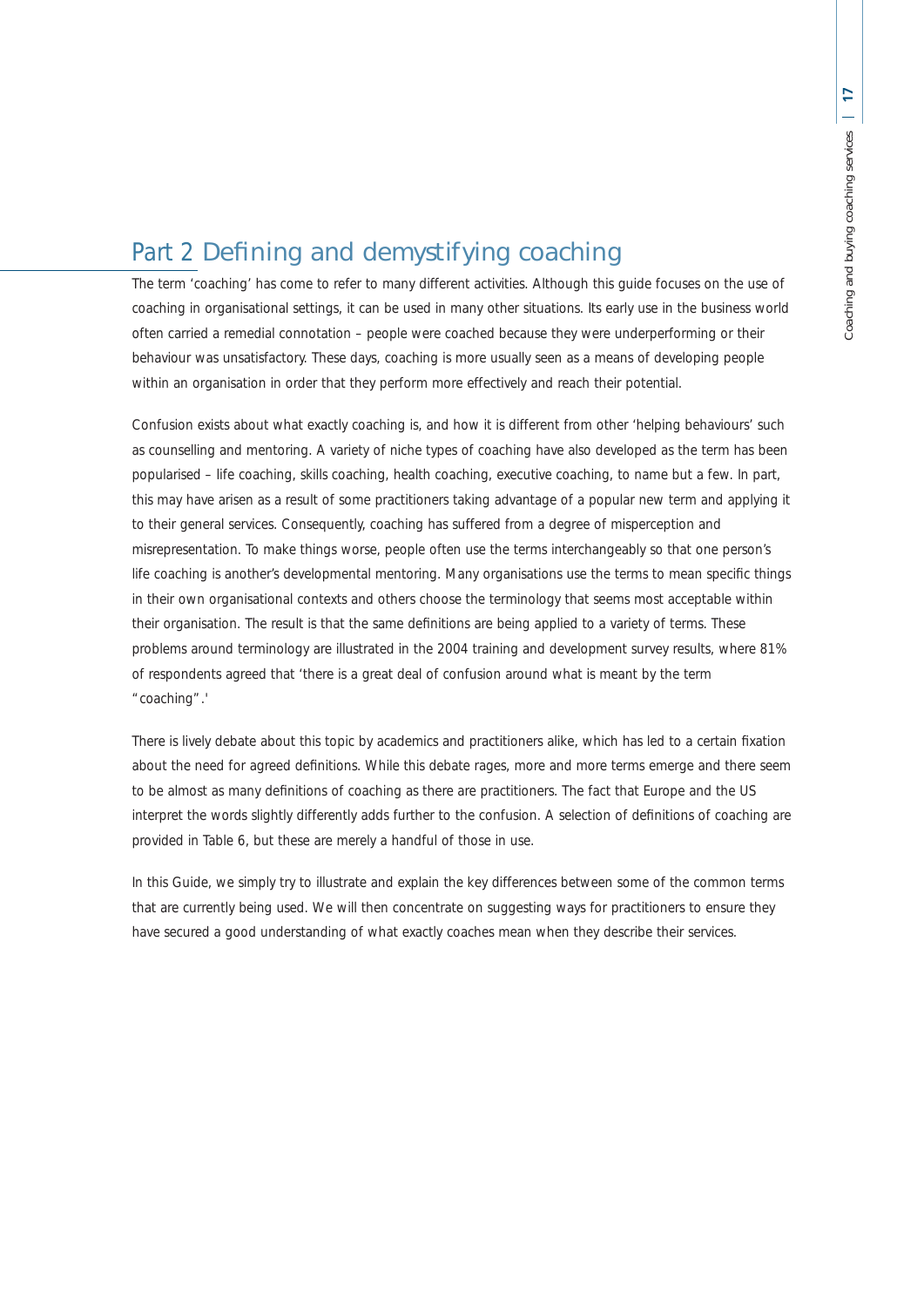## **Table 6: Definitions of coaching**

| Definitions of coaching                                                                                                                                                                                                                                                                                                                                                                                                                                 | Author                              |  |
|---------------------------------------------------------------------------------------------------------------------------------------------------------------------------------------------------------------------------------------------------------------------------------------------------------------------------------------------------------------------------------------------------------------------------------------------------------|-------------------------------------|--|
| A process that enables learning and development to occur and thus<br>performance to improve                                                                                                                                                                                                                                                                                                                                                             | Parsloe (1999)                      |  |
| Unlocking a person's potential to maximise their own performance                                                                                                                                                                                                                                                                                                                                                                                        | Whitmore (1996)                     |  |
| The overall purpose of coach-mentoring is to provide help and support for<br>people in an increasingly competitive and pressurised world in order to help them:<br>• develop their skills                                                                                                                                                                                                                                                               | CIPD coaching courses<br>definition |  |
| • improve their performance<br>• maximise their potential<br>• and to become the person they want to be                                                                                                                                                                                                                                                                                                                                                 |                                     |  |
| Primarily a short-term intervention aimed at performance improvement<br>or developing a particular competence                                                                                                                                                                                                                                                                                                                                           | Clutterbuck (2003)                  |  |
| A conversation, or series of conversations, one person has with another                                                                                                                                                                                                                                                                                                                                                                                 | Starr (2003)                        |  |
| The art of facilitating the performance, learning and development of another                                                                                                                                                                                                                                                                                                                                                                            | Downey (1999)                       |  |
| Defines the verb 'coach' – 'tutor, train, give hints to, prime with facts'                                                                                                                                                                                                                                                                                                                                                                              | Concise Oxford Dictionary           |  |
| A coach is a collaborative partner who works with the learner to help<br>them achieve goals, solve problems, learn and develop                                                                                                                                                                                                                                                                                                                          | Caplan (2003)                       |  |
| Meant to be a practical, goal-focused form of personal, one-on-one learning<br>Hall et al (1999)<br>for busy executives and may be used to improve performance or executive<br>behaviour, enhance a career or prevent derailment, and work through organisational<br>issues or change initiatives. Essentially, coaches provide executives with feedback they<br>would normally never get about personal, performance, career and organisational issues |                                     |  |
| A collaborative, solution-focused, results-oriented and systematic process<br>in which the coach facilitates the enhancement of work performance, life<br>experience, self-directed learning and personal growth of the coach                                                                                                                                                                                                                           | Grant (2000)                        |  |

## **Some generally agreed characteristics of coaching in organisations**

Although there is a lack of agreement about precise definitions, there are some core characteristics of coaching activities that are generally agreed on by most coaching professionals:

- It consists of one-to-one developmental discussions.
- It provides people with feedback on both their strengths and weaknesses.
- It is aimed at specific issues/areas.
- It is a relatively short-term activity, except in executive coaching, which tends to have a longer timeframe.
- It is essentially a non-directive form of development.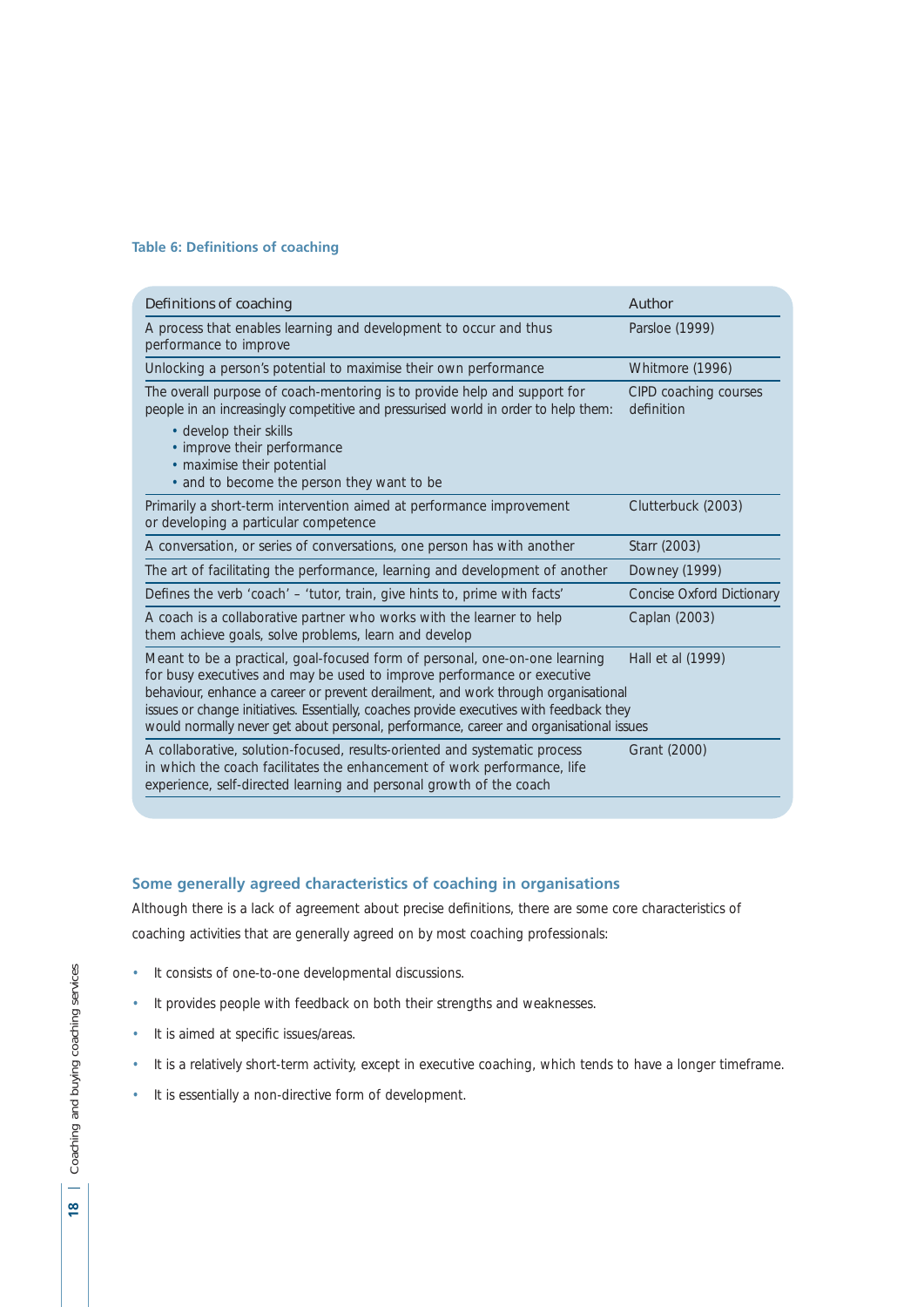- It focuses on improving performance and developing/enhancing individuals skills.
- It is used to address a wide range of issues (see 'How is coaching being used?' page 5).
- Coaching activities have both organisational and individual goals.
- It assumes that the individual is psychologically healthy and does not require a clinical intervention.
- It works on the premise that clients are self-aware, or can achieve self-awareness.
- It is time-bounded.
- It is a skilled activity.
- Personal issues may be discussed but the emphasis is on performance at work.

Broadly speaking, from the CIPD's perspective, coaching is developing a person's skills and knowledge so that their job performance improves, hopefully leading to the achievement of organisational objectives. It targets high performance and improvement at work, although it may also have an impact on an individual's private life. It usually lasts for a short period and focuses on specific skills and goals.

## **The 'helping behaviours' – differences between coaching, mentoring, counselling and consulting**

Garvey (2004) suggests that activities such as coaching, mentoring and counselling can all be understood to be 'helping activities'. However, he agrees that understanding how they are different is difficult 'because of the sheer confusion over the terminology'. One way to tackle this is to make a brief comparison of the activities involved.

#### **Coaching vs mentoring**

There are many similarities between coaching and mentoring since both involve a one-to-one relationship that provides an opportunity for individuals to reflect, learn and develop. However, when comparing coaching with the traditional understanding of mentoring, there are some key differences.

The term 'mentoring' originates from Greek mythology. Odysseus entrusted his house and the education of his son to his friend, Mentor, saying to him, 'tell him all you know.' In practice, 'mentoring' has come to be used interchangeably with 'coaching'. David Clutterbuck (2001) comments, 'In spite of the variety of definitions of mentoring, all the experts appear to agree that it has its origins in the concept of apprenticeship, when an older, more experienced individual passed down his knowledge of how the task was done and how to operate in the commercial world.'

Some commonly agreed differences between coaching and mentoring (in its traditional sense) are shown in Table 7 overleaf.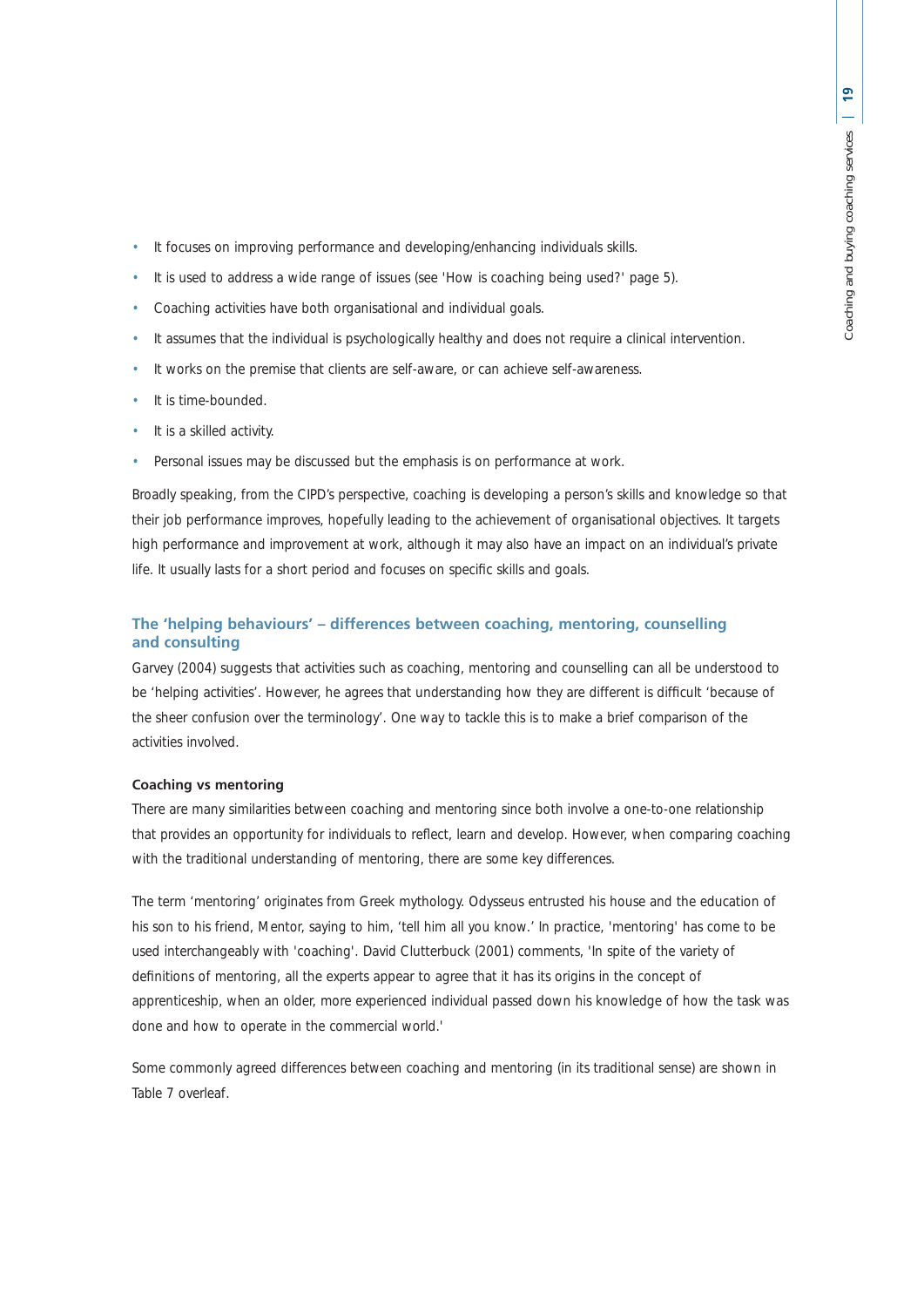### **Table 7: Differences between mentoring and coaching**

| Mentoring                                                                                                                                                                                                              | Coaching                                                                                                                                                                                                |
|------------------------------------------------------------------------------------------------------------------------------------------------------------------------------------------------------------------------|---------------------------------------------------------------------------------------------------------------------------------------------------------------------------------------------------------|
| Ongoing relationship that can last for a long<br>period of time                                                                                                                                                        | Relationship generally has a set duration                                                                                                                                                               |
| Can be more informal and meetings can take<br>place as and when the mentee needs some<br>advice, guidance or support                                                                                                   | Generally more structured in nature and<br>meetings are scheduled on a regular basis                                                                                                                    |
| More long-term and takes a broader view of<br>the person                                                                                                                                                               | Short-term (sometimes time-bounded) and<br>focused on specific development areas/issues                                                                                                                 |
| Mentor is usually more experienced and qualified<br>than the 'mentee'. Often a senior person in the<br>organisation who can pass on knowledge,<br>experience and open doors to otherwise<br>out-of-reach opportunities | Coaching is generally not performed on the basis<br>that the coach needs to have direct experience<br>of their client's formal occupational role, unless<br>the coaching is specific and skills-focused |
| Focus is on career and personal development                                                                                                                                                                            | Focus is generally on development/issues at work                                                                                                                                                        |
| Agenda is set by the mentee, with the mentor<br>providing support and guidance to prepare them<br>for future roles                                                                                                     | The agenda is focused on achieving specific,<br>immediate goals                                                                                                                                         |
| Mentoring revolves more around developing the<br>mentee professionally                                                                                                                                                 | Coaching revolves more around specific<br>development areas/issues                                                                                                                                      |

In reality, there can be large overlaps between the roles of coach and mentor. A mentor may do some coaching and a coach may do some mentoring if he or she is working with someone over time on issues that relate to their career. Many people also understand mentoring to be a useful adjunct to coaching, specifically in providing career guidance and longer-term support, as opposed to the relatively short-term and performance-related focus of coaching.

Alongside the traditional idea of mentoring, there are now other types of mentoring that have come into existence (eg transformational mentoring). These are understood to refer to different concepts, many of which bear more similarities to coaching and/or counselling. It is therefore important to make sure that everyone understands what is meant by different terms, so that confusion is avoided.

## **Coaching vs counselling/therapy**

There are obvious similarities between coaching and counselling activities, with much of coaching's theoretical underpinnings, models and techniques being derived from fields such as psychology and associated therapies, and applied in organisational contexts. However, while coaching and counselling both work within similar areas, they are not the same thing. They can, however, work together in a complimentary way in workplace settings. Counselling, is a highly skilled intervention focused on helping individuals address underlying

 $\overline{20}$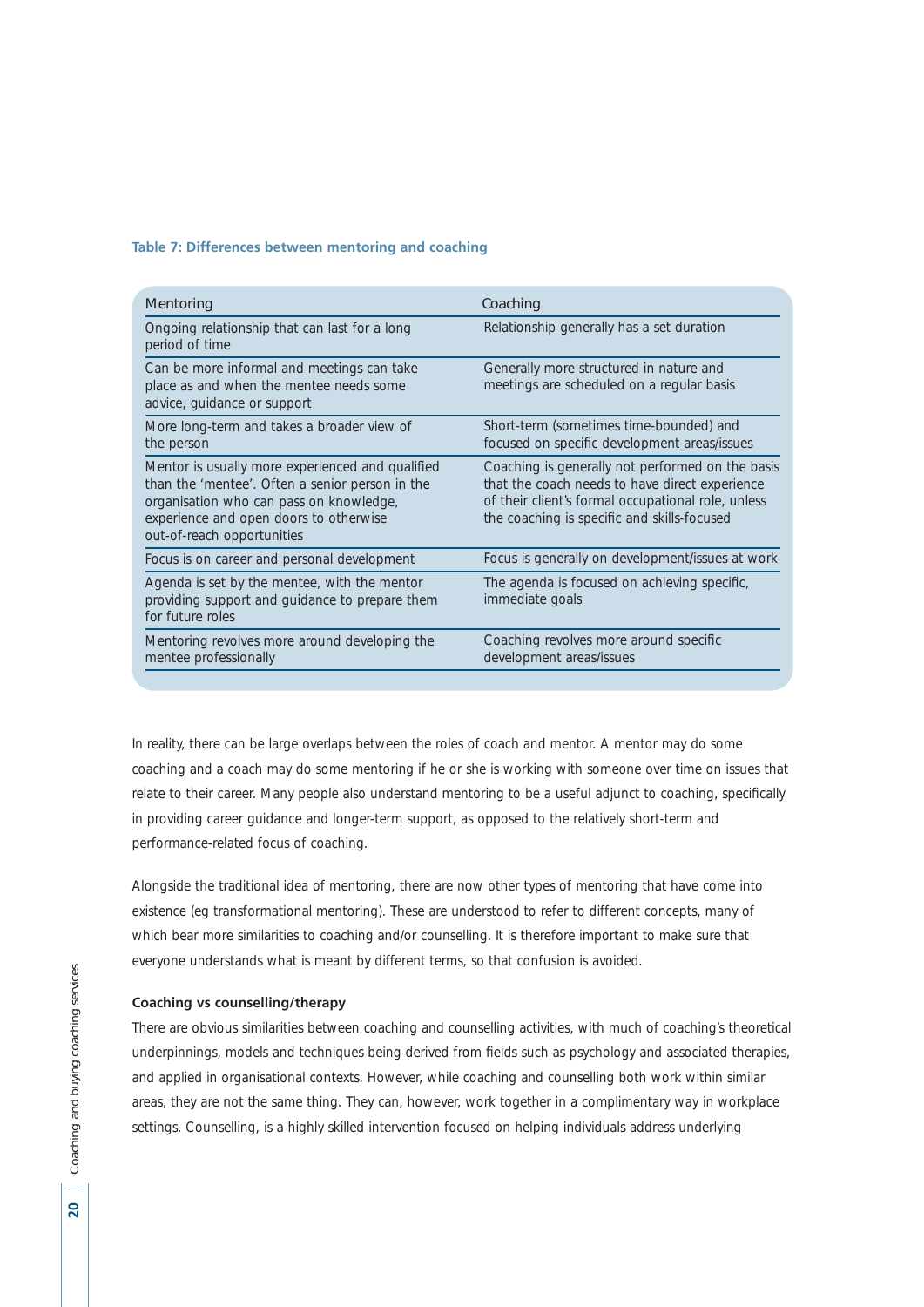psychological problems. It can be useful if employees are unable to resolve difficulties or make changes to their behaviour during coaching, which may indicate deeper underlying problems/issues. Key differences between counselling and coaching are shown in Table 8.

## **Table 8: Differences between counselling and coaching**

| Counselling                                                                                                     | Coaching                                                                                                                                         |
|-----------------------------------------------------------------------------------------------------------------|--------------------------------------------------------------------------------------------------------------------------------------------------|
| Broader focus and greater depth                                                                                 | Narrower focus                                                                                                                                   |
| Goal is to help people understand the root causes of<br>long-standing performance problems/issues at work       | The goal is to improve an individual's<br>performance at work                                                                                    |
| A short-term intervention, but can last for longer time<br>periods due to the breadth of issues to be addressed | Tends for be a short-term intervention                                                                                                           |
| Counselling can be used to address psycho-social<br>as well as performance issues                               | Coaching does not seek to resolve any underlying<br>psychological problems. It assumes a person does<br>not require a psycho-social intervention |
| The agenda is generally agreed by the individuals<br>and the counsellor                                         | The agenda is typically set by the individual, but<br>in agreement/consultation with the organisation                                            |
| Other stakeholders are rarely involved                                                                          | Other stakeholders (eg manager) are involved                                                                                                     |

Psychological assessment is a complex process that requires in-depth and specialised training. A professional coach will be keen to maintain the professional boundaries between coaching and the traditional therapies and will refer a client to an appropriate therapist/counsellor if they feel it will be useful and appropriate.

## Watch out for the cowboys!

In the UK, the use of the designations 'psychologist', 'therapist', 'counsellor' are not restricted by law to those who are qualified, so purchasers need to beware of 'self-styled' psychologists, counsellors and therapists who may not have formal training or hold any degree of professional accountability. It is therefore important to check the qualifications, experience and membership of appropriate professional bodies of any firms or individuals that an organisation uses to support their workforce in a counselling or coaching capacity.

Some individuals offering coaching services are qualified therapists or counselling psychologists who are marketing their services in the name of coaching. When using these individuals, it is important to be sure of the type of approach the person intends to use during sessions and that they have appropriate business knowledge.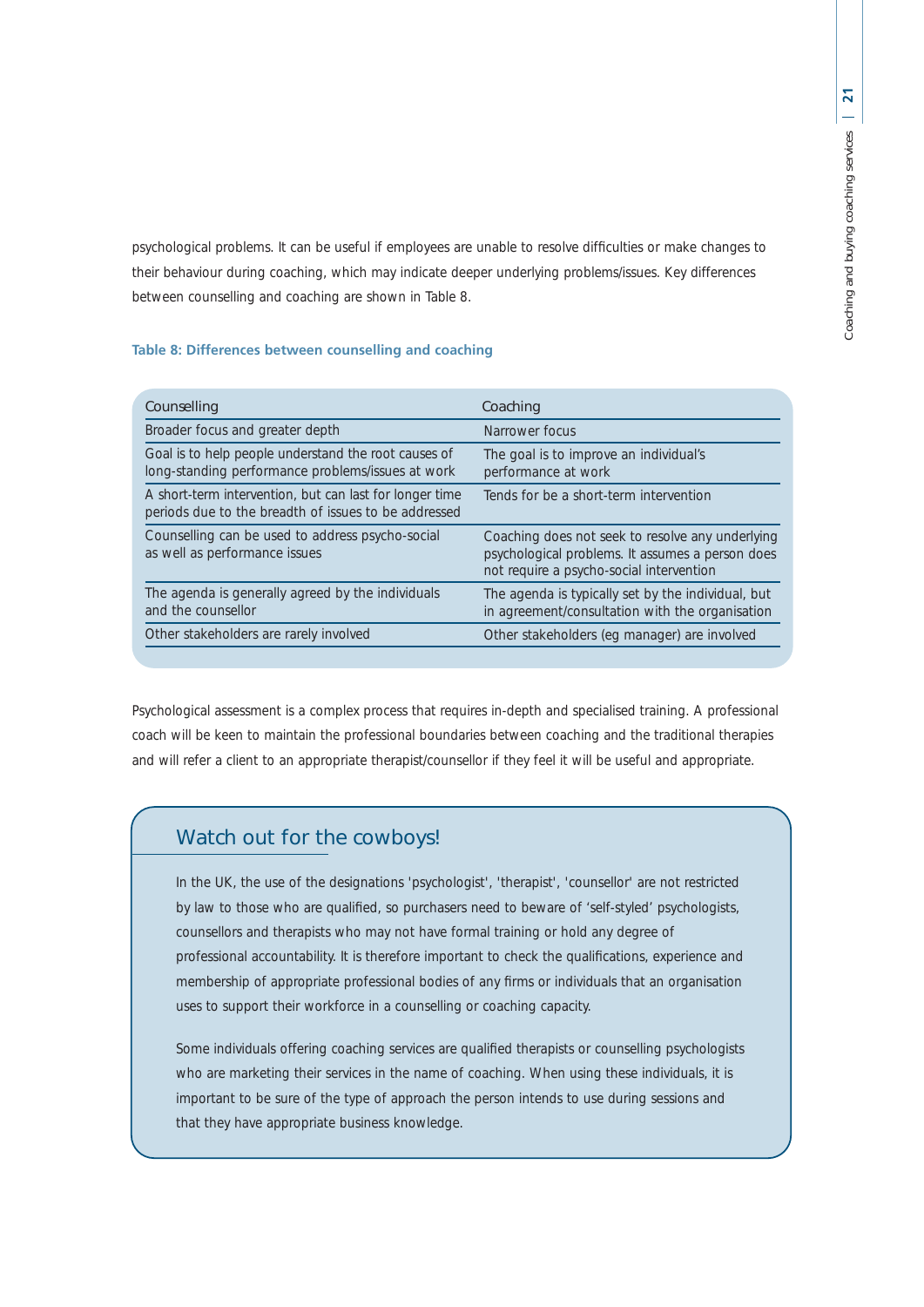#### **Modelling the differences between the 'helping behaviours**

Some academics and practitioners have attempted to clarify some of the key differences between the common forms of coaching, mentoring and counselling via a series of helpful models.

## **Relationship between coaching style and the different helping behaviours (Britnor-Guest and Willis, 2004)**

One way of looking at the differences between the different types of helping behaviour is to consider how directive the practitioner will be in their approach. To what extent will the person 'tell' the individual what to do or help them work out their own solutions to their problems? Another key differentiator is the scope of the activities. Does it concentrate on specific parts of a person's life (eg work issues) or does it take a more holistic perspective? These two dimensions and how they relate to the different forms of 'helping behaviours' are shown in Figure 5.





### **Model of the differences depending on whether the focus is busines or peresonal content (Horner 2002)**

Another useful way of considering the different types of development/helping activities is given by Caroline Horner from the i-coach academy, developed in conjunction with Morag Dwyer. The differences between coaching, counselling and consulting are discussed in relation to the extent to which activities deal with business content (high/low) or personal content (high/low). For example, counselling is understood to have high personal content and low business content, whereas consulting is seen as being the opposite – high in business content, and low in personal content. This model is shown below in Figure 6.

#### **Coach/mentoring and other approaches – a framework for differentiating (Hay 1997)**

Another useful dimension to think about is who is leading the activity – the individual, the organisation or a mixture of both? On this dimension, counselling is clearly individually led, but different types of mentoring and coaching will differ in the extent to which the individual or the coach/organisation are leading the activity. In Figure 7, different activities are plotted on this continuum as well as considering whether the objectives for the coaching are long-term and broad, or short-term and specific.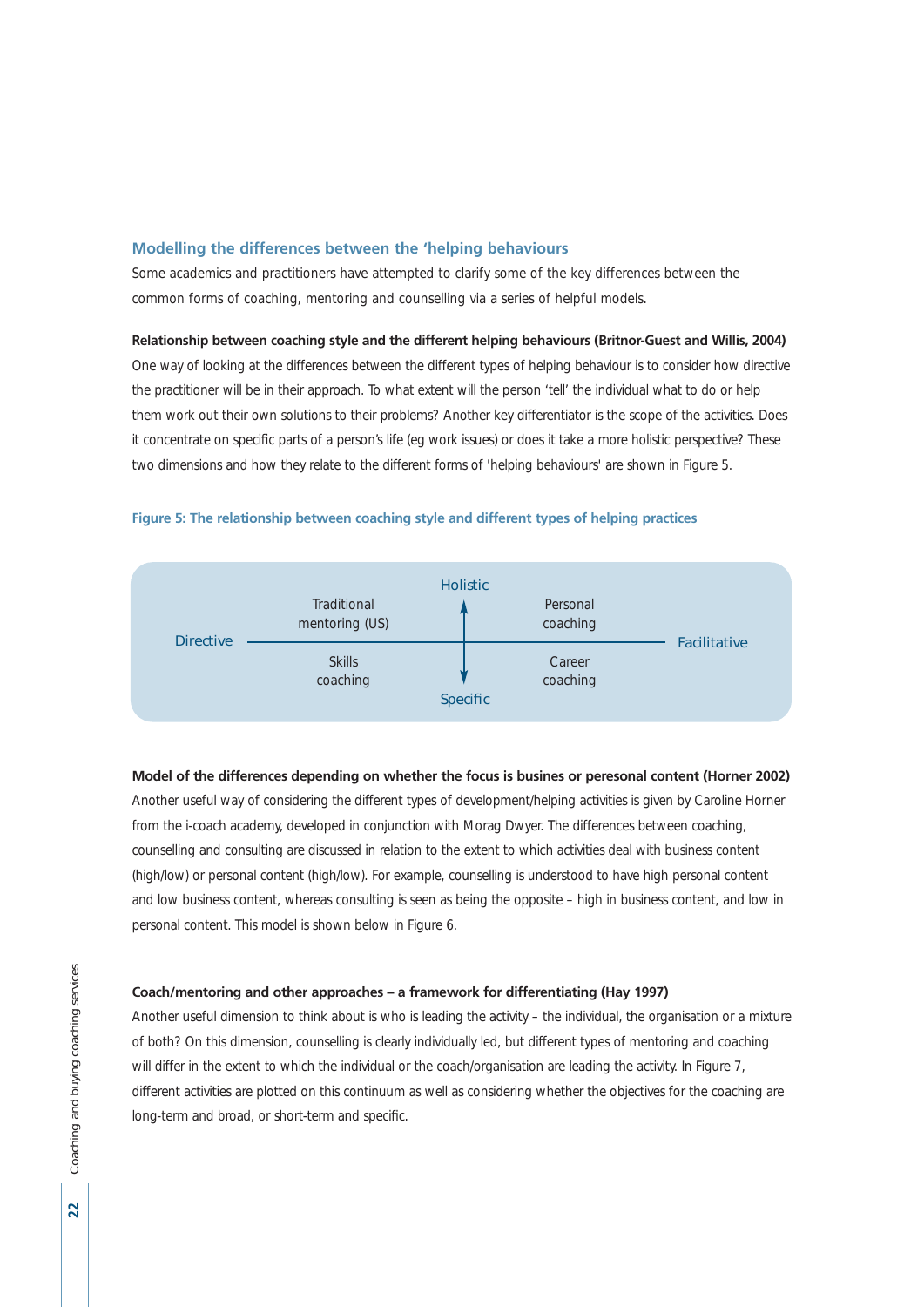## **Figure 6: Helping activities differentiated by levels of business/personal content**



## **Figure 7: Coach/mentoring and other approaches: a framework for differentiating.**



## **Niche types of coaching**

To add to the varying definitions, there are also many niche types of coaching including executive coaching, performance coaching, skills coaching, developmental coaching, career coaching, to name but a few. Again, these terms tend to be used in different ways by different people.

Figure 8 (overleaf) outlines the most common types of coaching used by CIPD members (CIPD 2004). Bear in mind the finding that 50% of respondents reported that they didn't clearly understand the differences between the different types of coaching.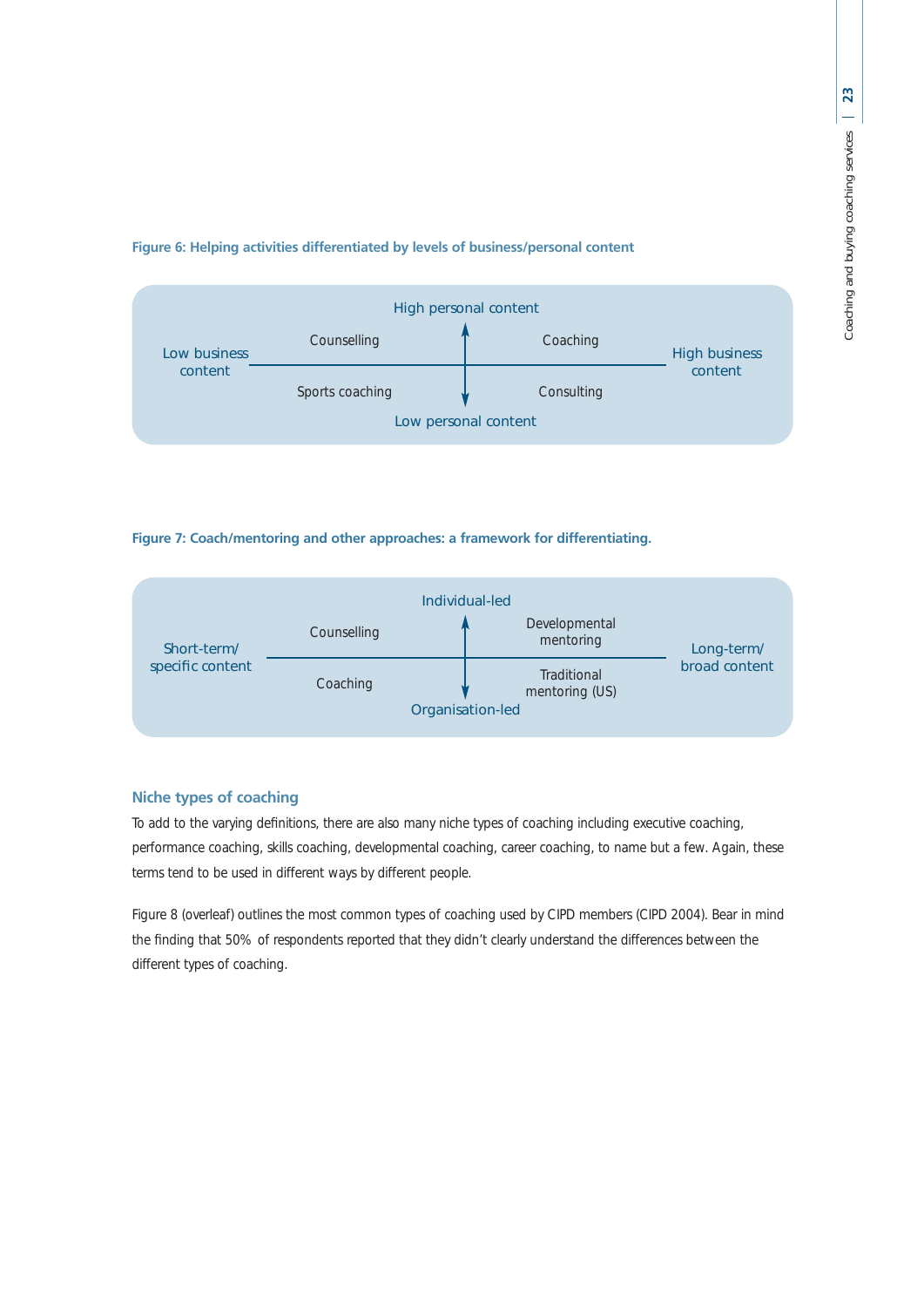| Type of coaching | % of respondents<br>who report using it |
|------------------|-----------------------------------------|
| Performance      | 67                                      |
| <b>Skills</b>    | 67                                      |
| Development      | 59                                      |
| Executive        | 34                                      |
| Remedial         | 28                                      |
| Career           | 27                                      |
| Team             | 25                                      |
| Life             | 8                                       |
| Other            | $\overline{2}$                          |

#### **Figure 8: Which of the following best describes the type of coaching at your organisation?**

As you can see, the most common types of coaching in use are performance and skills coaching, which were both used by two-thirds of respondents. Coaching types aimed at the personal needs/concerns of employees, such as life and career coaching, were among the least common forms of coaching used.

#### **So what is meant by these different terms?**

**Performance coaching.** Coaching activities here are aimed at enhancing an individual's performance in their current role at work. The specific issues covered by the coaching will vary, but the aim will always be to increase their effectiveness and productivity at work. Generally, performance coaching derives its theoretical underpinnings and models from business and sports psychology as well as general psychological theory.

**Skills coaching.** This form of coaching focuses on the core skills an employee needs to perform in their role. Skills coaching provides a flexible, adaptive, 'just-in-time' approach to skills development. Coaching programmes are tailored specifically to the individual and are generally focused on achieving a number of skill development objectives that are linked to the needs of the organisation.

**Career coaching.** Coaching activities focus on the individual's career concerns, with the coach eliciting and using feedback on the individual's capabilities as part of a discussion of career options. The process should lead to increased clarity, personal change and forward action.

**Personal or life coaching.** This form of coaching provides support to individuals wishing to make some form of significant changes happen within their lives. Coaches help individuals to explore what they want in life and how they might achieve their aspirations and fulfil their needs. Personal/life coaching generally takes the individual's agenda as its start point.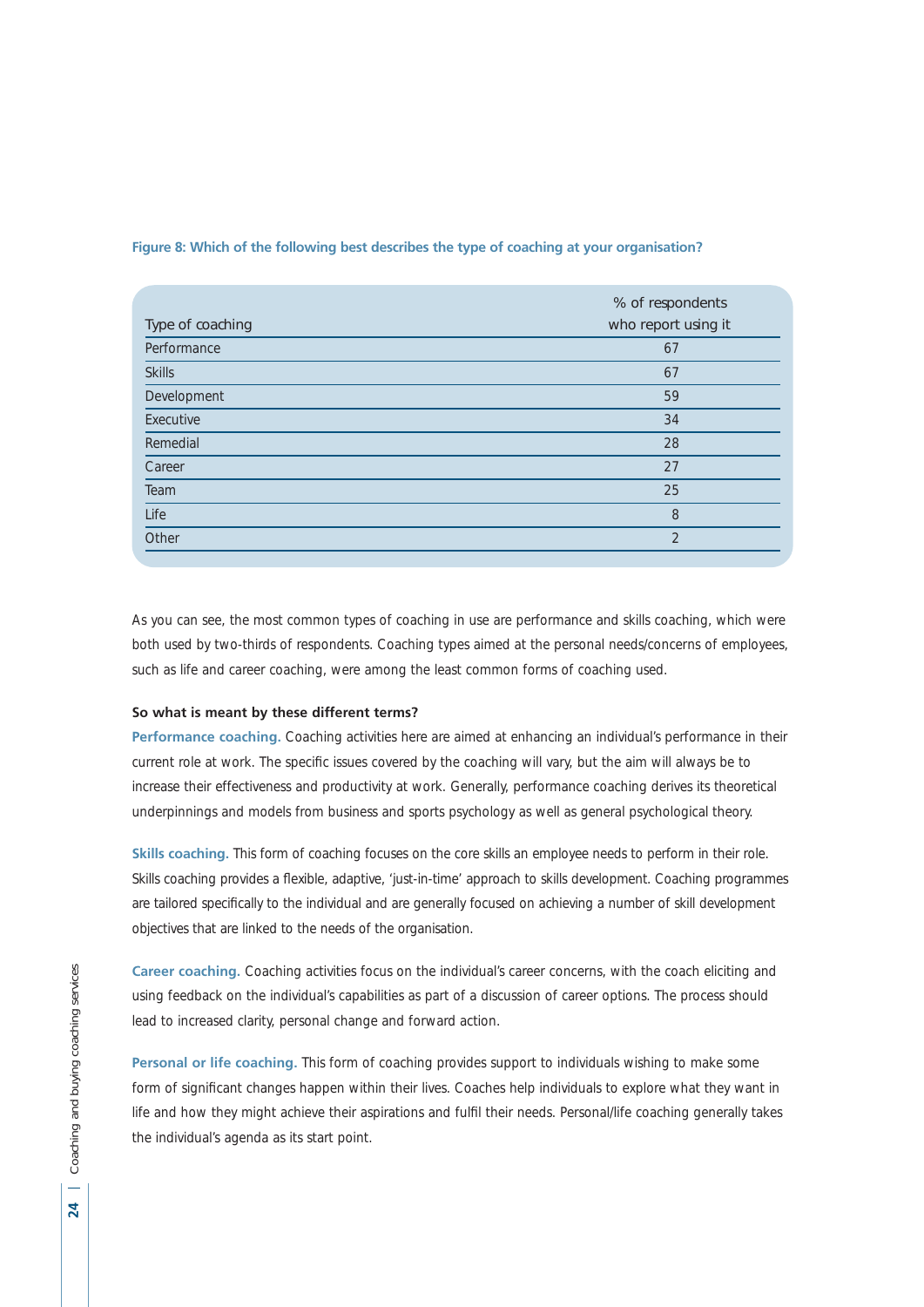**Business coaching.** Business coaching is always conducted within the constraints placed on the individual or group by the organisational context. The term is used to refer to any coaching activity that takes place in a business setting, so by definition overlaps with other terms.

**Executive coaching.** Organisations are now generally more willing to invest in coaching for their senior managers and executives. By improving the performance of the most influential people within the organisation, the theory goes that business results should improve. Executive coaching is often delivered by coaches operating from outside the organisation whose services are requested for an agreed duration or number of coaching sessions.

**Practical tool: Making sense of the terminology and the coaching approach you want** The simple tool shown below can be used in a variety of different ways to help you define the type of coaching that best meets your needs.

**Exercise 1:** A useful exercise may be to map the key characteristics of the coaching approach/activity that would work well in your particular organisational context. On each of the dimensions below, mark a cross where your ideal approach sits. This can be used as part of the 'ideal coach profile' when selecting a coach.

**Exercise 2:** When considering introducing coaching to an organisation, it can be helpful to use the tool to draw out different people's understanding of the term 'coaching'. For example, ask all key stakeholders to mark a cross on the dimensions indicating what they consider 'coaching' to involve. By comparing answers, a discussion can emerge through which you can gain shared understanding.

**Exercise 3:** This tool can also be used in the coach selection process. You could ask the coach to discuss their approach with regard to the different dimensions, perhaps even marking it on the diagram. This can then be referred back to your original map of the key coaching characteristics you were looking for in a coaching approach. All of these dimensions could also be turned into questions to gain greater understanding of the coach's approach eg to what extent does the individual lead the agenda?

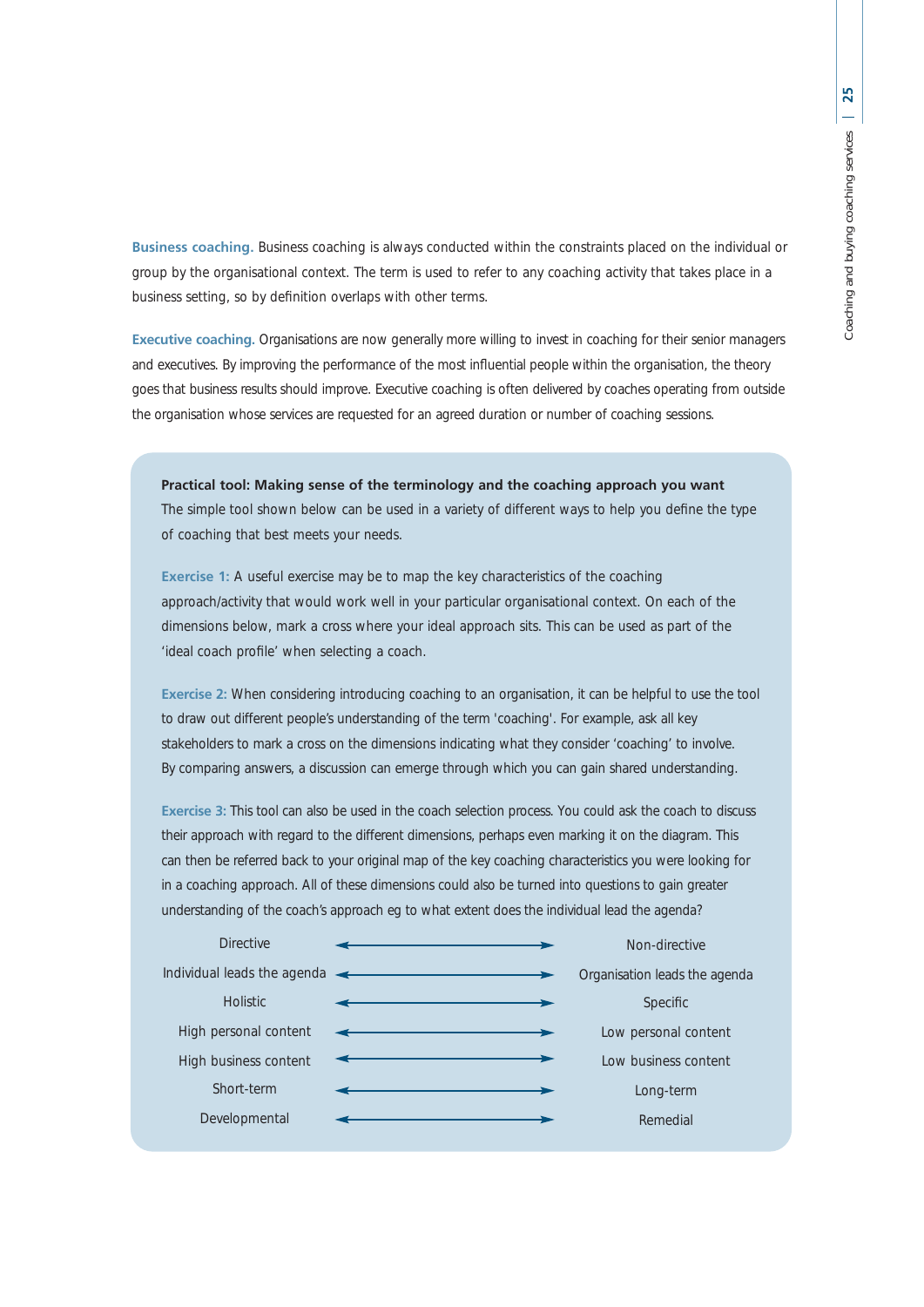## **Making sure you sort through the terminology issues**

Because of the terminology issues that surround coaching, all parties concerned should check that there is shared understanding. You can't assume that people are talking about the same thing when they refer to coaching or mentoring. In reality, it doesn't really matter whether the activity is labelled 'coaching', 'advising', 'counselling' or anything else, as long as everyone involved understands what it means in their specific situation. For this shared understanding of terminology to take place, the CIPD recommends that:

- Coaches must be encouraged to provide clients with a clear understanding of what they mean by the terms they use and the approach they offer. In this way, purchasers and users can make informed judgements about the nature of the activities on offer.
- To avoid serious misunderstandings, HR practitioners should check definitions and, more importantly, intended outcomes. It is necessary for the terms to be discussed by the users so that the overlaps in meaning are understood and the differences appreciated.

As a rule of thumb, it is probably best to simply pick the terms that most people find acceptable and then provide definitions to prevent misunderstandings.

## Coaching standards

Organisations and coaches should try to convert the confusion around terminology into understanding of the overlaps, the distinctive objectives and the characteristics of each. The CIPD hopes that this Guide provides encouragement in this direction. However, further advances are progressing through a project being co-ordinated by the European Mentoring and Coaching Council (EMCC) with the collaboration of all the coaching professional bodies.

This project has drawn together information about coaching and mentoring practice from documented standards and competency frameworks created by experts in the field, professional bodies, private organisations as well as specialist coaching and mentoring training companies. The information has been distilled into a single comprehensive framework that makes sense of the overlaps and differences between the services on offer. The EMCC is currently in the process of collecting data to determine which competencies are core to all types of coaching practice, and which competencies are specific to the different 'types' of coaching and mentoring (eg executive coaching, developmental mentoring etc). More information about the project can be found on the EMCC website: www.emccouncil.org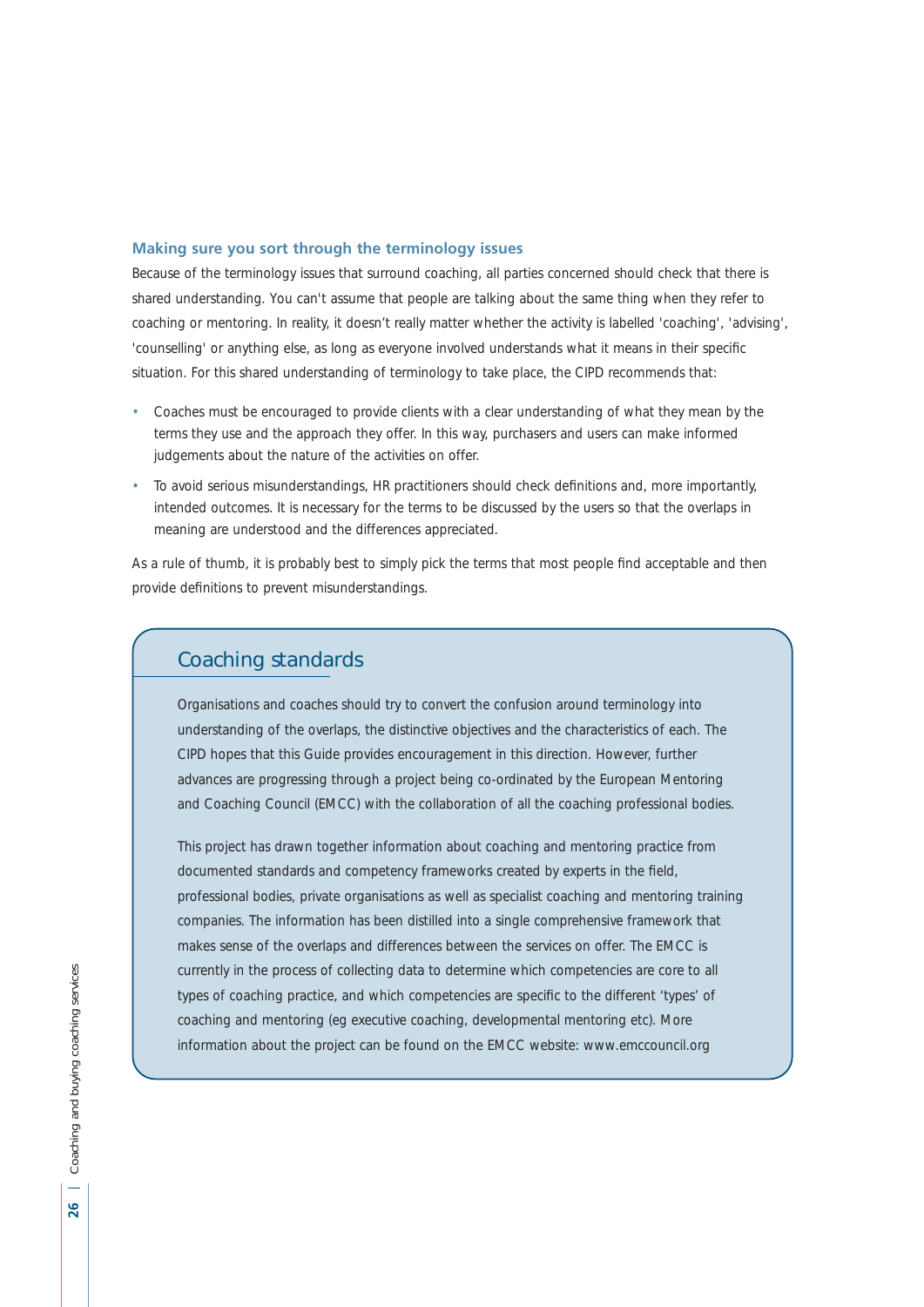# Part 3 The key players in the coaching relationship

The primary relationship in any coaching activity involves the coach and the individual. However, it is not the only important relationship. Other key stakeholders include the person representing the organisation's interests – most frequently an HR practitioner and the individual's manager. Both of these parties are interested in improving the individual's performance and therefore their contribution to the organisation. Figure 9 depicts these different relationships.

## **Figure 9: The four-cornered contract (Hay, 1995)**



Figure 10 shows that there are different relationships that need to be managed for coaching to have maximum impact:

- **The individual and coach.** This is the most visible relationship, and requires good matching for it to work effectively.
- The coach and HR. These parties agree the contractual relationship, with the HR practitioner representing the organisation's interests. HR should thoroughly brief the coach so they understand the organisational context in which the coaching will take place.
- **The individual and HR.** HR must explain why the individual is being coached, and allay any concerns they have about it. They must also assess that there is a genuine need for coaching and that the individual is ready for it.
- **The individual and line manager.** The line manager must understand and be supportive of the individual during the coaching intervention, and for ongoing development plans. They can also be involved in helping the individual decide the development objectives for the coaching programme.
- **HR and the line manager.** HR must manage the line manager's expectations and explain his or her role in supporting the coaching relationship.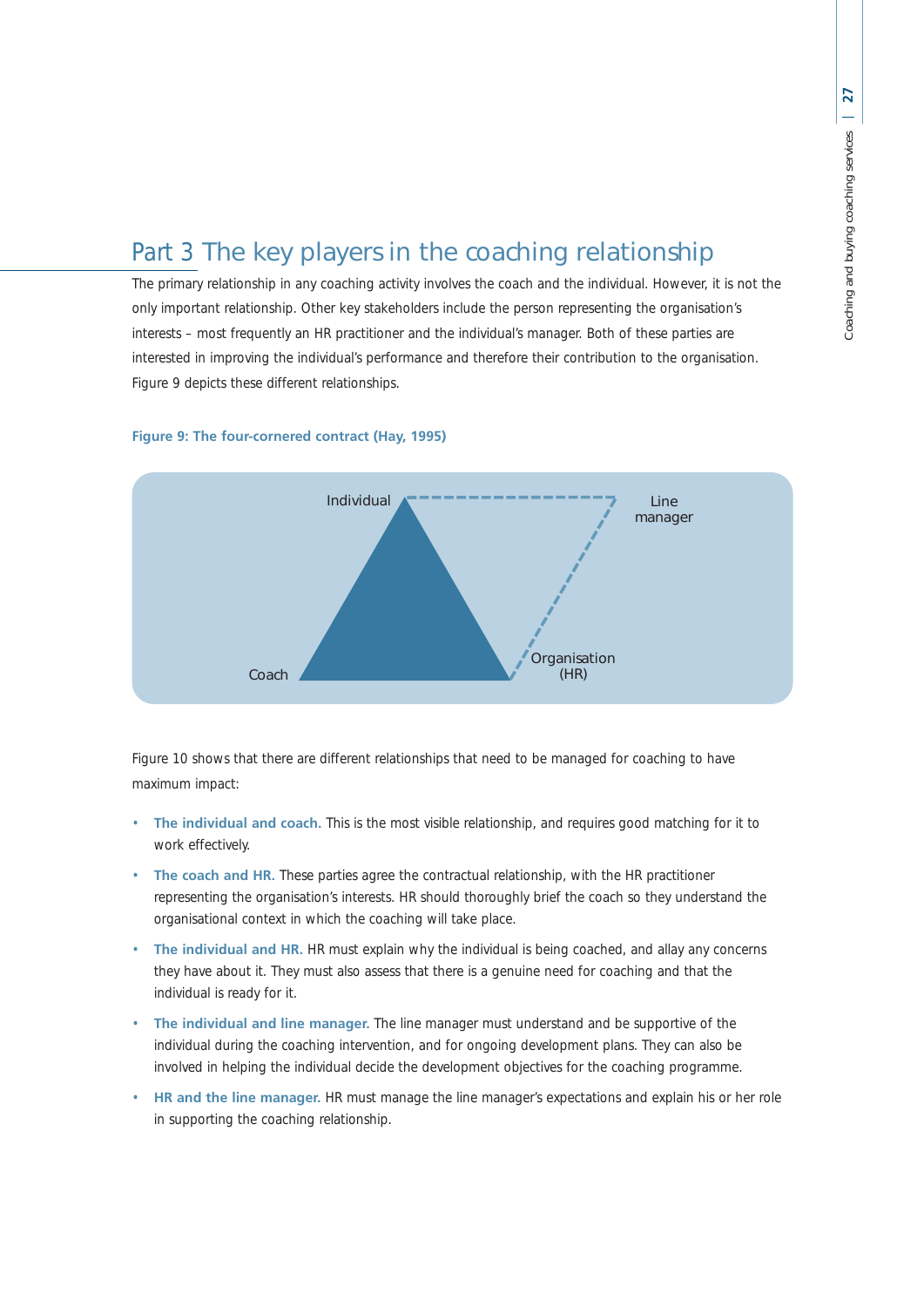These relationships must be carefully managed for maximum benefit to be gained from a coaching initiative. HR practitioners play a critical role in making sure that all the other stakeholders to the coaching intervention are bought into the process and understand their roles in its success.

#### **A crucial role for HR?**

Eighty per cent of respondents to the 2004 CIPD training and development survey felt that 'HR has a crucial role to play in selecting and evaluating the impact of coaching initiatives.' Furthermore, 92% agreed that 'when coaching is managed effectively it can have a positive impact on an organisation's bottom line.' It therefore seems as though HR practitioners have a critical role in drawing up a framework for the coaching activities that take place to ensure value for money and alignment with the organisation's strategic goals.

In some organisations, individual managers or executives arrange their own coaching. When this happens and if the HR department fails to play a co-ordinating and overseeing role, the organisation loses a valuable opportunity to create a coaching strategy aligned with organisational goals and the overall training and development strategy. Because no evaluation is taking place, they are also losing the opportunity to build up a body of knowledge about lessons learned in the use of coaching in the organisation. Without HR overseeing the coaching, it will be very difficult to get a clear picture of what coaching is taking place and how effective it is. The evaluation of coaching activities will therefore be impossible. An overall perspective allows the HR team to identify pockets of good and poor practice and to plan any necessary remedial action. The HR team needs to have a good understanding of all the coaching taking place and to ensure it is grounded in the goals of the organisation.

Being a knowledgeable and discerning customer is crucial. HR practitioners may not necessarily have a great deal of expertise about the process of coaching, but many of the generic skills held by HR practitioners lend themselves to effectively managing coaching relationships. The skills and experience of selection interviewing, drawing up contracts/agreements, ensuring there are efficient measurement systems, supervising projects with multiple stakeholder groups, are all important parts of managing coaching activities. If, as an HR person, you are given responsibility for managing a coaching initiative, you should try to build up your knowledge of coaching processes, models and frameworks. This will enable you to become a more knowledgeable buyer of coaching services and to cut through the issues around terminology and jargon that we have profiled.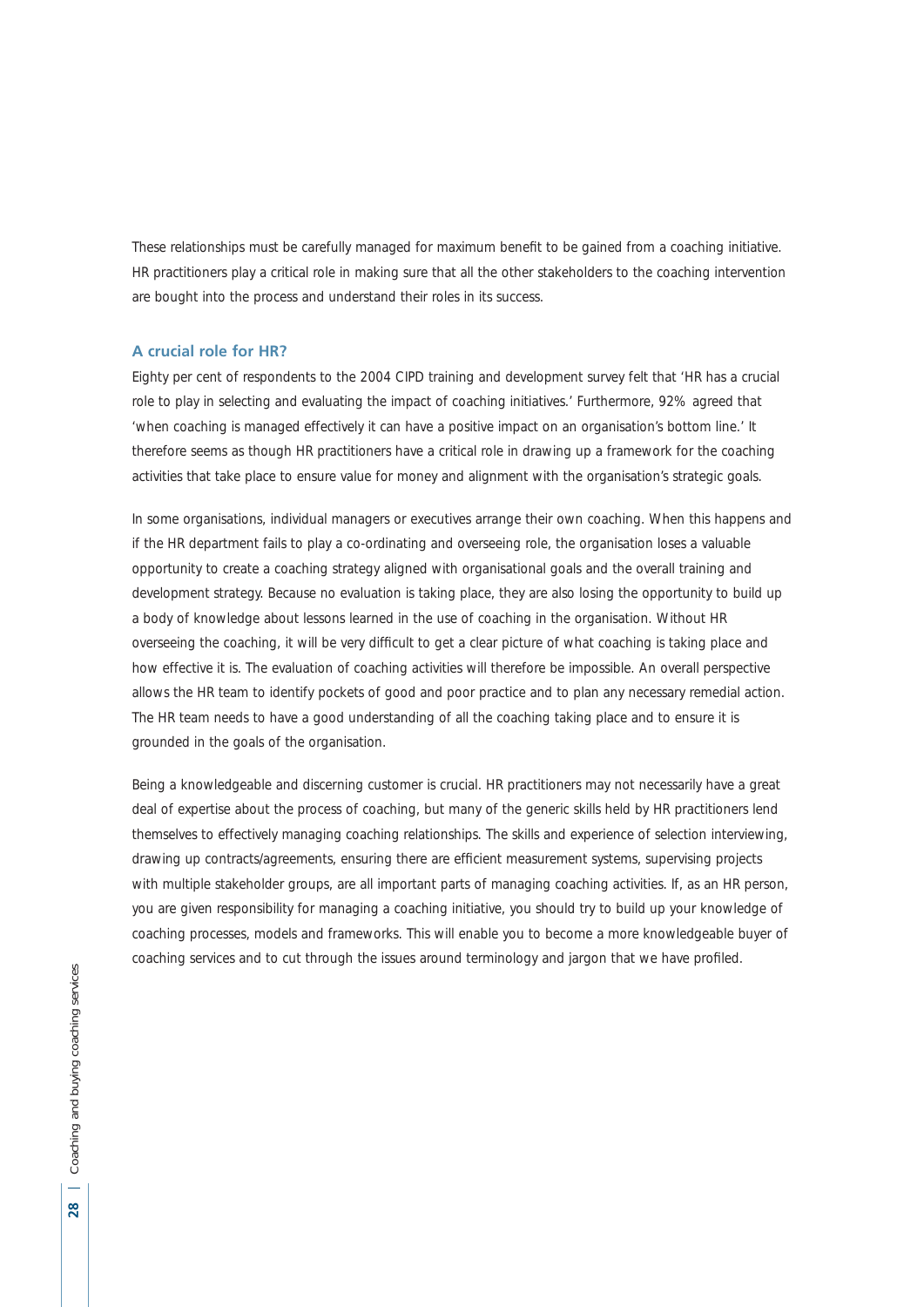#### **The key components of HR's role in managing coaching engagements**

HR practitioners should get involved in coaching engagements from the outset. Key areas of HR involvement include:

- assessing an individual's need for coaching
- assessing an individual's readiness for coaching
- getting line managers on board
- determining best use of internal and external coaches
- running a rigorous coach selection process
- assisting in the matching process
- briefing the coach
- managing the contracting process
- monitoring effectiveness and measuring the impact
- capturing internal knowledge and evaluation data
- integrating coaching with other HR and development activity.

This list demonstrates just how much time and effort is needed to formally manage a coaching process, particularly in large organisations or in organisations where coaching is being offered to a large number of people. The details of these activities are tackled later. Figure 10 shows where in the Guide you can find this information.

## **Challenges for HR**

The activities listed opposite illustrate how complex the role of HR can be in this area. The multiple stakeholders in coaching relationships create difficult issues that require consideration. Who is the primary client? Is it the client organisation because it pays for the coach? Or is it the individual end user because coaching requires an environment of trust to be effective? The most common answer to these questions is that both the individual and the organisation are clients, with their own goals and objectives for the coaching initiative. The coach and the HR practitioner must work to ensure that the needs and goals of both parties are aligned and are met by the coaching intervention. Ensuring clarity of understanding is crucial for managing issues around confidentiality and information flow.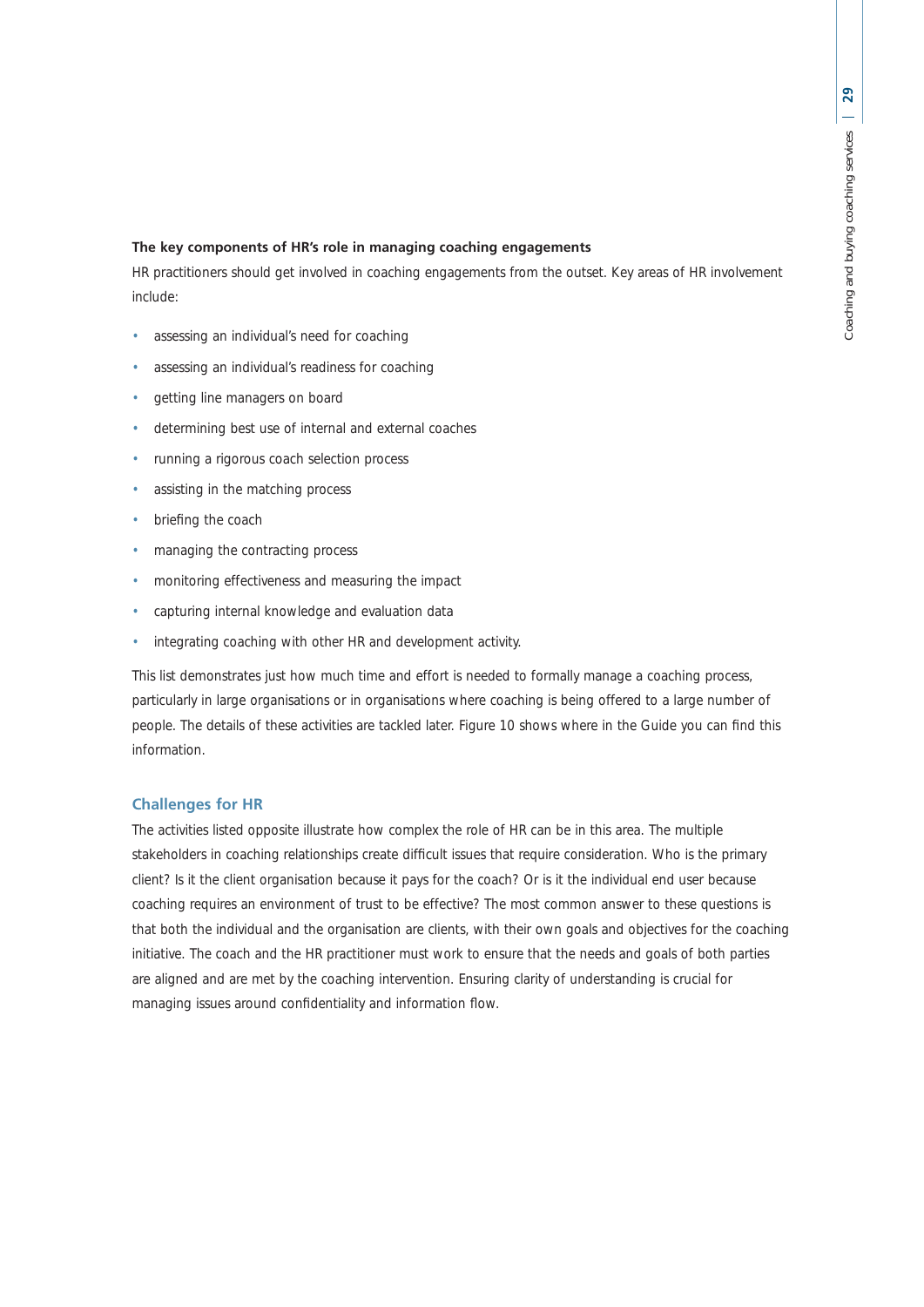## **Figure 10: Where to find further information in the Guide**

|                                                                | Where to find further                         |      |
|----------------------------------------------------------------|-----------------------------------------------|------|
| Areas of HR involvement                                        | information in the Guide                      | Page |
| Assessing an individual's need for coaching                    | See Part 4: Making the case for coaching      | 33   |
| Assessing an individual's readiness for coaching               | See Part 4: Making the case for coaching      | 33   |
| Briefing the individual                                        | See Part 5: Preparation and setting the scene | 42   |
| Getting line managers on board and<br>managing expectations    | See Part 5: Preparation and setting the scene | 42   |
| Determining best use of internal and<br>external coaches       | See Part 6: Choosing a coach                  | 45   |
| Running a rigorous coach selection process                     | See Part 7: Coach selection and matching      | 51   |
| Assisting the matching process                                 | See Part 7: Coach selection and matching      | 51   |
| Briefing the coach                                             | See Part 8: Managing the onward<br>engagement | 62   |
| Managing the contracting process                               | See Part 7: Coach selection and matching      | 51   |
| Monitoring effectiveness and measuring<br>the impact           | See Part 8: Managing the onward<br>engagement | 62   |
| Capturing internal knowledge and<br>evaluation data            | See Part 8: Managing the onward<br>engagement | 62   |
| Integrating coaching with other HR and<br>development activity | See Part 8: Managing the onward<br>engagement | 62   |

Other key challenges facing HR practitioners include:

- **Integrating coaching with the bigger picture.** HR also holds the responsibility for ensuring that coaching activities are aligned with the strategic goals of the organisation, and that they are integrated with other HR/training plans and activities. At the moment it seems that this often doesn't happen – the 2004 CIPD training and development survey revealed that two-thirds of respondents who indicated coaching takes place in their organisation reported that there is no formal strategy that governs coaching activities. Of respondents who do have a strategy in place, the vast majority said that it only covers certain groups of employees and only 6% of respondents using coaching have a written strategy on coaching for all staff.
- **Opening 'closed doors'.** A key problem for HR is when coaching happens behind 'closed doors' because senior-level employees bring in their own coaches and the activities aren't co-ordinated by HR. This means that there are no reporting structures and no accountability for the professional coaches. Organisations can't learn from such coaching engagements.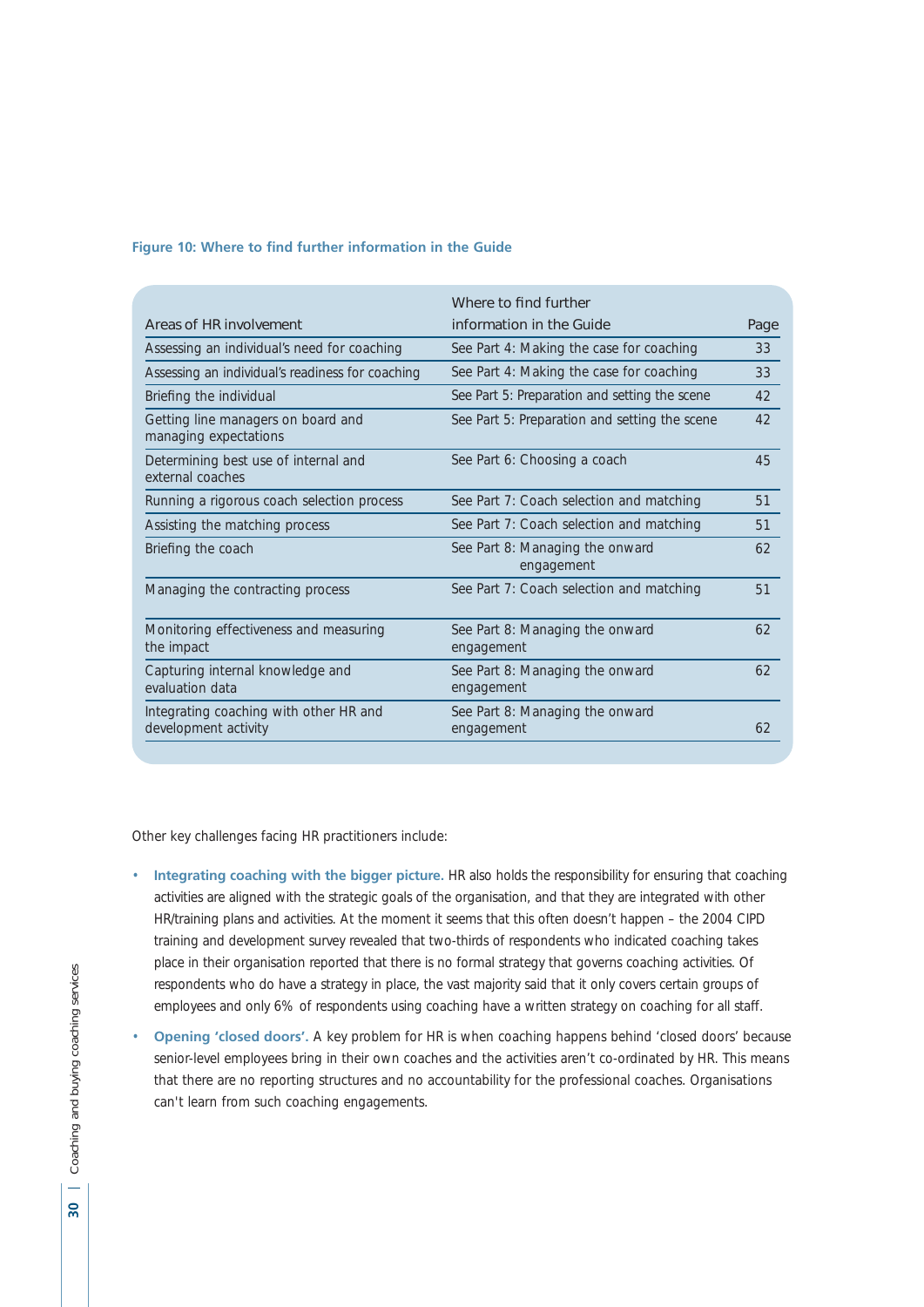- **Meeting the needs of both the organisation and the individual.** Any HR practitioners who currently have a responsibility for procuring coaching will be aware of the challenge of meeting the requirements of the organisation and the individual being coached. The onus is on those buying coaching to ensure that they approach the area in an informed and structured way, if they are to achieve value for money.
- **Information flow and confidentiality.** Another issue to think about is how information from coaching conversations is used within an organisation, regardless of whether the coaching is external or internal. From the start, it is essential that HR is clear about what information the organisation wants so that the coaches and clients are clearly working towards specific goals. The clearer the goals, the easier it will be for the organisation to measure the results.
- **Scoping and controlling costs.** In making decisions about how coaching will be run in an organisation, there are several factors to think through. A factor that can't be ignored is cost. HR practitioners need to consider how resource constraints will affect how much coaching can be undertaken. Without a bottomless pit full of money, it's important to establish parameters about coaching in the organisation. Some questions for practitioners to consider are:
	- Who should receive coaching will there be limits?
	- Which employee groups should we invest in?
	- Will coaching be restricted to individuals of a certain level of seniority?
	- Will coaching only be provided in relation to certain development activities?
	- Will there be a limit on the number of hours available to each individual?
	- Will you use internal or external coaches?
	- How will you measure/evaluate success and value for money?

Without agreed parameters, coaching relationships can continue for long periods of time, becoming a permanent 'sounding board' for a person's work issues. This can mean costs can spiral. An ongoing role for HR practitioners therefore is to define the scope of coaching assignments and control costs.

Coaching is believed to have a key role in supporting other learning and development activities. For example, 93% of respondents in the training and development survey agreed that coaching is a key mechanism for transferring learning from training courses back to the workplace. An essential role for HR practitioners in creating effective conditions for coaching is to ensure that the culture and climate within the organisation is supportive of learning and development. In the survey, 80% of respondents agreed that 'coaching will only work well in a culture that supports learning and development.' Many practitioners and academics suggest that, ideally, a 'coaching climate' should exist within organisations. In Figure 11, David Clutterbuck (2004) offers advice on this issue.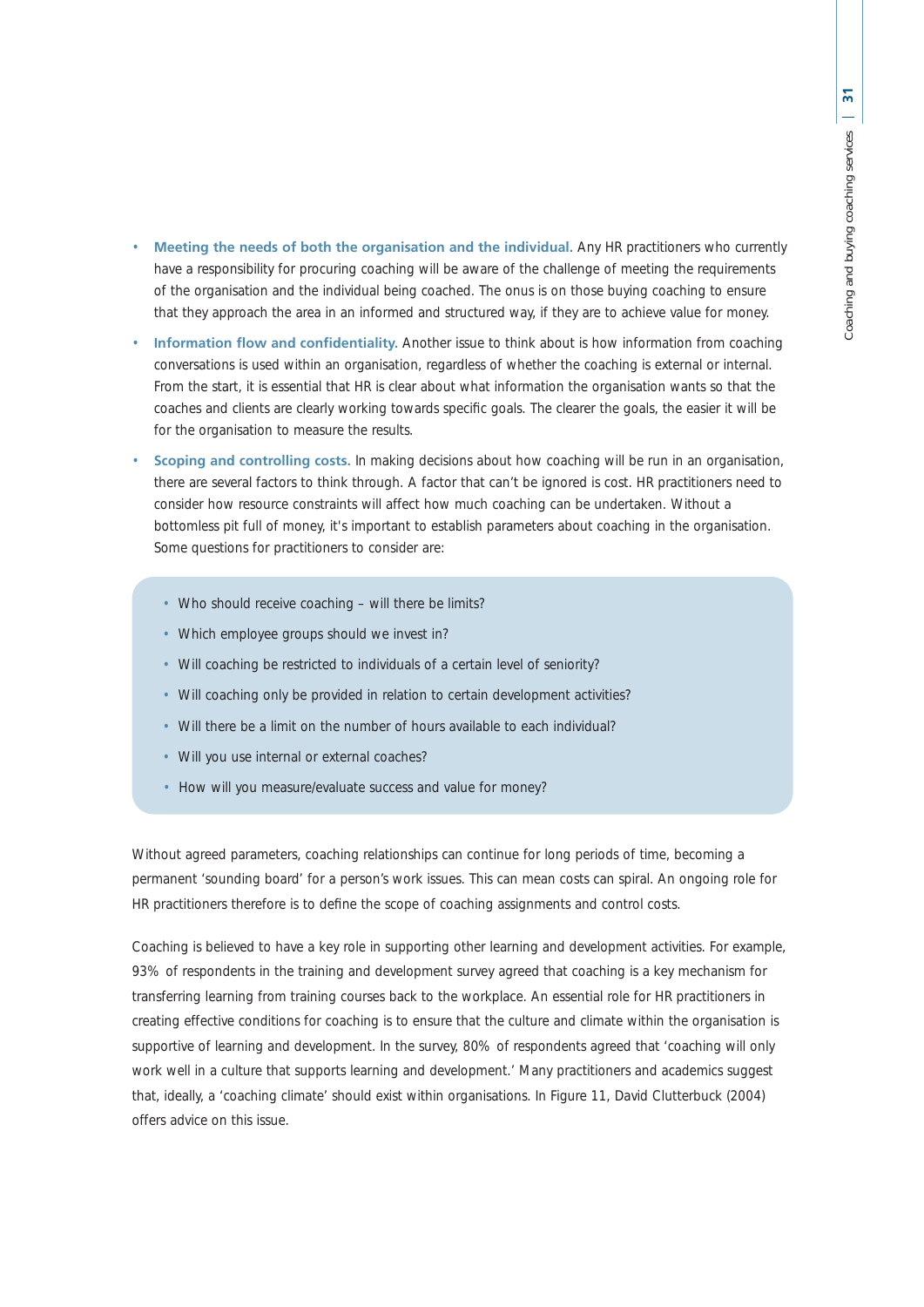## **Figure 11: Establishing a coaching climate (Clutterbuck, 2004)**

#### **So what exactly is a coaching climate? You will know you have a coaching climate when:**

- Personal growth, team development and organisational learning are integrated and the links clearly understood.
- People are able to engage in constructive and positive challenging.
- People welcome feedback (even at the top) and actively seek it.
- Coaching is seen as a responsibility of managers and their direct reports.
- There is good understanding at all levels about what effective developers and developees do.
- Coaching is seen primarily as an opportunity rather than as a remedial intervention.
- People are recognised and rewarded for their activity in sharing knowledge.
- Time for reflection is valued.
- There are effective mechanisms for identifying and addressing barriers to learning.
- People look first inside the organisation for their next job.
- There are strong role models of good coaching practice.

#### **So how do you create a coaching climate?**

- By ensuring that managers have at least the basic skills of coaching.
- By equipping all employees with the skills to be coached effectively.
- By providing an advanced coaching skills programme for senior managers and HR staff.
- By providing opportunities to review good coaching practice.
- By recognising and rewarding managers who demonstrate good coaching behaviour and commitment to coaching.
- By measuring and providing feedback on the quality, relevance and accessibility of coaching.
- By ensuring that top management provides strong, positive role models.
- By identifying cultural and systems barriers to developmental behaviours.

HR practitioners can track how much the organisation is perceived to support development and coaching activity in a variety of ways, including through employee attitude surveys. This is something that can be measured and used as a broad benchmark of progress towards a coaching culture.

Creating a coaching culture generally involves implementing a long-term, strategic organisational development programme in an organisation. It is therefore not a light undertaking for HR practitioners. If a coaching culture doesn't already exist within an organisation, coaching can still be an effective intervention, but there may be challenges for HR in gaining support and buy-in to the initiative, as well as getting it effectively embedded.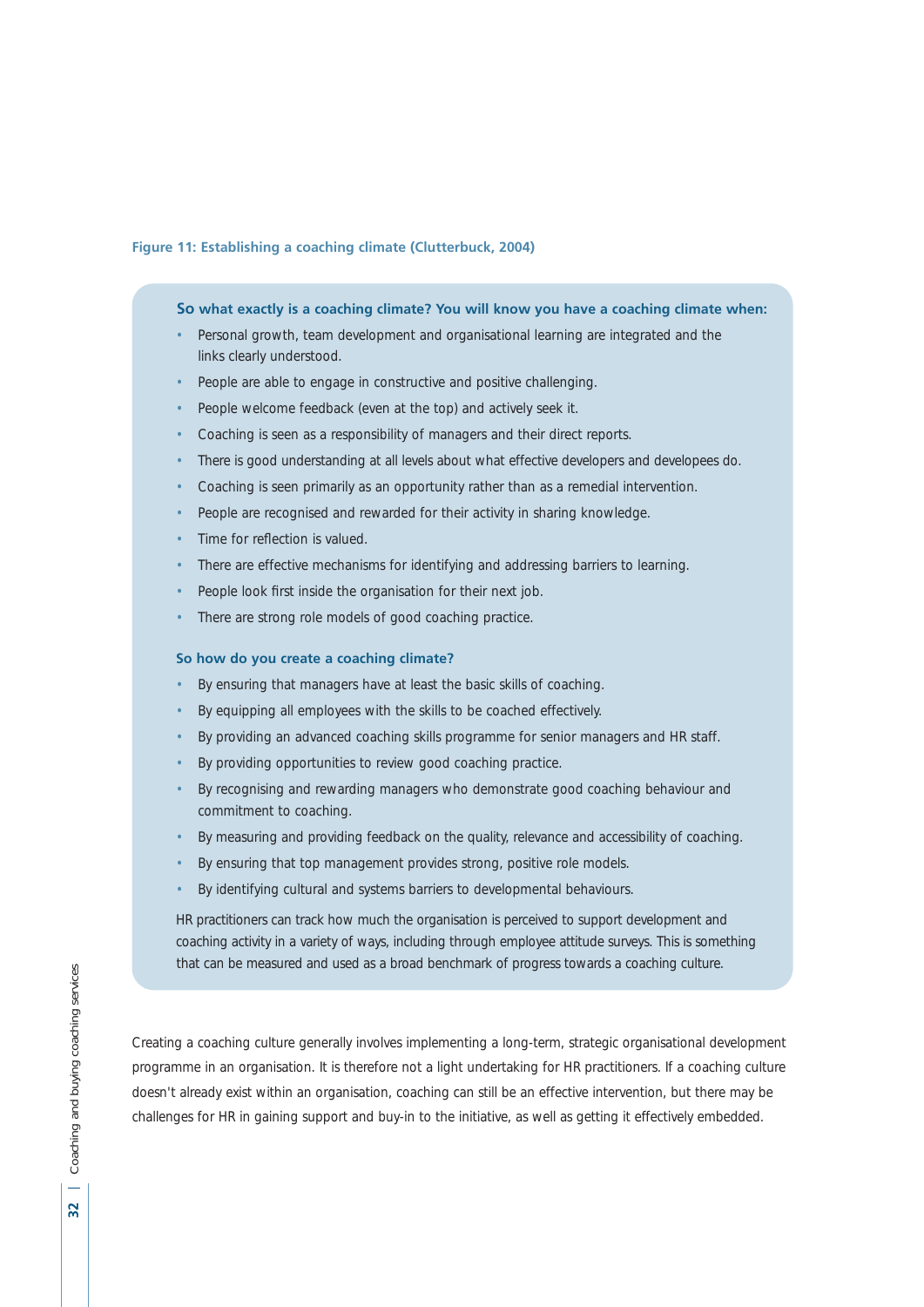## Part 4 Making the case for coaching

Whether coaching is an appropriate intervention depends on several factors: whether the organisational conditions are conducive to coaching; whether the coaching is the most appropriate development intervention for an individual; and whether the individual is 'ready' for coaching. In this part of the guide, these different areas will be looked at in turn to allow practitioners to make informed decisions as to whether coaching is really the right answer.

## **Organisational conditions for coaching**

As discussed in part 3, for coaching to be successful, the organisational culture and climate should be supportive of learning and development. Many writers go further and advocate a coaching culture that places emphasis on learning, development and knowledge-sharing (Caplan 2003).

However, there are some particular organisational situations where coaching may be particularly appropriate as a development intervention. Some examples of these are:

- **Talent shortages.** When organisations are suffering from significant skills shortages, money may be better spent developing the skills of current employees through interventions like coaching, rather than spending a great deal of money recruiting external candidates.
- **Small or fast-growing businesses.** People who initially set up small businesses don't necessarily have the skills to manage larger businesses and the growing number of people they need to employ. It's also unlikely that they can be away from work for extended periods of time for development activities. In this situation, coaching can offer targeted, timely development on identified issues/areas that can be fitted into the individual's busy schedule.
- **Belief that coaching can deliver long-term performance improvement.** Organisations should only invest in coaching when they think it will deliver significant and long-term improvements in individuals' performance – ie that future performance will greatly exceed current performance, which can be translated into business benefits.
- **The organisation expects that behaviour can be changed in a short period of time.** Organisations should only invest in coaching if they think that the issues that need to be addressed can be achieved in a relatively short period of time.
- **During times of organisational change.** Periods of major organisational change can require significant shifts in the behaviour and attitudes of some employees in order to fit in with new structures or cultures. Coaching can help individuals make these necessary changes.
- **Changes in job role.** Coaching can help individuals who are moving to a new job that requires different skills and abilities. Coaching can be a valuable short-term intervention to help people adapt and cope with their role change.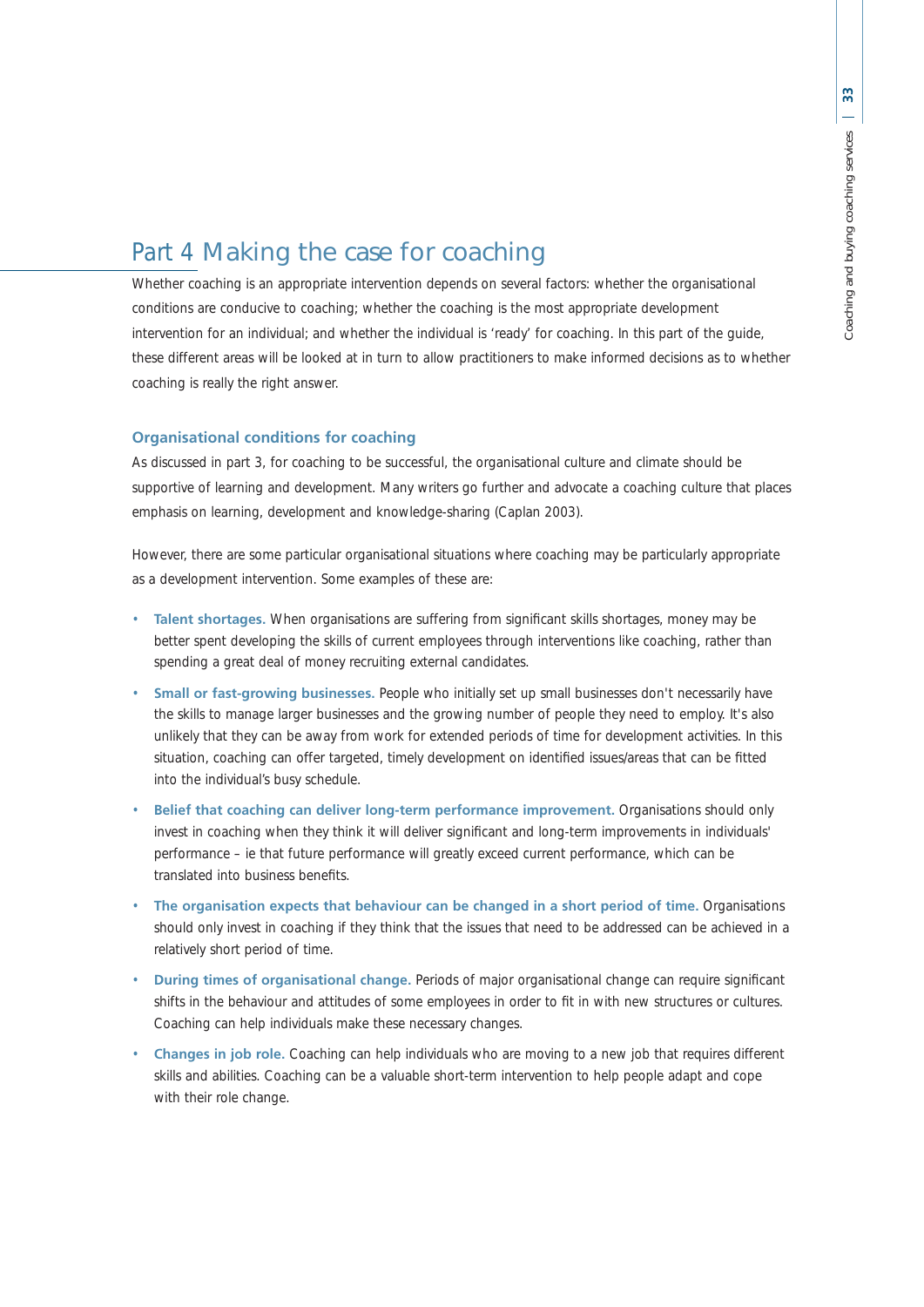- **Supporting expatriates.** Coaching can offer support for expatriates who have to adjust to a new culture and country. These people often have very specific requirements and they need immediate support as issues arise.
- **Developing the skills of 'valuable' technical experts.** Where certain employees have high levels of specific skills and experience (or critical relationships with contractors/suppliers etc), the organisation might have difficulty replacing its human capital. In this situation, it may be more appropriate to provide coaching to these managers to improve or develop some of their other skills (interpersonal/managerial) so that their careers can progress within the organisation.
- **Support for future leaders or senior executives.** Senior managers or executives bring groomed for leadership roles may be hesitant to attend training courses, as they may feel that they should already have the skills, expertise etc. In this situation, coaching can be a suitable intervention as it is confidential, personal and 'safe' development option where the individual is using an objective, external person to help them with their development.

## **Assessing when there is a need for an individual to receive coaching**

Identifying that an individual could benefit from some coaching can happen in a variety of organisational settings. The first step will be the identification of some kind of learning or development need. This is most frequently articulated by the individual themselves, their line manager or by a member of the HR department (eg during a development centre). Once a learning need has been identified, the next step is for the manager and the individual to decide how best the need can be met.

The rise in the popularity of coaching in recent years means that there is a danger that coaching can be seen as a panacea for all kinds of development needs. However, it is important that coaching is only used when it is genuinely seen as the best way of helping an individual learn and develop. Coaching is just one of a range of training and development interventions that organisations can use to develop their employees. It can also be an expensive proposition, with costs quickly mounting up even if the coaching only lasts a few months. It is therefore necessary to make sure that other possible avenues for development are fully explored. The merits of coaching should be considered alongside other types of development interventions, such as training courses, mentoring or on-the-job training. Employee preferences should also be borne in mind. While coaching can be a very effective development tool, as with any learning intervention, it will be most effective when a genuine need for it is identified, and when it is the best development tool for the specific purpose. Decisions as to whether coaching is an appropriate approach are illustrated in Figure 12.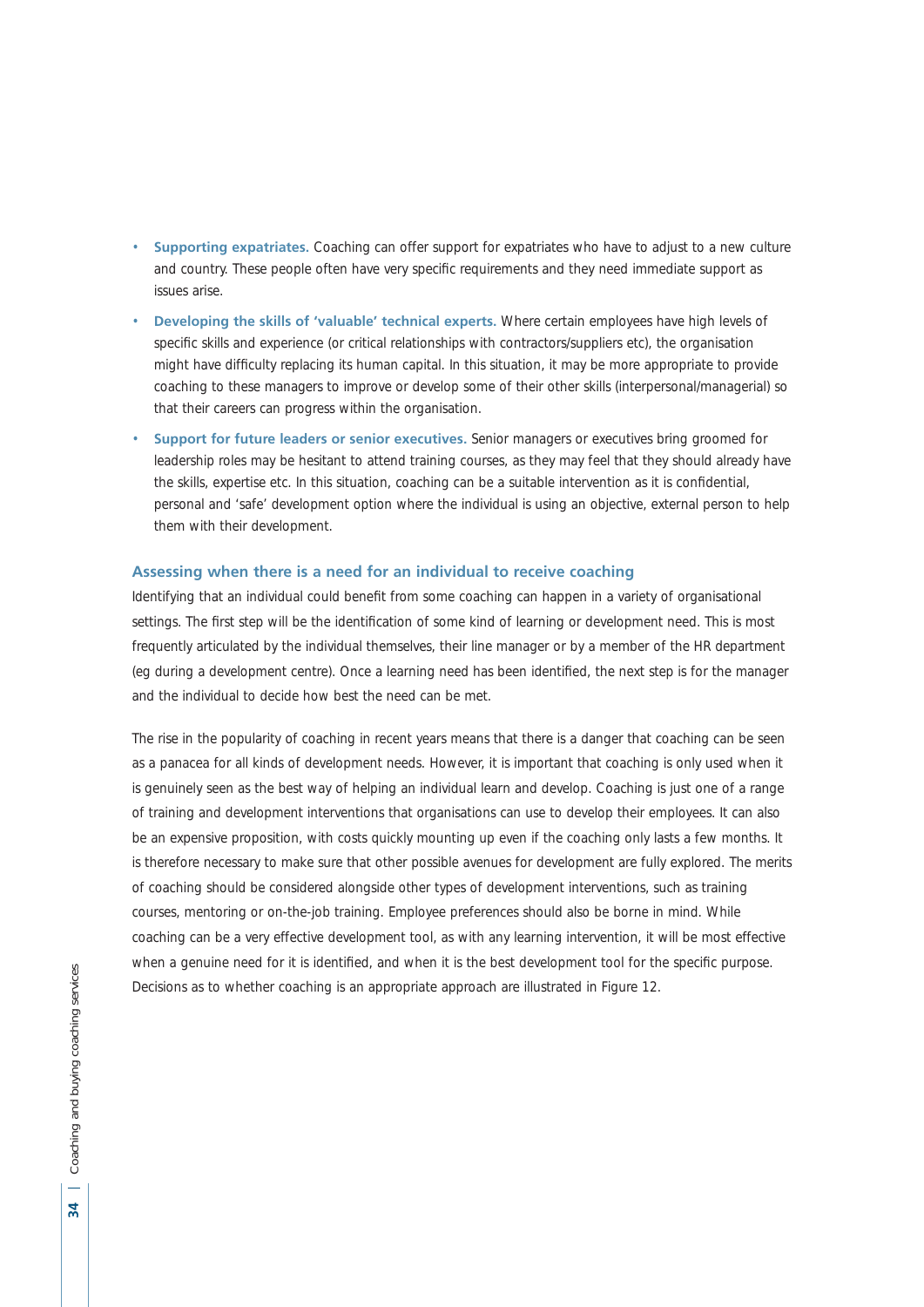## **Figure 12: Decision tree: Is coaching an appropriate intervention?**



## Questions to help you decide whether coaching is the most appropriate course of action

- What are the developmental goals for the individual?
- What will happen if no coaching occurs?
- Are there any alternative learning interventions to consider?
- What is the impact the coaching is hoped to deliver?
- Are there any other development options that will deliver the same results?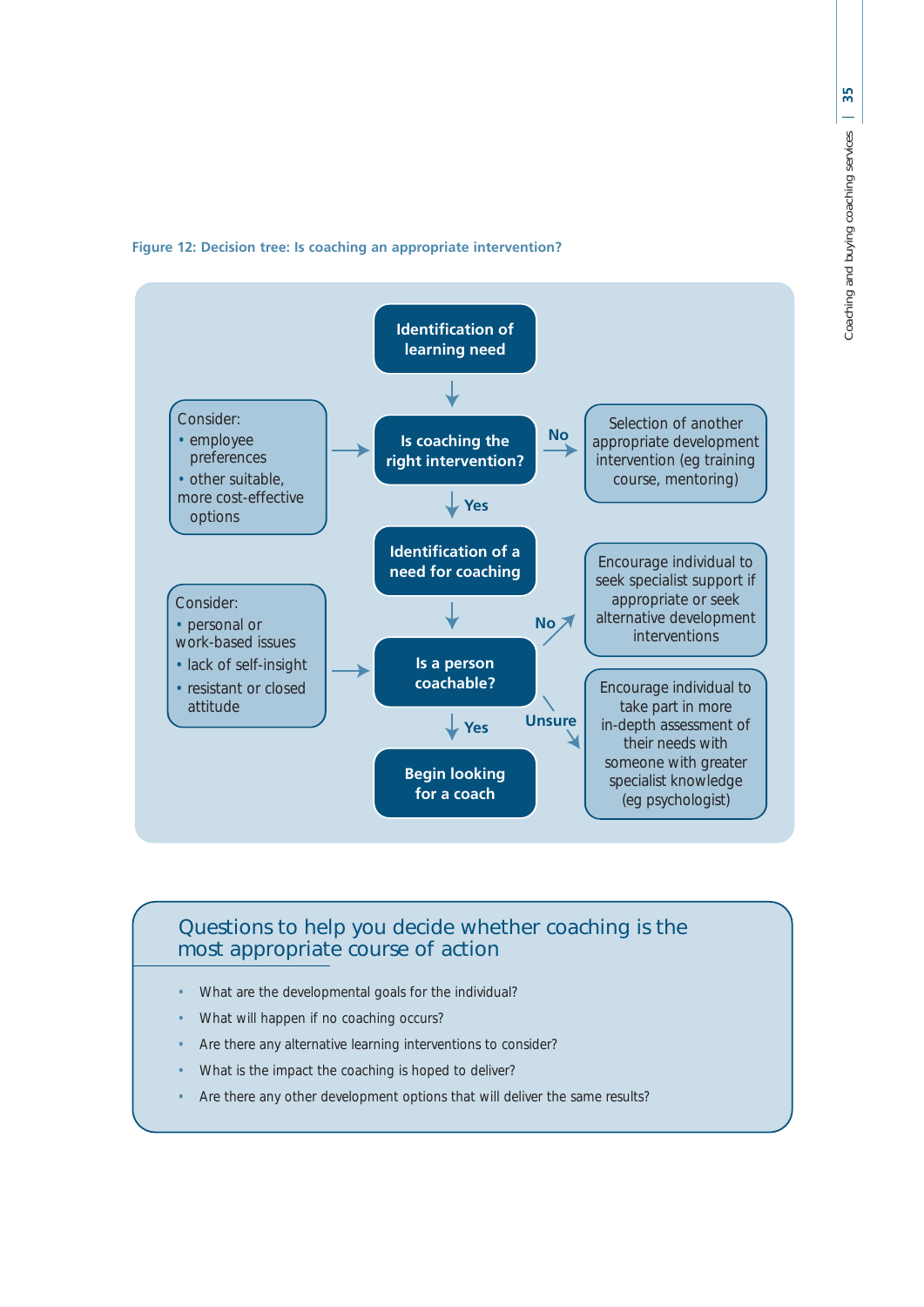## **Examples of development needs when coaching may be an appropriate solution**

- **Developing an individual's potential.** Sometimes an individual can be performing perfectly well, but could be even more successful with some assistance. In this situation, the coach is not helping the individual to 'fix' any particular problem, but instead will try to help motivate the individual to consider their future plans and next steps in their job or career.
- **Poor interpersonal skills.** Some individuals in the workplace are highly competent, technical experts. However, they can have poor interpersonal skills that make them appear arrogant or stubborn to those they work with. Coaches can help managers to better 'read' interpersonal situations and be more effective in their interactions with colleagues.
- **Poor conflict management skills.** In some cases, managers may handle conflict situations in an aggressive and non-compromising way that antagonises their colleagues. This may be quite intimidating to peers and team members. Coaching can help these individuals to develop the skills of negotiation and compromise so that conflict is resolved more effectively.
- **Poor skills at developing others.** Some managers have difficulty supporting the development of their team members. Coaching can help managers develop junior colleagues more effectively by learning some coaching skills themselves.
- **Developing a more strategic perspective.** As managers move from management or front-line positions to more senior levels, they often need assistance in gaining a more strategic perspective. This involves making decisions based on the best interests of the organisation as a whole, rather than their specific area of the business. Coaches can help managers to become more sensitive to wider organisational concerns and understand opportunities and problems occurring across multiple business units.
- **Developing new skills due to a change in role.** In instances where organisations restructure or refocus their workforce, some individuals may be required to develop new skills very quickly. An example is when an individual may move into a more customer-facing or business-development role. This can be quite daunting and coaching can help them to develop these skills and be more confident and effective in their new role.

#### **Assessing individual readiness for coaching**

There are some individuals who may not respond well to coaching for a variety of reasons. Sometimes, their problems are best dealt with by an intervention other than coaching, and in other circumstances their attitude may interfere with the effectiveness of coaching. Before a coaching intervention is begun, organisations need to assess an individual's 'readiness' for coaching. Coaching may not be an appropriate intervention in the following circumstances:

• **If the individual has a personal or family crisis.** In this situation, the individuals will certainly need support and somebody to talk to, but that person is not a professional coach. A highly confidential counselling intervention is likely to be more appropriate.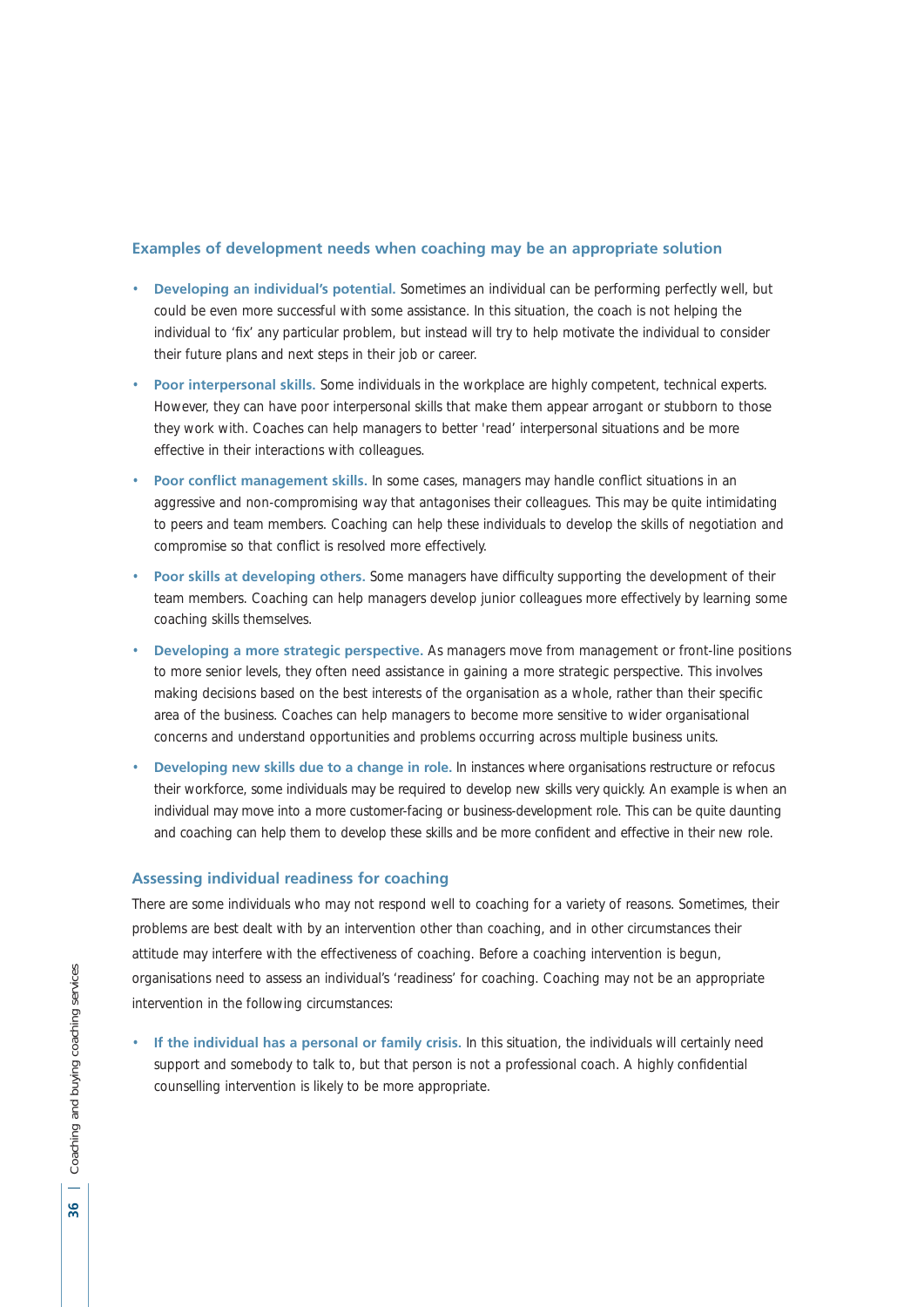• **If the individual has psychological problems.** People suspected of suffering from psychological problems can be offered referral to appropriate specialist support. Coaches don't necessarily have the depth of psychological training to deal with these issues, nor the medical training to address any physiological components that may also be part of the problem (eg addiction, depression). Figure 13 illustrates this.



# **Figure 13: Grant (2001)**

- **If the individual has a developmental need which is widely shared in the organisation.** In this case the individual may not need an intervention as costly or intensive as coaching. A course or development programme may be an equally effective and more cost-effective solution.
- **If the individual lacks self-insight.** If an individual is without adequate self-insight or has no ability to modify his or her behaviour from situation to situation, coaching will not be effective. In cases like this, a coach may not be able to overcome such strong resistance to change.
- If the individual is resistant or closed to coaching. Coaching works best when there is a receptive audience. It is likely to be ineffective if the person is forced into coaching under duress because they are likely to be uncooperative. Attempts should be made to understand why they feel this way.
- **If the individual continually engages in socially inappropriate behaviour.** Once this kind of behavioural problem, for example, behaviours bordering on sexual harassment, has become more frequent and ingrained, coaching is not an appropriate intervention. Either the person in question will need longterm, intense counselling or will be subject to the formal disciplinary process. As coaches can't refuse to testify against clients in any subsequent legal proceedings, it is also in the best interests of employees themselves to have professional counsellors with whom to discuss problems in total confidentiality.
- **If the individual sees the coaching as a 'quick fix' and doesn't take responsibility for changing their behaviour.** Such individuals are unlikely to be successful if provided with coaching. Long-term successful behavioural change requires a great deal of effort and hard work for it to really happen.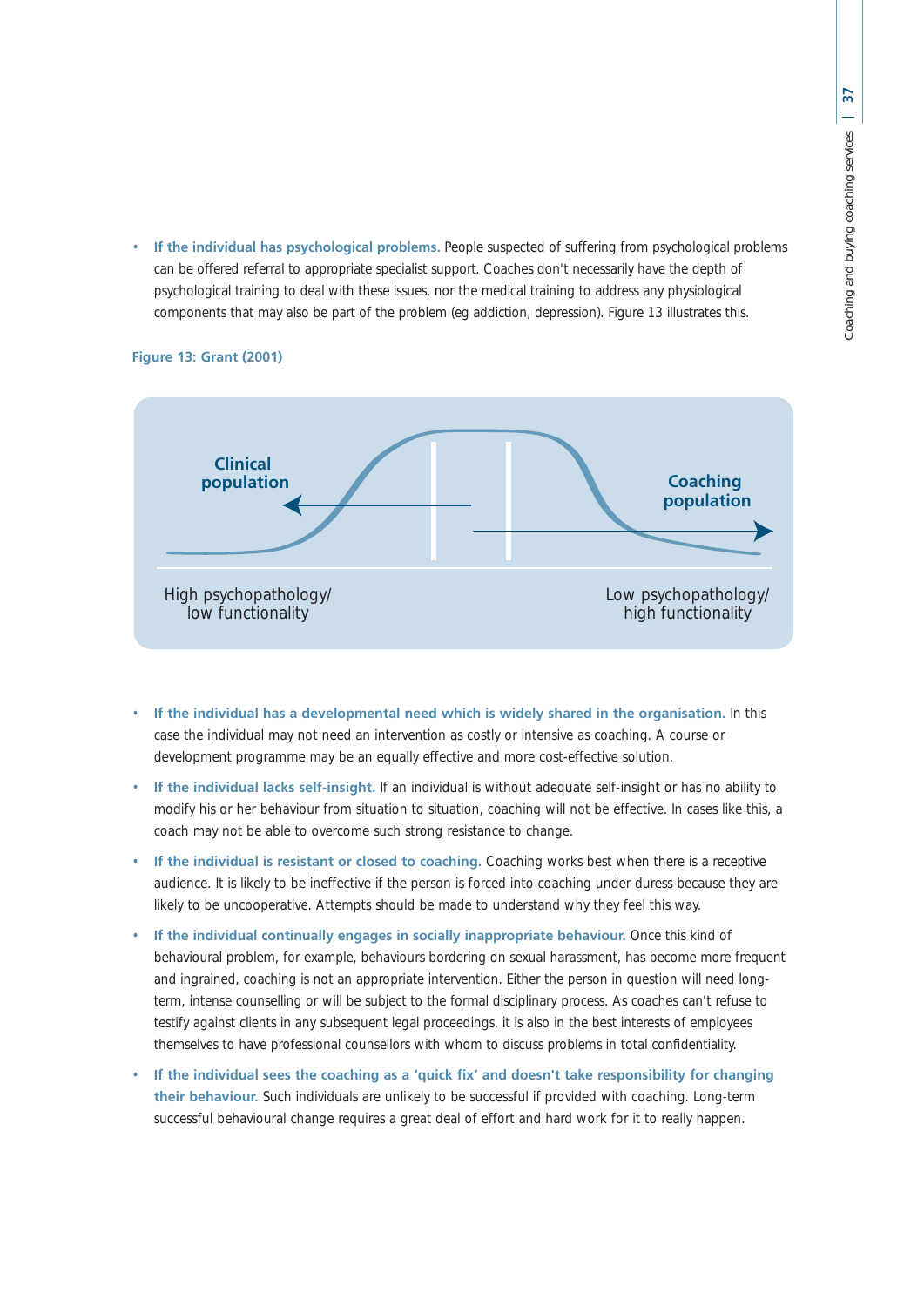• **If the individual is leaving the company or retiring.** In this situation, it is unlikely that in such a short timeframe the organisation will see any benefits in terms of improved performance. Outplacement or career counselling may be a more appropriate solution.

In many of these situations, we are looking at the boundaries between coaching and therapy. Sometimes a clinical intervention will be more appropriate support for the individual. A coach should be able to assess if a person is coachable, but ideally the HR practitioner should try to identify any wider issues before the coach is contracted.

# Questions to consider when assessing an individual's readiness for coaching

- Does the problem/development area require more in-depth psychological expertise?
- Is the problem/development area personal or work-based?
- Is the individual a willing participant in the coaching?
- Does the individual accept that the coaching requires considerable effort from them for it to be successful? Are they resistant to change?
- Is there another equally effective development option that may be more cost-effective?

#### **The business case for coaching**

Is coaching worth the time and investment? Based on the results from the 2004 CIPD training and development survey, it would appear so. Two-thirds of respondents to the survey reported that they felt their activities had been 'effective' (61%) or 'very effective' (6%) in meeting objectives. This is a positive response and is mirrored by the fact that 99% also felt that 'coaching can deliver tangible benefits both to individuals and organisations.' Furthermore, 92% also agreed that 'when coaching is managed effectively it can have a positive impact on an organisation's bottom line.' This is a strong endorsement by the HR community about the value and impact coaching can have in an organisational setting.

However, some commentators contend that coaching is simply an HR fad. In making the case for coaching, HR practitioners need to be able to discuss the benefits that both the organisation and individual can expect to receive.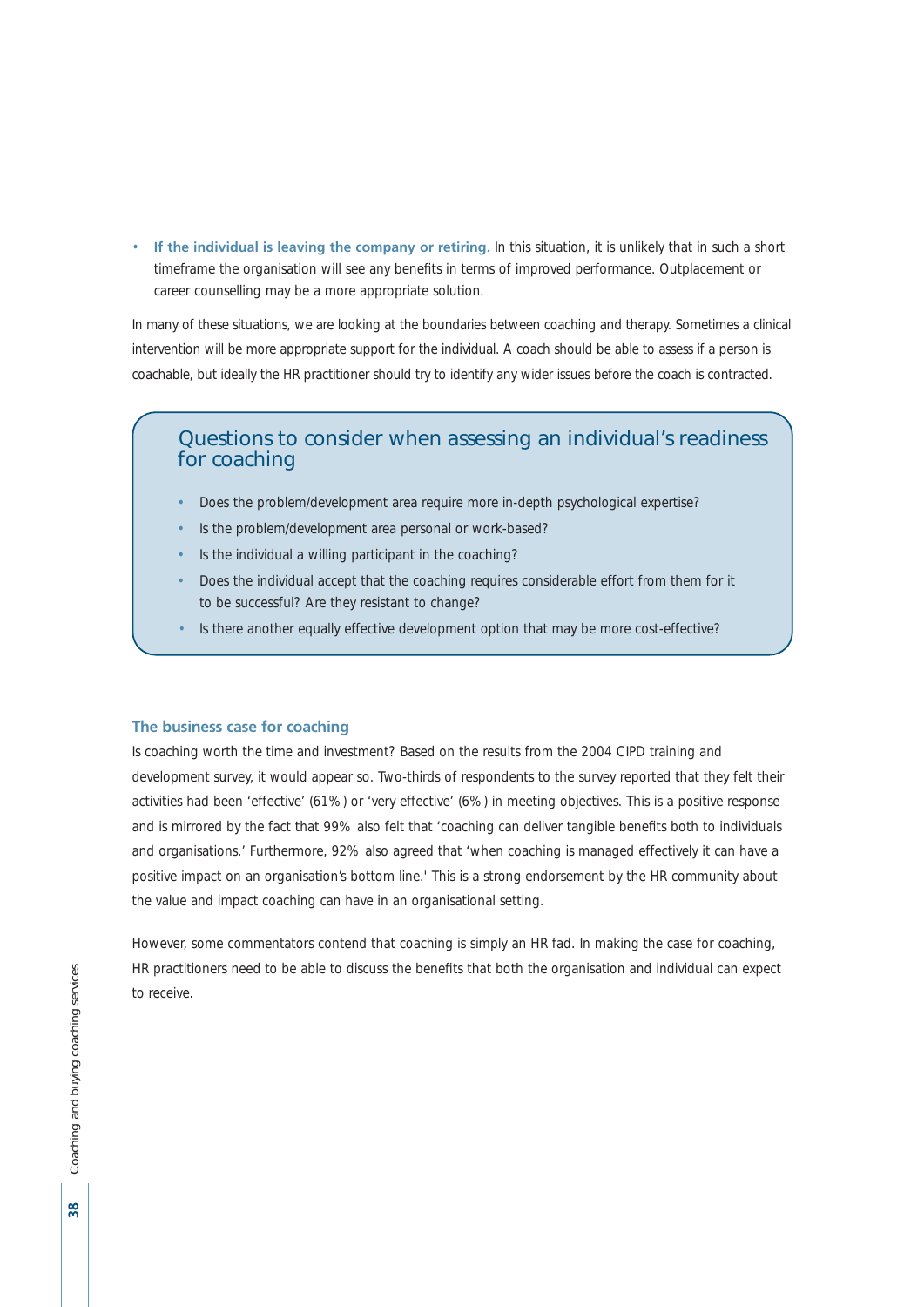## **Understanding the People and Performance Link: Unlocking the black box (CIPD 2003)**

The CIPD 2003 Research Report, *Understanding the People and Performance Link: Unlocking the black box*, may offer an understanding of how HR activities such as coaching can impact on individual and organisational performance. This is illustrated in Figure 14.



**Figure 14: How coaching can impact on business performance**

The research found that employees' job performance is a function of their ability, their motivation to engage with their work, and the opportunity to deploy their ideas, abilities and knowledge effectively. Coaching contributes to this by offering an opportunity to improve the motivation and skills of employees, and enhance their performance. Coaching can deliver this by:

- developing employee skills in line with organisational objectives
- engaging employees' with their work, making them feel valued and fostering commitment to the organisation
- promoting self-responsibility and initiative, and facilitating adaptation to new challenges and change
- accommodating and supporting employees' obligations to their home lives so that they are productive and effective while they are at work.

By improving the performance of individuals, coaching should enable the organisation to achieve superior performance in terms of labour productivity, cost-effective investment in HR, quality, innovation and customer satisfaction.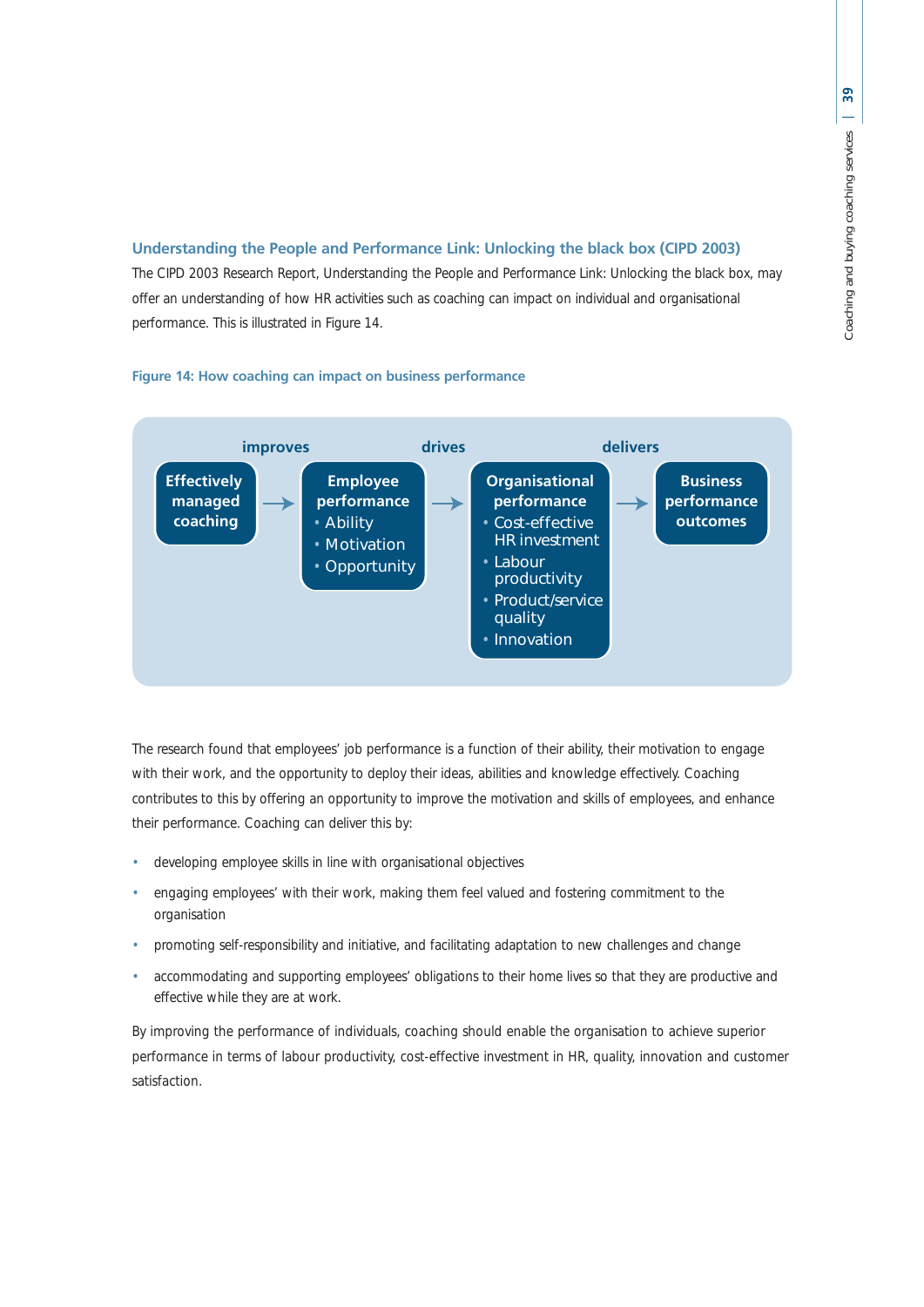#### **What does the research say? Is there a business case for coaching?**

Some research exists about the impact of coaching interventions in organisational settings, but it is far from comprehensive. There is a broad base of research about coaching more generally, particularly from the sports world and in educational settings, and this does tend to suggest that coaching is effective in improving aspects of an individual's behaviour. There is also a wealth of research relating to specific elements of coaching, such as the use of specific techniques/tools (eg goal-setting). However, less is known about the impact of coaching as an intervention in organisations, and particularly about the benefits of using external coaches. Horner (2002) comments: 'There was surprisingly little empirical research on the efficacy of executive coaching in the practice of management and leadership. This is particularly so for the practice of coaching by external coaches, although this lack of empirical foundation has not inhibited practitioners or authors from advocating their approaches or publishing their views.'

Research that has investigated the views of the participants in coaching generally has very positive findings. For example, Hall et al (1999) reported that clients most frequently rated the overall effectiveness of their coaching experiences as 'very satisfactory'. And a recent study by the International Coach Federation found a wide range of benefits reported by individuals who take part in coaching. These included:

| Increased self-awareness | 68% | Improved quality of life            | 43% |
|--------------------------|-----|-------------------------------------|-----|
| Better goal-setting      | 62% | Enhanced communication skills       | 40% |
| More balanced life       | 61% | Increased project completion        | 36% |
| Lower stress levels      | 57% | Improved health or fitness level    | 34% |
| Enhanced self-discovery  | 53% | Better relationship with co-workers | 33% |
| Increased confidence     | 52% | Better family relationships         | 33% |

There appears to be a genuine belief from those who take part in coaching that it does deliver benefits.

But what about benefits delivered to the organisation? Like many other training activities, it's difficult to identify whether coaching has a direct effect on bottom-line performance because of all the other factors that influence organisational performance. Studies are nonetheless emerging to substantiate the belief that powerful benefits are achievable. Several studies have shown that coaching positively influences productivity, quality, customer service and retention of best employees. One example is a study by Manchester Consulting Inc., aimed at demonstrating the impact of executive coaching (using external coaches) on the organisation's bottom line. They describe a chain of impact originating in coaching: 'coaching translates into doing, doing translates into impacting the business, this impact can be quantified and maximised' (McGovern et al 2001).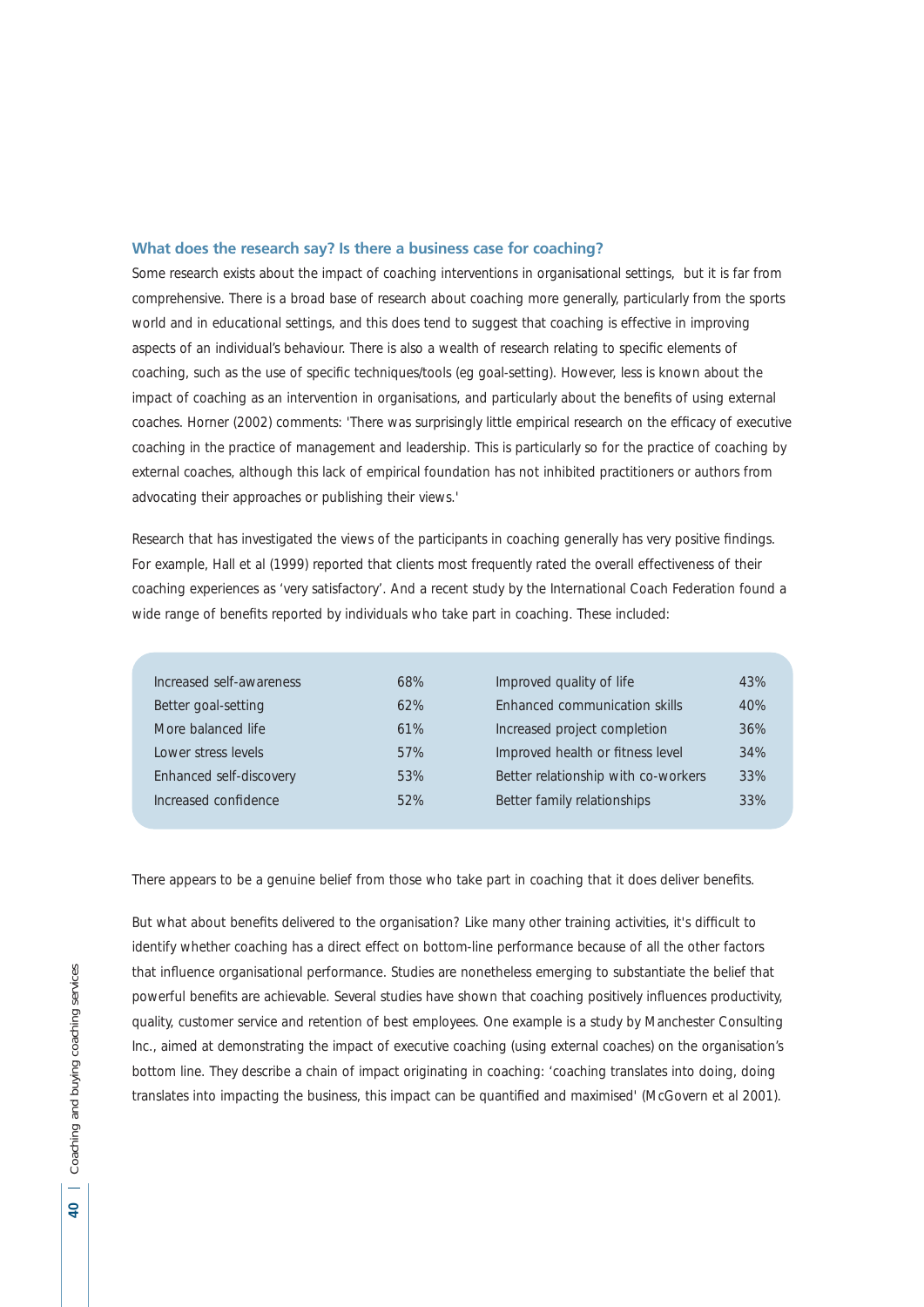The study results demonstrated the effectiveness of coaching and estimated an average return on investment of \$100,000 for the sample. In addition, a recent survey by MetrixGlobal LLC in the USA showed that coaching produced a 529% return on investment alongside significant intangible benefits to the business.

So, it appears as though evidence is emerging, but much more research is needed before there can be said to be 'solid evidence' of the benefits of coaching. Figure 15 lists some of the common benefits that coaching is purported to deliver to individuals and organisations. These can be used by HR practitioners in building the business case for using coaching in their organisation.

#### **Figure 15: Organisational and individual benefits of coaching**

# **Benefits for the individual**

- Learn to solve own problems
- Improve managerial and interpersonal skills
- Have better relationships with colleagues
- Learn how to identify and act on development needs
- Have greater confidence
- Become more effective, assertive in dealing with people
- Have a positive impact on performance
- Have greater self-awareness and gain of new perspectives
- Acquire new skills and abilities
- Develop greater adaptability to change
- Improve work–life balance
- Reduce stress levels

#### **Benefits for the organisation**

- Improve productivity, quality, customer service and shareholder value
- Can gain increased employee commitment and satisfaction, which can lead to improved retention
- Demonstrate to employees that an organisation is committed to developing its staff and helping them improve their skills
- Support employees who've been promoted to cope with new responsibilities
- Help employees to sort out personal issues that might otherwise affect performance at work
- Gain a satisfactory process for selfdevelopment
- Support other training and development initiatives eg reduce 'leakage' from training courses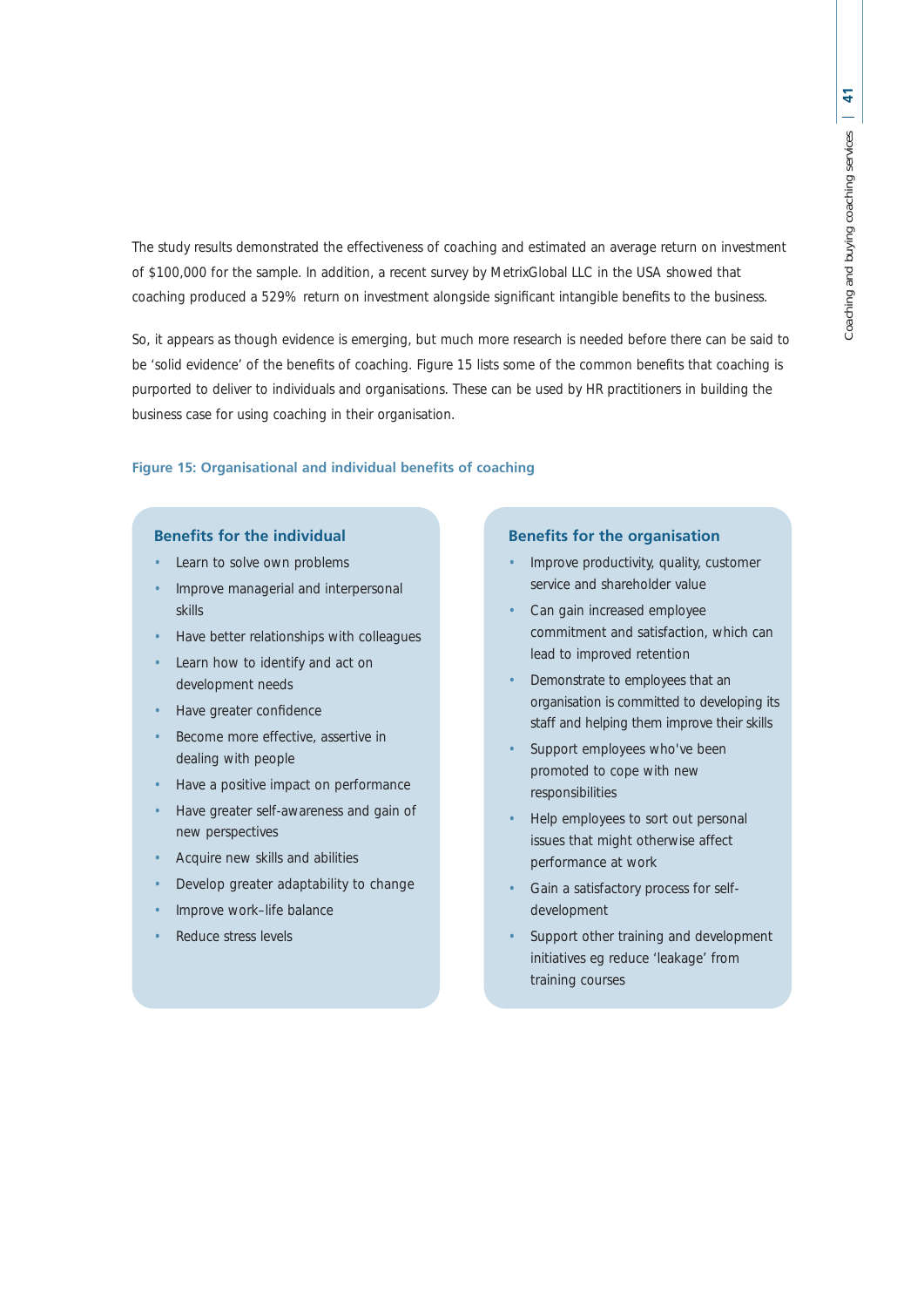# Part 5 Preparation and setting the scene

Before selecting and recruiting coaches to work with your organisation, there are some important preparatory activities that require attention. Undertaking these will ensure that the coaching initiative has been carefully thought through and that all stakeholder groups are clear about what it will involve, and what their role and responsibilities entail. These include: setting expectations and briefing the individual; gaining the buy-in of line managers; and ensuring clarity of approach and goals.

# **Setting expectations and briefing the individual**

Coaching works best when the individual is both a willing and an informed participant. The more the individual understands about the coaching process and is engaged with it, the easier it will be for the coach to work with them. Before the coach and the individual are introduced, HR has an important role (working closely with the line manager) in providing information to the individual and preparing them for the coaching activities.

In the past, coaching has often had negative connotations, being seen as a remedial activity. It is therefore essential that HR practitioners or the individual's line manager spend time carefully explaining to individuals the purpose of the coaching, and making sure they don't misinterpret why it's being offered. This is crucial for realistic expectations to be set. It is also important to understand that individuals may feel apprehensive – time should be taken to explain how the process will work in order to allay fears and start the initiative off on the right foot. Key messages to convey to individuals include:

- The organisation values you and wants to further develop your skills.
- This is an opportunity for you to have some one-to-one personal development time.
- The coaching will be confidential (be clear about what information, if any, will be fed back to the organisation).
- You will have to do the work there is no magic button to be pressed here.

Managing the individual's expectations is crucial. Provide the individual with an honest explanation of why you are recommending that they take part in some coaching, being as specific as possible. This should give them a clear understanding of why they are being offered the coaching. It's equally important not to 'overpromise' anything to the individual at this stage – for example, by taking part they are not guaranteed a promotion or any other specific career opportunity.

 $\overline{a}$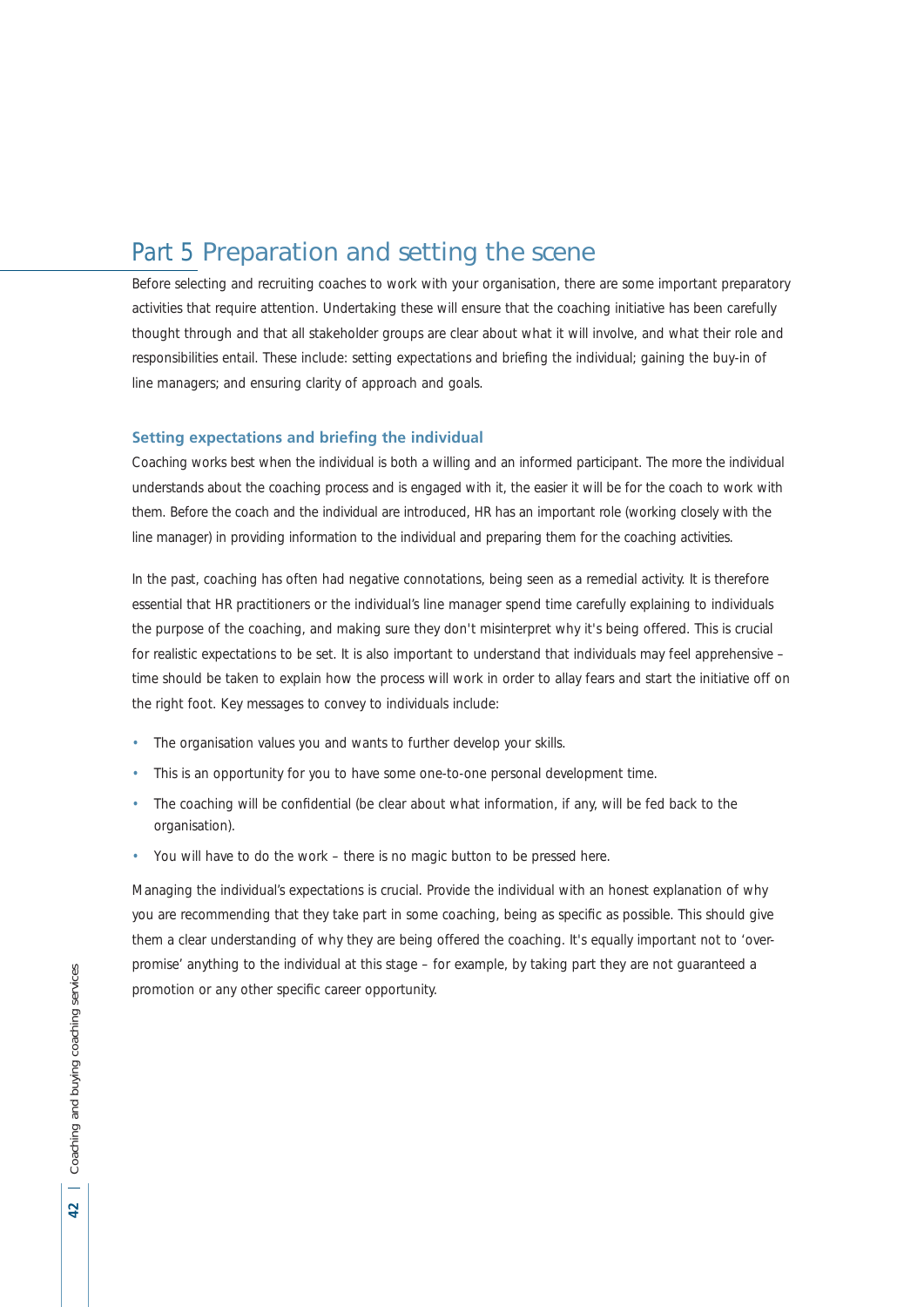Areas for HR or the line manager to cover when briefing individuals are:

- the purpose of the coaching
- why they have been selected
- the objectives for the coaching from the organisation's perspective
- the length of the coaching arrangement (number of sessions; length of each session)
- who the coach will be
- typical outline of a coaching session
- confidentiality and reporting back of information
- how the coaching will be evaluated.

Being clear and supportive from the outset will motivate the individual. At an early stage, they should be encouraged to consider what they would like to achieve from the coaching sessions and identify specific areas to focus on. The individual should always own their learning. When people are learning things they have identified as important, relevant and beneficial, they will be better motivated to commit to specific and practical courses of action to make it happen.

# **Gaining the buy-in of line managers**

The line manager, while not in the primary relationship in coaching (the coach and the individual), is nonetheless an interested party. HR must ensure that the line manager understands their role in making the coaching work, and does not simply see it as an easy way to pass on responsibilities for supporting staff development.

HR practitioners should:

- Explain what coaching is, and what it is not to build realistic expectations of outcomes.
- Explain how the coaching will benefit the individual, but also how this will translate into improved contribution to the team.
- Help the manager understand issues of confidentiality.
- Manage expectations about how much information they will receive back on the progress of the coaching.
- Explain how to identify signs that the individual is finding the coaching too demanding.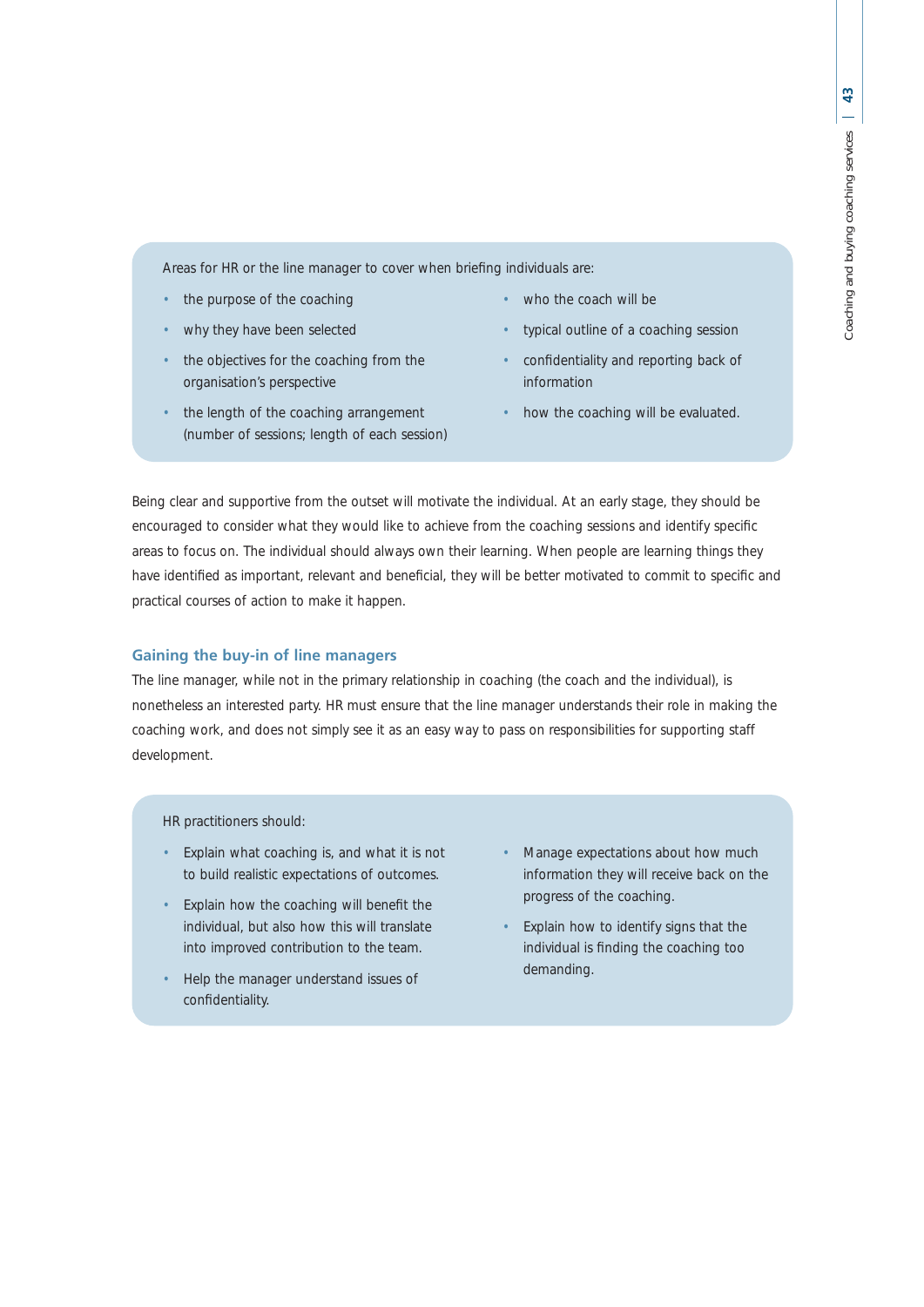Managers should set an example by taking the coaching activities seriously and encourage the individual to spend time and effort thinking about their development and onward career plans. HR practitioners need to explain that as part of their role in supporting the coaching initiative, the line manager:

- must provide the individual with time to undertake the coaching
- must not expect to get information back from the coach on the individual, unless it has been explicitly agreed with the individual and the coach
- should not put pressure on the individual to meet unrealistic goals or meet goals in unrealistic timeframes
- should discuss progress with the individual and what they feel they have gained
- should recognise progress and reward achievement of coaching goals.

Conveying these messages and ensuring managers take them on board is a key activity for HR practitioners as it can have a real impact on the likely success of a coaching initiative.

#### **Ensuring clarity of approach and goals**

Considerable money, time and energy will need to be invested to make coaching work effectively and it is important to be clear about exactly what the coaching arrangement is trying to achieve.

Questions that need to be asked include:

- What performance improvements are desired?
- What are the organisational goals for the coaching intervention?
- Are the organisational conditions conducive to the type of coaching you are planning to introduce?
- Is the individual 'ready' for coaching?
- Does the individual understand why they have been offered coaching?
- Is the line manager supportive and ready for the coaching initiative? Do they understand their role in supporting the individual?
- What is the budget for the programme?
- Who will be eligible for coaching? How many sessions will initially be planned?
- How will we measure success, effectiveness and value for money?

When these questions have been thought through, and clear answers have been agreed, the selection and recruitment of the coach(es) can begin. Many of the answers to these questions will also be useful in the evaluation of the coaching initiative.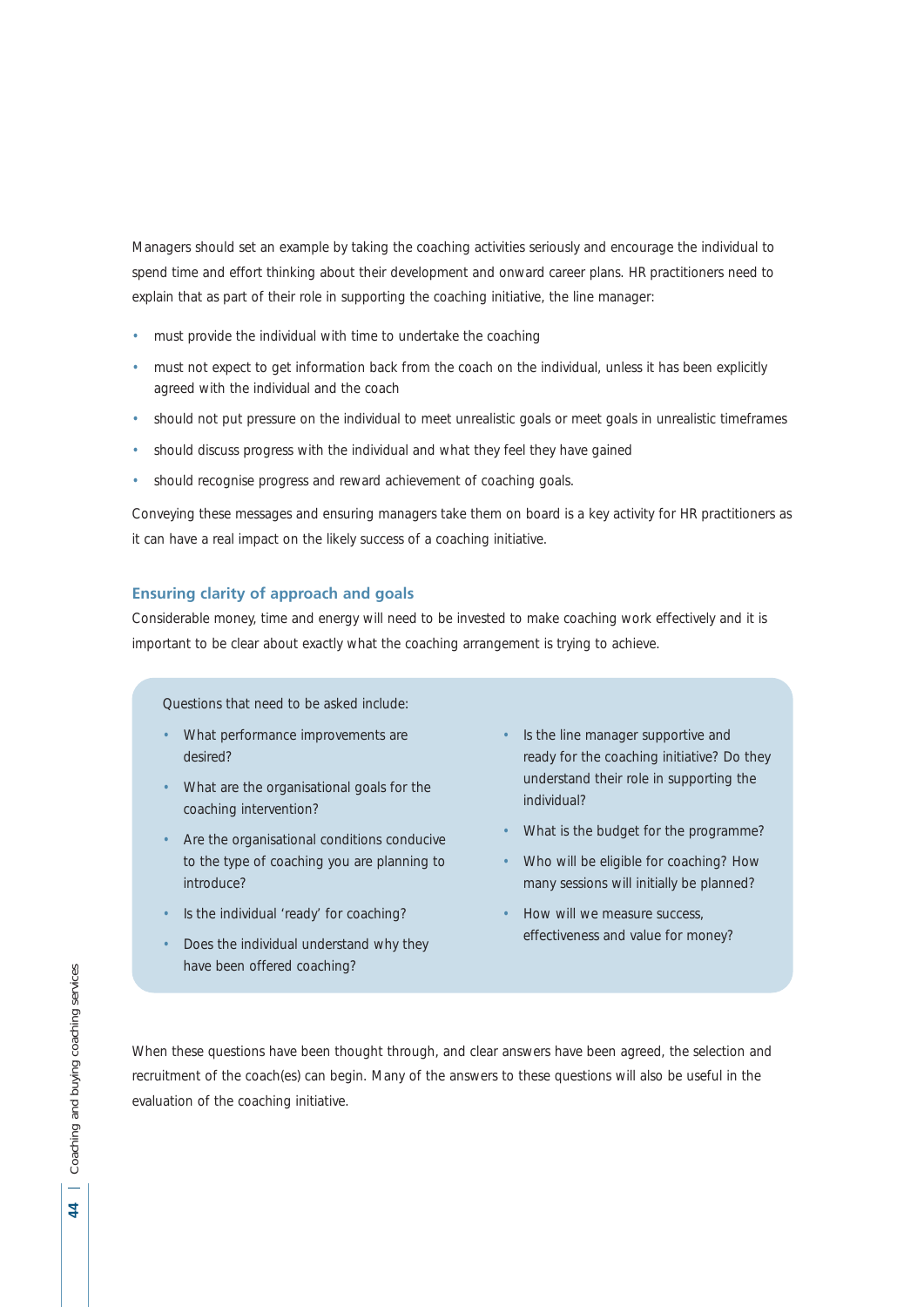# Part 6 Choosing the right coach

The complex coaching marketplace makes decisions about the choice of coach unclear and difficult to establish. There is little agreement about the characteristics of a 'good' coach and much debate about what kind of experience, background and qualifications are really needed.

Because of this, HR practitioners need to be astute 'buyers' and be clear about exactly what they want. They need to build up their own knowledge of coaching so that they can make good decisions during selection and recruitment. This part of the Guide offers a template of issues that need to be considered, as well as guidance about the selection process.

# **Internal or external?**

The first key decision is whether to use external coaches or internal coaches. Many organisations, particularly smaller ones, will simply not have the internal capability and it may be more cost-effective to hire an external coach, rather than train someone internally. Organisations that are undertaking a considerable amount of coaching, however, may find it more cost-effective to build up their internal capability and only use external coaches in certain specific situations. Apart from the impact of cost and resource issues, there are also some specific situations where either internal or external coaches may be preferable. Hall et al (1999) suggest the use of internal coaches when a quick intervention is needed and detailed knowledge of the corporate culture is critical. In contrast, external coaches may be more appropriate when there are highly sensitive or confidential issues to be addressed or when a coach with extensive and diverse experience is needed. Figure 16 provides a summary of the different reasons for using internal and external coaches.

# **Figure 16: Use of internal and external coaches**

#### **External coaches are preferable:**

- For providing sensitive feedback to senior business leaders. For political reasons, this can be difficult for an internal coach
- For bringing specialised expertise from a wide variety of organisational and industry situations
- When individuals are concerned about 'conflict of interests' and whether confidentiality will be observed
- For providing a wider range of ideas and experience
- For being less likely to judge and being perceived as more objective.

#### **Internal coaches are preferable:**

- When knowing the company culture, history and politics is critical
- When easy availability is desired
- For being able to build up a high level of personal trust over a period of time
- For not being seen to be 'selling' consulting time
- For keeping costs under control and may be less expensive.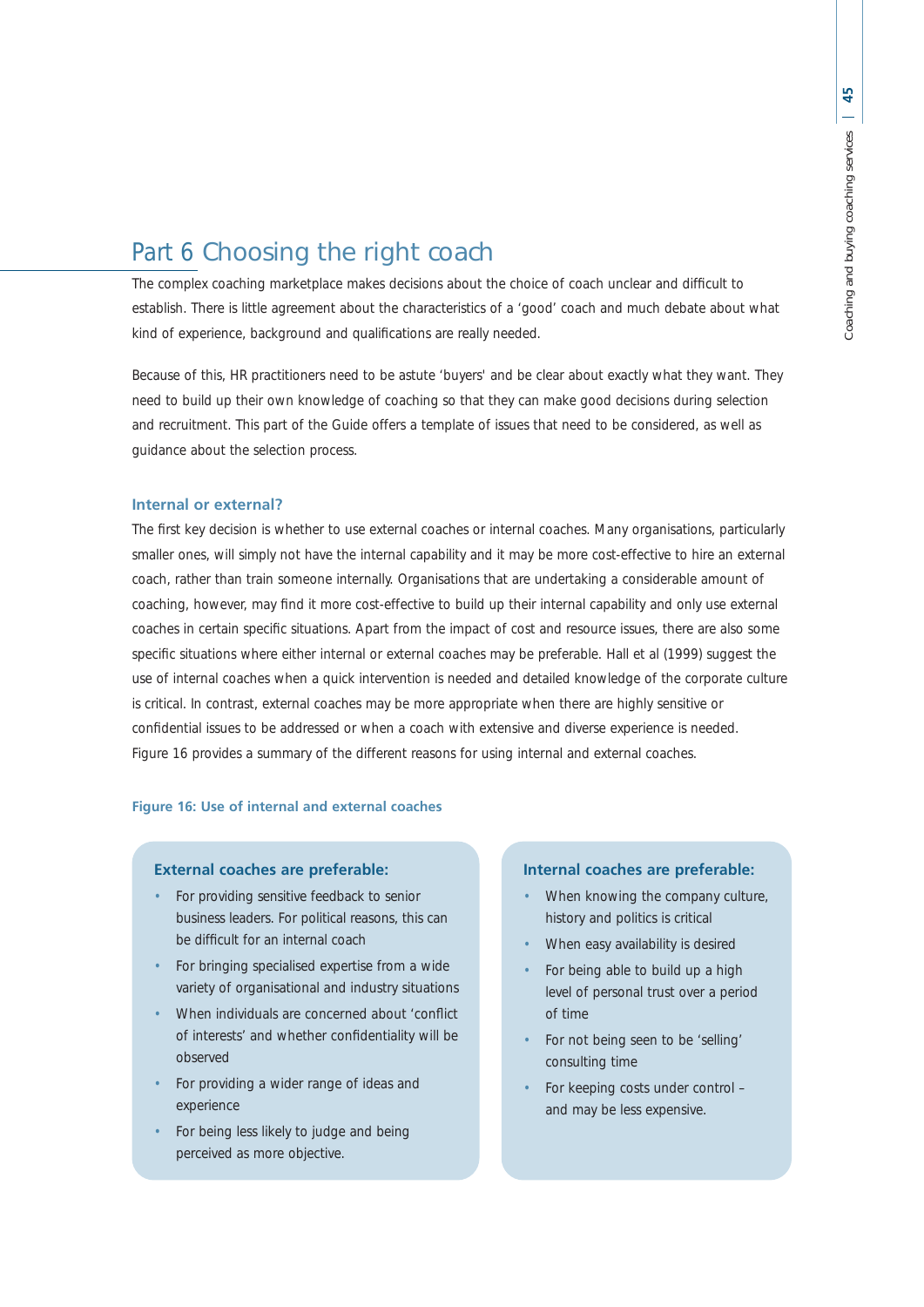This Guide focuses on the use of external coaches, so this part will look at the profile of a good external coach, and how HR practitioners should go about recruiting and selecting coaches to work in their organisation.

#### **What does the profile of a good external coach look like?**

The variable quality of coaches who are working in the industry has resulted in practitioners adopting a more discriminating approach in order to identify high-calibre coaches and secure a quality service. New research from the University of Central England and Origin Consulting (Arnott and Sparrow 2004) reveals that some large organisations that use coaching extensively are already using fairly stringent criteria. Apart from the right cultural fit and personal style, the research indicates that they are also keen to establish other coaching credentials such as evidence of a positive track record, having a structured approach, relevant qualifications, adherence to professional standards and evidence of supervision of coaches.

Here are some of the areas that HR practitioners should consider when selecting coaches:

- **Appropriate level of coaching experience.** Different levels of coaching experience may be required, depending on the complexity of the issues being addressed, as well as the seniority of the individual. The coach needs to be 'fit for purpose'. For example, the level of experience and skill set of a coach needed to provide career coaching for a junior manager would be different from those needed when an executive is being coached. To ascertain their level of experience, the coach should be questioned about how many hours of coaching they have delivered, how many coaching assignments they have delivered, what kinds of issues they have coached individuals for, and at what level of seniority they usually work.
- **Relevant business/industry experience.** An interesting, and debatable, criterion when selecting a coach is whether to look for candidates with relevant business experience (eg of a particular job, organisation or industry sector). Opinions differ as to whether this is a necessary requirement. Most people would agree that coaches do need strong understanding of organisational dynamics and the business world to be effective. However, direct experience of a particular industry or organisation is unlikely to be a necessary requirement for a person to be an effective coach. It is important to remember that, while the coach should have a sound knowledge of business, their real contribution is their ability to help individuals learn and develop. In some cases, though, industry experience may be desirable. In particular, relevant experience can be useful in establishing the 'face validity' of the coach (ie for coaches to have credibility with the individuals being coached). The competence and credibility of the coach is a major part in the process of winning over the individual and creating a good working relationship.

Some commentators point out that hiring a coach on the basis of specific experience can be counterproductive. One of the main benefits of using external coaches is their neutrality and objectivity. They can uncover limiting beliefs, values and assumptions that may be obstructing the strategic objectives of the individual and the organisation. Coaches should be hired for their ability to help someone see opportunities for improvements in performance as well as practical ways to help them make changes. It should also be noted that, if necessary, HR (working with the coach) can bring in other experts to give specific technical advice or skills coaching.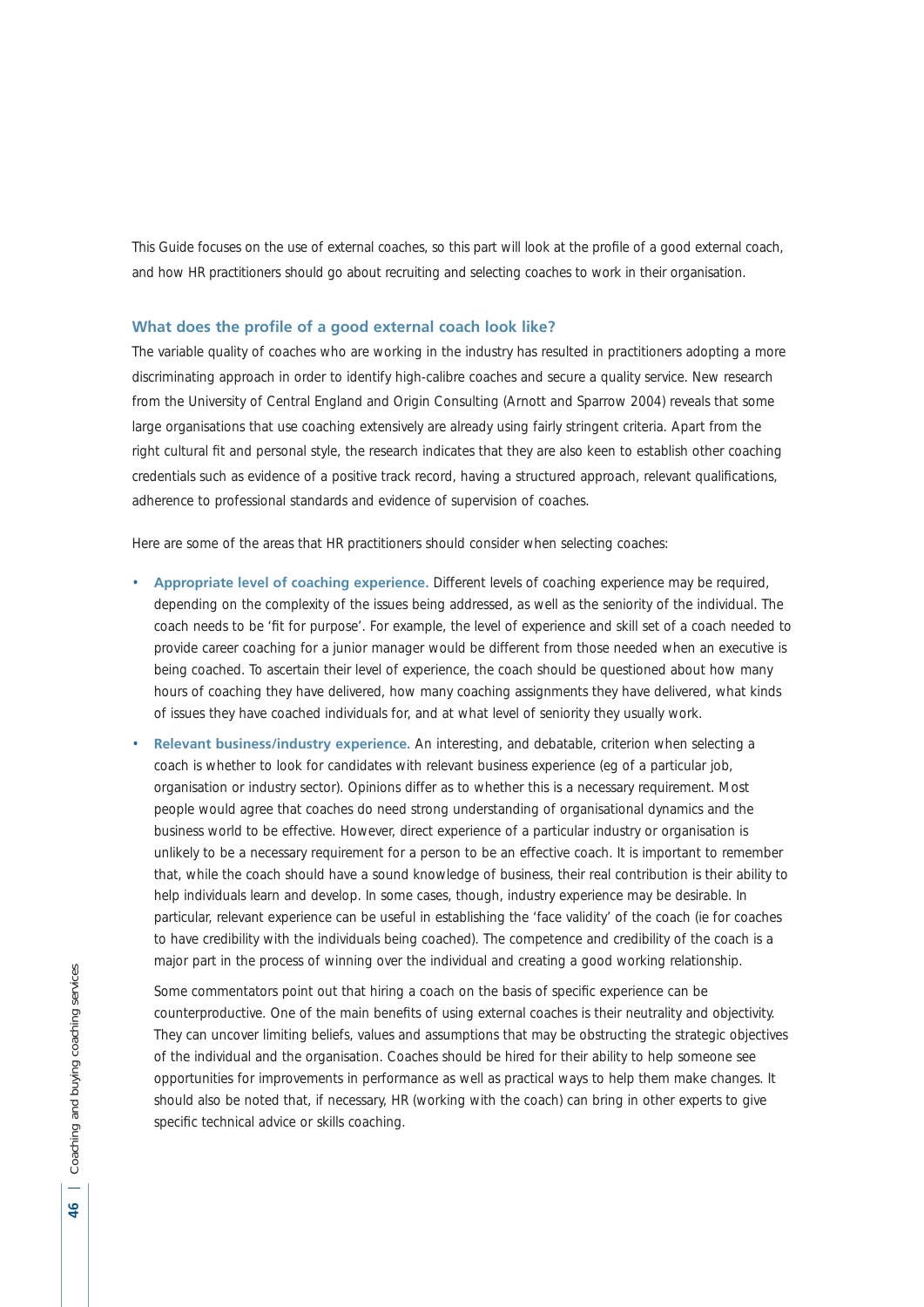- **References.** Talking to previous clients of the coach is a good way of finding out about their style and skills, as well as how effective they were in producing the desired results. A good coach should always be able to supply references and it's important for HR practitioners to check them early on in the process to accurately establish their credentials, experience and ability to deliver.
- **Background of the coach.** Coaches come from a variety of different professional backgrounds. Examples include human resources, occupational psychology, training and development, sports psychology and management development. Naturally, these different backgrounds will mean that the coaches will bring some very different experience and skills to the coaching relationship. One of the most contentious debates is whether or not a coach should have a background in psychology. This is covered in further detail in the section on qualifications and training (page 48). There are no right and wrong answers here – the key is to find a good fit with your organisation and the needs and purpose of the coaching intervention.
- **Supervision.** Supervision is a formal, independent process of reflection and review to enable the practitioner to increase their self awareness, develop their competence and critique their work with their client (Lane 2002). Professor Mike van Oudtshoorn and Professor David Lane from the International Centre for the Study of Coaching (ICSC)/Professional Development Foundation suggest a number of benefits that supervision can deliver:
	- **-** It offers protection to clients cases are discussed with trained professionals who are able to identify areas of potential concern and offer advice or referral to specialist support if appropriate.
	- **-** It offers coaches the opportunity to reflect on their work and gain insights to improve their interventions.
	- **-** It offers coaches the opportunity to identify their own personal strengths and weaknesses as a coach in order to realistically judge what limitations to set with respect to the type of work they undertake.
	- **-** It offers coaches the opportunity to learn from peers who have had similar cases and experiences to further develop their skills as a coach.
	- **-** It offers coaches the opportunity to keep up to date with professionals developments in the field and to continually work to increase their competency as a coach.

Because of these benefits, many in the coaching world believe that supervision is an important part of a coach's continuing professional development. There is less agreement, however, about what exactly constitutes 'supervision' and whether it is necessary throughout a coach's career or just while they are being trained. During selection, HR practitioners can question coaches about their supervision arrangements so that they feel comfortable with how they review their coaching relationships and keep their skills up to date.

• **Breadth of tools, techniques, models.** Coaches should have an extensive 'kit bag' of tools and techniques that they use in different situations and with different clients. Coaches should be able to clearly describe their favoured approaches, but you should watch out for coaches who push particular models and are unable or unwilling to flex their approach to suit a particular individual/organisation. Good coaches will use models, techniques and frameworks from a wide range of theoretical backgrounds, including organisational theory, occupational psychology, psychometrics, learning and counselling.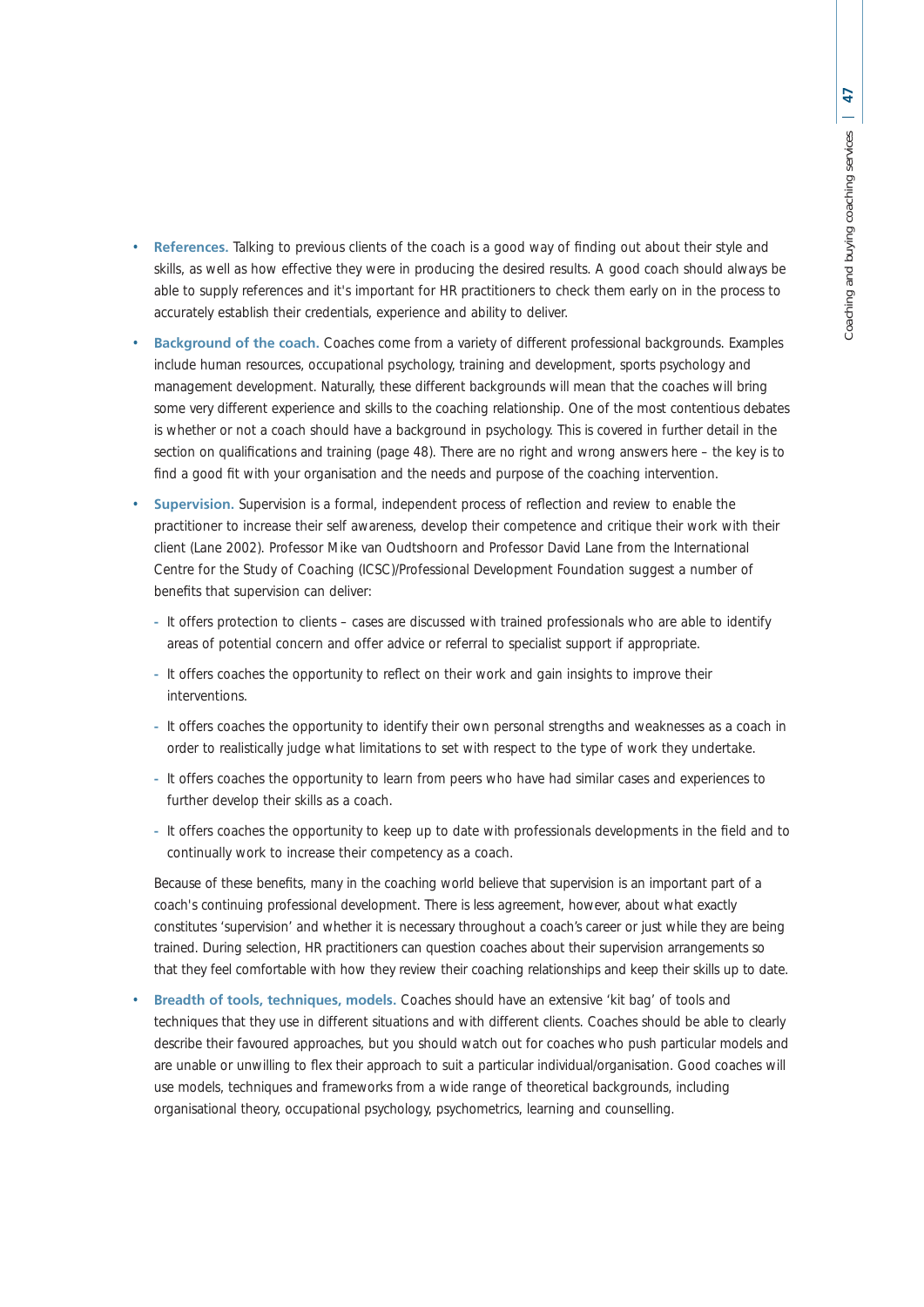HR people should not be overawed by the high number of different models, frameworks or techniques. As with many things, the simplest tools/techniques are often the most effective. Coaches should use tools that are 'fit for purpose' to encourage reflective learning and change, and they should be able to describe these clearly and concisely during selection.

- **Understanding of boundaries and approach to referral.** Coaches should understand the boundaries of their expertise. This means that coaches should not knowingly accept an individual into a coaching programme if they need specialist support beyond the competence of the coach or the resources available. In this situation, the coach should encourage the individual to seek appropriate support from a qualified professional. It is essential that coaches understand their own limitations and can see when their methods/techniques are not able to address an individual's needs. In this situation, the coach, in conjunction with HR, should follow a process to identify an appropriate practitioner to refer the individual on to.
- **Relevant qualifications and training.** Coaches should be able to demonstrate that they are competent in the provision of coaching services. One way of proving this is to demonstrate that they possess a relevant qualification. A considerable debate surrounds what is considered a suitable 'relevant qualification'. A key debate is whether or not coaches need to be fully qualified as chartered psychologists with the British Psychological Society (BPS). Advocates suggest that these individuals will have a solid understanding of how people work, covering topics such as personality, learning, behaviour, motivation and so on. Berglas (2002) argued: 'I believe that in an alarming number of situations, executive coaches who lack rigorous psychological training do more harm than good. By dint of their backgrounds and biases, they downplay or simply ignore deep-seated psychological problems they don't understand.' However, other parties argue that although coaches need a good understanding of relevant psychological principles and theories, it is not necessary for them to be formally qualified as a chartered psychologist. This is because coaching qualifications should cover relevant psychological theories in enough depth to provide individuals with a necessary grounding for them to operate as a coach.

The training of coaches should be fit for purpose. There is definitely a place for short introductory courses, but, as with any discipline, expertise will vary depending on the length of the course, level of qualification, depth of study, practical experience of delivery and extent of supervision and support received while studying.

There are now a number of different training routes for coaches, and new professionals have a wide range of options to choose from. Specific coaching qualifications, ranging from masters-level to short courses, are being offered by institutions across the UK and across the world. Understandably, a qualification that is specific to 'coaching' would seem like the most relevant qualification for a coach to have. However, people should remember that these qualifications have only been available relatively recently and therefore the majority of professionals delivering coaching services will not possess one of these newer qualifications. In such cases you should examine their other formal qualifications and experience.

It is also worth noting that if you are employing a coach for the specific transfer of skills (eg skills-based coaching on presentation skills), you should look for any further 'skills-based' qualifications they might need.

≌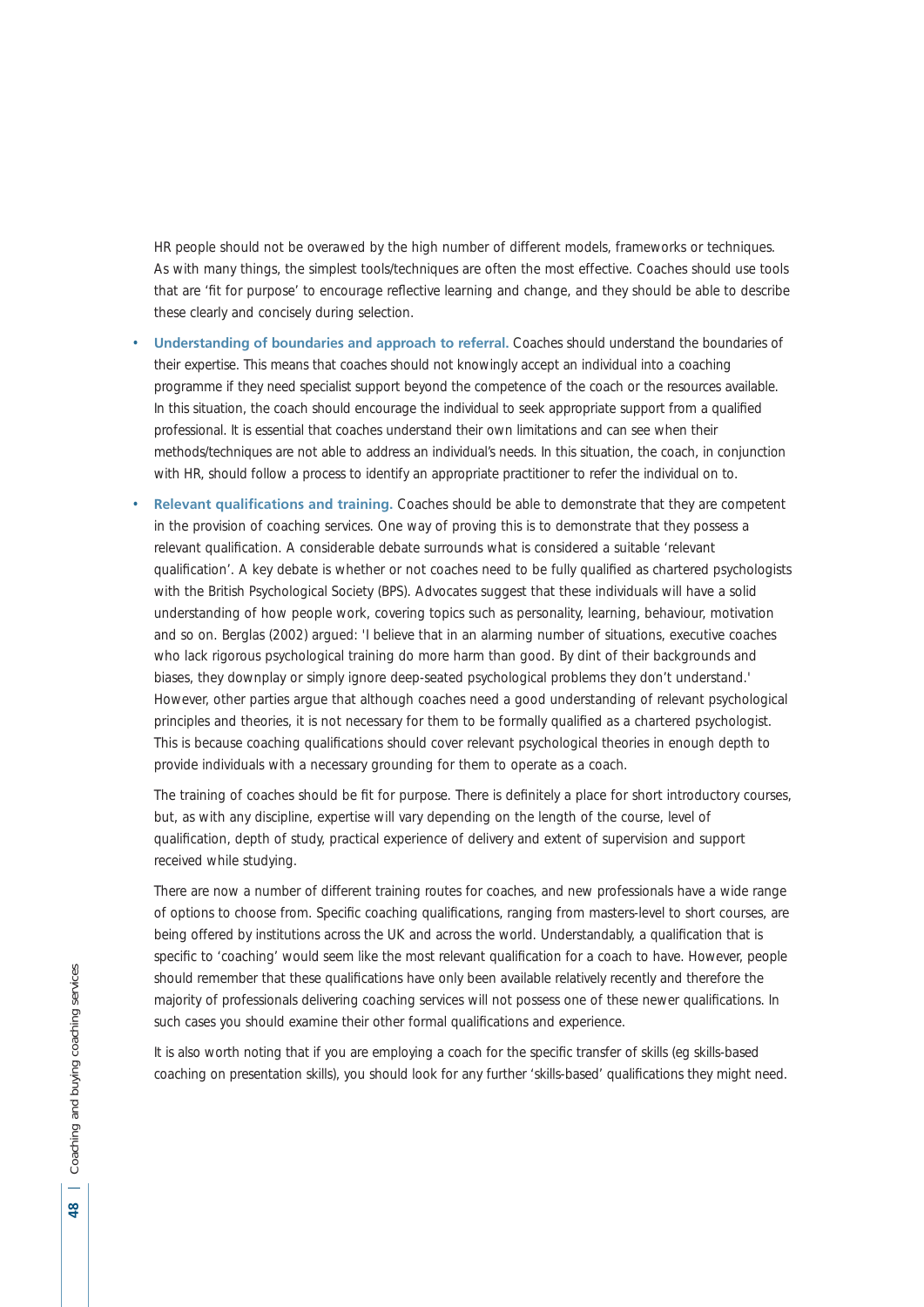There is a large number of providers involved in training and accreditation in the fields of coaching. Useful sources of information on page 74 provides information about some of the different coaching providers, including their contact details and details of the courses offered.

- **Membership of professional bodies.** Buyers of coaching services should certainly consider membership of professional bodies as part of their selection criteria. Professor Stephen Palmer, Past Chair of the Coaching Psychology Forum, believes: 'the good practitioners are likely to be a member of coaching-related professional bodies, have relevant qualifications and take part in ongoing continuing professional development.' As the table in the appendix demonstrates, all the main professional bodies demand that members adhere to codes of conduct and ethics with associated complaints procedures. While this is not a watertight guarantee, it does offer some avenue for complaint if the services delivered are unsatisfactory.
- **Professional indemnity insurance.** Coaches can be asked whether they subscribe to professional indemnity insurance. Holders of professional indemnity insurance may be understood to take their professional services more seriously by preparing for any situations where they unintentionally have a negative impact on their clients. In order to be clear, HR practitioners can ask coaches whether or not they hold professional indemnity insurance, with whom and for how much. This also provides the organisation (and HR practitioner) with some legal protection if problems arise as a result of a coaching intervention introduced by them. Before a coach is formally hired, the HR practitioner should ask to see their certificate of insurance.
- **Other qualities/personal characteristics.** The best coaches are those who give honest, realistic, challenging, feedback, are good listeners and suggest good ideas for action. Beyond looking for specific qualifications, experience and knowledge, it is important to look for coaches who have certain qualities, skills or personal characteristics that are critical to successful coaching. Different qualities may be needed depending on the specific individual, the problems being tackled and the organisational context. However, it is widely agreed that there are some general skills that characterise effective coaches. These include:
	- Self-awareness and self-knowledge
	- Clear and effective communication skills (verbal and non-verbal)
	- Relationship-building skills (including ability to establish rapport)
	- Flexibility of approach
	- Listening and questioning skills
	- Ability to design an effective coaching process
	- Ability to assist goal development and setting, including giving feedback
- Ability to motivate
- Ability to encourage new perspectives
- Ability to assist in making sense of a situation
- Ability to identify significant patterns of thinking and behaving
- Ability to challenge and give feedback
- Ability to establish trust and respect
- Ability to facilitate depth of understanding
- Ability to promote action
- Ability to build resilience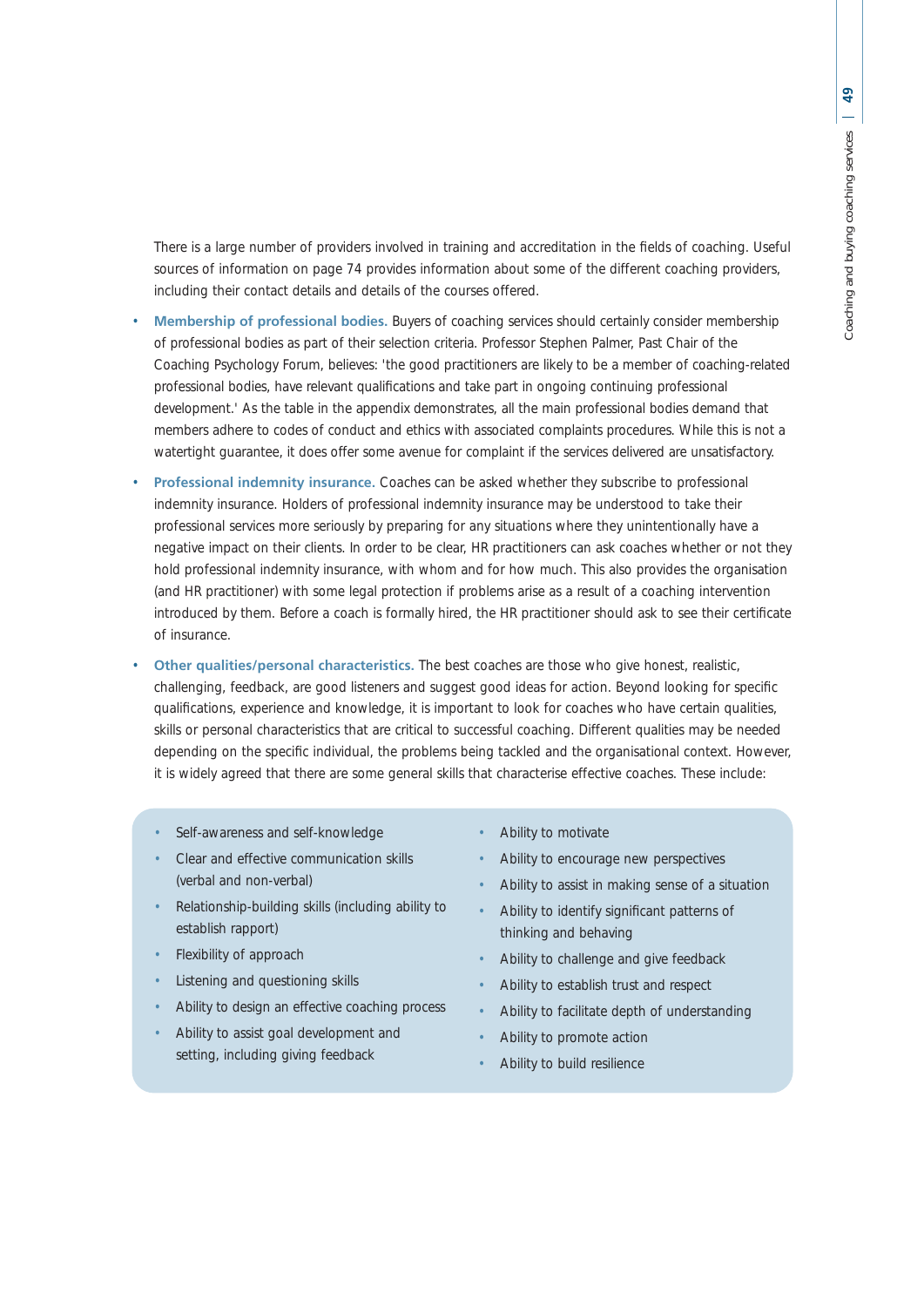The European Mentoring and Coaching Council (EMCC) has drawn together an extensive map of the specific knowledge, skills, behaviours and personal attributes of coaches and mentors that relate to the general abilities described above. This important initiative has engaged participants from the UK, mainland Europe and Australia and is the most comprehensive review of coaching and mentoring professional standards and their associated behavioural indicators.

Building on this work, a key output will be the publication of a set of coach and mentor standards. These standards will be an important future resource for organisations in supporting the decisions associated with selecting coaches and mentors as well as the design and evaluation of coach and mentor training programmes. More information about this project can be found on the EMCC website www.emccouncil.org.uk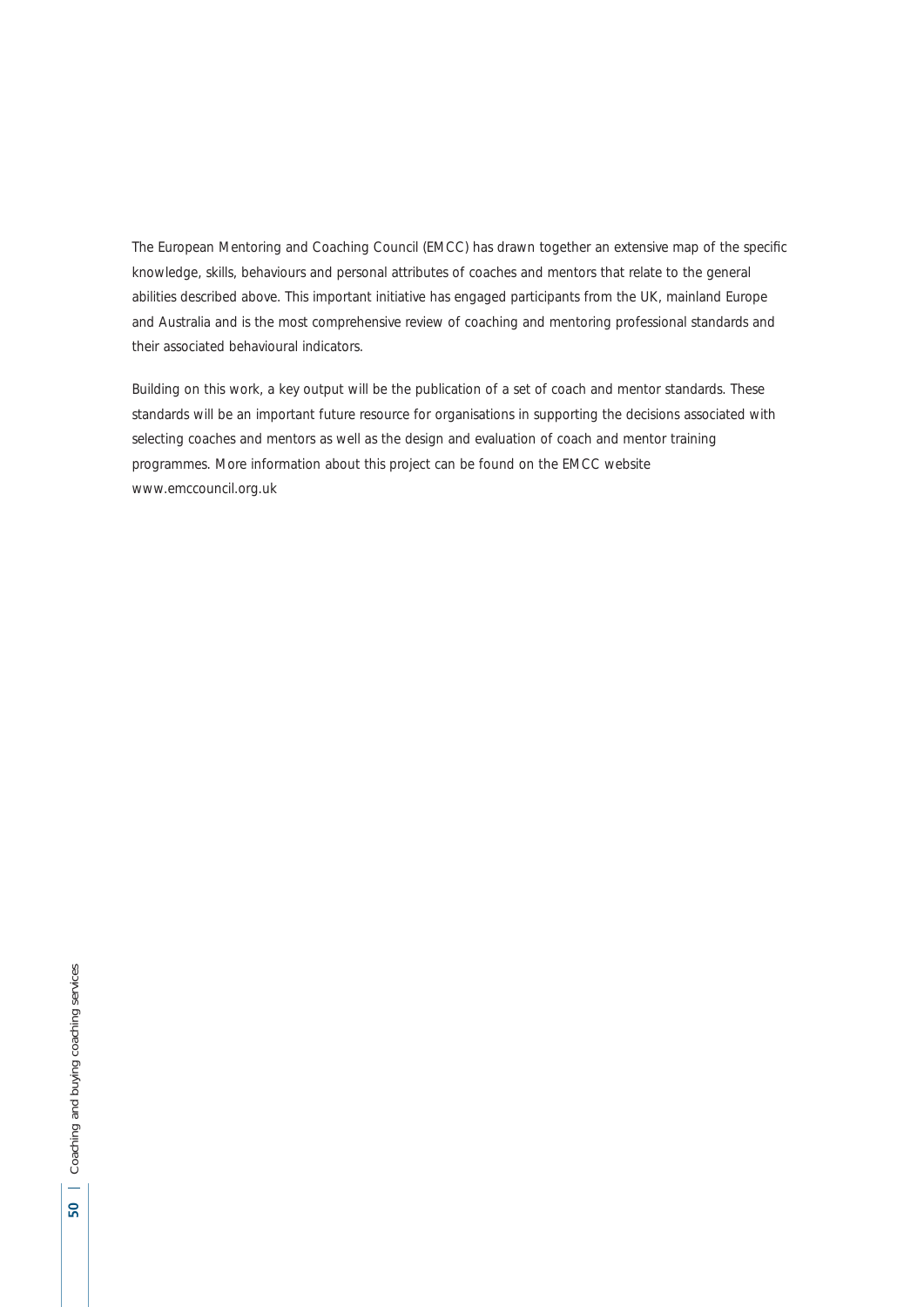# Part 7 Coach selection and matching

Because of their knowledge and experience of recruitment, HR practitioners are well placed to undertake a thorough coach selection process. Many of the processes used in general recruitment can be adapted to fit the coach-selection process, as the same general principles apply. Nevertheless, you should still take time over the selection process to make sure you find the right match for both the organisation and individual concerned. Even if just a single coach is being hired, it's still worth using a rigorous, carefully thought-out process.

The details of the selection process to be used when recruiting a coach will depend on whether you are seeking to recruit a single coach to work with an individual, or a pool of suitable coaches that you can then 'match' to individuals in the organisation as and when coaching is identified as a suitable development intervention. If you are selecting a coach to work with an individual, the first step will be to look at the particular needs of that individual and draw this into a desired coach profile. An example of a coach selection process in this instance is shown in Figure 17. However, it is important to make sure that the process you adopt will suit the particular needs and culture of your organisation.



#### **Figure 17: Example of a coach selection process when recruiting a single coach**

When an organisation is implementing coaching for a series of individuals in the organisation, it is often sensible for the organisation to identify a number of suitable coaches (a 'pool') who fit the desired requirements of the organisation. This allows the organisation to recruit a series of practitioners who fulfil the organisation's basic requirements, but who may also have different specialisms or approaches to coaching. Developing a pool of coaches in this way also allows the possibility of offering individuals a choice about who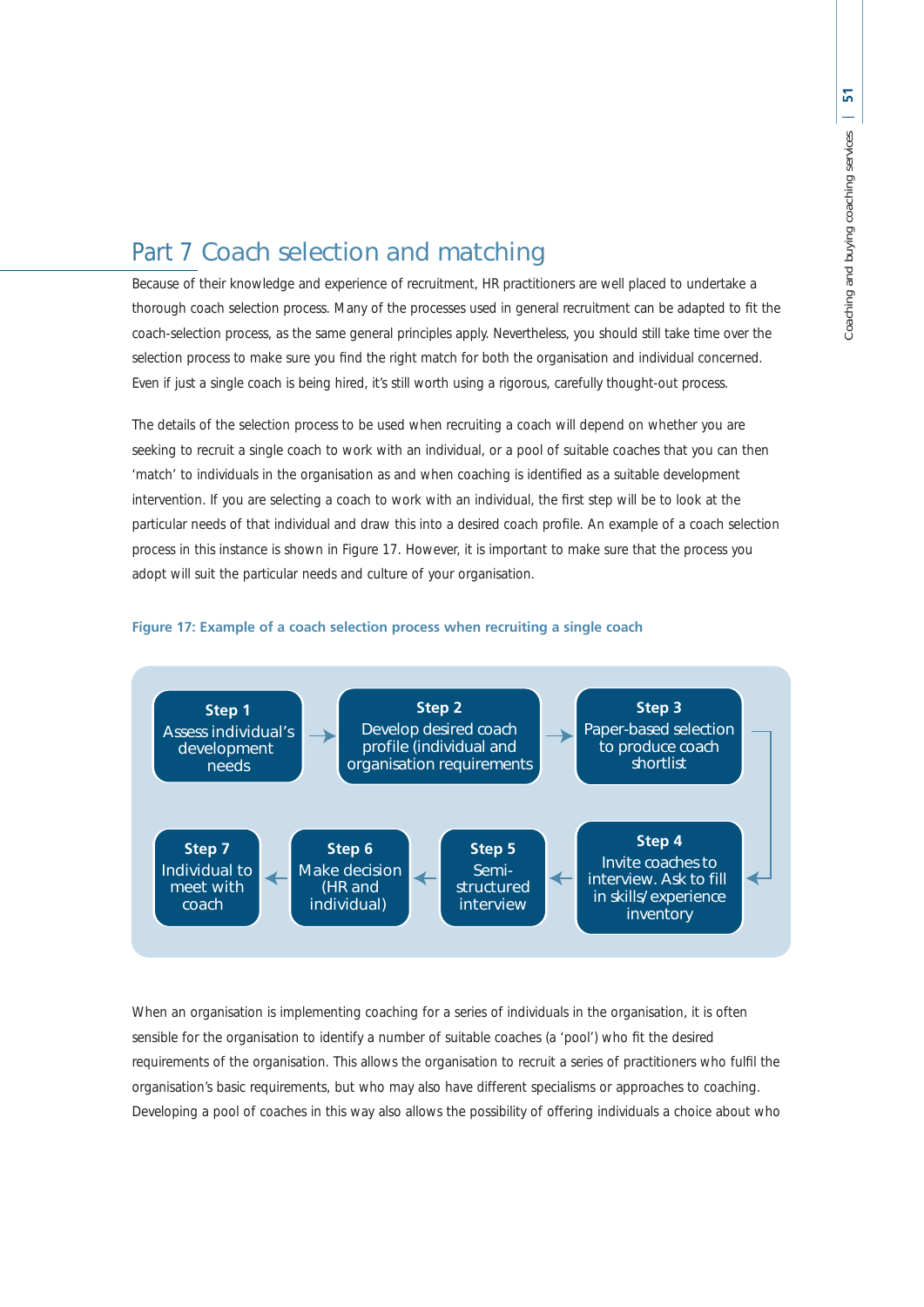they work with, in the knowledge that all the coaches have been assessed to ensure they fulfil the organisation's criteria. An example of a coach selection process using the pool approach is shown in Figure 18, and more detail on each step follows.



### **Figure 18: Example of a coach selection process when recruiting a 'pool' of suitable coaches**

#### **Step 1: Develop desired coach profile**

The first step in the selection process is to spend time drawing up a profile of the coach(es) you are looking to recruit. All of the factors discussed in 'What does the profile of a good external coach look like?', on page 46, should be considered. It's important to make sure that the coach profile is appropriate for the level of the individual and the budget you have. The coach profile form opposite may be useful in thinking through these issues.

#### **Step 2: Develop a pool of prospective coaches**

Once you have decided on the profile of the coach, there are several sources you can use to help you find a suitable coach. Many professional coaches are self-employed, although there are some coaching organisations that employ a number of coaches. A good way to find coaches is to contact relevant professional bodies (CIPD, ICF, AC, CPF – see 'Useful sources of information' at the end of the Guide), which can refer you to people who have graduated from their programmes or who are members of their organisation. All of these bodies have code of ethics/conduct so hiring a coach from these organisations will at least help to ensure your coach's professional conduct and standards are of a high level. Another alternative is to simply use word of mouth. Ask colleagues in other organisations for recommendations of coaches who have been effective. Ask prospective coaches to provide you with their CVs and references from previous clients to aid the first step of the selection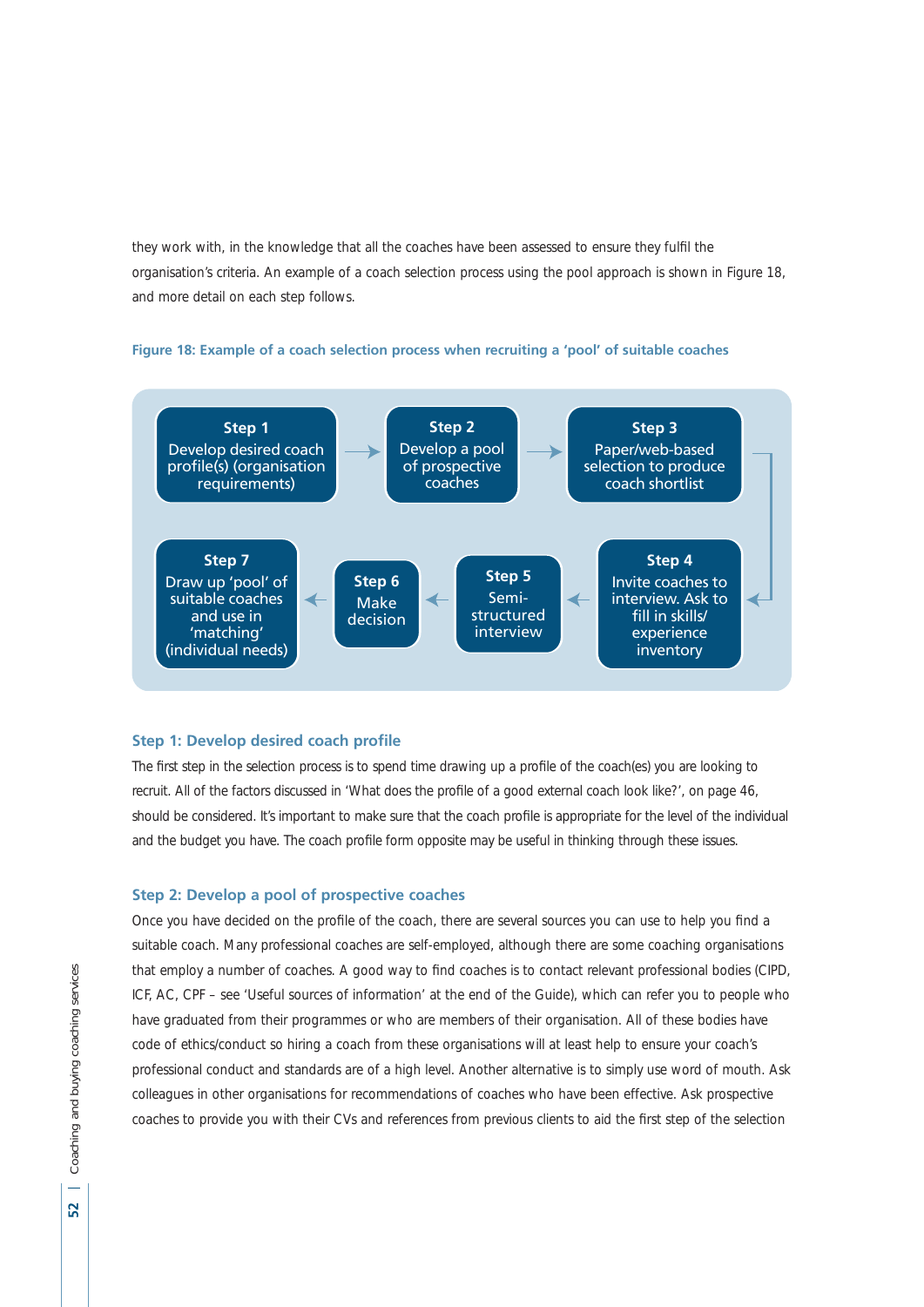process. Another useful source of information is the Coaching and Mentoring Network website where there is a searchable coach referral system (see 'Useful sources of information' at the end of the Guide). Every coach on their system has had their qualifications checked and verified.

# **Example of a coach profile form**

| <b>Area</b>                               | <b>Desired requirements</b> |
|-------------------------------------------|-----------------------------|
| Previous coaching<br>experience           |                             |
| Relevant business/<br>industry experience |                             |
| References                                |                             |
| Membership of<br>professional bodies      |                             |
| Qualifications/training                   |                             |
| Relevant experience                       |                             |
| Professional indemnity<br>insurance       |                             |
| Supervision                               |                             |
| Qualities/personal<br>attributes          |                             |
| Tools/techniques/<br>models               |                             |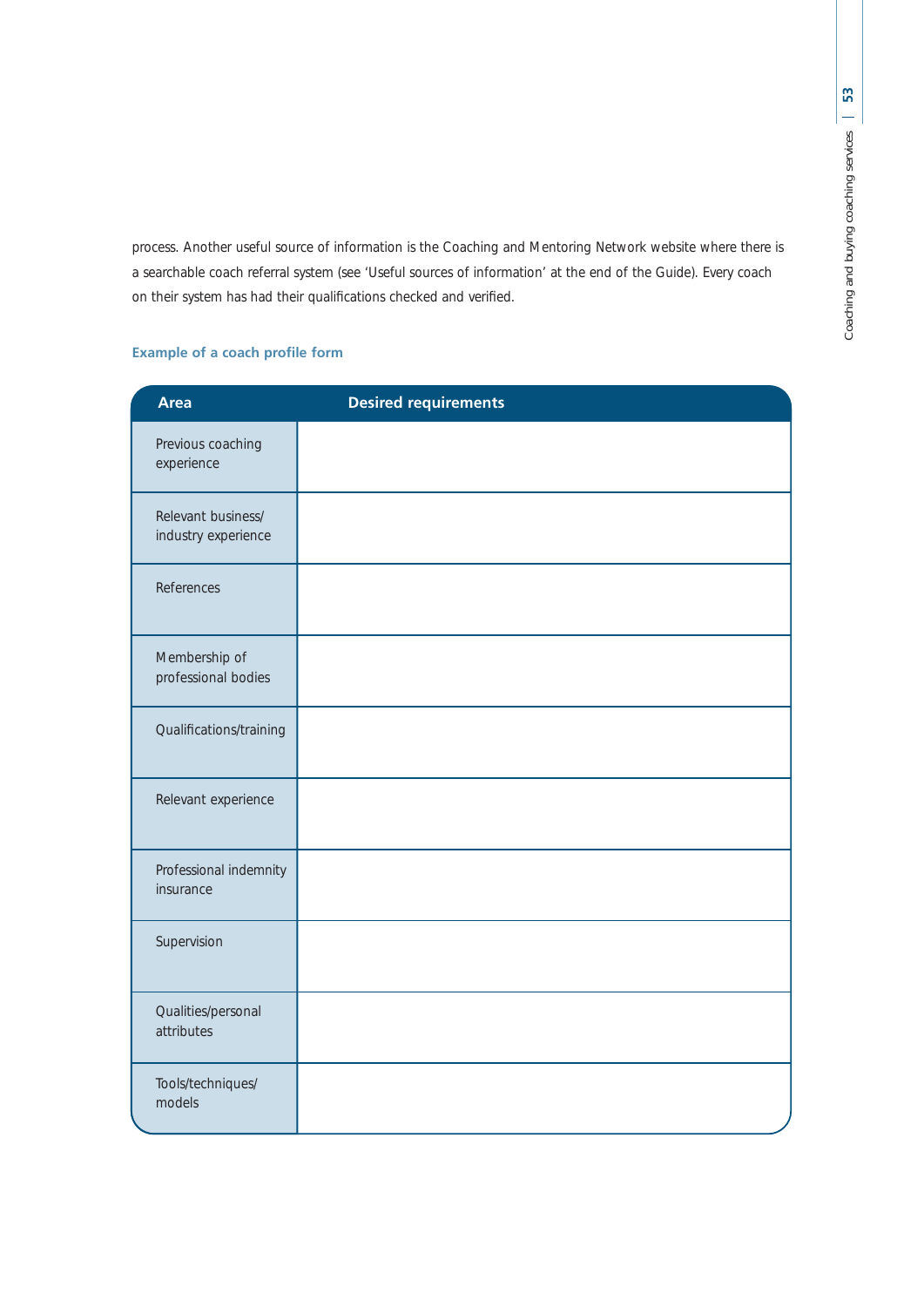#### **Step 3: Paper/web-based selection to produce coach shortlist**

There are several levels of selection for coaches. The first round should involve a paper/web-based exercise of looking through the CVs of prospective coaches to identify a shortlist of suitable coaches. They should then be invited for an interview so that you can meet them and ask more questions to determine whether they are the kind of coach you are seeking.

## **Step 4: Invite coaches to interview. Ask them to fill in skills/experience/qualities inventory**

Organisations hiring coaches need to check coaches' references and credentials thoroughly as well as assessing both their coaching skills and industry knowledge. One idea is to use a questionnaire or checklist to get coaches to clarify their style and approach to coaching and provide information about their skills, experience and qualifications (including which assessment instruments they are qualified to use).

#### **Step 5: Interview**

The interview should be used to establish how well the candidate matches your desired coach profile, and to explore any particular areas that you would like more information on. The interview can take place face to face or by telephone. Some example questions are provided in Table 9.

Asking the coaches how they would approach a certain situation or problem is another useful technique for gaining a more in-depth understanding of their coaching style and approach. During the interview, you should also discuss with the coaches preferred methods of working. For example, do they deliver coaching face to face, by telephone, by email or a combination of these. Fees, payment, terms, frequency and estimated duration of the coaching sessions should also be discussed.

# Beware of coaches who:

- can't explain the model they use
- name individual clients
- can't say what they can do, and what they can't
- don't know who they would not coach
- have no experience in organisational settings (eg only a therapeutic background)
- insist on using their own coaching model, assessment instruments and so forth, instead of using yours or integrating it with theirs
- have only done outplacement work
- take credit for past coaching results 'I fixed this guy'
- see coaching as a 'power trip'
- use a strictly counselling approach (coaching is not counselling)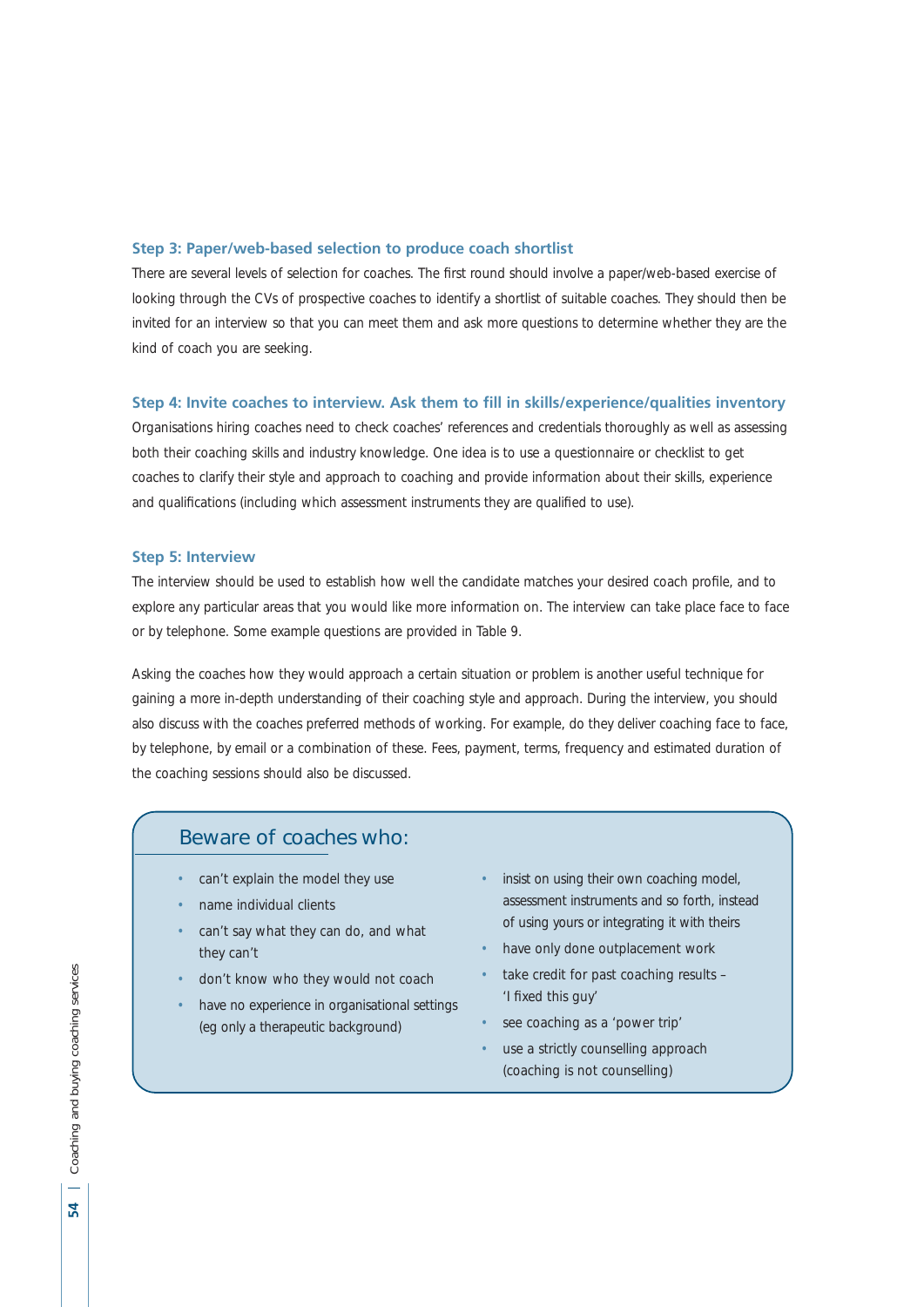# **Table 9: Questions to ask the coach during the selection process**

| Area                                           | Possible questions to ask if information has not been gathered from CVs                                                                                           |  |  |
|------------------------------------------------|-------------------------------------------------------------------------------------------------------------------------------------------------------------------|--|--|
| Previous coaching                              | • How long have you worked as a coach?                                                                                                                            |  |  |
| experience                                     | . In what kinds of organisations and industry sectors have you worked?                                                                                            |  |  |
|                                                | • At what levels in an organisation have you worked?                                                                                                              |  |  |
|                                                | • How many hours of coaching have you delivered?                                                                                                                  |  |  |
|                                                | • How many coaching assignments have you delivered?                                                                                                               |  |  |
|                                                | • What kinds of issues/problems have you coached individuals on?                                                                                                  |  |  |
| References                                     | • Are you able to provide us with references from previous clients?                                                                                               |  |  |
| Membership of                                  | • Are you a member of any professional bodies? If yes, at what level?                                                                                             |  |  |
| professional bodies                            | • Do you adhere to a code of ethics/conduct as part of your membership<br>of a professional body?                                                                 |  |  |
| Qualifications/training                        | • What training/qualifications have you undertaken relating to your<br>coaching practice?                                                                         |  |  |
|                                                | · Please describe any development activities you have undertaken in the<br>past year as continuing professional development?                                      |  |  |
|                                                | • Are you qualified to use any psychometric tests?                                                                                                                |  |  |
| Relevant experience                            | · Please describe your business experience?                                                                                                                       |  |  |
|                                                | • What experience/understanding do you have of the [specific<br>organisation/industry] environment?                                                               |  |  |
| Professional indemnity                         | • Do you hold professional indemnity insurance?                                                                                                                   |  |  |
| insurance                                      | . If yes, with whom and to what level?                                                                                                                            |  |  |
| Supervision                                    | • How do you maintain your objectivity and perspective during coaching<br>assignments?                                                                            |  |  |
|                                                | • What activities do you undertake to keep your skills up to date and ensure<br>you are keeping abreast of professional developments in the field of<br>coaching? |  |  |
|                                                | • Do you think supervision is important for coaching professionals? What<br>formal supervision arrangements do you currently have in place?                       |  |  |
|                                                | . Do you have your own coach or supervisor? What are their credentials?                                                                                           |  |  |
| Establishing the coaching<br>framework/process | • How do you suggest we should evaluate the success/impact of the<br>coaching?                                                                                    |  |  |
|                                                | • Can you describe the theoretical framework you use for the coaching<br>you deliver?                                                                             |  |  |
|                                                | • What tools/techniques/models do you like to use?                                                                                                                |  |  |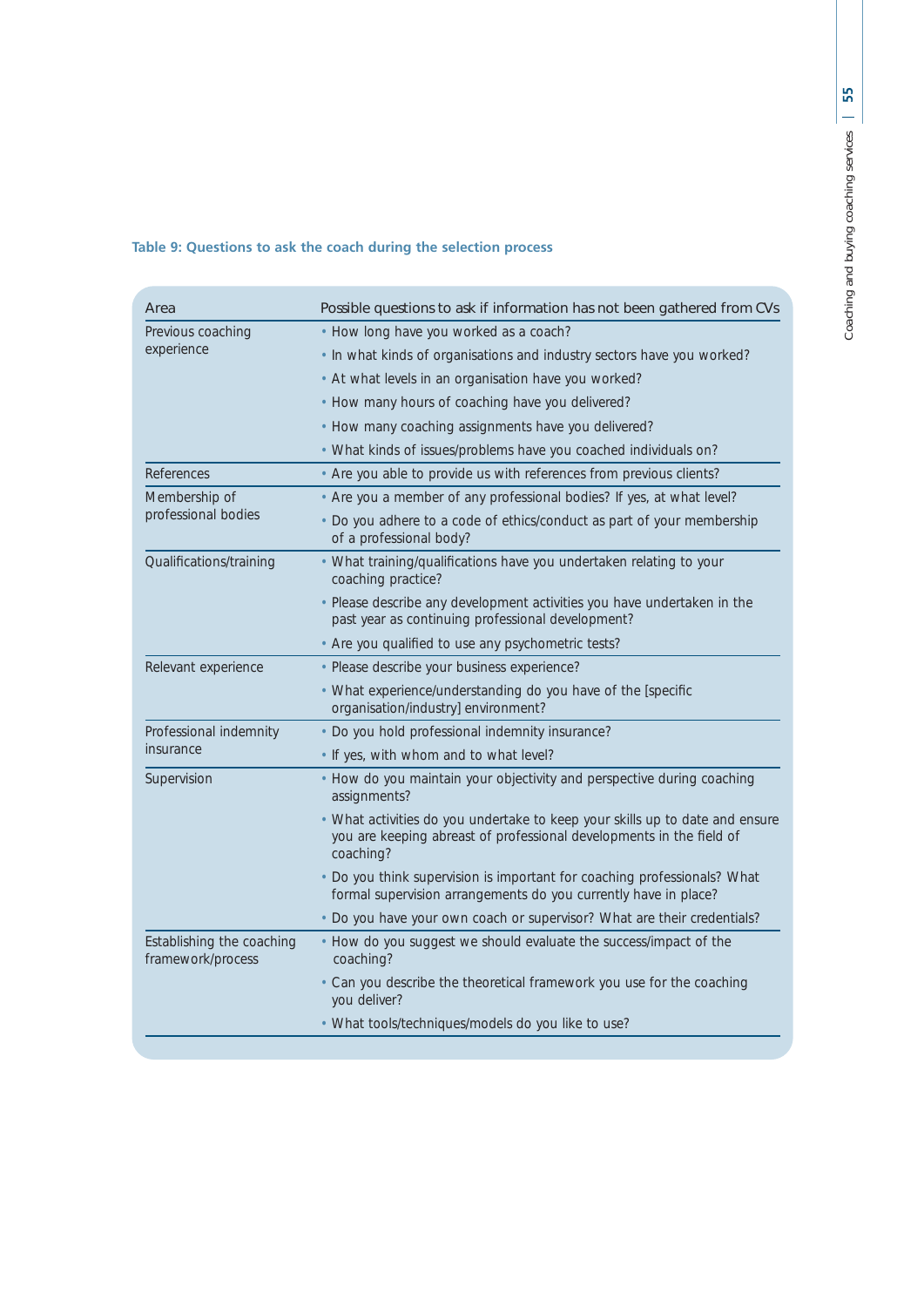# **Step 6: Making your decision**

When making your decision, you should go back to the original coach profile you drew up and assess each candidate against it. The decision checklist in Table 10 may help with this process.

# **Table 10: Decision checklist:**

| Checklist                                                                                                                                            | Yes/No/<br>Unsure |
|------------------------------------------------------------------------------------------------------------------------------------------------------|-------------------|
| Did the coach have the experience, training and/or qualifications that are<br>relevant to your needs?                                                |                   |
| Is the coach a member of a professional body that has a code of conduct and<br>a complaints procedure?                                               |                   |
| Is the coach able to articulate, simply, the coaching model they use and the<br>process that they typically follow? Is it appropriate to your needs? |                   |
| Is the coach able to provide examples of the impact of previous<br>coaching assignments?                                                             |                   |
| Does the coach understand the purpose and boundaries of coaching?                                                                                    |                   |
| Is the coach willing to work with HR and the manager in the coaching<br>engagement?                                                                  |                   |
| Has the coach undergone formal, independently accredited training?                                                                                   |                   |
| Is the coach able to provide evidence of continuing professional development?                                                                        |                   |
| What is the coach's background? Are they familiar with how business works?<br>Do they have experience at the right level?                            |                   |
| Would the coach inspire trust and motivation in the individual?                                                                                      |                   |
| Is the coach's style aligned with organisational culture? Is it too flamboyant<br>or conservative?                                                   |                   |
| Are they credible? Would individuals take them seriously?                                                                                            |                   |
| Does the coach have a coaching supervisor? How regularly do they meet?                                                                               |                   |

56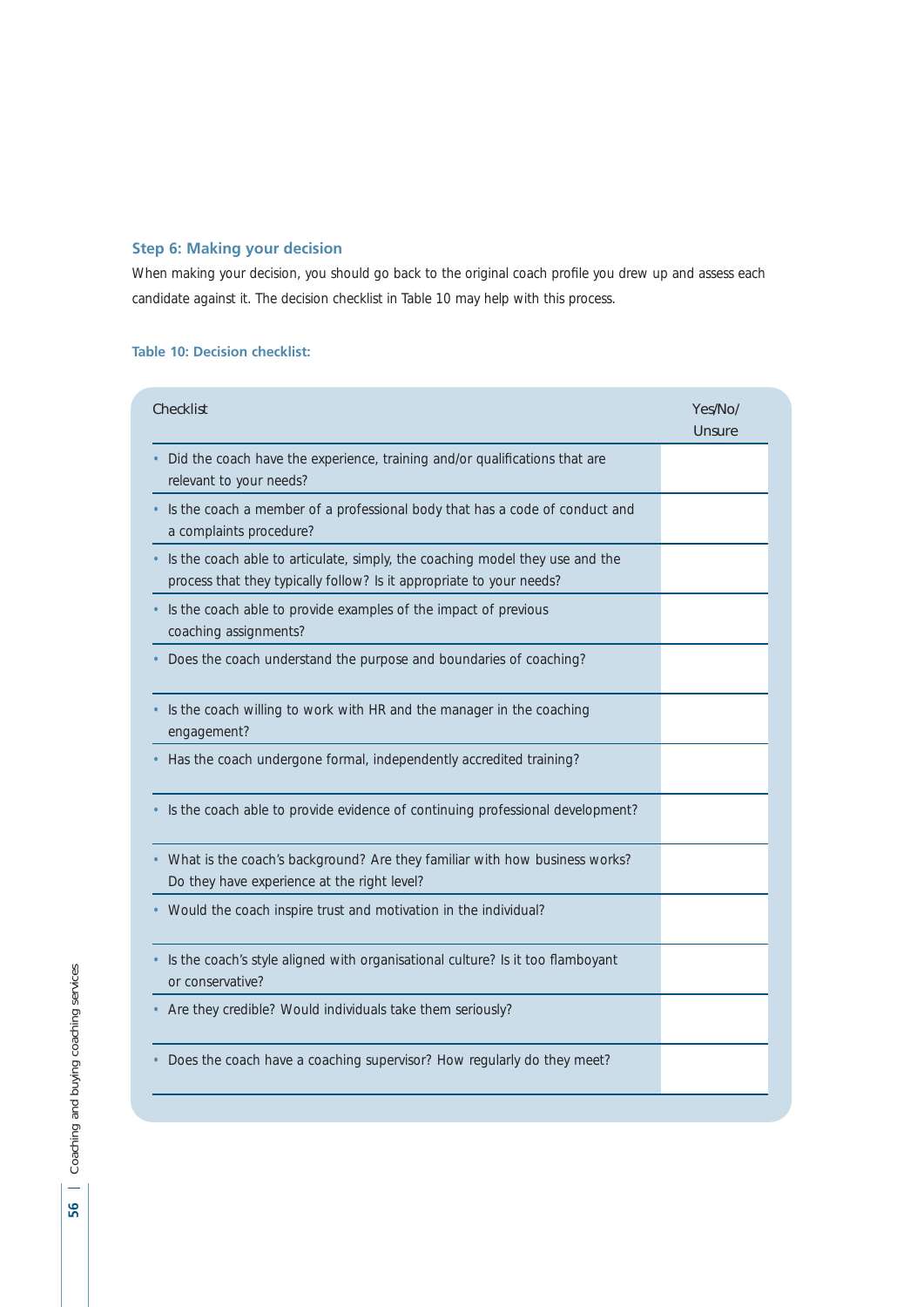| $\sim$ $\sim$ $\sim$ $\sim$ $\sim$      |
|-----------------------------------------|
| nononino<br>J                           |
| <b>^</b><br>J<br>١                      |
| ç                                       |
| i<br>j<br>a a a la im<br>$\overline{a}$ |

| Checklist                                                                                     | Yes/No/<br>Unsure |
|-----------------------------------------------------------------------------------------------|-------------------|
| Do they demonstrate flexibility in responding to your needs, and the needs<br>of individuals? |                   |
| Do their fees represent value for money and fit in with the agreed budget?                    |                   |
| Are they available to do the work in your planned timescale?                                  |                   |
| Are they located for easy access to your organisation? If no, is this an issue?               |                   |
| Do they broadly fit coach profile you drew up?                                                |                   |
| Are there any areas for concern? Do you need to ask other questions?                          |                   |
|                                                                                               |                   |

# **Step 7: Draw up pool of suitable coaches and use in 'matching' (individual needs)**

After you have decided which coaches are most suitable for working in your organisation, their details can be drawn up to form a pool of coaches.

#### **Individual–coach matching**

Research has demonstrated that the single most important factor for successful outcomes in one-to one relationships such as coaching is the quality of the relationship between coach and client. For example, Assay and Lambert (1999) examined the relative importance of key factors in therapeutic relationships and found that the largest contributing factor is the existence of a positive relationship. This is why the 'matching' of individuals to coaches is so critical.

Different individuals will prefer different styles of coaching relationship based on a supportive approach, whereas a few benefit from a rather more confrontational dialogue. Hay (2003) suggests that there is a continuum of coaching styles based on how directive the coach is in working with the individual (Figure 19). This is a very broad model of coaching styles and includes styles used by internal coaches and managers who coach, as well as external coaches. The vast majority of external coaches will work using a style of coaching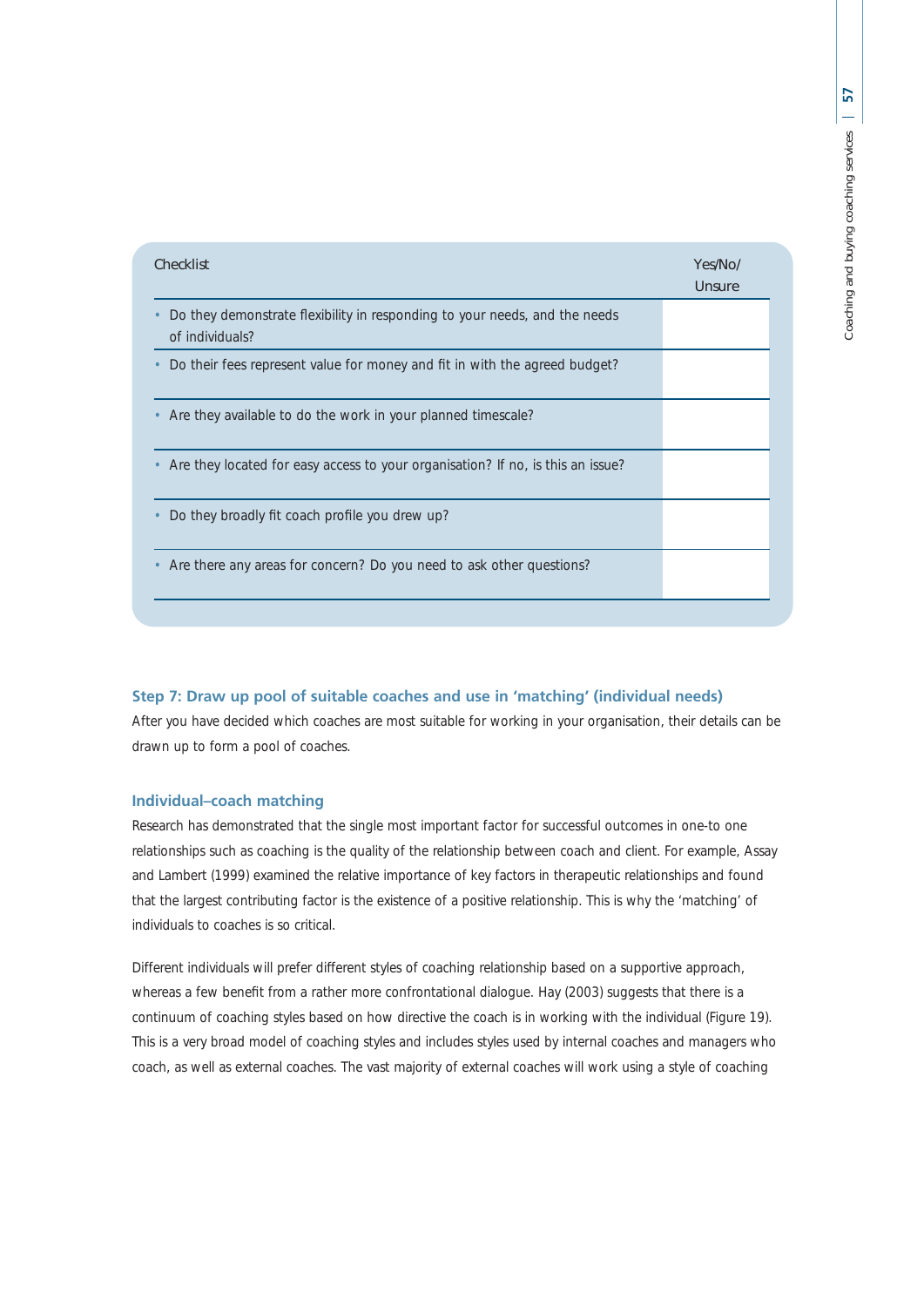that is closer to the 'pull' end of the continuum. Considering an individual's personality and preferred learning style may give an indication of which of these styles may work best.



#### **Figure 19: Continuum of coaching styles**

Hall et al (1999) suggests, 'it is an art to match temperament and learning styles for coaches and clients.' HR should use information provided by the individual about their specific development needs and preferred learning styles, alongside information about the coaches' expertise and style to try to make a good 'match'.

#### **The matching process**

Via the coach selection process outlined above, a shortlist of coaches who meet the minimum requirements of the organisation will have been identified. Following on, HR must determine appropriate matches between the coach's expertise and the individuals needs. Figure 20 illustrates an example of a matching process.

Having identified the specific needs of the individual, HR should identify two or three coaches who have an appropriate skillset, experience and personality that the individual will find credible and supportive. Information about the coaches can then be passed to the individual for them to choose who they would like to meet. Some larger organisations have developed searchable coach databases that individuals can browse through to select a coach. In this way, HR have established the coach's track record, but allow the individual an element of choice so that the final selection decision can be based on a degree of 'chemistry' between the individual and coach. This will be essential to ensuring the coaching relationship works.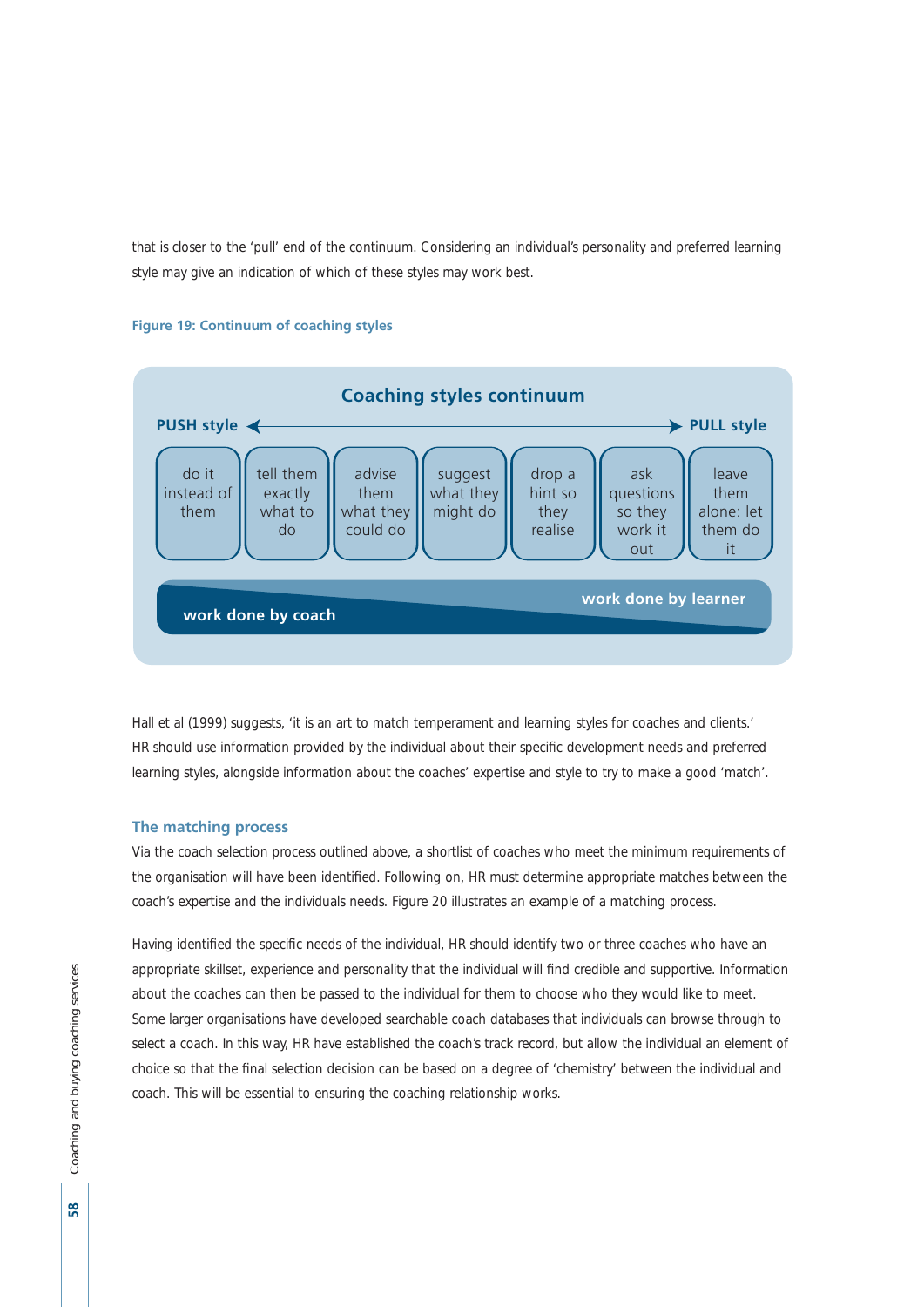It is important that the individual selects the most appropriate coach for their needs, and not just the one they like the most. To educate the individuals, the kinds of things they should be looking for in a coach need to be explained (see Part 6).

# **Figure 20: Example of a matching process**

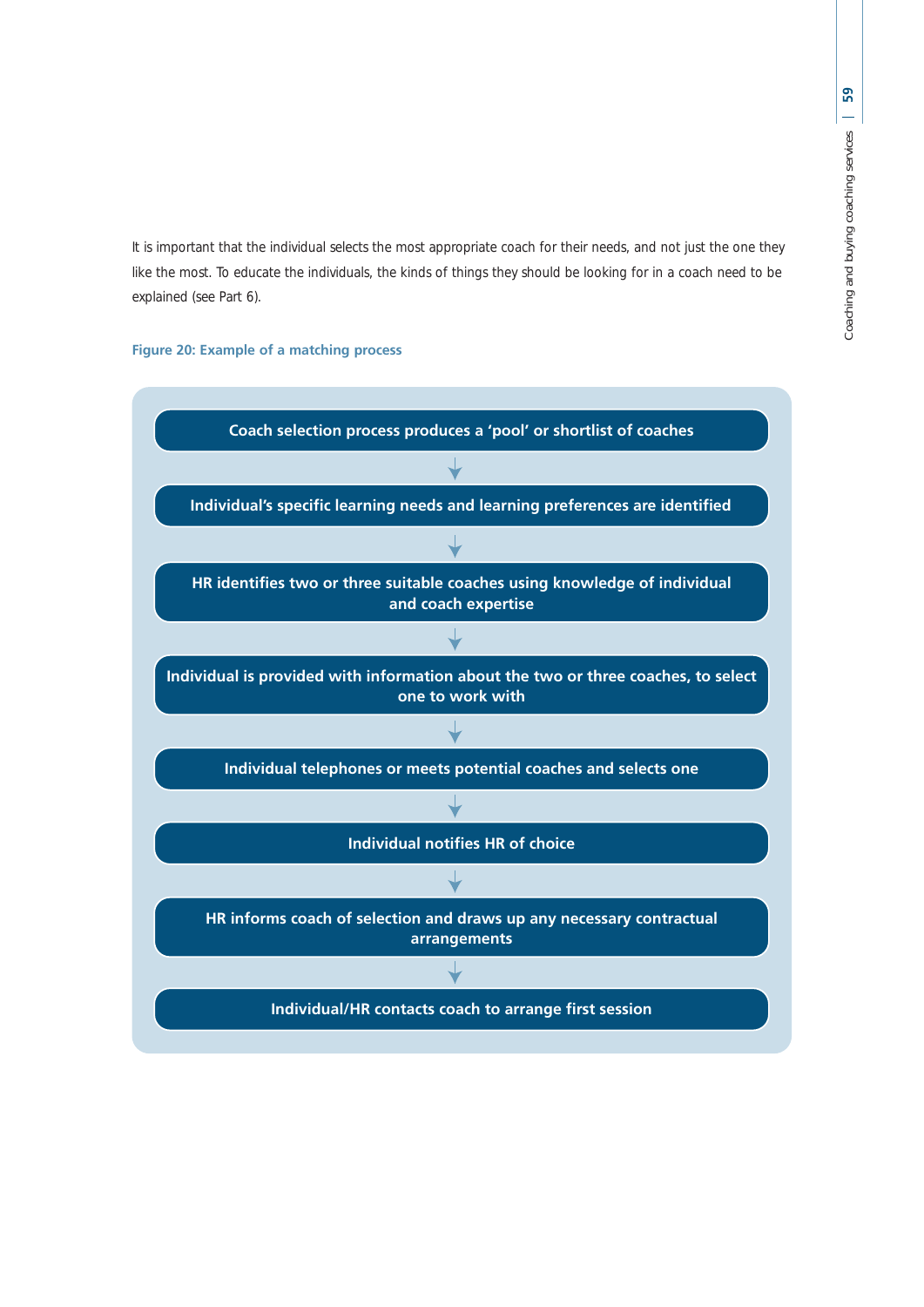#### **Contracting**

Establishing a contract for the coaching services is very important as it sets out clearly what services have been agreed for the fees, and what outcomes and deliverables you are entitled to expect. A contract sets the ground rules for the coaching relationship so that both parties know their obligations. It is essential to avoid misunderstandings and provides a firm basis for dealing with any disagreements if any issues arise.

The contract in coaching is often more complicated than those used in counselling/therapy. Normally the goal of coaching is defined in terms of the client's professional life rather than their personal life. As a result, the coaching contract may well include levels of complexity (due to the third party – the organisation) that are not present in a therapeutic contract. Conflicts may concern issues such as objectives for the coaching (individual vs organisation) and confidentiality. These areas need careful and explicit explanation in the contract, particularly when the organisation is providing funding.

The coaching contract represents both its scope and its boundaries and should therefore include:

- the parties to the contract
- how termination by either party will be handled, any alternative arrangement if the coach–individual relationship doesn't work out, for any reason, and what monies will owe if the programme is cancelled at any point
- expected outcomes/deliverables
- etiquette/expected behaviours
- timing, frequency, duration and location of coaching sessions
- confidentiality, feedback and information flow
- use of external resources
- a schedule of payments, with clear indications of when monies are due and precisely what fees include
- arrangements for dealing with additional fees (expenses etc)
- how the work will be controlled and monitored how regular are reviews?
- criteria for evaluating the results
- if coaching organisations are being used, the coaches providing the services will be identified in the contract and any subsequent changes will take place only in consultation with the client
- agreement on the nature of the coach–client relationship (eg roles, responsibilities, boundaries, timeframes)
- dealing with further requests for business by individuals which should be cleared by HR
- any variations to the contract being discussed in full and agreed in writing.

င္က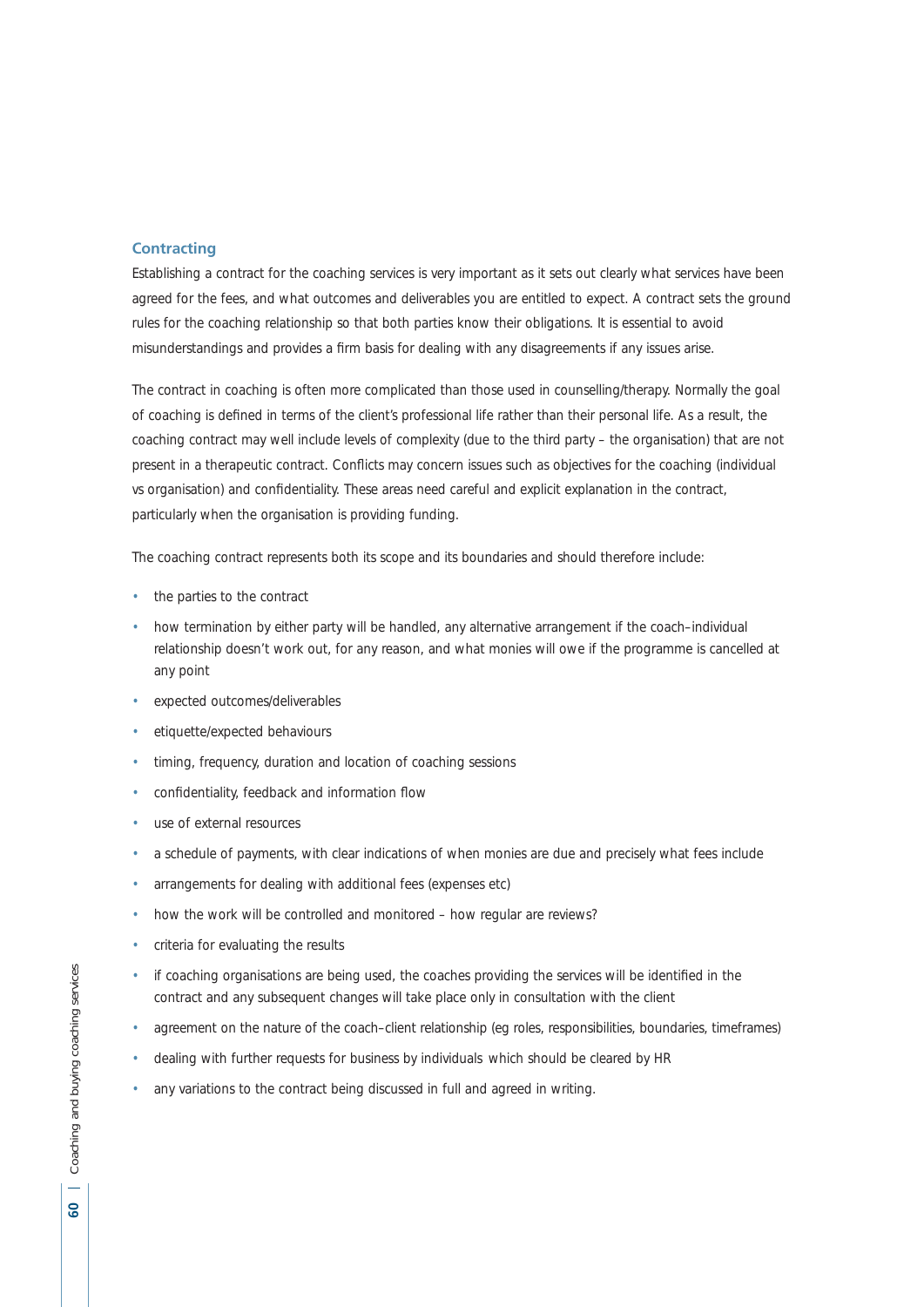It is important that the expectations of client and coach are spelled out clearly so that they do not give rise to disappointment or disagreement. The coach should be provided with a copy of the contract for their records.

#### **A more detailed note on confidentiality and information flow**

While coaches need to develop trust with the individuals they are working with, HR and top management also need to be kept abreast of progress. Thus, coaches and HR have to come up with some workable agreements about the degree and type of confidentiality they can promise the individuals. The nature and extent of confidentiality should be clarified and explained from the start to all the parties involved in the coaching assignment. Coaches should respect the confidentiality of both the client organisation and the individual and no information from either party should be disclosed without prior agreement. Any circumstances in which confidentiality may be breached should be identified and explained.

Coaches should provide the organisation with regular updates on the progress of services and sufficient information to enable them to monitor the quality and effectiveness of services provided and the satisfaction of individuals with services. Individuals should be made aware of what information is being fed back to the organisation. Individuals can be encouraged to feedback their views about the effectiveness of the coaching as and when they feel ready to do so.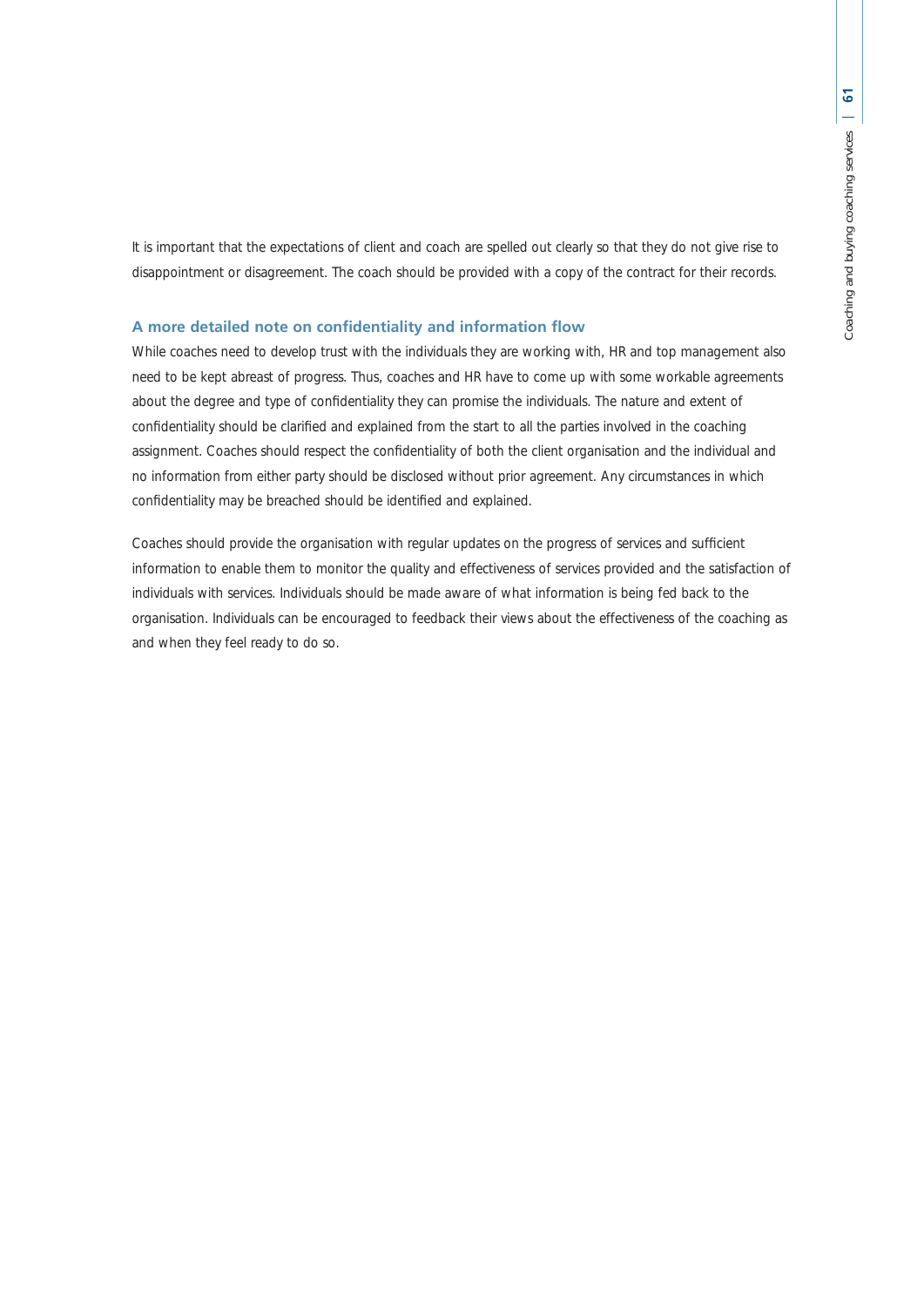# Part 8 Managing the onward coaching engagement

After a coach or coaches have been selected to work with the organisation, there are a number of activities that HR can undertake to build the coach's understanding of the organisation and make the coaching engagement run as smoothly as possible. These areas are illustrated in Figure 21 and are discussed in turn below.





## **Initial orientation of the coach**

The first step should be to arrange a briefing meeting with the coach(es). It is important that the coach is clear about the objectives and desired outcomes for the coaching, as well as having a good understanding of the broader organisational context. Before the meeting, prepare some background material on your organisation and a detailed brief for the coach. Some of this may have been covered during selection, but it is worth spending time going over it again. During the meeting you could usefully consider covering:

- organisation vision, mission, strategy, values, locations, products, customers, competitors and other important organisational issues
- strategy and context of why you're conducting coaching
- organisational objectives for the coaching initiative or programme
- how it fits into overall HR/training strategy and activities

62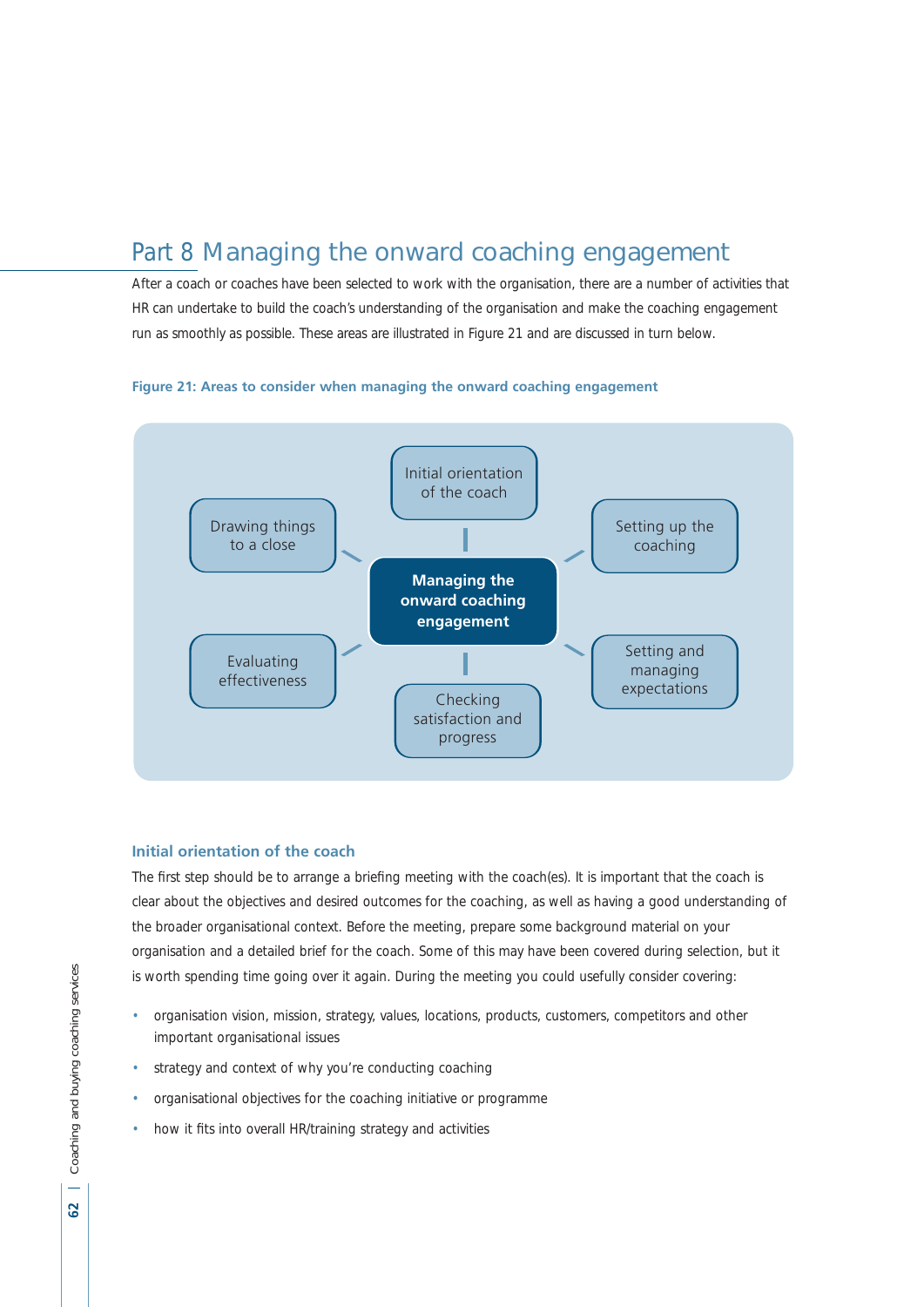- the coaching process and model, including the organisation's leadership and competency models
- the outcomes/benefits you expect to achieve
- the estimated timescale for the coaching programme
- clear information about roles and responsibilities (coach/HR)
- evaluation of progress and attainment of goals
- confidentiality arrangements
- administration time and expense records, notice of cancellation, updates on progress etc
- who will be the company contact person.

If you are providing the coach with any sensitive information about the organisation, make sure they have signed a confidentiality a agreement. It may also be useful to have a discussion about how the coach should handle typical coaching dilemmas so that potential problems can be considered and are well thought through.

A confidential session should take place to brief the coach about the initial perceptions of the person's interpersonal strengths and weaknesses. Information from development centres, appraisals and 360-degree feedback exercises can be used to illustrate some of the issues identified.

## **Setting up the coaching**

Many coaching relationships start with a three-way meeting between the coach, line manager and the individual to discuss how the coaching intervention will work. Occasionally, HR may also be involved in this meeting if it's considered helpful. Issues that need to be discussed up front include confidentiality, the reporting of information, the structure of coaching sessions and how the manager and HR will receive information about the effectiveness of the coaching.

There are also logistical topics to be covered. How many sessions will there be? How often should they take place, and how long will they last? Where will they take place? Will they be face to face or by telephone? Will there be any contact between sessions? Average coaching interventions are relatively short-term, lasting between six and eight weeks, but some executive coaching programmes can last for a year or more. The length of the coaching contract will depend on the coaching aims, the individual's specific needs and the breadth of issues to be covered. Myles Downey (1999) suggests the following structure: four sessions, followed by a six-month break, then a check-up session, with the option of reverting to further sessions if the need arises. He suggests that this approach prevents the quasi-counselling pattern of regular fortnightly or weekly sessions running on until the individual wants it to end. It also helps to control costs and reduces the likelihood of the individual becoming dependent on the coach.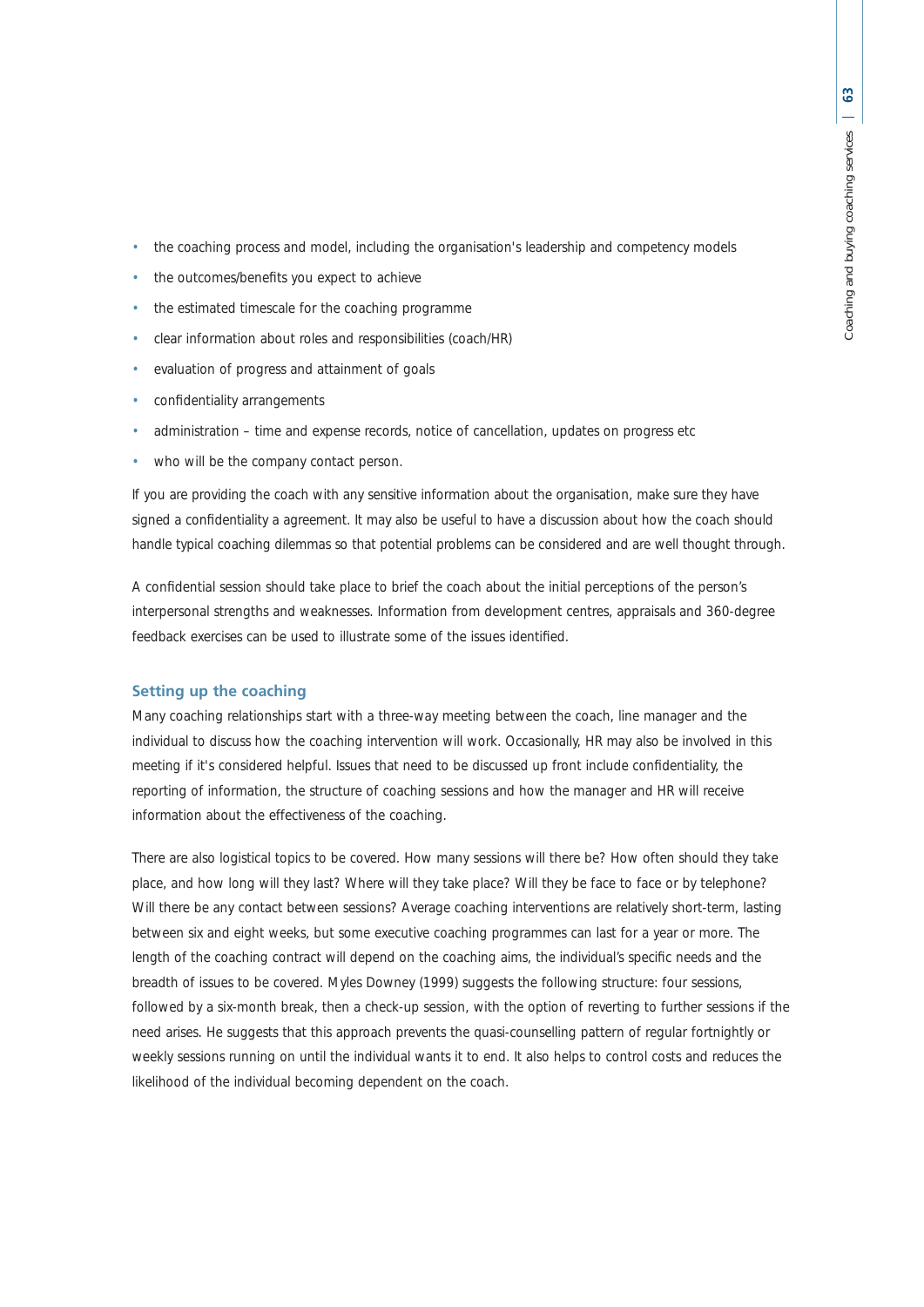The coaching sessions themselves should be frequent enough for momentum on the development plan to be maintained, but should also allow the individual enough time to undertake any agreed activities and to reflect on the previous session. Fortnightly or monthly sessions may be a sensible approach. There are differing opinions about the actual length of a coaching session, but many coaches recommend one to two hours as being appropriate. Janice Caplan (2003) suggests, 'Some points to bear in mind are that coaching can be intense, and an hour might well be as much as a learner can take. There are also some situations where learners need to work in a sustained fashion on issues that require a lot of thinking through, and these may require a longer session. On the other hand, some sessions may be more action-based and the coaching may be shorter.'

There is also the question of how the sessions themselves will be structured. It may be that all the sessions will follow the same format or they will vary according to different needs at different times. The proposed structure of the sessions should be discussed so that the individual can put forward their views on the appropriateness and usefulness of the process used. Although coaches tailor their coaching in different ways depending on the specific individuals' needs, many coaching relationships follow a relatively simple structure. For example:

- setting the initial goals for the proposed coaching intervention
- pre-coaching diagnostic work (eg psychometrics, 360-degree feedback)
- providing feedback to the individual on any diagnostic work
- developing more specific action and learning plans and discussion of a variety of approaches for improving job effectiveness
- regular coaching sessions to implement new approaches and to review progress towards goals
- periodic follow-up and monitoring after the regular coaching sessions have ended.

The individual coaching sessions should have a fairly simple structure that allows flexibility while retaining a consistent approach. An example of some questions to structure the discussion are:

- How do you feel about your progress with the action points from the last session?
- What issues would you like to discuss in this session?
- What factors are stopping you?
- What do you need to change to achieve your goal(s)?
- What are your action points to work on before the next session?
- What would you like to achieve?

After the initial three-way meeting where the broad parameters are discussed and agreed, the coach and the individual should then meet. In their first meeting it will be important to set realistic expectations of the

 $\tilde{z}$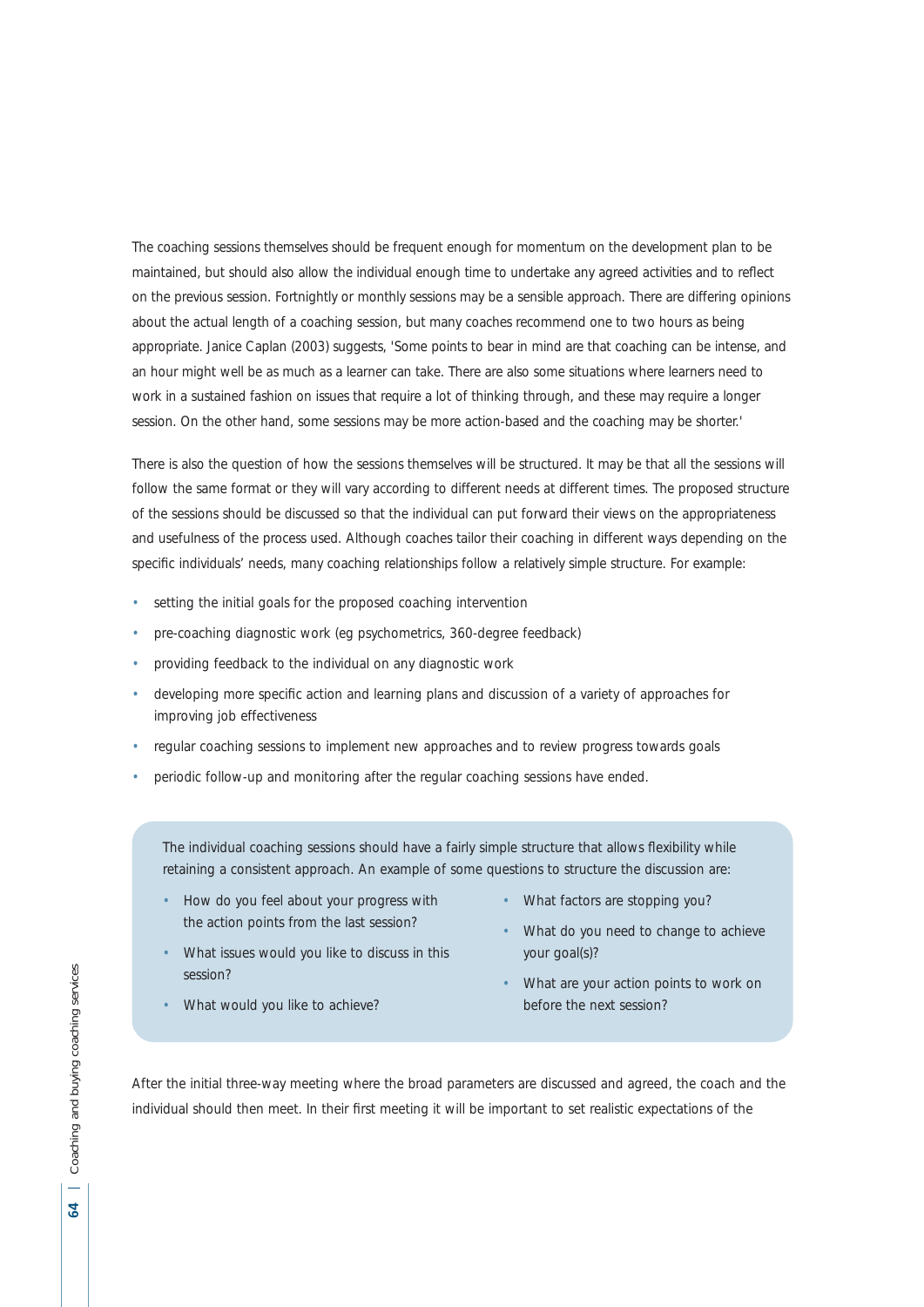coaching relationship, discuss any initial concerns, establish trust and define the parameters of the issues to be discussed during the coaching sessions.

#### **Setting and managing expectations**

At the outset, it's essential to have an open discussion about expectations to make sure any differences are cleared up early on. The coach is not there to take responsibility away from the individual – they must take responsibility for driving their own learning and development. The role of the coach is to help the individual identify goals/development areas (in line with the organisation's goals for the coaching) and plan appropriate actions to help them build self-awareness and make sustained changes in their behaviour. It's important to establish clear objectives alongside measures to evaluate the success of the coaching intervention. This can be difficult, particularly when the changes involve people's attitudes and behaviour. However, as far as possible the objectives should be SMART:

- specific so people know exactly what's expected
- measurable so results can be evaluated
- achievable within people's capabilities
- realistic so there is a good chance of success
- timebound with clear milestones of progress.

If the organisation doesn't have any specific objectives for the coaching – for example, if the coaching is being used to enhance retention or to help people better manage their work–life balance – it's appropriate to let the coach and individual agree an agenda and objectives without input from HR. The line manager however should still be involved.

#### **Checking satisfaction and progress**

During the coaching intervention, HR should monitor satisfaction and progress by gaining feedback from the individual, the line manager and the coach. The coach and the organisational representative (HR) should conduct regular updates and briefings, discuss broad areas that surface in the coaching (without breaching agreed confidentiality guidelines) and get a sense of how people are progressing towards their goals. The HR person should also keep the coach abreast of key developments and changes in the organisation that may have an impact on the individual or the coaching intervention.

Near the end of the programme, it will be useful to review progress with those who attended the original meeting. This ensures the evaluation process is started, while allowing the coach to address with the individual any outstanding issues.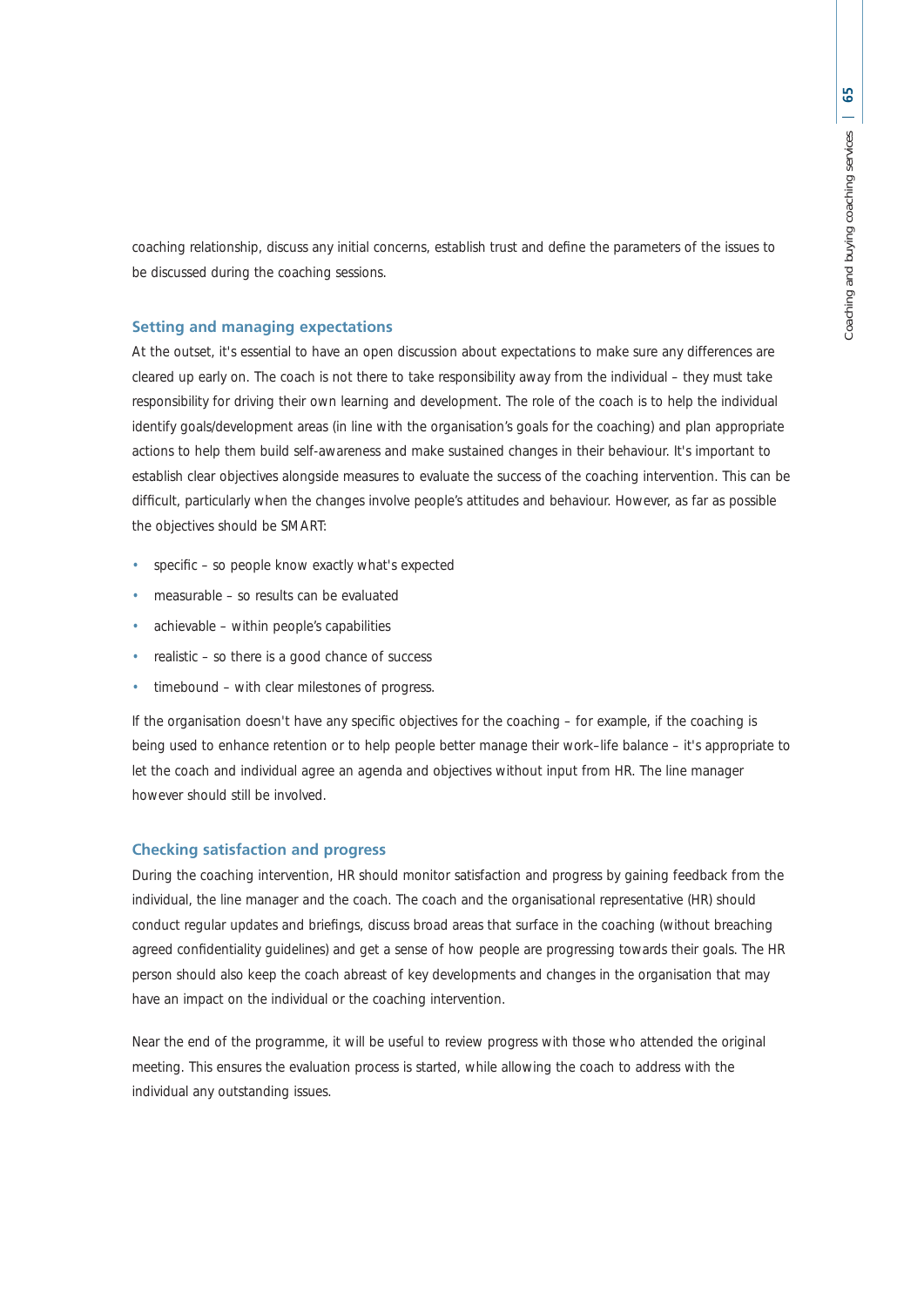Not all coaching relationships work out. This can happen for a variety of reasons and, in these instances, HR need to have a mechanism in place for either party (coach or individual) to come out of the relationship. This process should be covered in the contractual arrangements with the external coach and should be discussed at the initial three-way meeting so that all parties are aware of it. If the coaching is terminated, the individual may choose to select an alternative coach to work with or an alternative development approach may be discussed.

# **Evaluating effectiveness**

Assessment of the tangible benefits of coaching are critical. There should be accountability on the part of the coach, data to prove the value of the initiative for HR and closure on the part of the individual. However, formal evaluation of coaching initiatives is often lacking, with a large proportion of organisations relying on little more than anecdotal evidence to measure effectiveness. This was illustrated in the 2004 CIPD training and development survey, which found that feedback from participants was the most common form of evaluation used in coaching (see Table 11).

#### **Table 11: Measures used to assess effectiveness of coaching**

|                                                                         | % of respondents<br>reporting using this measure |
|-------------------------------------------------------------------------|--------------------------------------------------|
| Feedback from participants                                              | 75                                               |
| Appraisal systems                                                       | 61                                               |
| Feedback from coaches                                                   | 44                                               |
| Employee attitude surveys                                               | 41                                               |
| Exit interviews                                                         | 38                                               |
| Assessment against objectives set at the start of a coaching initiative | 37                                               |
| Business performance indicators                                         | 29                                               |
| 360° feedback                                                           | 25                                               |
| Staff turnover rates                                                    | 21                                               |
| Other                                                                   | 6                                                |

Before the coaching assignment begins, it's important to plan how you intend to evaluate the coaching. HR should work with the line manager and the coach early on to establish realistic ways of monitoring progress and success. Evaluation should focus on a number of different areas – the performance of the coach, feedback to improve the organisation's management/administration of the coaching processes, the individual's and line manager's satisfaction with the coaching intervention, the degree of behaviour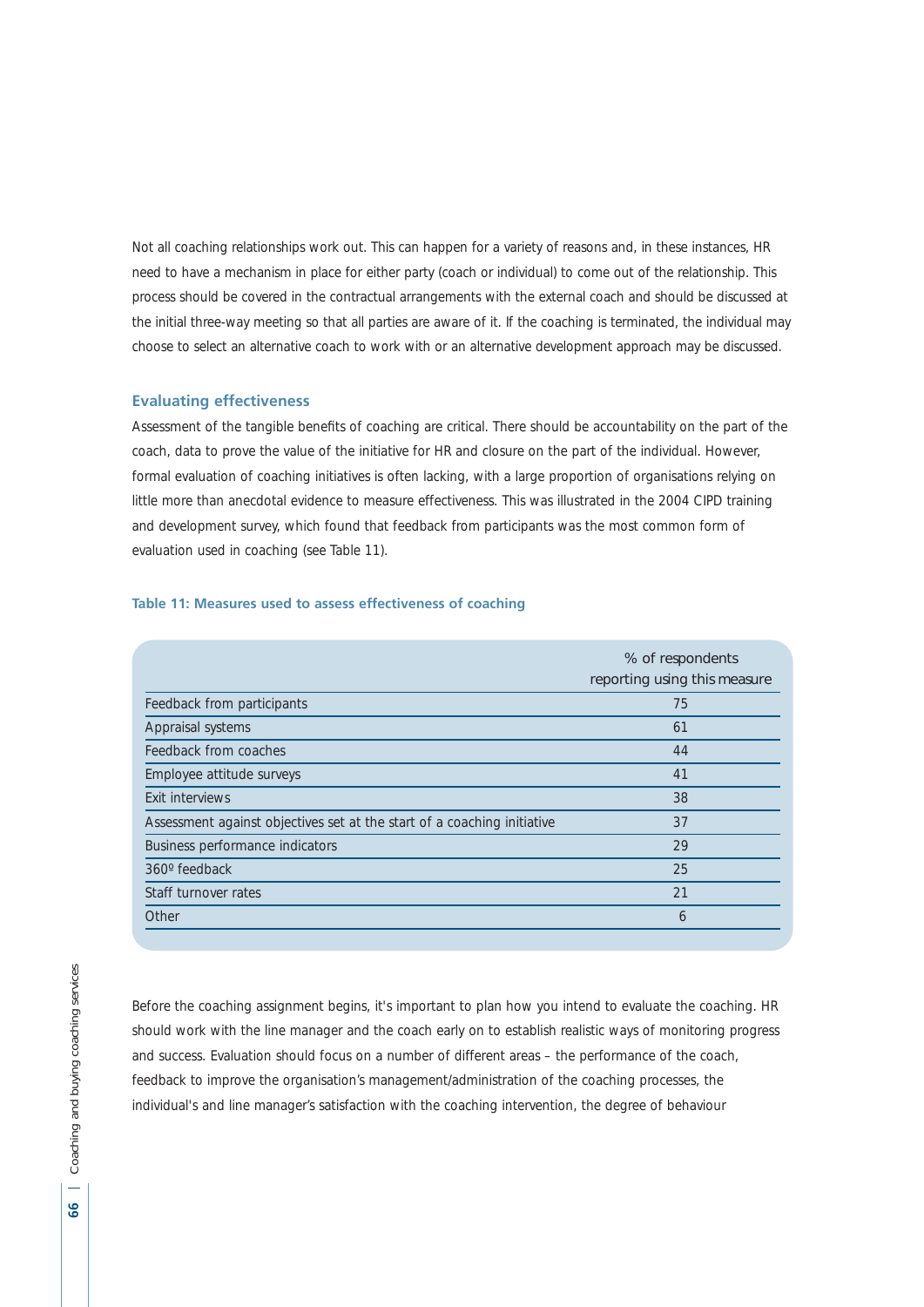change/development achieved by the individual and the impact on business results. Establishing the return on investment (ROI) on coaching – as with many other HR activities – is difficult, as it is hard to isolate the impact of a coaching intervention on business indicators such as productivity and turnover. However, it is possible to identify a number of measures that can be used to assess overall effectiveness and satisfaction with the coaching intervention. There is a variety of different options and choices, but which to use will depend on the exact nature of the coaching relationship. These are illustrated in Figure 22.

# **Figure 22: Evaluating coaching – some options**



Feedback from HR, the individual, the line manager and top management are all important when assessing the effectiveness of the coaching intervention. But it's essential to consider the higher-level criteria in line with Kirkpatrick's four-tier model of evaluation (Kirkpatrick 1967). In particular, HR should look at criteria to measure the degree of learning by the individual, the degree of behavioural change and the degree of improvement in business unit effectiveness. Feedback on the coach should also be recorded for use in future matching decisions.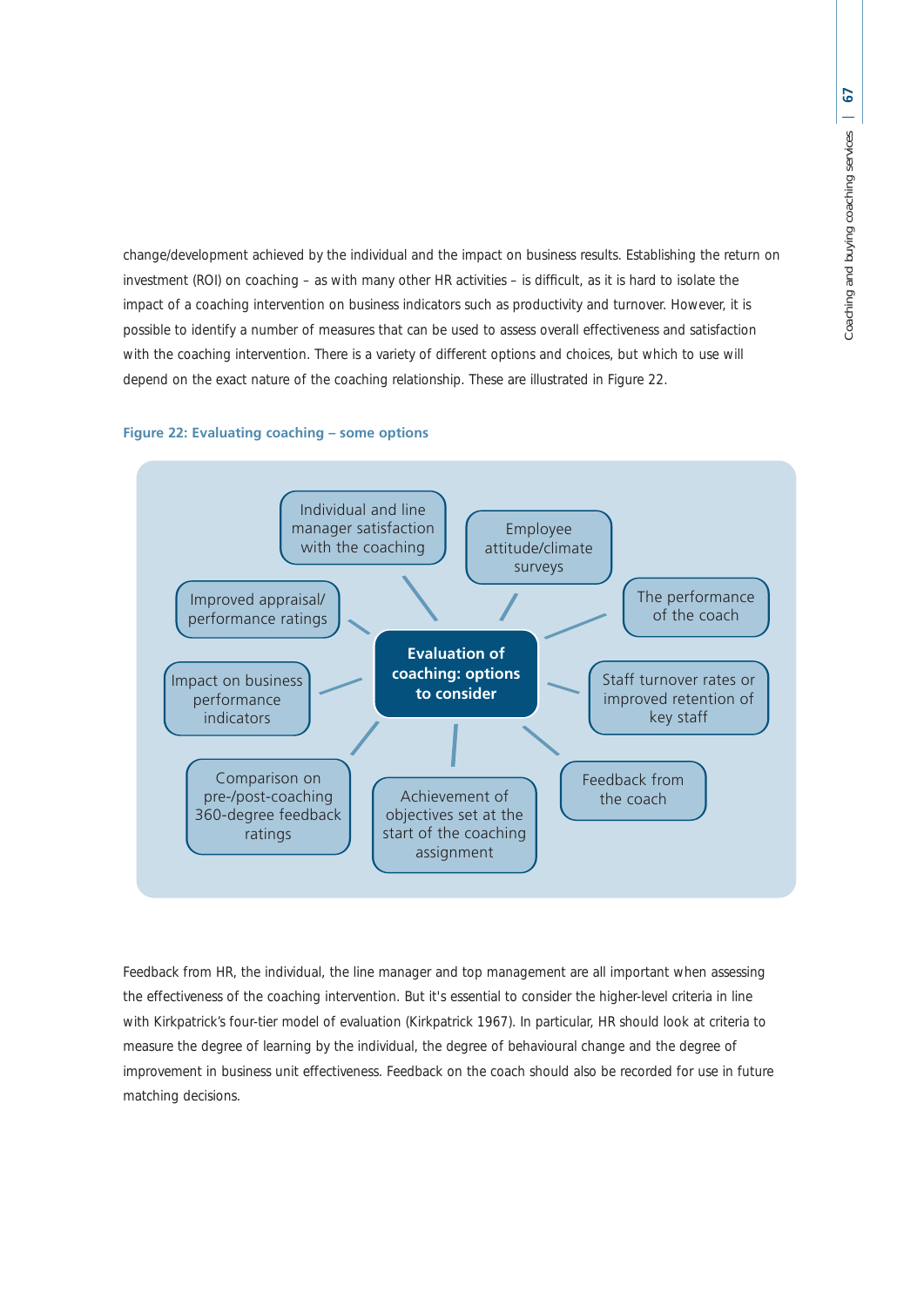# **Drawing things to a close**

As the coaching assignment draws to a close, the coach should discuss any further development or actions that may be appropriate to continue progress and growth, and to maintain and reinforce any new learned skills or behaviours. The coach also needs to discuss with the individual and the line manager/HR any further development actions that may have been raised during the coaching.

- What other forms of ongoing development can be put in place (eg action learning groups, mentors)?
- How will onward progress continue to be monitored?
- How can the individual continue to receive feedback on their performance/development?
- What other areas for development have been identified?

Once the coaching relationship concludes, HR may follow up with individuals and their managers periodically to assess progress and results. It may be that, at a later stage, further coaching may be appropriate to help the individual fine-tune behaviour and to reinforce the changes they have made.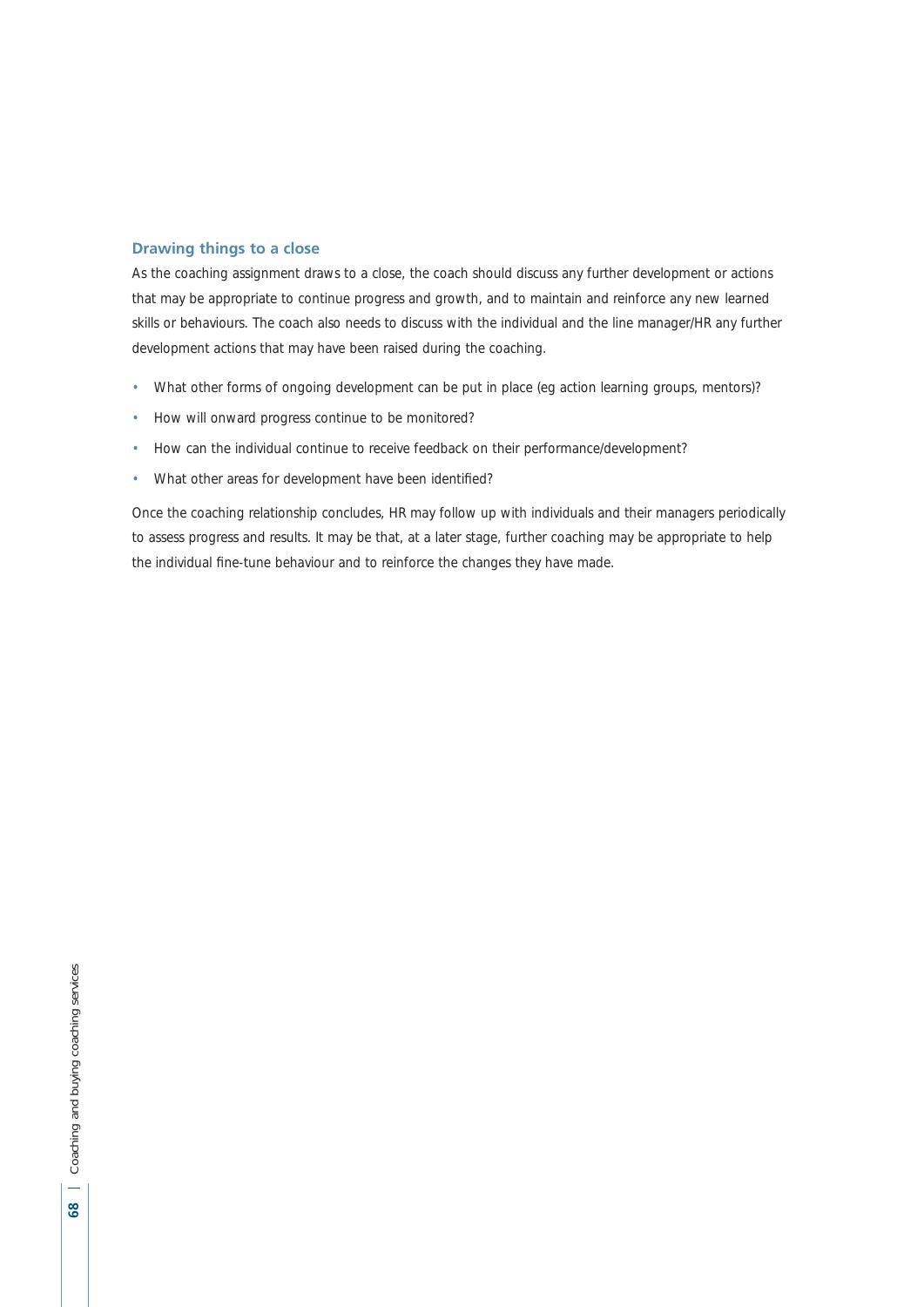# Summary and conclusions

Coaching has rapidly become a significant part of many organisations' learning and development strategy. However, due to its relatively recent emergence, few HR professionals have in-depth expertise of managing coaching activities, and in particular selecting and supervising external coaches. So, many practitioners are struggling with a variety of issues that are preventing them from gaining full value from their current coaching activities. Among the challenges reported are confusion around the terminology in use, a lack of agreement about what a good coach looks like, engaging different stakeholders in coaching relationships, drawing up contractual arrangements and evaluating the impact of activities. All of these are significant challenges for HR professionals, as they work to draw up a framework to ensure value for money and alignment with the organisation's strategic goals.

The coaching industry itself is at a critical stage. Future success is likely to be determined by the quality and professionalism of coaches and their ability to deliver demonstrable value to their clients. This is now being taken seriously and both suppliers and buyers are pushing for greater professionalism, quality standards and more ethical practice. On the demand side, organisations are becoming more sophisticated about their use of coaching services. Evidence of the effectiveness of coaching interventions is being sought and more questions are being asked about accountability and what returns are being seen. HR practitioners must continue to exert pressure in terms of minimum expected standards, qualifications and outcomes, so that practitioners who operate unethically are weeded out and the potential benefits of coaching interventions are realised.

Hopefully this Guide provides CIPD members with advice and guidance to help them navigate through the complex coaching marketplace, by demystifying many of the concepts and terminology in use and providing clear advice and guidance on some of the processes. We have tried not to set out a single 'best practice' set of processes, but rather discussed the options and offered some suggestions of ways to think through the issues. The challenge for HR is to take forward some of these ideas and adapt them to fit their organisation's culture and strategy, so that they have an informed, tailored and proactive approach to selecting coaches and managing coaching activities effectively.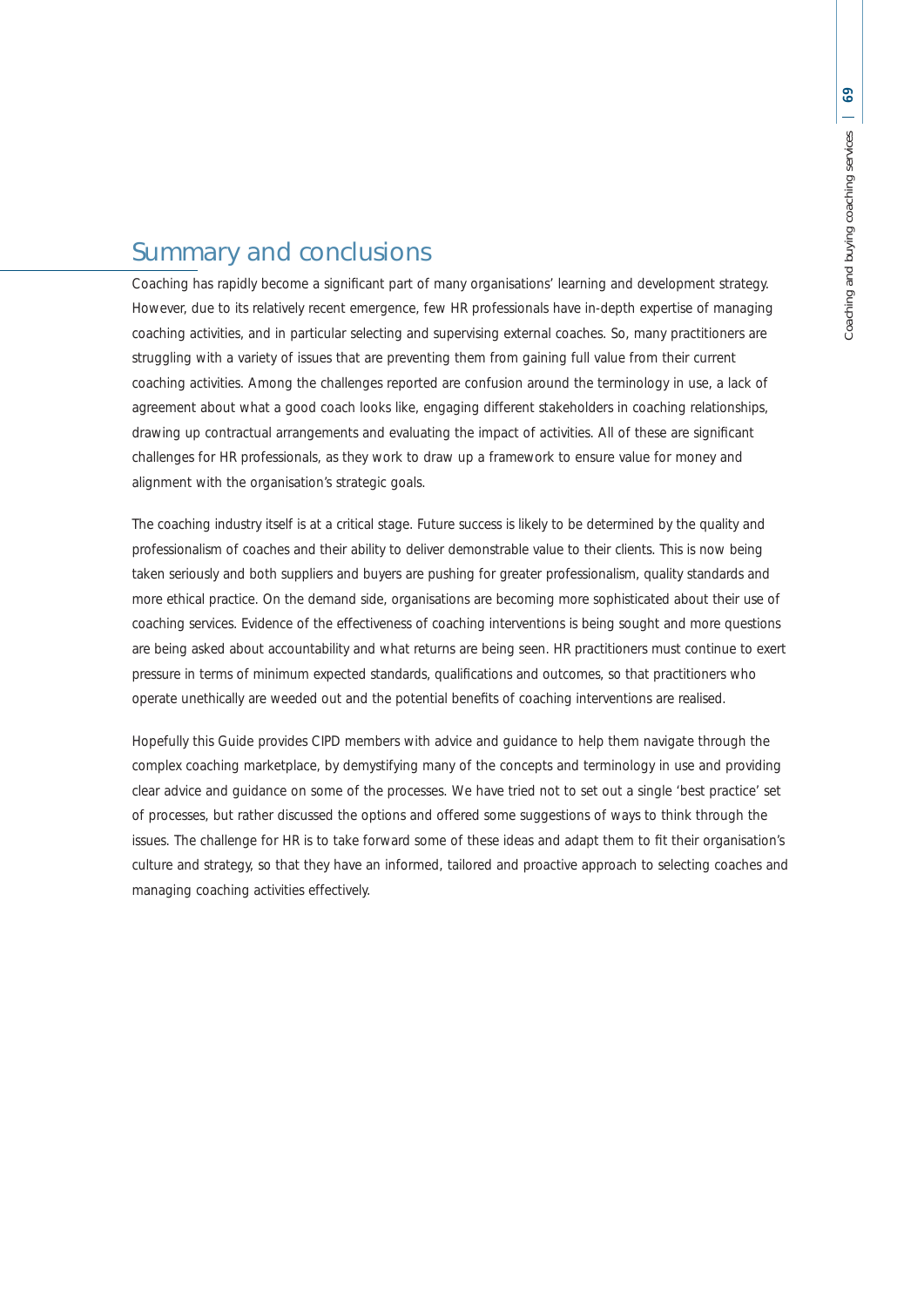# 70 | Coaching and buying coaching services **70** Coaching and buying coaching services

| established<br>Date                                        | International Coach Federation (ICF)<br>1992                                                                                                                                                                                                                                                                 | Association for Coaching (AC)<br>July 2002                                                                                                                                                                                                                                                   | European Mentoring and Coaching Council<br>(EMCC)<br>1991 as EMC, re-constituted in October 2002                                                                                                                                                                                                       | Coaching Psychology Forum (CPF)<br>May 2002                                                                                                                                                                                                                                                                            |
|------------------------------------------------------------|--------------------------------------------------------------------------------------------------------------------------------------------------------------------------------------------------------------------------------------------------------------------------------------------------------------|----------------------------------------------------------------------------------------------------------------------------------------------------------------------------------------------------------------------------------------------------------------------------------------------|--------------------------------------------------------------------------------------------------------------------------------------------------------------------------------------------------------------------------------------------------------------------------------------------------------|------------------------------------------------------------------------------------------------------------------------------------------------------------------------------------------------------------------------------------------------------------------------------------------------------------------------|
| Description                                                | lence, and expand awareness of the contribution<br>transformational conversations, advocate excel-<br>As the international professional association of<br>i for the<br>art and science of coaching, where we inspire<br>coaching is to the future of humankind'.<br>ICF's mission is to be 'the global forum | organisation which aims to operate as an ethical<br>and responsible association of members, and to<br>advance the professionalism of coaching across<br>Their vision is to be the leading membership<br>The AC is an independent and non-profit<br>the industry.                             | and development qualifications and accrediting<br>corporate, voluntary and community organisa-<br>tions plus academic and professional training<br>inclusive body covering a broad spectrum of<br>bodies in both the coaching and mentoring<br>The EMCC is an independent unifying and<br>communities. | support the setting up of a Special Group in<br>The Coaching Psychology Forum (CPF) aims to:<br>development of coaching psychology, and<br>promote the academic and professional<br>Coaching Psychology within the BPS<br>encourage its research and study                                                             |
|                                                            | personal and business coaches the ICF seeks to<br>preserve the integrity of coaching around the<br>globe.                                                                                                                                                                                                    | training across all disciplines to enable individuals<br>and businesses to develop, expand and achieve<br>organisations involved in coaching and related<br>association for professional coaches and<br>their goals.                                                                         | EMCC aims to draw together those involved<br>in the activity and profession of coaching and<br>mentoring providers/customers across Europe.<br>mentoring and it works to promote both the<br>practice and high standards in coaching and<br>adoption of, and the expectation of, good                  | promote the development of appropriate<br>encourage the development of coaching<br>ethical standards and guidelines for the<br>psychology by facilitating workshops,<br>practice of coaching psychology<br>conferences and publications.                                                                               |
| Proportion of<br>membership<br>business/life<br>coaches in | The approximate split in ICF membership is<br>60%orporate/executive coaches and 40%<br>career/personal/life coaches.                                                                                                                                                                                         | speciality (eg health, leadership), life/personal and<br>50:50. The split incorporates executives, business,<br>group coaching                                                                                                                                                               | to coaching and mentoring, but the majority are<br>focused on business-work-related issues.<br>Members offer a broad range of services related                                                                                                                                                         | interested in coaching practices based on sound<br>Members come from a wide range of coaching<br>and psychology backgrounds, but all are<br>psychological theory and principles.                                                                                                                                       |
| membership                                                 | 6,500 members over 33 countries, with approxi-<br>mately 600 members in the UK.                                                                                                                                                                                                                              | 350-400 members (eg individual and organisa-<br>tional members).                                                                                                                                                                                                                             | 36 organisations and 200 individual members.<br>Discussions are ongoing with groups in several<br>European countries.                                                                                                                                                                                  | 400 members.                                                                                                                                                                                                                                                                                                           |
| Typical profile<br>of members                              | ing industry,<br>All members operate within the coach<br>but have diverse backgrounds.                                                                                                                                                                                                                       | Organisational members include training providers,<br>Individual members are experienced coaches from<br>a wide span of backgrounds and professional<br>coaching companies and large corporate<br>disciplines - eg consultancy, HR/training,<br>psychology, education etc.<br>organisations. | less experienced coaches as well as trainers and<br>Organisational members include corporate<br>organisations, coaching providers, professional,<br>Individual members include experienced and<br>academic and qualification bodies.<br>supervisors of coaches.                                        | interested or involved in coaching and<br>The CPF consists of members or affiliate<br>want to promote improved coaching<br>undertaking research into coaching<br>Over 50% of members of CPF are BPS<br>subscribers of the BPS who may be:<br>Chartered Psychologists.<br>coaching psychology<br>practice.<br>$\bullet$ |
| Complaints<br>procedure                                    | and response to alleged unethical practices or<br>behaviour deviating from the established ICF<br>Ethical Guidelines.<br>The ICF has a formal complaint procedure in<br>place that provides for review, investigation                                                                                        | Yes.                                                                                                                                                                                                                                                                                         | There is a complaints procedure associated with<br>the ethics policy.                                                                                                                                                                                                                                  | The BPS has a full, complaints procedure<br>associated with its Code of Conduct. This covers<br>all members of the CPF.                                                                                                                                                                                                |
| ethics/conduct<br>Code of                                  | The ICF has its own Standards of Ethical Conduct,<br>which members must pledge to adhere to as part<br>of their membership.                                                                                                                                                                                  | Yes.                                                                                                                                                                                                                                                                                         | The EMCC has a code of ethics, a diversity policy<br>and guidelines on professional supervision.                                                                                                                                                                                                       | guidelines for psychologists accompany the BPS<br>BPS Code of Conduct. Ethical principles and<br>of the BPS, all members must adhere to the<br>As all members of the group are members<br>Code of Conduct.                                                                                                             |

# **Comparison of the different coaching professional bodies**

Appendix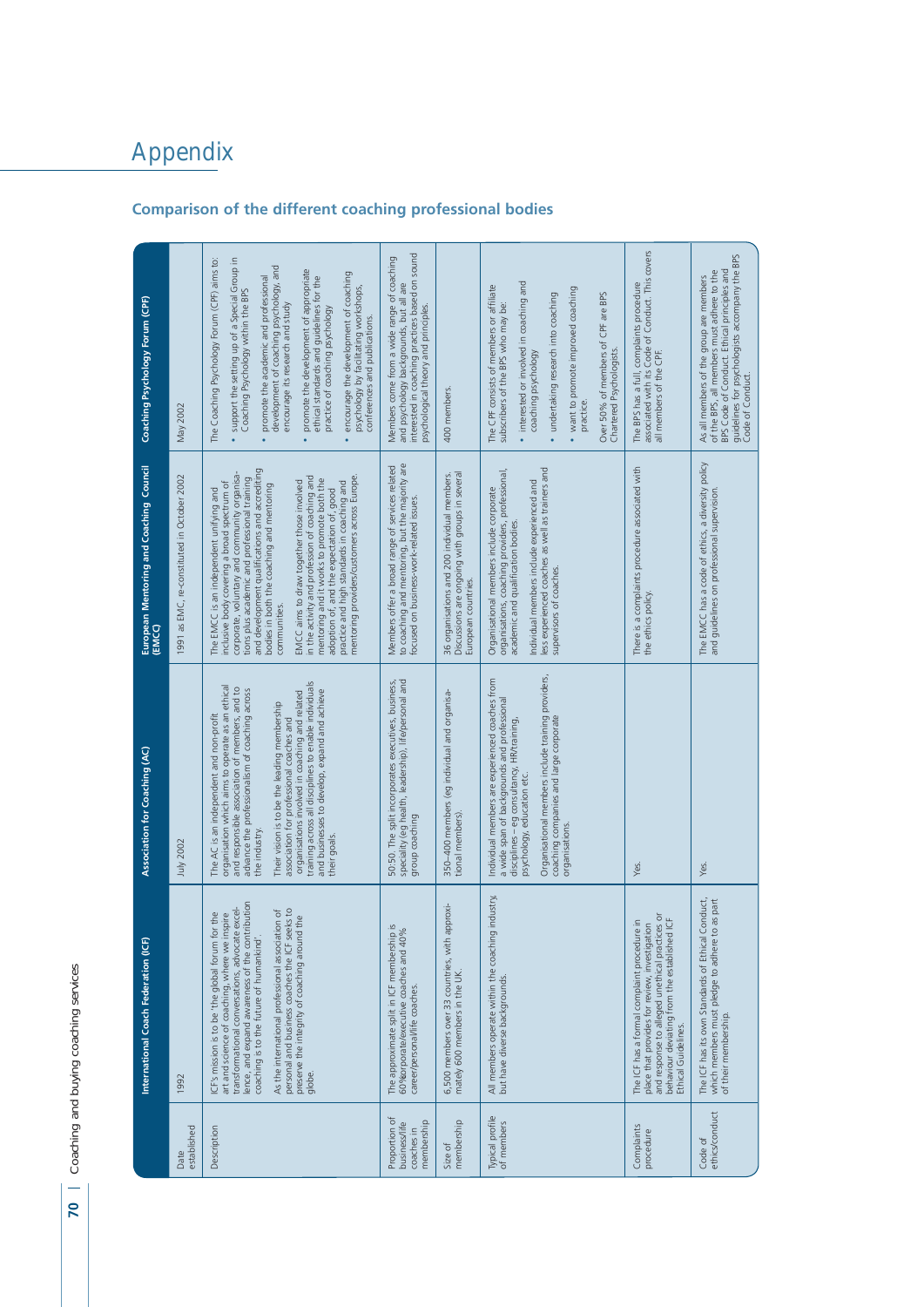| Coaching Psychology Forum (CPF)                |                                                                                                                                                                                                                                                                                                      |                                                                                                                                                                                                       |                                                                                                                                                                         |                                                                                                                                                                                                                              |                                                                                                                                                                                                                                                                                        |
|------------------------------------------------|------------------------------------------------------------------------------------------------------------------------------------------------------------------------------------------------------------------------------------------------------------------------------------------------------|-------------------------------------------------------------------------------------------------------------------------------------------------------------------------------------------------------|-------------------------------------------------------------------------------------------------------------------------------------------------------------------------|------------------------------------------------------------------------------------------------------------------------------------------------------------------------------------------------------------------------------|----------------------------------------------------------------------------------------------------------------------------------------------------------------------------------------------------------------------------------------------------------------------------------------|
|                                                | The CPF is a professional community of practice.                                                                                                                                                                                                                                                     |                                                                                                                                                                                                       | Contributing to the EMCC project on coaching<br>standards.                                                                                                              | member of the BPS. Affiliate members must be<br>Members must be a minimum of a graduate<br>workshops, but will pay a slightly higher fee.<br>Non-members can still attend CPF events/<br>an affiliate subscriber of the BPS. | Workshops and conferences are offered to CPF<br>members at reduced rates. Members are also<br>offered reduced rates.<br>Membership: Free                                                                                                                                               |
| <b>European Mentoring and Coaching Council</b> |                                                                                                                                                                                                                                                                                                      |                                                                                                                                                                                                       |                                                                                                                                                                         |                                                                                                                                                                                                                              |                                                                                                                                                                                                                                                                                        |
|                                                | coaching and mentoring profession, governed by<br>a widely agreed code of ethics and standards of<br>contribute towards the creation of a European<br>Membership of the EMCC allows members to<br>competence and professional supervision.                                                           |                                                                                                                                                                                                       | standards of competencies for all typologies with<br>to produce agreed coaching and mentoring<br>The EMCC is leading a collaborative project<br>associated definitions. | ship as long as there is agreement to support the<br>vision and aims of EMCC and abide by the code<br>of ethics and associated guidelines on diversity<br>Currently there are no restrictions on member-<br>and supervision. | Organisational membership is £300 (includes<br>Membership for training providers is £1,000<br>Individual membership is £100 per annum.<br>(includes five individual memberships)<br>three individual memberships)                                                                      |
| (EMCC)                                         |                                                                                                                                                                                                                                                                                                      |                                                                                                                                                                                                       |                                                                                                                                                                         |                                                                                                                                                                                                                              |                                                                                                                                                                                                                                                                                        |
| Association for Coaching (AC)                  | process, including reference checking and verifica-<br>coaching body with a code of ethics, complaints<br>Full membership of the AC allows members to<br>state that they are a member of a professional<br>a member all applicants go through a vetting<br>procedure and agreed standards. To become |                                                                                                                                                                                                       |                                                                                                                                                                         | Yes. Affiliates are not entitled to use the AC's mark,<br>letters by their name or entry into the AC online                                                                                                                  | $£55 + £15$ (one-off registration fee)<br>$£75$ (by invitation only by the council)<br>£45 + £10 (one-off registration fee)<br>£25 + £5 (one-off registration fee)<br>$£150 + £25$ (one-off registration fee)<br>£170 + £25 (one-off registration fee)<br>Combined organisation/member |
|                                                | tion of qualifications.                                                                                                                                                                                                                                                                              | Yes.                                                                                                                                                                                                  |                                                                                                                                                                         | directory (see grades below).                                                                                                                                                                                                | Organisations<br>Per annum:<br>Individuals<br>Associate<br>Member<br>Affiliate<br>Fellow                                                                                                                                                                                               |
| International Coach Federation (ICF)           | Membership entails being part of a large,<br>international, independent body with a<br>commitment to high, ethical standards.                                                                                                                                                                        | Standards of Ethical Conduct. These standards<br>interest, professional conduct with clients and<br>cover issues around confidentiality, conflict of<br>The ICF has coaching standards as part of its | professional conduct at large.                                                                                                                                          | who operates in the coaching industry can join. By<br>becoming a member you are agreeing to adhere to<br>There are no membership restrictions - anyone<br>the ICF's Standards of Ethical Conduct.                            | The annual membership subscription is £105<br>(GBP). Additional fees are charged for<br>credentialing.                                                                                                                                                                                 |
|                                                | membership<br>What does<br>entail                                                                                                                                                                                                                                                                    | Coaching<br>standards                                                                                                                                                                                 |                                                                                                                                                                         | Membership<br>restrictions                                                                                                                                                                                                   | Membership<br>fees                                                                                                                                                                                                                                                                     |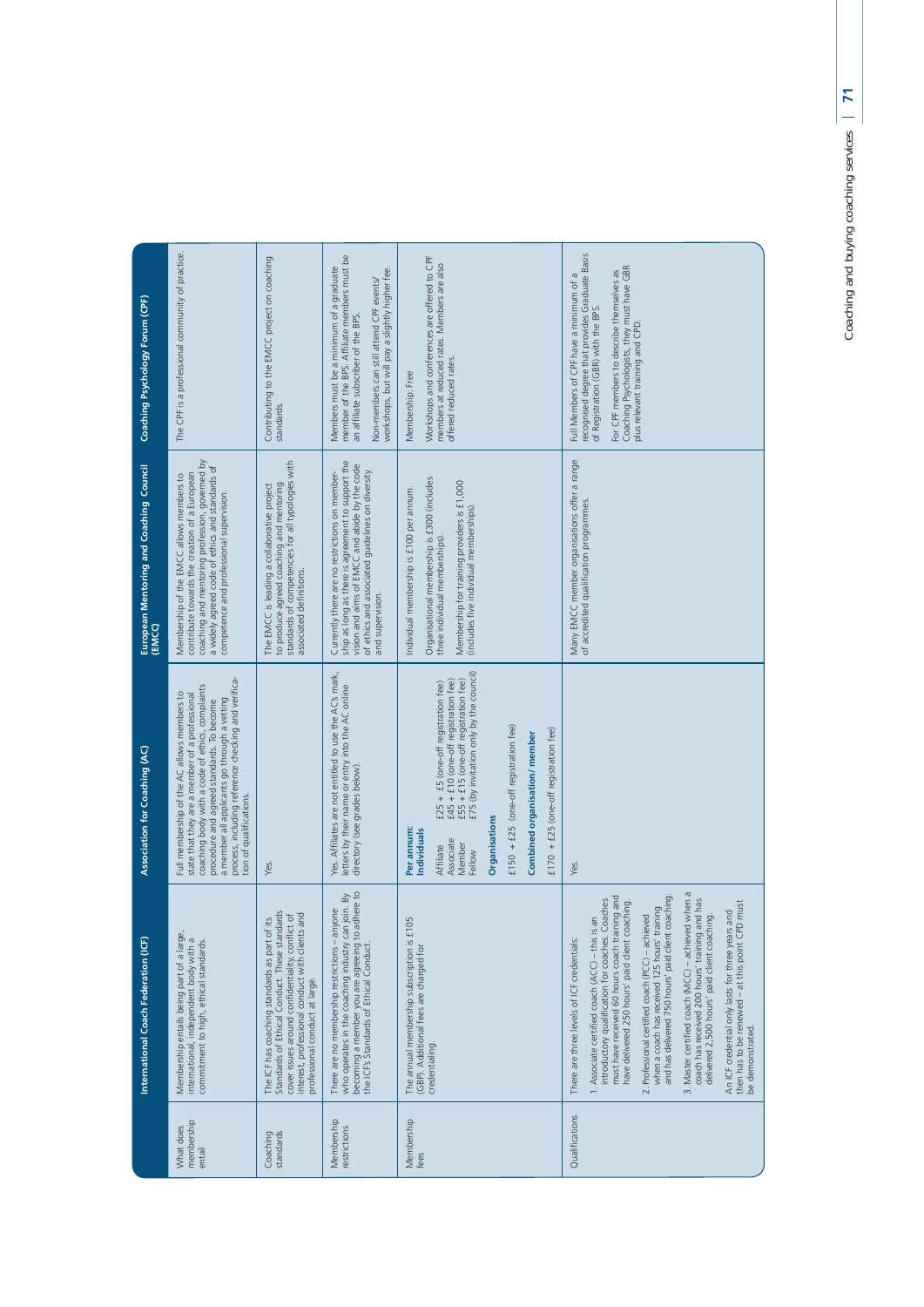|                                                      | International Coach Federation (ICF)                                                                                                                                                                                                                                 | Association for Coaching (AC)                                                                                                                                                                                                        | European Mentoring and Coaching Council<br>(EMCC)                                                                                                                                                                                                                      | Coaching Psychology Forum (CPF)                                                                                                                                                                                                                                                                                                                  |
|------------------------------------------------------|----------------------------------------------------------------------------------------------------------------------------------------------------------------------------------------------------------------------------------------------------------------------|--------------------------------------------------------------------------------------------------------------------------------------------------------------------------------------------------------------------------------------|------------------------------------------------------------------------------------------------------------------------------------------------------------------------------------------------------------------------------------------------------------------------|--------------------------------------------------------------------------------------------------------------------------------------------------------------------------------------------------------------------------------------------------------------------------------------------------------------------------------------------------|
| conferences<br>and events<br><b>Runs</b>             | The ICF holds an annual international conference<br>receive a reduced rate for all events/conferences.<br>as well as regional events in different continents.<br>events on key issues/topics. Members of the ICF<br>At a local, country level, the ICF holds monthly | Yes. The first international conference is being held<br>in October 2004. The AC also runs monthly CPD/<br>training events, quarterly development forums,<br>organisational breakfast talks and members'<br>co-coaching forums.      | ence each autumn for the past 11 years as well<br>The EMCC has run an annual two-day confer-<br>as other events during the year.                                                                                                                                       | the year on coaching psychology and related<br>Conference and events are run throughout<br>coaching topics.                                                                                                                                                                                                                                      |
| directory of<br>Provides a<br>register or<br>coaches | on the register to allow selection of coaches with<br>ICF have an online register of member coaches.<br>Coaches with different levels of credentials are<br>appropriate experience for the specific need.                                                            | Yes. This can be found on the AC website under<br>online directory' and is updated monthly                                                                                                                                           | This is currently under review.                                                                                                                                                                                                                                        | register is limited to member coaches who are<br>There is an online register of members - this<br>BPS Chartered Psychologists.                                                                                                                                                                                                                   |
| qualifications<br>course and<br>Accredits            | The ICF accredits coach training programmes of<br>programmes in the UK. The ICF also provides<br>organisations that offer accredited training<br>different length. Currently there are four<br>certification for one-off events.                                     | individual trainers but plan to move to accrediting<br>courses and also individual coaches. An individual<br>coach accreditation scheme is being launched in<br>Yes. At the moment the AC only recognises<br>2004.                   | ethical and professional standards of competence<br>fessional practice and development programmes<br>as the basis for all accredited academic and pro-<br>The EMCC does not aim to be an accrediting<br>body for individuals but to establish agreed<br>across Europe. | δ.                                                                                                                                                                                                                                                                                                                                               |
| information/<br>resources<br>Provides                | ICF website, including research papers, articles and<br>Information and resources can be found on the<br>information about the coaching profession.                                                                                                                  | on good practice. The AC also provides information<br>to the public on topical subjects as well as research.<br>Yes. Via website, online forum, regular updates to<br>members and a new series of information sheets                 | centre (articles/research etc) is currently being<br>The EMCC currently provides members with<br>practitioner research). An online resource<br>a newsletter and an e-journal (academic/<br>developed.                                                                  | online journal. There is also an online discussion<br>topics are offered on the website, as well as an<br>group that members can use to network/gain<br>A series of articles on coaching psychology<br>information from their peers.                                                                                                             |
| Provides<br>training<br>courses                      | their programmes, and would compromise the<br>No, this would be in conflict with the training<br>schools that apply for ICF accreditation for<br>independence of ICF credentialing.                                                                                  | body should engage in training as this may cause a<br>No. The AC does not believe that a professional<br>conflict of interests or at least a tension.                                                                                | No, but some EMCC training provider members<br>do offer coach training courses.                                                                                                                                                                                        | No. The CPF only provides CPD workshops,<br>seminars and conferences                                                                                                                                                                                                                                                                             |
| workshops<br>Runs <sub>CPD</sub>                     | Attending these events could be considered to be<br>Yes, events are run at a local, country level.<br>evidence of CPD                                                                                                                                                | Yes. The AC requires members to undertake 30<br>hours of CPD per annum.                                                                                                                                                              | CPD certificates can be requested by members<br>attending EMCC events or conferences.                                                                                                                                                                                  | CPD certificates are given out to all attendees at<br>CPF are considered to fulfil CPD requirements.<br>All workshops/events/conferences run by the<br>these events.                                                                                                                                                                             |
| Monitoring of<br>CPD                                 | CPD is monitored as part of the re-accreditation<br>process of ICF credentials.                                                                                                                                                                                      | Yes. Via their renewal applications.                                                                                                                                                                                                 | ethics does state a need for members to keep<br>up to date with current thinking and practice.<br>members to undertake CPD, but the code of<br>There is not a mandatory requirement for                                                                                | Psychologists are required to undertake CPD.<br>The members who are BPS Chartered                                                                                                                                                                                                                                                                |
| Supervision                                          | strongly recommends that all coaches should be<br>training for any of the ICF credentials. The ICF<br>supervised as part of ongoing good practice.<br>Coaches have to receive supervision during                                                                     | members to take up supervision although there is<br>one of the tools used to assist in terms of quality<br>control and coach support. The AC encourages<br>The AC recognises the value of supervision as<br>no absolute requirement. | guidance and a statement about supervision has<br>coaches to be undertaking supervision. Further<br>The EMCC code of ethics requires member<br>been agreed.                                                                                                            | have such rigorous requirements. The CPF recom-<br>mends supervision to all coaching psychologists.<br>however, other groups of psychologists do not<br>All Chartered Counselling Psychologists must<br>All members of the BPS who are in training<br>continue to be supervised while practising;<br>as a psychologist should be in supervision. |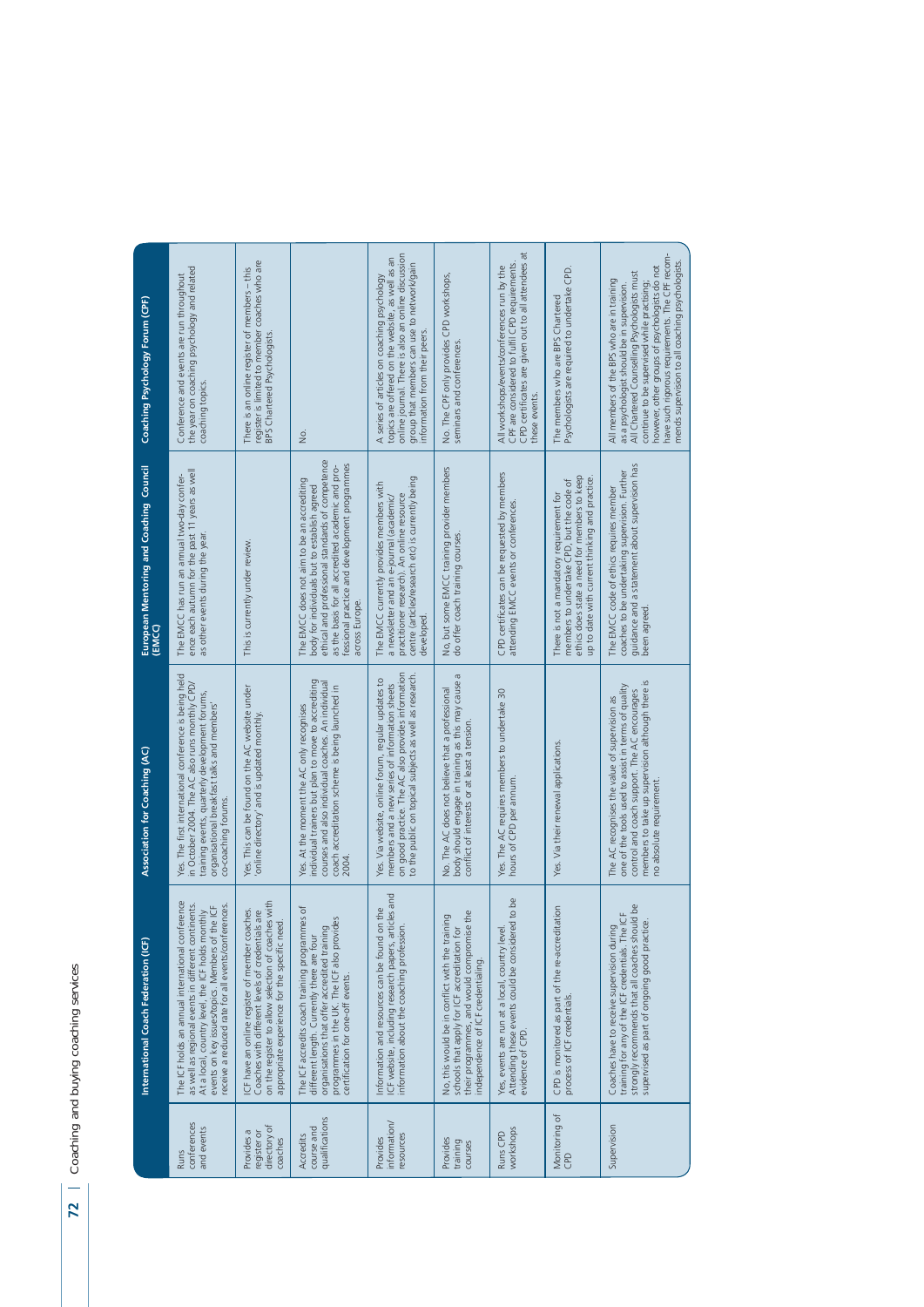# **References**

ARNOTT, J. and SPARROW, J. (2004) The coaching study 2004. Birmingham: University of Central England.

ASSAY, T.P. and LAMBERT, M.J. (1999) The empirical case for the common factors in therapy: quantitative findings. In: SILLS, C. Towards the coaching relationship. *Training Magazine*, February 2003. pp32–34.

BERGLAS, S. (2002) The very real dangers of executive coaching. *Harvard Business Review*. June. pp86–92.

BRADDICK, C. (2003) *Keeping a buyer's eye on coaching*. Available at www.hrworldclass.com [accessed May 2004].

CAPLAN, J. (2003) *Coaching for the future: How smart companies use coaching and mentoring.* London: CIPD.

CIPD. (2001) *Who learns at work?* London: CIPD. Available at www.cipd.co.uk/surveys

CIPD. (2003) *Managing employee careers*. London: CIPD. Available at www.cipd.co.uk/surveys

CIPD. (2004) *Training and development 2004*. London: CIPD. Available at www.cipd.co.uk/surveys

CLUTTERBUCK, D. (2001) *Everyone needs a mentor*. London: CIPD.

CLUTTERBUCK, D. (2003) *Creating a coaching climate*. London: Clutterbuck Associates.

DOWNEY, M. (1999) *Effective coaching*. London: Orion Business Books.

GARVEY, B. (2004) The mentoring/counselling/ coaching debate. *Development and Learning in Organizations*. Vol. 18, No. 2. pp6–8.

GRANT, A.M. (2001) *Towards a psychology of coaching*. Sydney: Coaching Psychology Institute, School of Psychology, University of Sydney.

GRECO, J. (2001) Hey coach! *Journal of Business Strategy*, March/April.

HALL, D.T., OTAZO, K.L. and HOLLENBECK, G.P. (1999) Behind closed doors: What really happens in executive coaching. *Organizational Dynamics*. Vol. 28. pp39–53.

HAY, J. (1995) *Transformational mentoring*. London: Sherwood Publishing.

HAY, J. (1997) *Action mentoring*. London: Sherwood Publishing.

HAY, J. (2003) Coaching. *Train the Trainer*. Issue 7.

HORNER, C. (2002) *Executive coaching: the leadership development tool of the future?* MBA dissertation, Imperial College of Science, Technology and Medicine.

KILBURG, R. (1996) Towards a conceptual understanding and definition of executive coaching. *Consulting Psychology Journal*. Vol. 48, No. 2. pp134–144.

KIRKPATRICK, D.L. (1967) Evaluation of training. In: CRAIG, R. L. and BITTEL, L.R. (eds). *Training and evaluation handbook*. New York: McGraw-Hill.

LANE, D. *The emergent coaching models.* European Mentoring and Coaching Council Conference EMCC9. Available at www.pdf.net

LANE, D., PURI, A., CLEVERLY, P., WYLIE, R. and RAJAN, A. (2000) *Employability: bridging the gap between rhetoric and reality.* [Second report: *employees' perspective*]. London, Professional Development Foundation.

MASCIARELLI, J. (1999) Less lonely at the top. *Management Review.* April.

McGOVERN, J., LINDEMANN, M. and VEGARA, M. (2001) Maximising the impact of executive coaching: behaviour change, organisational outcomes and return on investment. *Manchester Review*. Vol. 6, No. 1. pp3–11.

PARLSOE, E. (1999) *The manager as coach and mentor*. London: Institute of Personnel and Development.

PURCELL, J., KINNIE, N. and HUTCHINSON, S. (2003) *Understanding the people and performance link: unlocking the black box.* London: CIPD.

RAJAN, A., VAN EUPEN, P., CHAPPLE, K. and LANE, D. (2000) *Employability: bridging the gap between rhetoric and reality.* [First report: *employers' perspective*]. Tonbridge, Centre for Research in Employment and Technology in Europe (CREATE).

STARR, J. (2003) *The coaching manual*. London: Pearson Education.

WHITMORE, J. (1996) *Coaching for performance*. 2nd ed. London: Nicholas Brearley.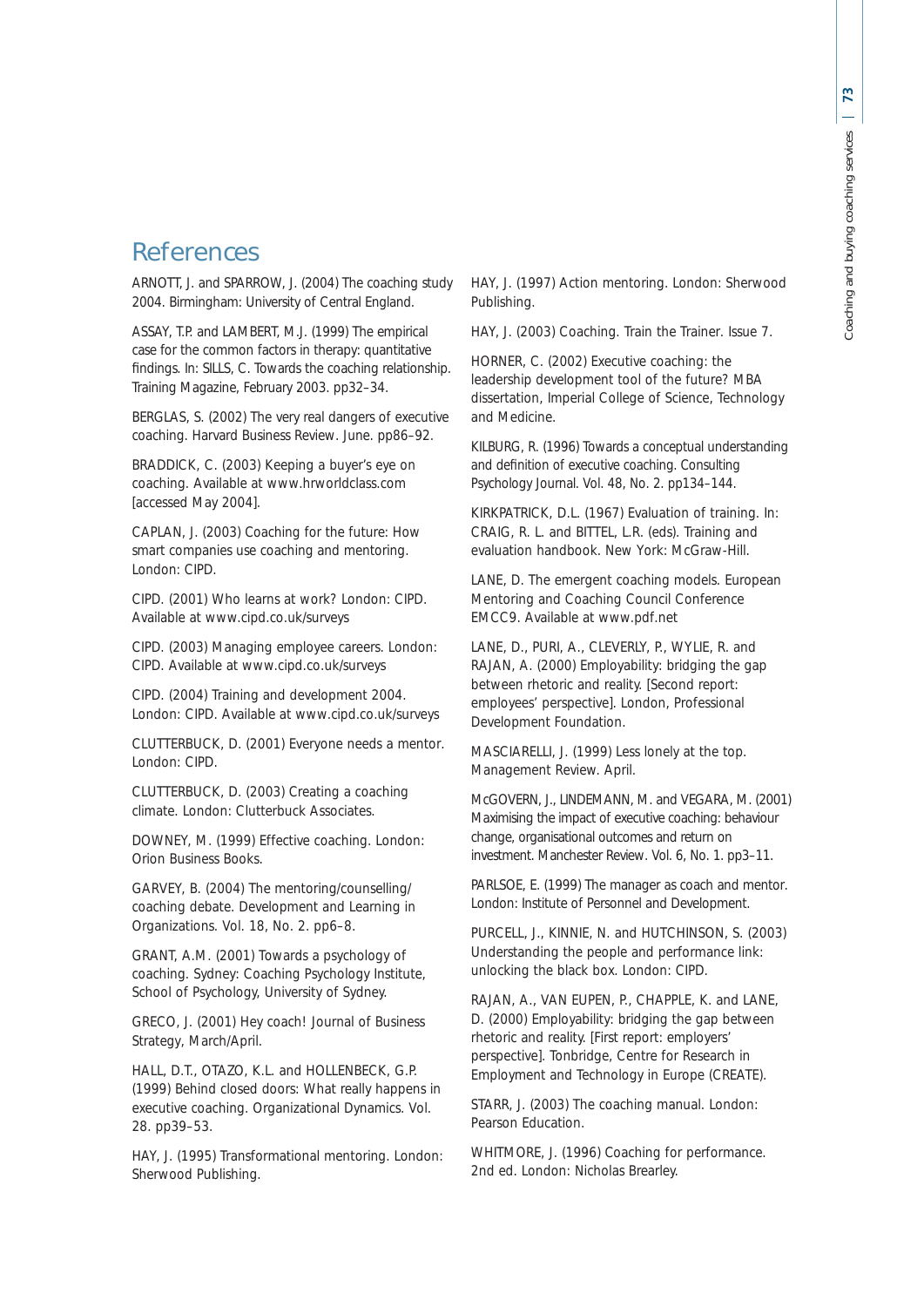# Useful sources of information

## **Professional coaching bodies (non-profit, independent)**

### **Association for Coaching**

66 Church Road, London W7 1LB Tel: +44 (0)20 7389 0746 Email: enquiries@associationforcoaching.com Website: www.associationforcoaching.com

# **Coaching Psychology Forum (CPF)**

156 Westcombe Hill, London SE3 7DH Tel: +44 (0)20 8293 4114 Email: info@coachingpsychologyforum.org.uk Website: www.coachingpsychologyforum.org.uk

#### **European Mentoring and Coaching Council**

Sherwood House, 7 Oxhey Road, Watford WD19 4QF Tel: +44 (0)70 0023 4683 Email: info@emccouncil.org Website: www.emccouncil.org

#### **International Coach Federation**

PO Box 2872, Tipton, DY4 0YW Tel: +44 (0)87 0751 8823 Email: info@coachfederation.org.uk Website: www.coachfederation.org

# **Coaching-related organisations**

# **Association of Business Psychologists**

211/212 Piccadilly, London W1J 9HG Tel: +44 (0)20 7917 1733 Email: admin@theABP.org Website: www.theabp.org

#### **Association of Career Professionals International**

World Headquarters, 204 E Street NE, Washington DC 20002, United States of America Tel: 1-202-547-6377 Email: info@acpinternational.org Website: www.acpinternational.org

# **Association for Professional Executive Coaching and Supervision (APECS)**

Tel: +44 (0)20 8746 2157 or +44 (0)14 9163 8941 Email: info@apecs.uk.com

#### **British Psychological Society**

St Andrews House, 48 Princess Road East, Leicester LE17DR Tel: +44 (0)11 6254 9568 Email: enquiry@bps.org.uk Website: www.bps.org.uk

# **Chartered Institute of Personnel and Development (CIPD)**

CIPD House, Camp Road, London SW19 4UX Tel:+44 (0)20 8971 9000 Email: training.hotline@cipd.co.uk Website: www.cipd.co.uk

# **Coaching and Mentoring Network**

PO Box 5551, Newbury, Berkshire, RG20 7WB Tel: +44 (0)87 0733 3313 Email: annabg@coachingnetwork.org.uk Website: www.coachingnetwork.org.uk

 $\overline{z}$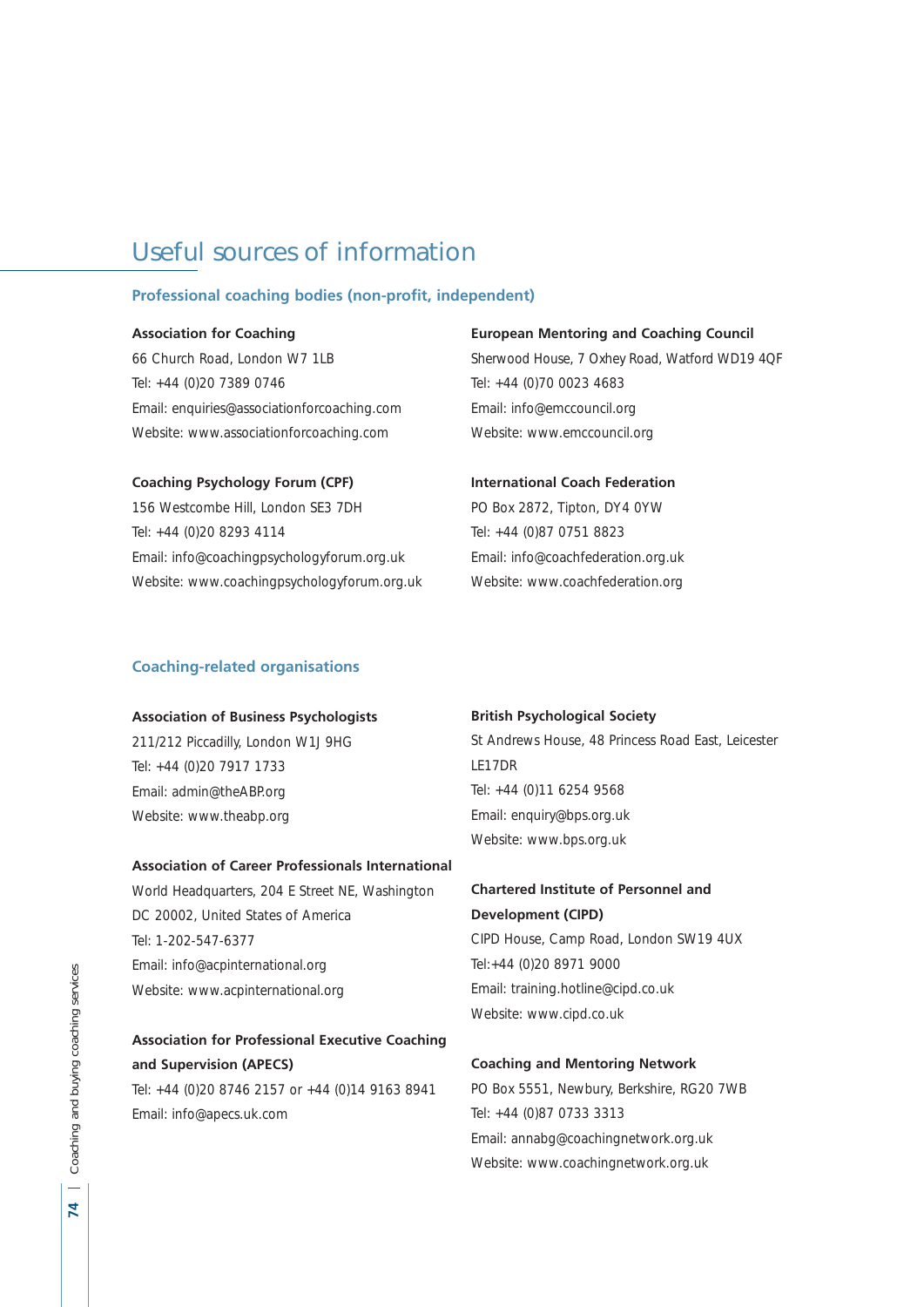# **International Centre of the Study of Coaching (ICSC), Middlesex University** Tel: +44 (0)20 7794 7142 Email: masterypractice@aol.com

## **International Stress Management Association**

PO Box 348, Waltham Cross EN8 8ZL Tel: +44 (0)70 0078 0430 Email: stress@isma.org.uk Website: www.isma.org.uk

Website: www.icscoaching.org

# **National Mentoring Network**

First Floor, Charles House, Albert Street, Eccles M30 0PW Tel: +44 (0)16 1787 8600 Email: enquiries@nmn.org.uk Website: www.nmn.org.uk

#### **Worldwide Association of Business Coaches**

c/o WABC Coaches Inc, 8578 Echo Place West, Sidney BC V8L 5E2, Canada Email: membersupport@wabccoaches.com Website: www.wabccoaches.com

# **Organisations offering coaching qualifications/training courses**

#### **AAA coaching partners**

Tel: +44 (0)61 75591 2403 E-mail: michelle@aaa-coaching-partners.com Website: www.aaa-coaching-partners.com

#### **Academy of Executive Coaching**

62 Paul St, London EC2A 4NA Tel: +44 (0)17 2786 4806 Email: info@academyofexecutivecoaching.com Website: www.academyofexecutivecoaching.com

#### **Centre for Coaching**

156 Westcombe Hill, London SE3 7DH Tel: +44 (0)20 8293 4334 Email: admin@centreforcoaching.com Website: www.centreforcoaching.com

# **Chartered Institute of Personnel and Development (CIPD)**

CIPD House, Camp Road, London SW19 4UX Tel: +44 (0)20 8263 3434 Email: training.hotline@cipd.co.uk Website: www.cipd.co.uk/train

#### **City University**

Northampton Square, London EC1V 0HB Tel: +44 (0)20 7040 8268 Email: conted@city.ac.uk Website: www.city.ac.uk/conted

#### **Clutterbuck Associates**

Burnham House, High Street, Burnham, Buckinghamshire SL1 7JZ Tel: +44 (0)16 2866 1667 Email: info@clutterbuckassociates.co.uk Website: www.clutterbuckassociates.co.uk

# **Coach Training Alliance**

2245 Eagles Nest Drive, Lafayette, CO 80026, United States of America Tel: 303-464-0110 Email: ideas@CoachTrainingAlliance.com Website: www.coachtrainingalliance.com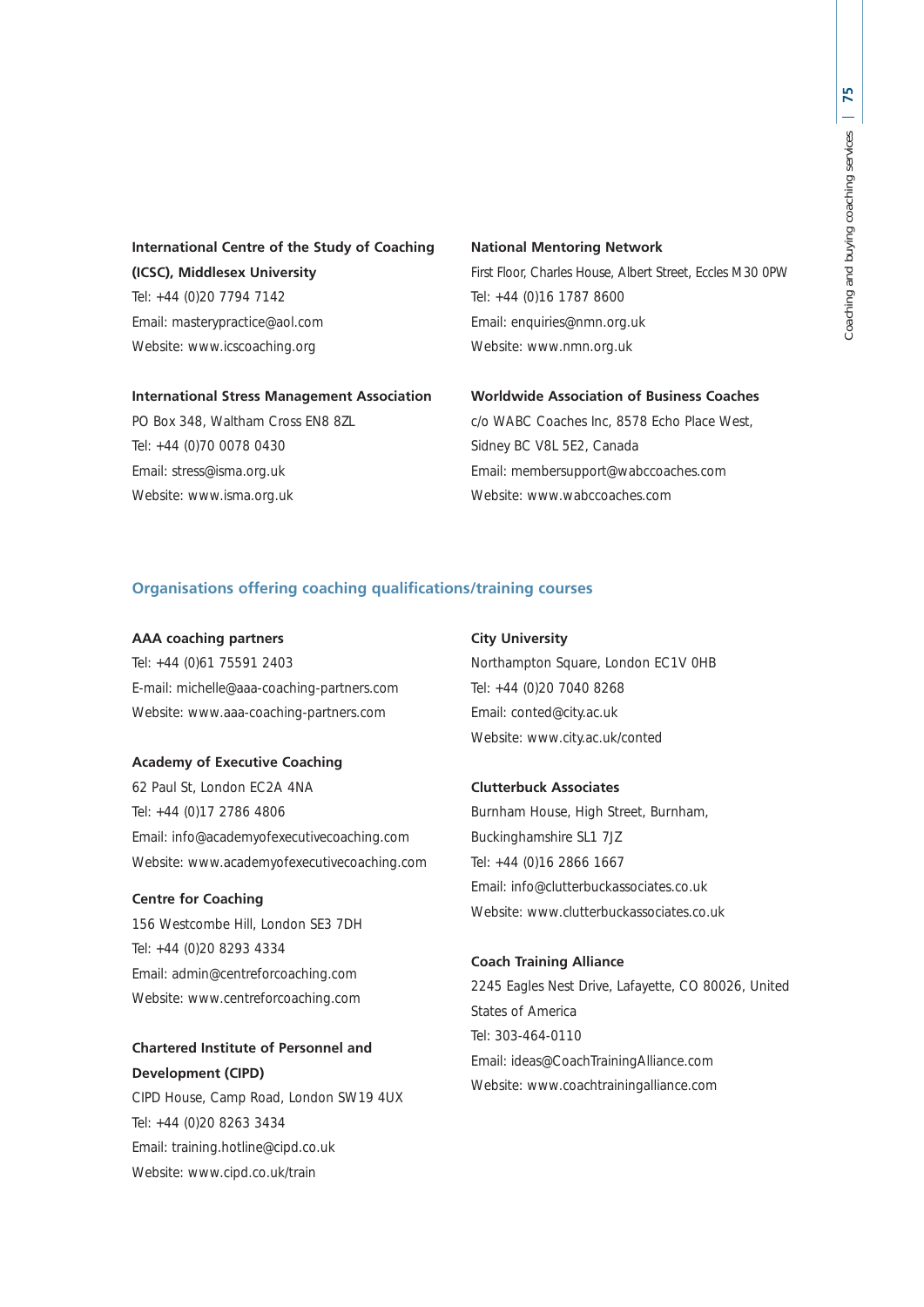# Coaching at Work – CIPD coaching courses and qualifications

The CIPD leads the development and promotion of good practice in the field of personnel, training and development and this is reflected in the new portfolio Coaching at Work.

The Coaching at Work portfolio offers practical certificate programmes, short courses and publications that enable individuals to achieve their full potential in the coaching arena.

#### **Advanced Certificate of Coaching and Mentoring Certificate in Coaching and Mentoring**

The Certificate and the Advanced Certificate have been developed by the CIPD in association with the Oxford School of Coaching and Mentoring. Both programmes provide understanding of theory and practice using a blended style of face-to-face, distance and online learning methods.

#### **Shorter courses**

A selection of two-day training courses offer more in-depth practical skills training. These include:

#### **Coaching for Organisational Success**

Takes a strategic view of coaching and mentoring and is an opportunity for HR, training and development practitioners to work as strategic business partners with their line colleagues.

#### **The Manager as Coach**

Focuses primarily on helping participants develop their skills as coaches. In the process, participants will be developing their skills and confidence to adopt a more 'hands off' approach to their work.

#### **Career Coaching**

Defines the career-coaching process. It combines knowledge and understanding of key strategies for dealing with a range of issues in career management.

#### **Executive Coaching**

Designed for senior executives who wish to learn more about executive coaching and the business benefits of implementing a coaching programme for their organisation.

#### **Team Coaching**

Identifies how team coaching differs from individual coaching, enabling participants to develop the knowledge, skills and qualities to be an effective team oach.

#### **Coaching using NLP**

NLP enables coaches to appreciate situations from different perspectives, releasing the true potential of the individual.

#### **Psychology of Coaching**

Provides managers and coaches with a range of psychological tools that will help to identify how they habitually think, feel and behave can act as barriers to achieving their own and organisational goals.

#### **The Supervision of Coaches**

Develops the skills of supervising coaches, enabling them to supervise other practising coaches.

NB Attendance at a two-day programme with reflection notes gives exemption to one of the knowledge modules on the Advanced Certificate.

All of these programmes may be held on an in-company basis and tailored to meet your organisation's requirements. For further information, please see the CIPD website (www.cipd.co.uk/train) or call +44 (0)20 8263 3434.

 $\overline{2}$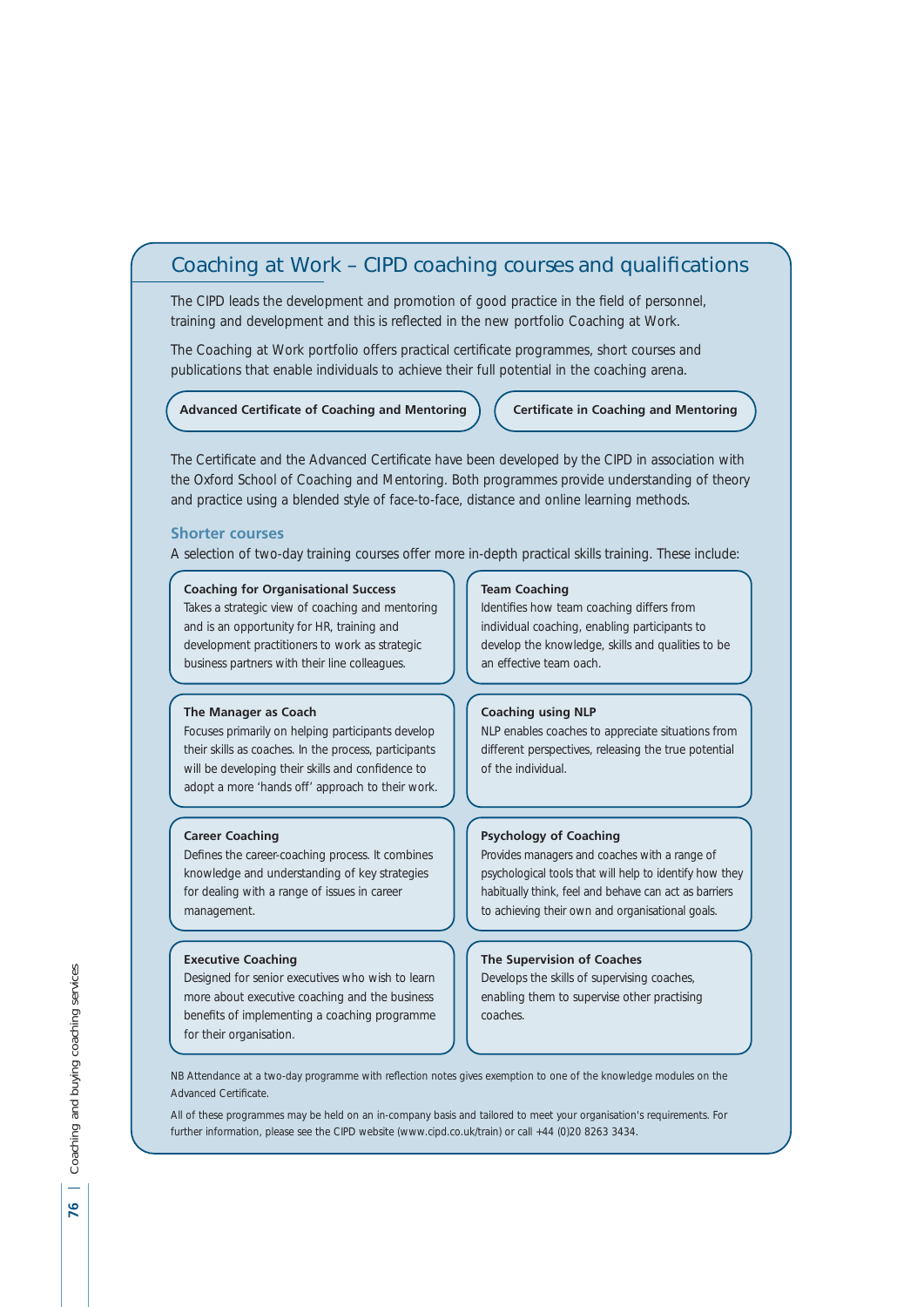# **Coach Training Institute**

Headquarters: 1879 Second Street, San Rafael, CA 94901 Tel: +44 (0)23 8029 3212 Email: info@co-activecoaching.co.uk Website: www.thecoaches.com

#### **Coach U Europe**

Paraid House, Unit 4, Bond St, West Bromwich, West Midlands B70 7DQ Tel: +44 (0)80 0085 4317 Email: info@coacheurope.com Website: www.coachueurope.com

# **Coaching Futures**

37 Grays Inn Road, London SW1X 9PQ Tel: +44 (0)20 7242 4030 Email: info@managmentfutures.co.uk Website: www.coachingfutures.co.uk

# **College of Executive Coaching**

Wolverhampton Science Park, Wolverhampton, West Midlands WV10 9RU Tel: +44 (0)87 0756 7555 Email: info@coec.co.uk Website: www.coec.co.uk

# **Corporate Coach U**

PO Box 881595, Steamboat Springs, CO, 80488- 1595, USA Tel: 1-719-227-1333 Email: admissions@coaching.com Website: www.ccui.com

#### **Duncan MacQuarrie Limited**

84 Brook Street, Mayfair, London W1K 5EH Tel: +44 (0)87 0751 8822 Email: Elizabeth@DuncanMacQuarrie.com Website www.DuncanMacQuarrie.com

#### **European Coaching Foundation**

23 Blackwell Business Park, Blackwell, Shipston-on-Stour, Warwickshire CV36 4PE Tel: +44 (0)87 0010 6270 Email: info@europeancoachingfoundation.co.uk Website: www.europeancoachingfoundation.co.uk

# **i-coach academy**

Tel: +44 (0)20 8788 0216 Email: caroline@i-coachacademy.com Website: www.i-coachacademy.com

# **Newcastle College**

FREEPOST NT920, Scotswood Road, Newcastle-upon-Tyne NE4 5BR Tel: +44 (0)19 1200 4000 Email: enquiries@ncl-coll.ac.uk Website: www.ncl-coll.ac.uk

# **Newfield Network Inc**

Tel: 301 570 6680 Email: coachinfo@newfieldnetwork.com Website: www.newfieldnetwork.com

# **Oxford Executive Coaching**

19 Norham Road, Oxford OX2 6SF Tel: +44 (0)18 6531 0320 Email: bebrilliant@oxec.co.uk Website: www.oxec.co.uk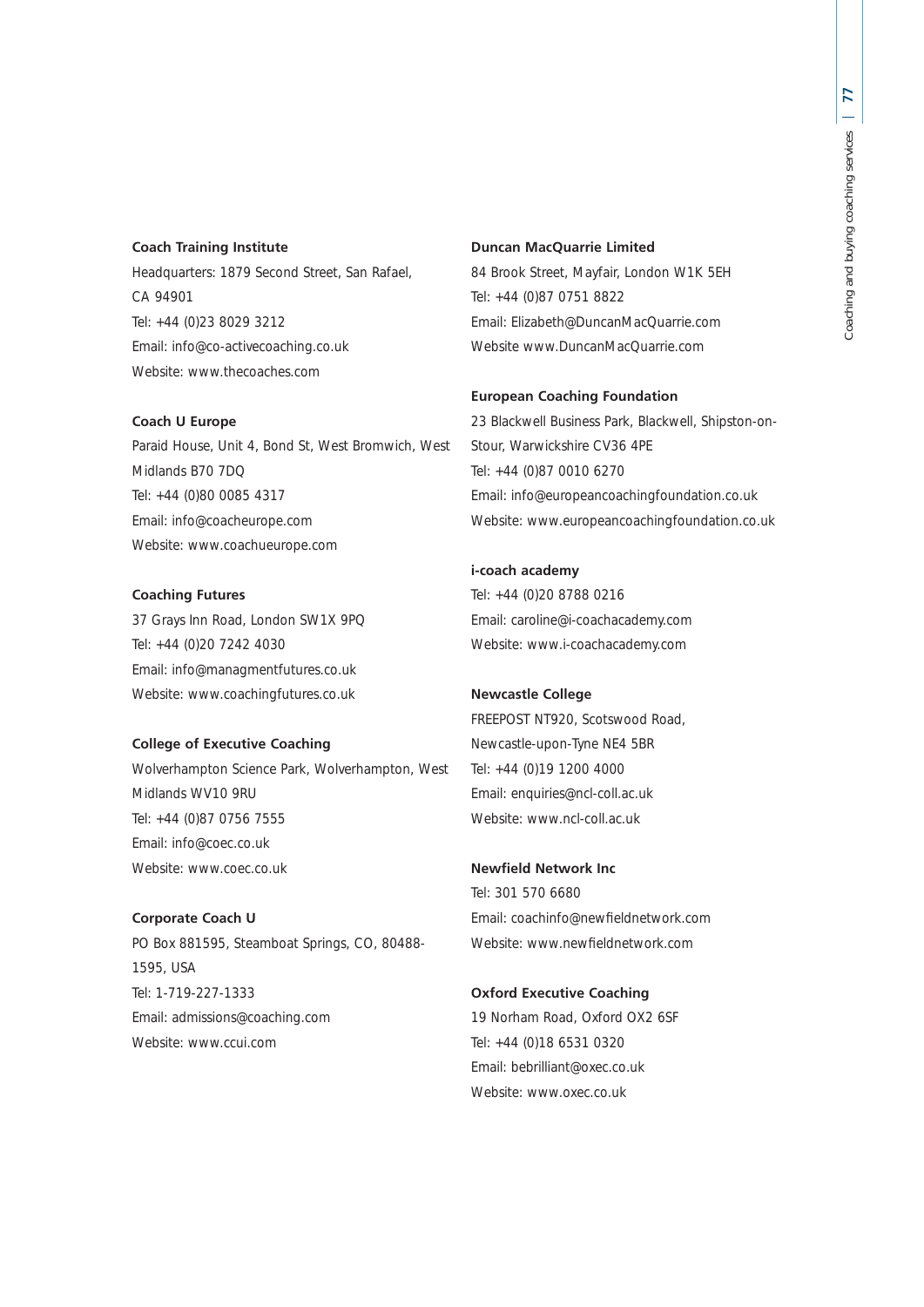# **Oxford Brookes University**

Headington Campus, Gipsy Lane, Oxford OX3 0BP Tel: +44 (0)18 6548 8350 Email: ecox@brookes.ac.uk Website: www.brookes.ac.uk/schools/education/ macoachment.html

#### **The Oxford School of Coaching and Mentoring**

Centrepoint, Chapel Square, Deddington, Oxfordshire OX15 0SG Tel: +44 (0)18 6933 8989 Email: kay@oscm.co.uk Website: www.oscm.co.uk

#### **Penna Consulting**

55 Gracechurch St, London EC3V 0EF Tel: +44 (0)20 7933 8333 Email: corporate@e-penna.com Website: www.e-penna.com

#### **Performance Consultants (in conjunction with**

University of Portsmouth Business School) Southfield, Leigh, Kent, TN11 8PJ Telephone: +44 (0)1732 457700 Fax: +44 (0)1732 741700 E-mail: enquire@performanceconsultants.co.uk Website: www.performanceconsultants.co.uk

**Peter Bluckert Coaching** (in conjunction with Leeds Metropolitan University or Dublin Institute of Technology, Ireland) Old Gate House, 9 Wingfield Court, Bingley, West Yorkshire BD16 4TE Tel: +44 (0)12 7456 6060 Email: mail@pbcoaching.com Website: www.pbcoaching.com

#### **School of Coaching**

3 Carlton House Terrace, London SW1Y 5DG Tel: +44 (0)20 7004 7151 Email: jackiewrout@theschoolofcoaching.com Website: www.theschoolofcoaching.com

#### **Sheffield Hallam University**

Postgraduate Office Room 7301, School of Business and Finance, Stoddart Building, City Campus, Howard St, Sheffield S1 1WB Tel: +44 (0)11 4225 2820 Email: sbf@shu.ac.uk Website: www.shu.ac.uk

# **The Coaching Academy**

20 Landport Terrace, Southsea, Hampshire PO1 2RG Tel: 0800 783 4823 Fax: +44 (0)23 9286 1584 Email: info@the-coaching-academy.com Website: www.lifecoachingacademy.com

# **UK College of Life Coaching**

Science Park, Stafford Rd, Wolverhampton, West Midlands WV10 9RU Tel: +44 (0)87 0756 7444 Email: enquiries@ukclc.net Website: www.ukclc.net

#### **Wolverhampton University**

The Postgraduate and Professional Office, University of Wolverhampton, Compton Park Campus, Compton Road West, Wolverhampton WV3 9DX Tel: +44 (0)19 0232 1081 Email: uwbs-graduate@wlv.ac.uk Website: www.uwbs.wly.ac.uk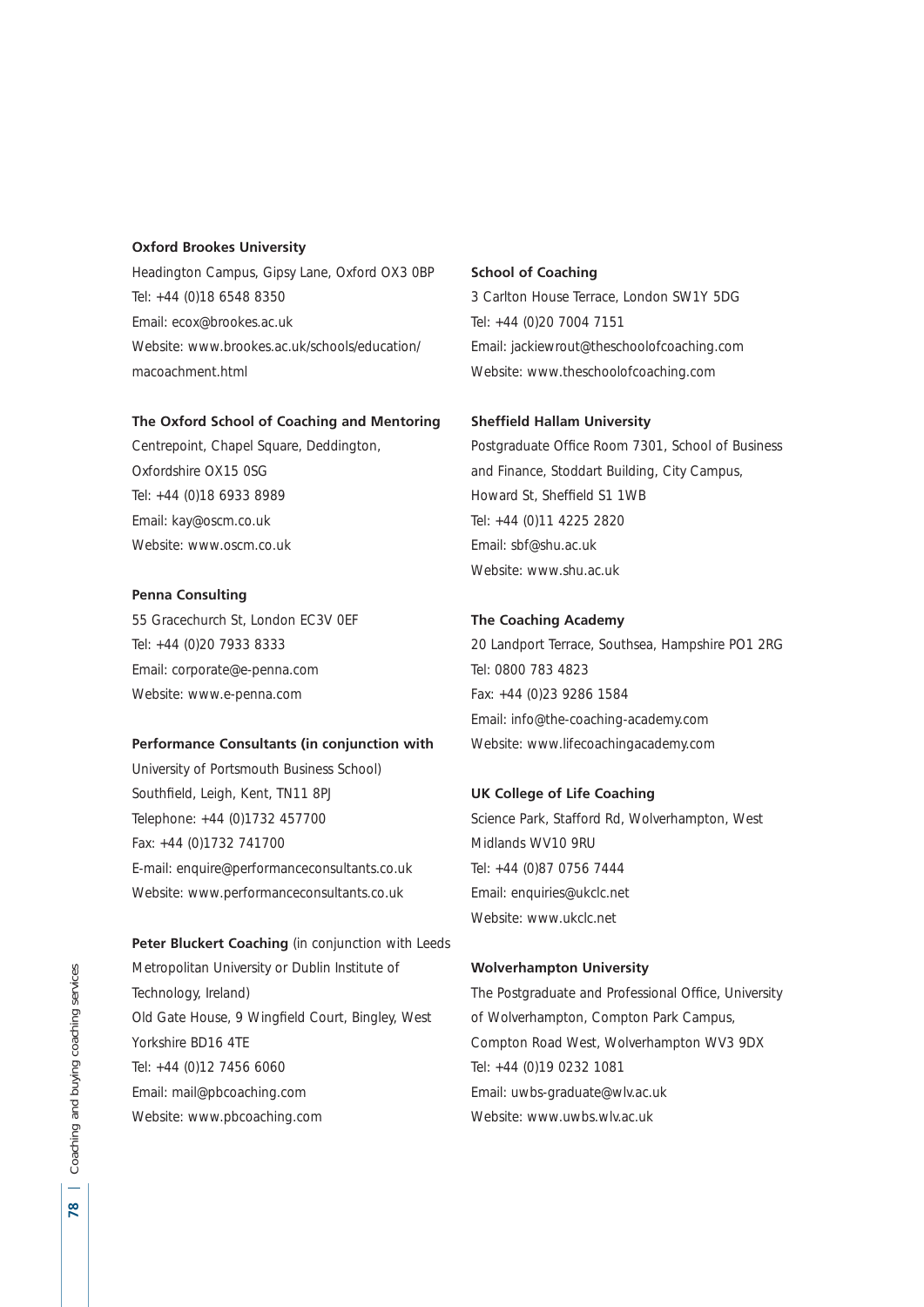# Acknowledgements

The CIPD would like to thank all those who gave their time to take part in the advisory panel for this guide:

| <b>John Bailey</b>              | Director of Coaching, KPMG                                                              |
|---------------------------------|-----------------------------------------------------------------------------------------|
| <b>Peter Bluckert</b>           | PB Coaching; EMCC                                                                       |
| <b>Amanda Bouch</b>             | Head of Organisational Development, Association for Coaching                            |
| <b>Carol Braddick</b>           | Graham Braddick Partnership                                                             |
| <b>Paul Brankin</b>             | <b>Oxford Executive Coaching</b>                                                        |
| <b>Janice Caplan</b>            | Scala Associates; CIPD Vice-President's Panel for Learning, Training<br>and Development |
| <b>Margaret Chapman-Clarke</b>  | Loughborough University/EI-Consulting; Chair-Elect, CPF                                 |
| <b>David Clutterbuck</b>        | Clutterbuck Associates; EMCC                                                            |
| <b>Elizabeth Ferguson</b>       | International Coach Federation; Duncan MacQuarrie Associates Ltd                        |
| <b>Julie Hay</b>                | Psychological Intelligence Ltd; A D International; EMCC                                 |
| <b>Caroline Horner</b>          | i-coach Academy                                                                         |
| <b>Professor David Lane</b>     | Middlesex University; EMCC; CPF; The Professional Development Foundation                |
| <b>Gladeana McMahon</b>         | Penna Consulting; Association for Coaching                                              |
|                                 | Professor David Megginson Sheffield Hallam University; EMCC                             |
| <b>John O'Brien</b>             | John O'Brien Associates                                                                 |
| <b>Jayne Owen</b>               | Proteus Change Management; CIPD Executive Board Member                                  |
| <b>Professor Stephen Palmer</b> | Coaching Psychology Forum; Association for Coaching; Centre for Coaching                |
| <b>Eric Parsloe</b>             | Oxford School of Coaching and Mentoring; EMCC                                           |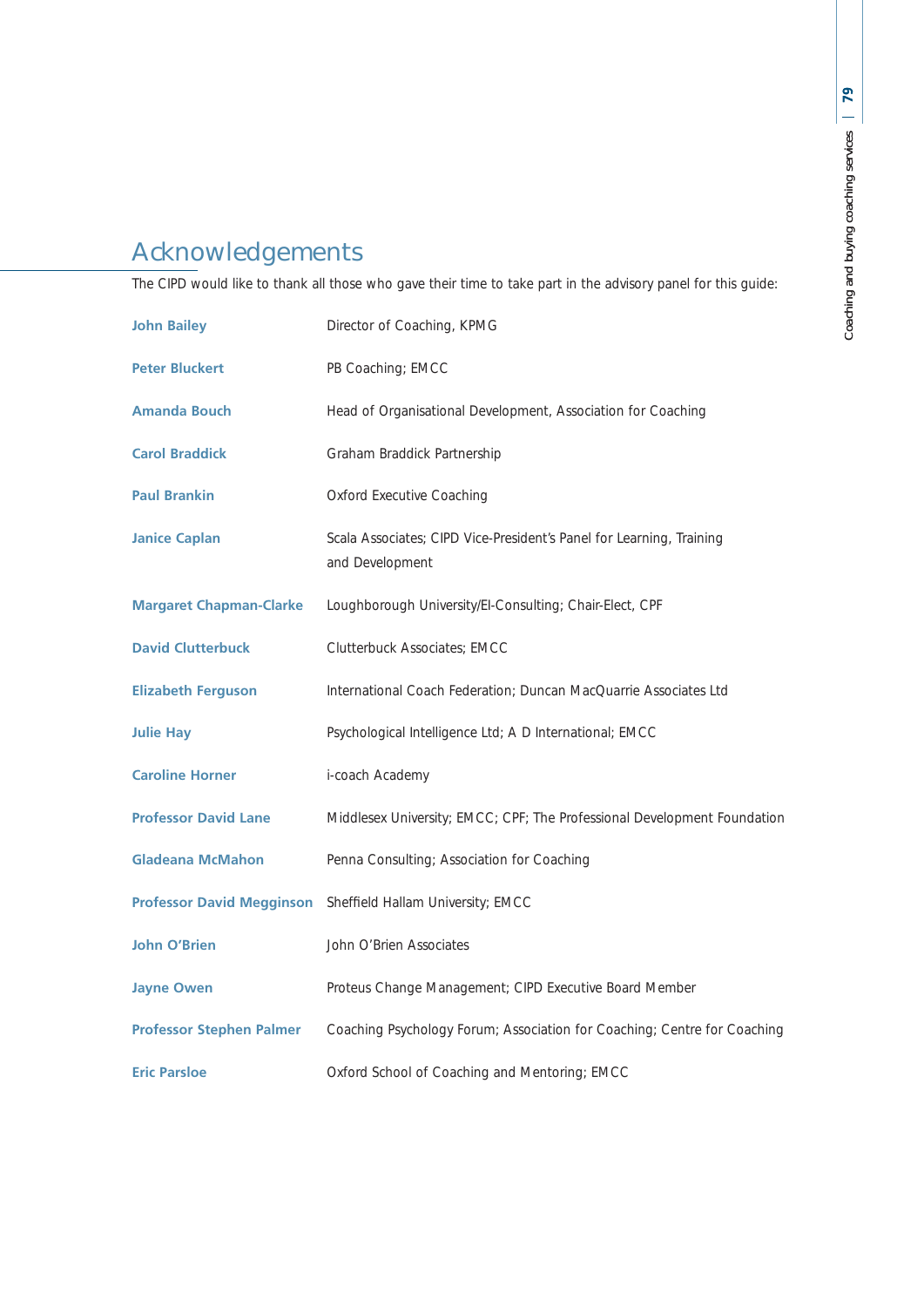| <b>Professor Mike van</b><br><b>Oudtshoorn</b> | International Centre for the Study of Coaching, Middlesex University |
|------------------------------------------------|----------------------------------------------------------------------|
| <b>Katherine Tulpa</b>                         | Chair, Association for Coaching; Urban Coaching                      |
| <b>Pauline Willis</b>                          | Coaching and Mentoring Network; EMCC; Chair, CPF                     |
| <b>Robert Wylie</b>                            | Royal Bank of Scotland                                               |

I would also like to thank the committee members of the CIPD Counselling and Career Management Forum for their advice and guidance on the project, particularly:

| <b>Barry Hine</b>    | People Management Studio                                               |
|----------------------|------------------------------------------------------------------------|
| Anji Marychurch      | Career Coaching Ltd                                                    |
| <b>Hayley Merron</b> | Aspiro Consulting                                                      |
| <b>John Mockler</b>  | Health Resources; Chair of the Counselling and Career Management Forum |
| <b>Derek Osborn</b>  | Whatnext 4U                                                            |
| Noreen Tehrani       | Chartered Psychologist                                                 |